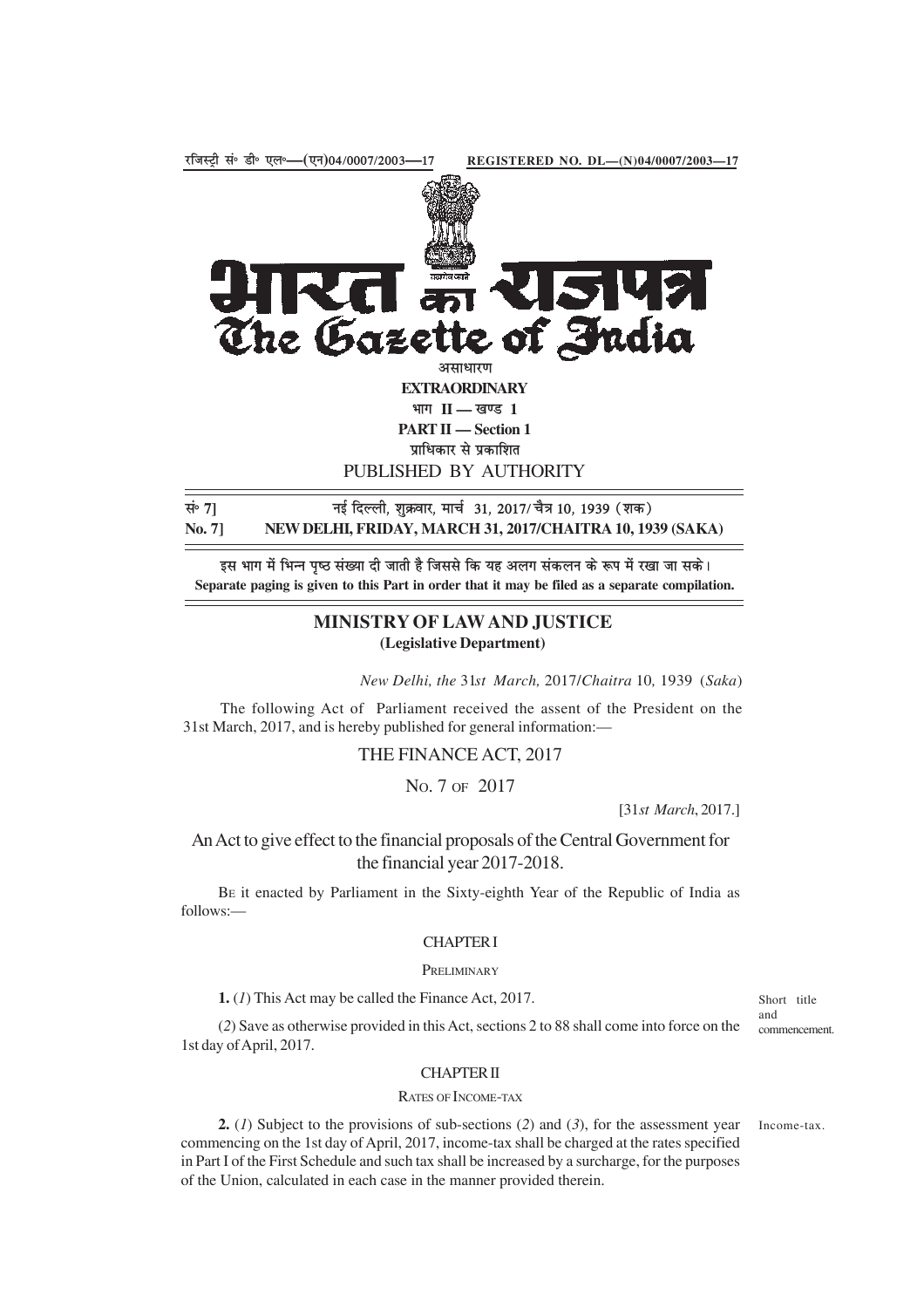(*2*) In the cases to which Paragraph A of Part I of the First Schedule applies, where the assessee has, in the previous year, any net agricultural income exceeding five thousand rupees, in addition to total income, and the total income exceeds two lakh fifty thousand rupees, then,—

(*a*) the net agricultural income shall be taken into account, in the manner provided in clause (*b*) [that is to say, as if the net agricultural income were comprised in the total income after the first two lakh fifty thousand rupees of the total income but without being liable to tax], only for the purpose of charging income-tax in respect of the total income; and

(*b*) the income-tax chargeable shall be calculated as follows*:*—

(*i*) the total income and the net agricultural income shall be aggregated and the amount of income-tax shall be determined in respect of the aggregate income at the rates specified in the said Paragraph A, as if such aggregate income were the total income;

(*ii*) the net agricultural income shall be increased by a sum of two lakh fifty thousand rupees, and the amount of income-tax shall be determined in respect of the net agricultural income as so increased at the rates specified in the said Paragraph A, as if the net agricultural income as so increased were the total income;

(*iii*) the amount of income-tax determined in accordance with sub-clause (*i*) shall be reduced by the amount of income-tax determined in accordance with sub-clause (*ii*) and the sum so arrived at shall be the income-tax in respect of the total income:

Provided that in the case of every individual, being a resident in India, who is of the age of sixty years or more but less than eighty years at any time during the previous year, referred to in item (*II*) of Paragraph A of Part I of the First Schedule, the provisions of this sub-section shall have effect as if for the words "two lakh fifty thousand rupees", the words "three lakh rupees" had been substituted:

Provided further that in the case of every individual, being a resident in India, who is of the age of eighty years or more at any time during the previous year, referred to in item (*III*) of Paragraph A of Part I of the First Schedule, the provisions of this sub-section shall have effect as if for the words "two lakh fifty thousand rupees", the words "five lakh rupees" had been substituted.

(*3*) In cases to which the provisions of Chapter XII or Chapter XII-A or section 115JB or section 115JC or Chapter XII-FA or Chapter XII-FB or sub-section (*1A*) of section 161 or section 164 or section 164A or section 167B of the Income-tax Act, 1961 (hereinafter referred to as the Income-tax Act) apply, the tax chargeable shall be determined as provided in that Chapter or that section, and with reference to the rates imposed by sub-section  $(I)$  or the rates as specified in that Chapter or section, as the case may be:

43 of 1961.

Provided that the amount of income-tax computed in accordance with the provisions of section 111A or section 112 of the Income-tax Act shall be increased by a surcharge, for the purposes of the Union, as provided in Paragraph A, B, C, D or E, as the case may be, of Part I of the First Schedule:

Provided further that in respect of any income chargeable to tax under section 115A, 115AB, 115AC, 115ACA, 115AD, 115B, 115BB, 115BBA, 115BBC, 115BBD, 115BBDA, 115BBF,115E, 115JB or 115JC of the Income-tax Act, the amount of income-tax computed under this sub-section shall be increased by a surcharge, for the purposes of the Union, calculated,—

(*a*) in the case of every individual or Hindu undivided family or association of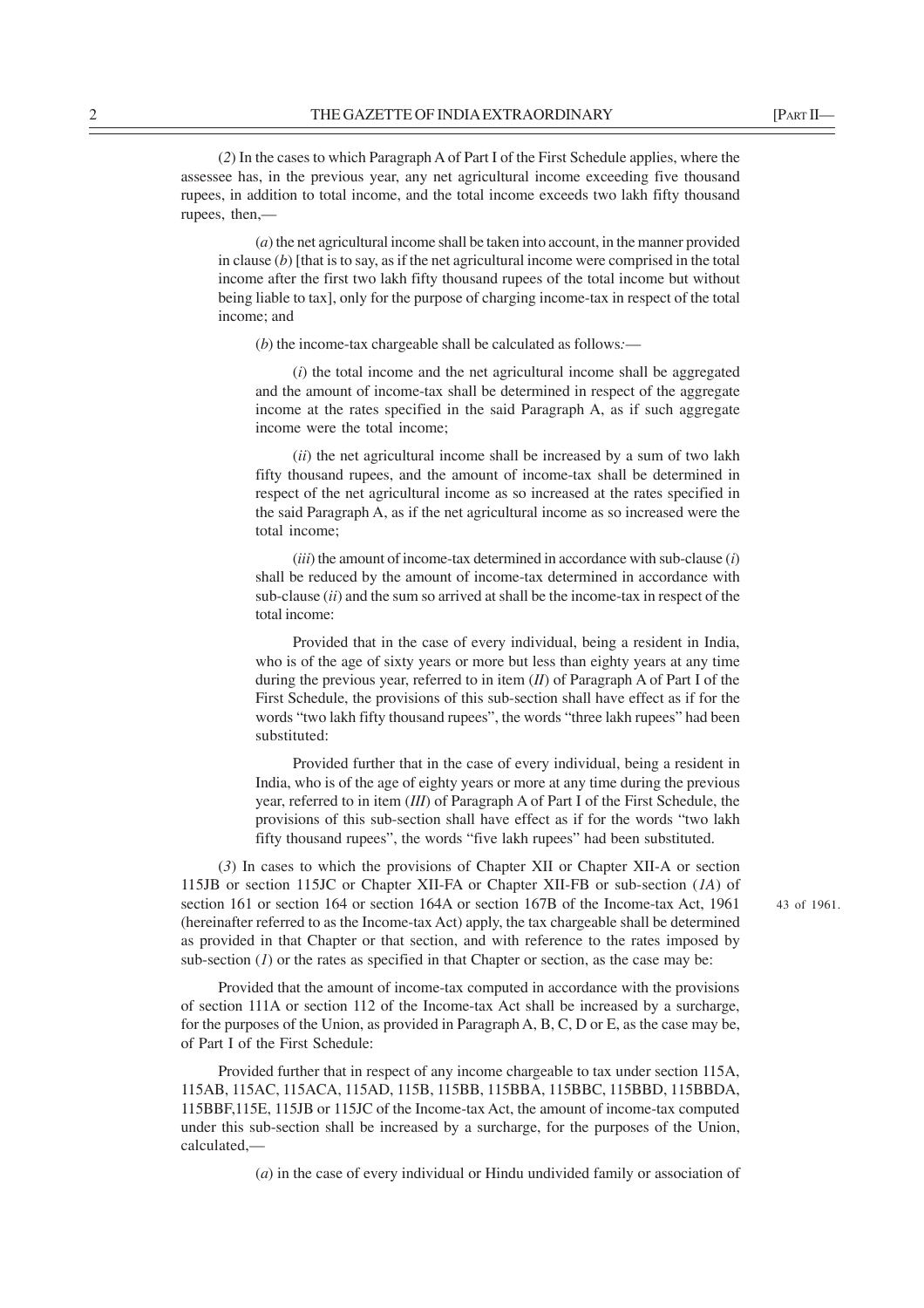persons or body of individuals, whether incorporated or not, or every artificial juridical person referred to in sub-clause (*vii*) of clause (*31*) of section 2 of the Income-tax Act, at the rate of fifteen per cent. of such income-tax, where the total income exceeds one crore rupees;

(*b*) in the case of every co-operative society or firm or local authority, at the rate of twelve per cent. of such income-tax, where the total income exceeds one crore rupees;

(*c*) in the case of every domestic company,—

(*i*) at the rate of seven per cent. of such income-tax, where the total income exceeds one crore rupees but does not exceed ten crore rupees;

(*ii*) at the rate of twelve per cent. of such income-tax, where the total income exceeds ten crore rupees;

(*d*) in the case of every company, other than a domestic company,—

(*i*) at the rate of two per cent. of such income-tax, where the total income exceeds one crore rupees but does not exceed ten crore rupees;

(*ii*) at the rate of five per cent. of such income-tax, where the total income exceeds ten crore rupees:

Provided also that in the case of persons mentioned in (*a*) and (*b*) above, having total income chargeable to tax under section 115JC of the Income-tax Act, and such income exceeds one crore rupees, the total amount payable as incometax on such income and surcharge thereon shall not exceed the total amount payable as income-tax on a total income of one crore rupees by more than the amount of income that exceeds one crore rupees:

Provided also that in the case of every company having total income chargeable to tax under section 115JB of the Income-tax Act, and such income exceeds one crore rupees but does not exceed ten crore rupees, the total amount payable as income-tax on such income and surcharge thereon, shall not exceed the total amount payable as income-tax on a total income of one crore rupees by more than the amount of income that exceeds one crore rupees:

Provided also that in the case of every company having total income chargeable to tax under section 115JB of the Income-tax Act, and such income exceeds ten crore rupees, the total amount payable as income-tax on such income and surcharge thereon, shall not exceed the total amount payable as income-tax and surcharge on a total income of ten crore rupees by more than the amount of income that exceeds ten crore rupees:

Provided also that in respect of any income chargeable to tax under clause (*i*) of sub-section (*1*) of section 115BBE of the Income-tax Act, the amount of income-tax computed under this sub-section shall be increased by a surcharge, for the purposes of the Union, calculated at the rate of twenty-five per cent. of such income-tax.

(*4*) In cases in which tax has to be charged and paid under section 115-O or section 115QA or sub-section (*2*) of section 115R or section 115TA or section 115TD of the Incometax Act, the tax shall be charged and paid at the rates as specified in those sections and shall be increased by a surcharge, for the purposes of the Union, calculated at the rate of twelve per cent. of such tax.

(*5*) In cases in which tax has to be deducted under sections 193, 194, 194A, 194B, 194BB, 194D, 194LBA, 194LBB, 194LBC and 195 of the Income-tax Act, at the rates in force, the deductions shall be made at the rates specified in Part II of the First Schedule and shall be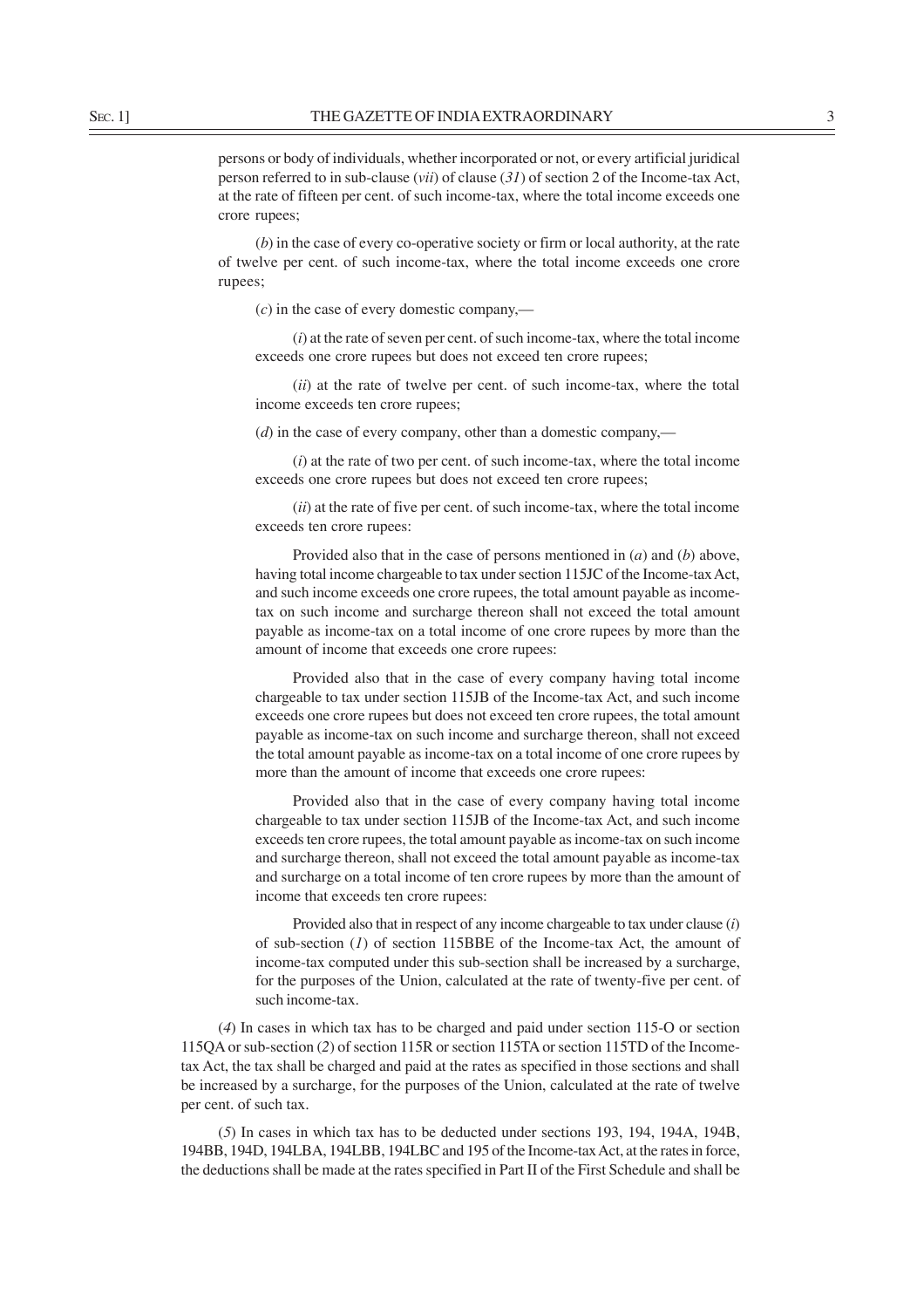(*6*) In cases in which tax has to be deducted under sections 192A, 194C, 194DA, 194E, 194EE, 194F, 194G, 194H, 194-I, 194-IA, 194-IB, 194-IC, 194J, 194LA, 194LB, 194LBA, 194LBB, 194LBC, 194LC, 194LD, 196B, 196C and 196D of the Income-tax Act, the deductions shall be made at the rates specified in those sections and shall be increased by a surcharge, for the purposes of the Union,*—*

(*a*) in the case of every individual or Hindu undivided family or association of persons or body of individuals, whether incorporated or not, or every artificial juridical person referred to in sub-clause (*vii*) of clause (*31*) of section 2 of the Income-tax Act, being a non-resident, calculated,*—*

*(i)* at the rate of ten per cent. of such tax, where the income or the aggregate of such incomes paid or likely to be paid and subject to the deduction exceeds fifty lakh rupees but does not exceed one crore rupees;

(*ii*) at the rate of fifteen per cent. of such tax, where the income or the aggregate of such incomes paid or likely to be paid and subject to the deduction exceeds one crore rupees;

(*b*) in the case of every co-operative society or firm, being a non-resident, calculated at the rate of twelve per cent. of such tax, where the income or the aggregate of such incomes paid or likely to be paid and subject to the deduction exceeds one crore rupees;

(*c*) in the case of every company, other than a domestic company, calculated,*—*

(*i*) at the rate of two per cent. of such tax, where the income or the aggregate of such incomes paid or likely to be paid and subject to the deduction exceeds one crore rupees but does not exceed ten crore rupees;

(*ii*) at the rate of five per cent. of such tax, where the income or the aggregate of such incomes paid or likely to be paid and subject to the deduction exceeds ten crore rupees.

(*7*) In cases in which tax has to be collected under the proviso to section 194B of the Income-tax Act, the collection shall be made at the rates specified in Part II of the First Schedule, and shall be increased by a surcharge, for the purposes of the Union, calculated, in cases wherever prescribed, in the manner provided therein.

(*8*) In cases in which tax has to be collected under section 206C of the Income-tax Act, the collection shall be made at the rates specified in that section and shall be increased by a surcharge, for the purposes of the Union,*—*

(*a*) in the case of every individual or Hindu undivided family or association of persons or body of individuals, whether incorporated or not, or every artificial juridical person referred to in sub-clause (*vii*) of clause (*31*) of section 2 of the Income-tax Act, being a non-resident, calculated,*—*

*(i)* at the rate of ten per cent. of such tax, where the amount or the aggregate of such amounts collected and subject to the collection exceeds fifty lakh rupees but does not exceed one crore rupees;

(*ii*) at the rate of fifteen per cent. of such tax, where the amount or the aggregate of such amounts collected and subject to the collection exceeds one crore rupees;

(*b*) in the case of every co-operative society or firm, being a non-resident, calculated at the rate of twelve per cent. of such tax, where the amount or the aggregate of such amounts collected and subject to the collection exceeds one crore rupees;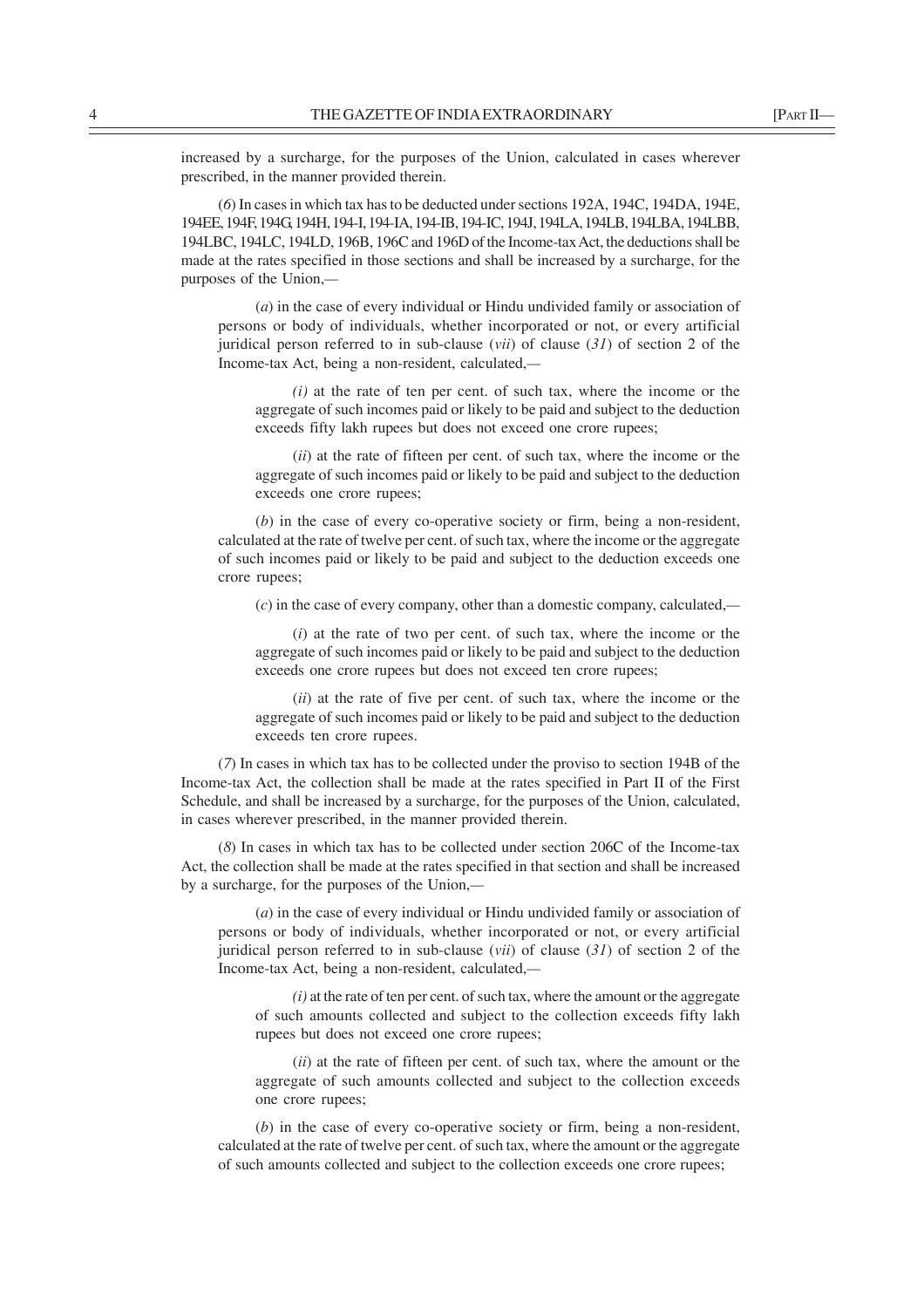(*c*) in the case of every company, other than a domestic company, calculated,*—*

(*i*) at the rate of two per cent. of such tax, where the amount or the aggregate of such amounts collected and subject to the collection exceeds one crore rupees but does not exceed ten crore rupees;

(*ii*) at the rate of five per cent. of such tax, where the amount or the aggregate of such amounts collected and subject to the collection exceeds ten crore rupees.

(*9*) Subject to the provisions of sub-section (*10*), in cases in which income-tax has to be charged under sub-section (*4*) of section 172 or sub-section (*2*) of section 174 or section 174A or section 175 or sub-section (*2*) of section 176 of the Income-tax Act or deducted from, or paid on, income chargeable under the head "Salaries" under section 192 of the said Act or in which the "advance tax" payable under Chapter XVII-C of the said Act has to be computed at the rate or rates in force, such income-tax or, as the case may be, "advance tax" shall be charged, deducted or computed at the rate or rates specified in Part III of the First Schedule and such tax shall be increased by a surcharge, for the purposes of the Union, calculated in such cases and in such manner as provided therein:

Provided that in cases to which the provisions of Chapter XII or Chapter XII-A or section 115JB or section 115JC or Chapter XII-FA or Chapter XII-FB or sub-section (*1A*) of section 161 or section 164 or section 164A or section 167B of the Income-tax Act apply, "advance tax" shall be computed with reference to the rates imposed by this sub-section or the rates as specified in that Chapter or section, as the case may be:

Provided further that the amount of "advance tax" computed in accordance with the provisions of section 111A or section 112 of the Income-tax Act shall be increased by a surcharge, for the purposes of the Union, as provided in Paragraph A, B, C, D or E, as the case may be, of Part III of the First Schedule:

Provided also that in respect of any income chargeable to tax under section 115A, 115AB, 115AC, 115ACA, 115AD, 115B, 115BA, 115BB, 115BBA, 115BBC, 115BBD, 115BBDA, 115BBF, 115BBG, 115E, 115JB or 115JC of the Income-tax Act, "advance tax" computed under the first proviso shall be increased by a surcharge, for the purposes of the Union, calculated,*—*

(*a*) in the case of every individual or Hindu undivided family or association of persons or body of individuals, whether incorporated or not, or every artificial juridical person referred to in sub-clause (*vii*) of clause (*31*) of section 2 of the Income-tax Act,*—*

(*i*) at the rate of ten per cent. of such "advance tax", where the total income exceeds fifty lakh rupees but does not exceed one crore rupees;

(*ii*) at the rate of fifteen per cent. of such "advance tax", where the total income exceeds one crore rupees;

(*b*) in the case of every co-operative society or firm or local authority at the rate of twelve per cent. of such "advance tax", where the total income exceeds one crore rupees;

(*c*) in the case of every domestic company,*—*

(*i*) at the rate of seven per cent. of such "advance tax", where the total income exceeds one crore rupees but does not exceed ten crore rupees;

(*ii*) at the rate of twelve per cent. of such "advance tax", where the total income exceeds ten crore rupees;

(*d*) in the case of every company, other than a domestic company,*—*

(*i*) at the rate of two per cent. of such "advance tax", where the total income exceeds one crore rupees but does not exceed ten crore rupees;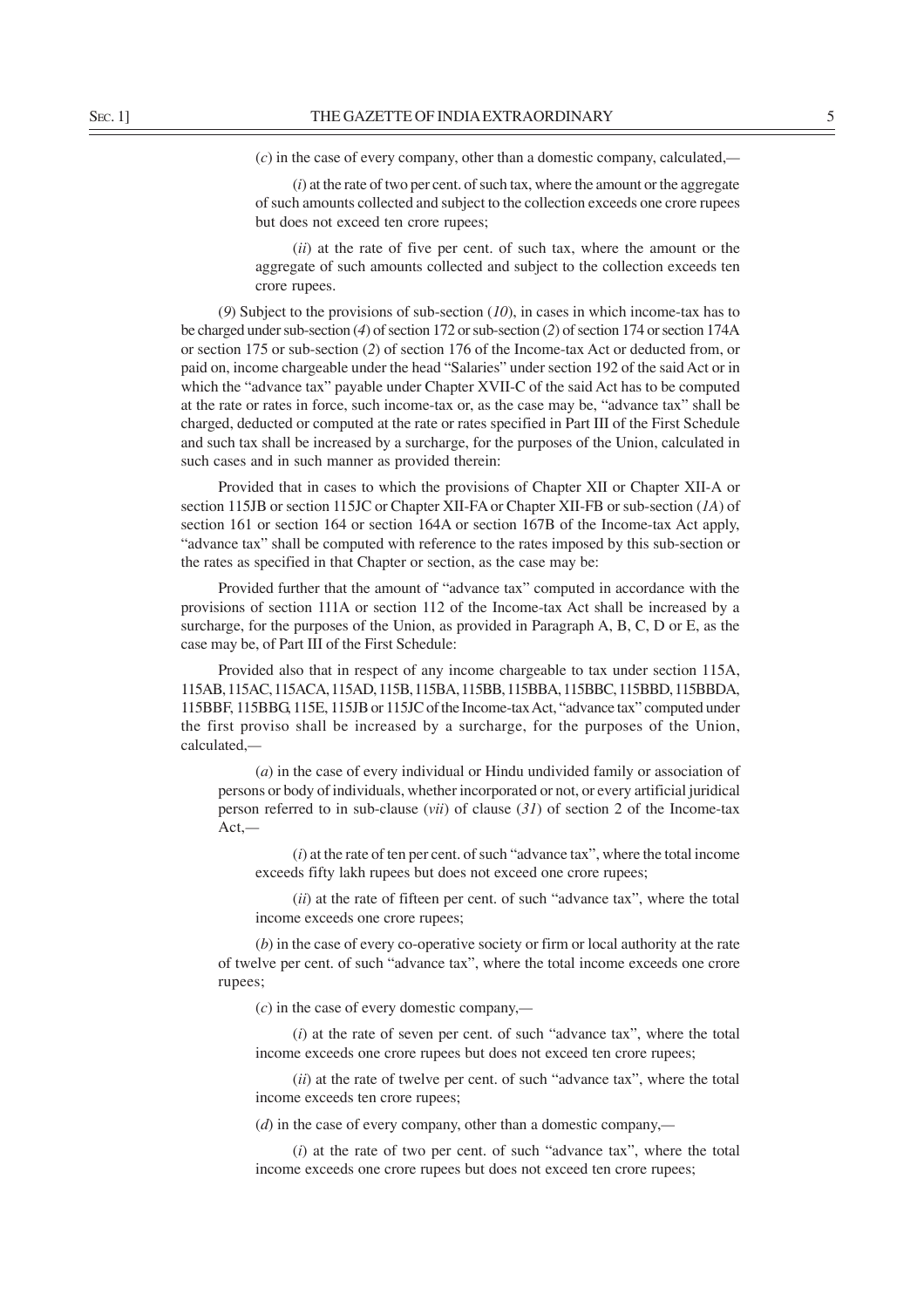Provided also that in the case of persons mentioned in (a) above, having total income chargeable to tax under section 115JC of the Income-tax Act, and such income exceeds,*—*

> (*a*) fifty lakh rupees but does not exceed one crore rupees, the total amount payable as "advance tax" on such income and surcharge thereon shall not exceed the total amount payable as "advance tax" on a total income of fifty lakh rupees by more than the amount of income that exceeds fifty lakh rupees;

> (*b*) one crore rupees, the total amount payable as "advance tax" on such income and surcharge thereon shall not exceed the total amount payable as "advance tax" on a total income of one crore rupees by more than the amount of income that exceeds one crore rupees:

Provided also that in the case of persons mentioned in (*b*) above, having total income chargeable to tax under section 115JC of the Income-tax Act, and such income exceeds one crore rupees, the total amount payable as "advance tax" on such income and surcharge thereon shall not exceed the total amount payable as "advance tax" on a total income of one crore rupees by more than the amount of income that exceeds one crore rupees:

Provided also that in the case of every company having total income chargeable to tax under section 115JB of the Income-tax Act, and such income exceeds one crore rupees but does not exceed ten crore rupees, the total amount payable as "advance tax" on such income and surcharge thereon, shall not exceed the total amount payable as "advance tax" on a total income of one crore rupees by more than the amount of income that exceeds one crore rupees:

Provided also that in the case of every company having total income chargeable to tax under section 115JB of the Income-tax Act, and such income exceeds ten crore rupees, the total amount payable as "advance tax" on such income and surcharge thereon, shall not exceed the total amount payable as "advance tax" and surcharge on a total income of ten crore rupees by more than the amount of income that exceeds ten crore rupees:

Provided also that in respect of any income chargeable to tax under clause (*i*) of sub-section (*1*) of section 115BBE of the Income-tax Act, the "advance tax" computed under the first proviso shall be increased by a surcharge, for the purposes of the Union, calculated at the rate of twenty-five per cent. of such "advance tax".

(*10*) In cases to which Paragraph A of Part III of the First Schedule applies, where the assessee has, in the previous year or, if by virtue of any provision of the Income-tax Act, income-tax is to be charged in respect of the income of a period other than the previous year, in such other period, any net agricultural income exceeding five thousand rupees, in addition to total income and the total income exceeds two lakh fifty thousand rupees, then, in charging income-tax under sub-section (*2*) of section 174 or section 174A or section 175 or sub-section (*2*) of section 176 of the said Act or in computing the "advance tax" payable under Chapter XVII-C of the said Act, at the rate or rates in force,*—*

(*a*) the net agricultural income shall be taken into account, in the manner provided in clause  $(b)$  [that is to say, as if the net agricultural income were comprised in the total income after the first two lakh fifty thousand rupees of the total income but without being liable to tax], only for the purpose of charging or computing such income-tax or, as the case may be, "advance tax" in respect of the total income; and

(*b*) such income-tax or, as the case may be, "advance tax" shall be so charged or computed as follows:*—*

(*i*) the total income and the net agricultural income shall be aggregated and the amount of income-tax or "advance tax" shall be determined in respect of the aggregate income at the rates specified in the said Paragraph A, as if such aggregate income were the total income;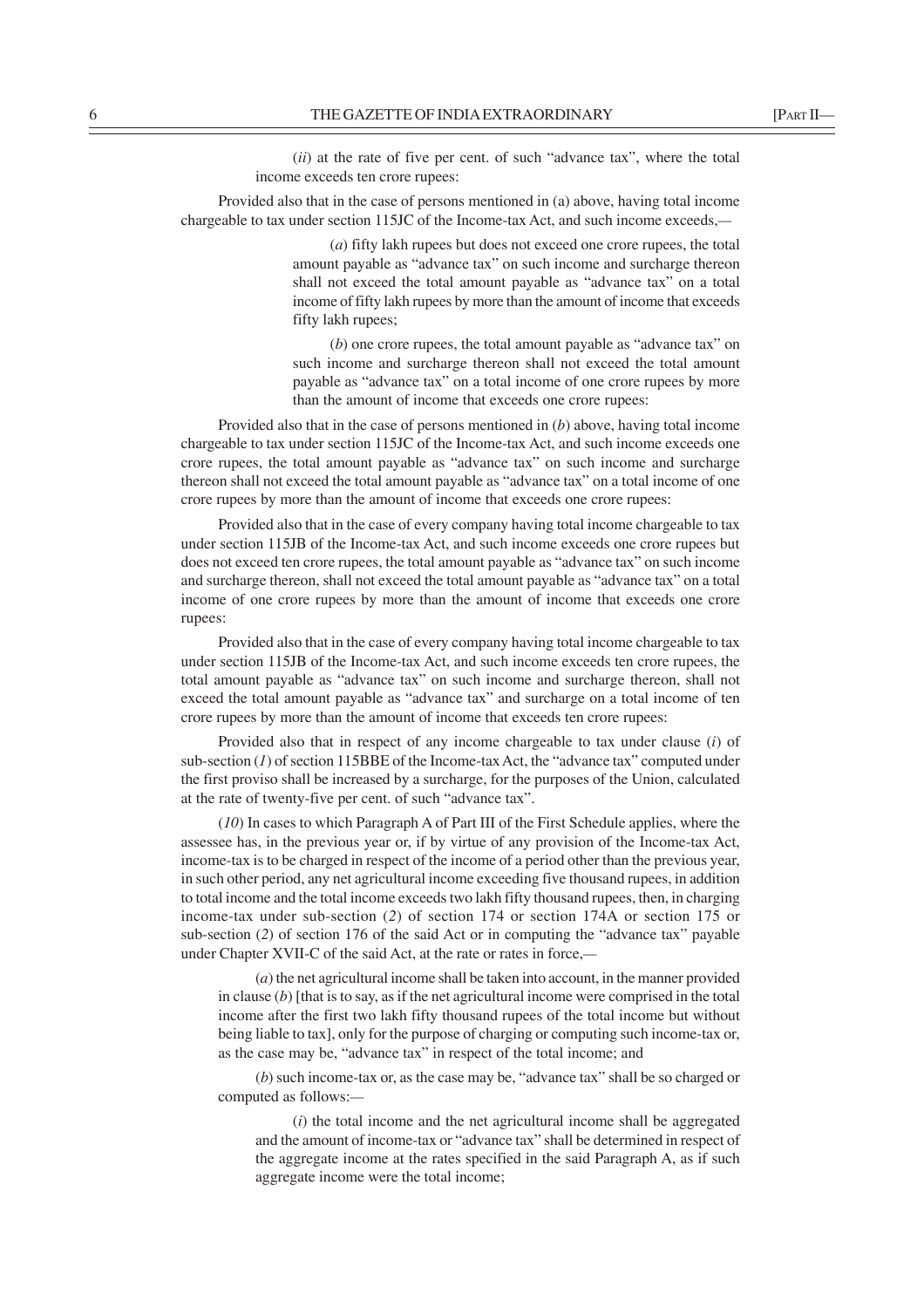(*ii*) the net agricultural income shall be increased by a sum of two lakh fifty thousand rupees, and the amount of income-tax or "advance tax" shall be determined in respect of the net agricultural income as so increased at the rates specified in the said Paragraph A, as if the net agricultural income were the total income;

(*iii*) the amount of income-tax or "advance tax" determined in accordance with sub-clause (*i*) shall be reduced by the amount of income-tax or, as the case may be, "advance tax" determined in accordance with sub-clause (*ii*) and the sum so arrived at shall be the income-tax or, as the case may be, "advance tax" in respect of the total income:

Provided that in the case of every individual, being a resident in India, who is of the age of sixty years or more but less than eighty years at any time during the previous year, referred to in item (*II*) of Paragraph A of Part III of the First Schedule, the provisions of this sub-section shall have effect as if for the words "two lakh fifty thousand rupees", the words "three lakh rupees" had been substituted:

Provided further that in the case of every individual, being a resident in India, who is of the age of eighty years or more at any time during the previous year, referred to in item (*III*) of Paragraph A of Part III of the First Schedule, the provisions of this sub-section shall have effect as if for the words "two lakh fifty thousand rupees", the words "five lakh rupees" had been substituted:

Provided also that the amount of income-tax or "advance tax" so arrived at, shall be increased by a surcharge for the purposes of the Union, calculated in each case, in the manner provided therein.

(*11*) The amount of income-tax as specified in sub-sections (*1*) to (*10*) and as increased by the applicable surcharge, for the purposes of the Union, calculated in the manner provided therein, shall be further increased by an additional surcharge, for the purposes of the Union, to be called the "Education Cess on income-tax", calculated at the rate of two per cent. of such income-tax and surcharge so as to fulfil the commitment of the Government to provide and finance universalised quality basic education:

Provided that nothing contained in this sub-section shall apply to cases in which tax is to be deducted or collected under the sections of the Income-tax Act mentioned in sub-sections (*5*), (*6*), (*7*) and (*8*), if the income subjected to deduction of tax at source or collection of tax at source is paid to a domestic company and any other person who is resident in India.

 $(12)$  The amount of income-tax as specified in sub-sections  $(1)$  to  $(10)$  and as increased by the applicable surcharge, for the purposes of the Union, calculated in the manner provided therein, shall also be increased by an additional surcharge, for the purposes of the Union, to be called the "Secondary and Higher Education Cess on income-tax", calculated at the rate of one per cent. of such income-tax and surcharge so as to fulfil the commitment of the Government to provide and finance secondary and higher education:

Provided that nothing contained in this sub-section shall apply to cases in which tax is to be deducted or collected under the sections of the Income-tax Act mentioned in sub-sections (*5*), (*6*), (*7*) and (*8*), if the income subjected to deduction of tax at source or collection of tax at source is paid to a domestic company and any other person who is resident in India.

(*13*) For the purposes of this section and the First Schedule,*—*

(*a*) "domestic company" means an Indian company or any other company which, in respect of its income liable to income-tax under the Income-tax Act, for the assessment year commencing on the 1st day of April, 2017, has made the prescribed arrangements for the declaration and payment within India of the dividends (including dividends on preference shares) payable out of such income;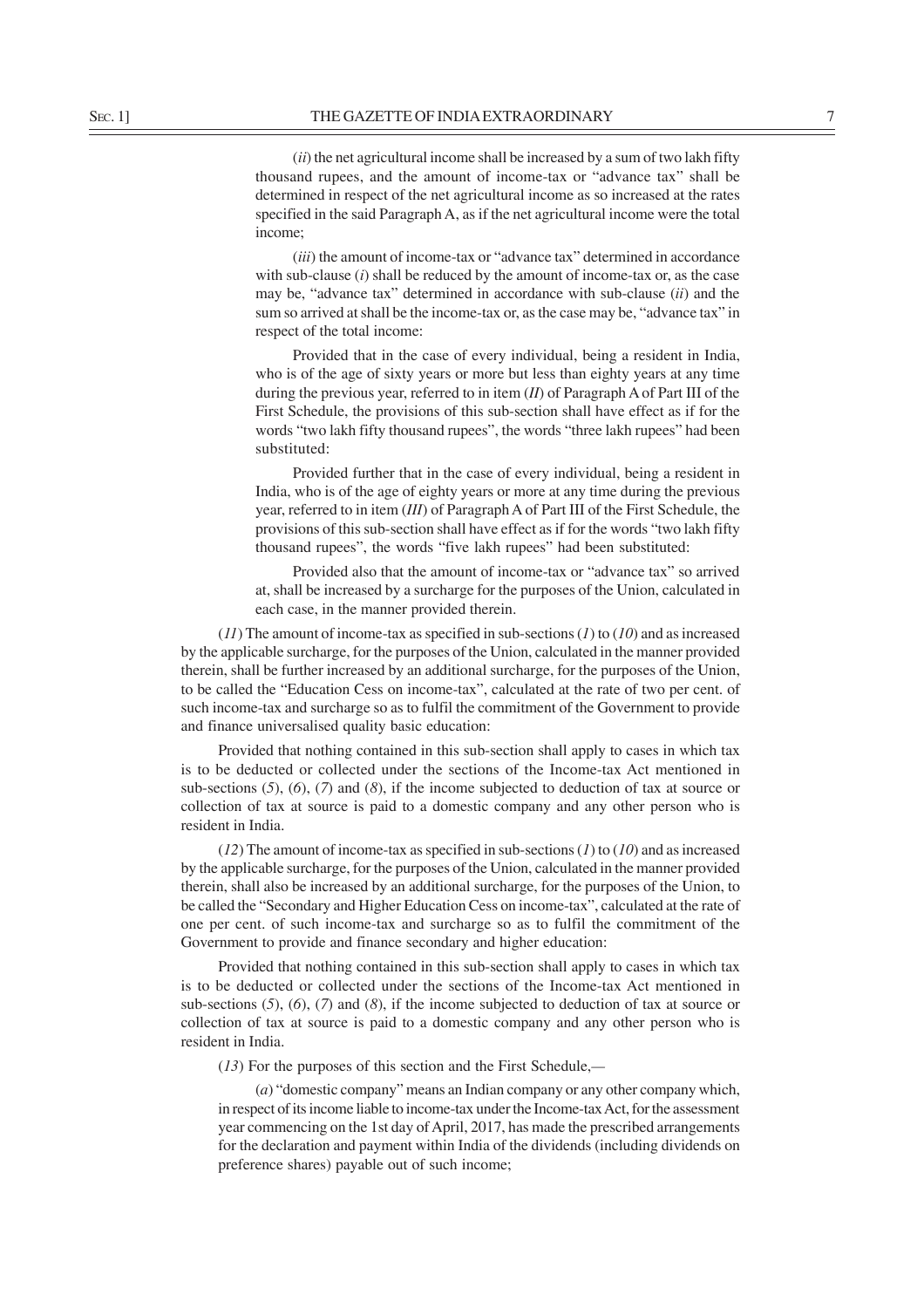(*b*) "insurance commission" means any remuneration or reward, whether by way of commission or otherwise, for soliciting or procuring insurance business (including business relating to the continuance, renewal or revival of policies of insurance);

(*c*) "net agricultural income" in relation to a person, means the total amount of agricultural income, from whatever source derived, of that person computed in accordance with the rules contained in Part IV of the First Schedule;

(*d*) all other words and expressions used in this section and the First Schedule but not defined in this sub-section and defined in the Income-tax Act shall have the meanings, respectively, assigned to them in that Act.

## CHAPTER III

DIRECT TAXES

### *Income-tax*

Amendment of section 2. **3.** In section 2 of the Income-tax Act,*—*

(*I*) in clause (*24*), after sub-clause (*xvii*), the following sub-clause shall be inserted, namely: —

"(*xviia*) any sum of money or value of property referred to in clause (*x*) of sub-section (*2*) of section 56;";

(*II*) in clause (*42A*), —

(*a*) in the third proviso [as inserted by section 3 of the Finance Act, 2016], after the words and brackets "a company (not being a share listed in a recognised stock exchange in India)", the words "or an immovable property, being land or building or both," shall be inserted with effect from the 1st day of April, 2018; 28 of 2016.

(*b*) in *Explanation* 1, in clause (*i*),*—*

(*A*) after sub-clause (*he*), the following sub-clause shall be inserted with effect from the 1st day of April, 2018, namely*:*—

"(*hf*) in the case of a capital asset, being equity shares in a company, which becomes the property of the assessee in consideration of a transfer referred to in clause (*xb*) of section 47, there shall be included the period for which the preference shares were held by the assessee:":

(*B*) after sub-clause (*hf*) as so inserted, the following sub-clause shall be inserted, namely:—

"(*hg*) in the case of a capital asset, being a unit or units, which becomes the property of the assessee in consideration of a transfer referred to in clause (*xix*) of section 47, there shall be included the period for which the unit or units in the consolidating plan of a mutual fund scheme were held by the assessee;".

**4.** In section 9 of the Income-tax Act, in sub-section (*1*), in clause (*i*), in *Explanation* 5,—

(*i*) the following proviso shall be inserted and shall be deemed to have been inserted with effect from the 1st day of April, 2012, namely:—

"Provided that nothing contained in this *Explanation* shall apply to an asset or capital asset, which is held by a non-resident by way of investment, directly or indirectly, in a Foreign Institutional Investor as referred to in clause (a) of the *Explanation* to section 115AD for an assessment year commencing on or after the 1st day of April, 2012 but before the 1st day of April, 2015:";

(*ii*) after the first proviso as so inserted, the following proviso shall be inserted and shall be deemed to have been inserted with effect from the 1st day of April, 2015,

Amendment of section 9.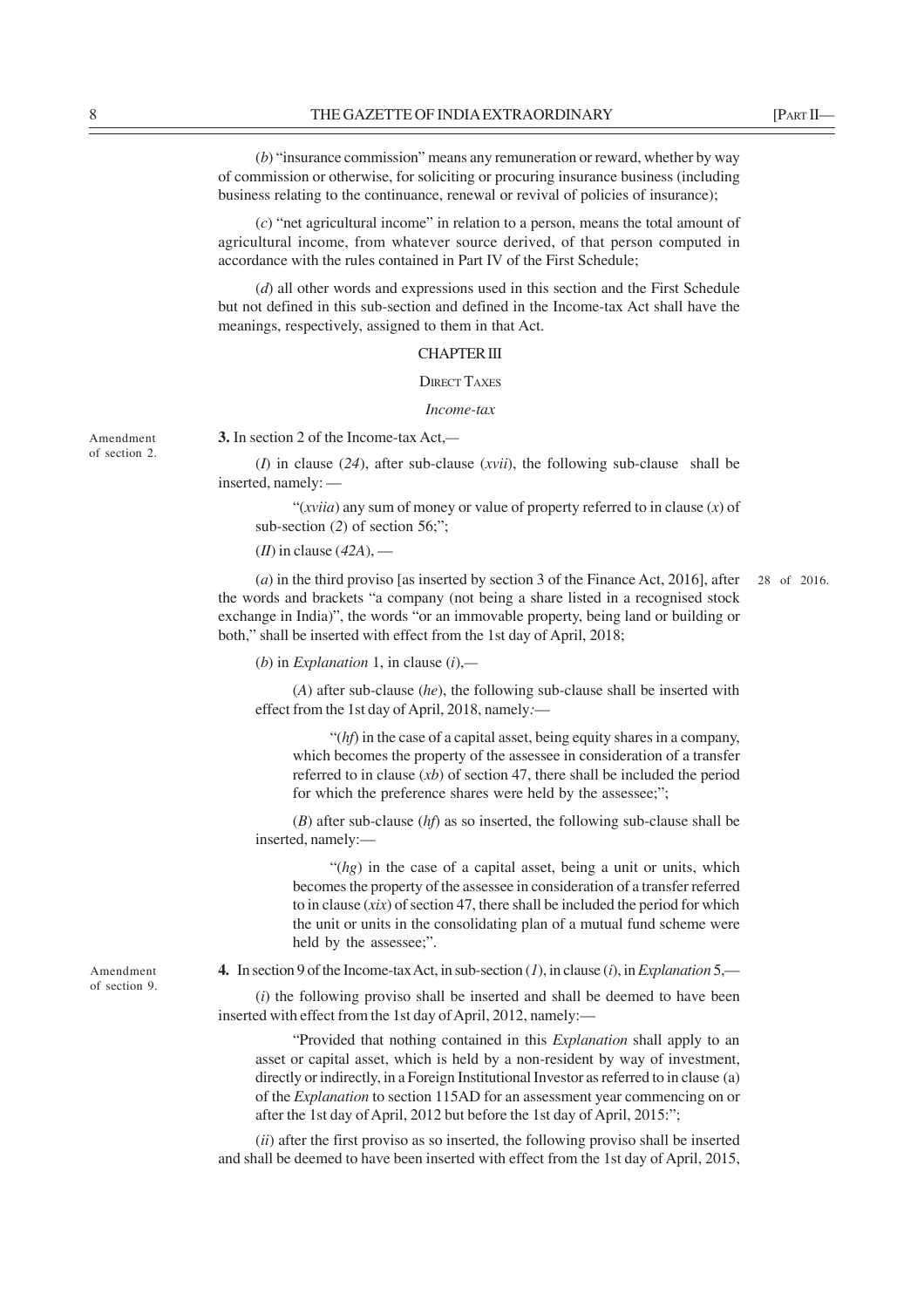| $S_{EC}.1$ ] | THE GAZETTE OF INDIA EXTRAORDINARY                                                                                                                                                                                                                                                                                                                                                                                                                                     | 9                           |
|--------------|------------------------------------------------------------------------------------------------------------------------------------------------------------------------------------------------------------------------------------------------------------------------------------------------------------------------------------------------------------------------------------------------------------------------------------------------------------------------|-----------------------------|
|              | $namely:$ —                                                                                                                                                                                                                                                                                                                                                                                                                                                            |                             |
| 15 of 1992.  | "Provided further that nothing contained in this Explanation shall apply<br>to an asset or capital asset, which is held by a non-resident by way of investment,<br>directly or indirectly, in Category-I or Category-II foreign portfolio investor under<br>the Securities and Exchange Board of India (Foreign Portfolio Investors)<br>Regulations, 2014, made under the Securities and Exchange Board of India<br>Act, 1992.".                                       |                             |
|              | <b>5.</b> In section 9A of the Income-tax Act, in sub-section $(3)$ , in clause $(j)$ , after the<br>proviso, the following proviso shall be inserted and shall be deemed to have been inserted<br>with effect from the 1st day of April, 2016, namely:-                                                                                                                                                                                                               | Amendment<br>of section 9A. |
|              | "Provided further that nothing contained in this clause shall apply to a fund<br>which has been wound up in the previous year;".                                                                                                                                                                                                                                                                                                                                       |                             |
|              | <b>6.</b> In section 10 of the Income-tax Act,—                                                                                                                                                                                                                                                                                                                                                                                                                        | Amendment<br>of section 10. |
| 28 of 2016.  | (a) in clause $(4)$ , in sub-clause $(ii)$ , in the proviso, for the word, brackets and<br>letter "clause $(q)$ ", the word, brackets and letter "clause $(w)$ " shall be substituted and<br>shall be deemed to have been substituted with effect from the 1st day of April, 2013;                                                                                                                                                                                     |                             |
|              | (b) after clause $(12A)$ [as inserted by section 7 of the Finance Act, 2016], the<br>following clause shall be inserted with effect from the 1st day of April, 2018,<br>namely:-                                                                                                                                                                                                                                                                                       |                             |
| 23 of 2013.  | " $(12B)$ any payment from the National Pension System Trust to an<br>employee under the pension scheme referred to in section 80CCD, on partial<br>withdrawal made out of his account in accordance with the terms and conditions,<br>specified under the Pension Fund Regulatory and Development Authority<br>Act, 2013 and the regulations made thereunder, to the extent it does not exceed<br>twenty-five per cent. of the amount of contributions made by him;"; |                             |
|              | (c) in clause $(23C)$ ,—                                                                                                                                                                                                                                                                                                                                                                                                                                               |                             |
|              | $(I)$ after sub-clause (iiiaaa), the following sub-clause shall be inserted<br>and shall be deemed to have been inserted with effect from the 1st day of<br>April, 1998, namely:-                                                                                                                                                                                                                                                                                      |                             |
|              | "(iiiaaaa) the Chief Minister's Relief Fund or the Lieutenant<br>Governor's Relief Fund in respect of any State or Union territory as<br>( <i>iiihf</i> ) of clause<br>referred to in sub-clause<br>$(a)$ of<br>sub-section (2) of section 80G; or";                                                                                                                                                                                                                   |                             |
|              | $(II)$ after the eleventh proviso, the following proviso shall be inserted<br>with effect from the 1st day of April, 2018, namely:-                                                                                                                                                                                                                                                                                                                                    |                             |
|              | "Provided also that any amount credited or paid out of income of<br>any fund or trust or institution or any university or other educational<br>institution or any hospital or other medical institution referred to in<br>sub-clause (iv) or sub-clause (v) or sub-clause (vi) or sub-clause (via),<br>to any trust or institution registered under section 12AA, being voluntary<br>contribution made with a specific direction that they shall form part of          |                             |

the corpus of the trust or institution, shall not be treated as application of income to the objects for which such fund or trust or institution or university or educational institution or hospital or other medical

'(*37A*) any income chargeable under the head "Capital gains" in respect of transfer of a specified capital asset arising to an assessee, being an individual or

(*d*) after clause (*37*), the following clause shall be inserted and shall be deemed

institution, as the case may be, is established:";

to have been inserted with effect from the 1st day of April, 2015, namely:—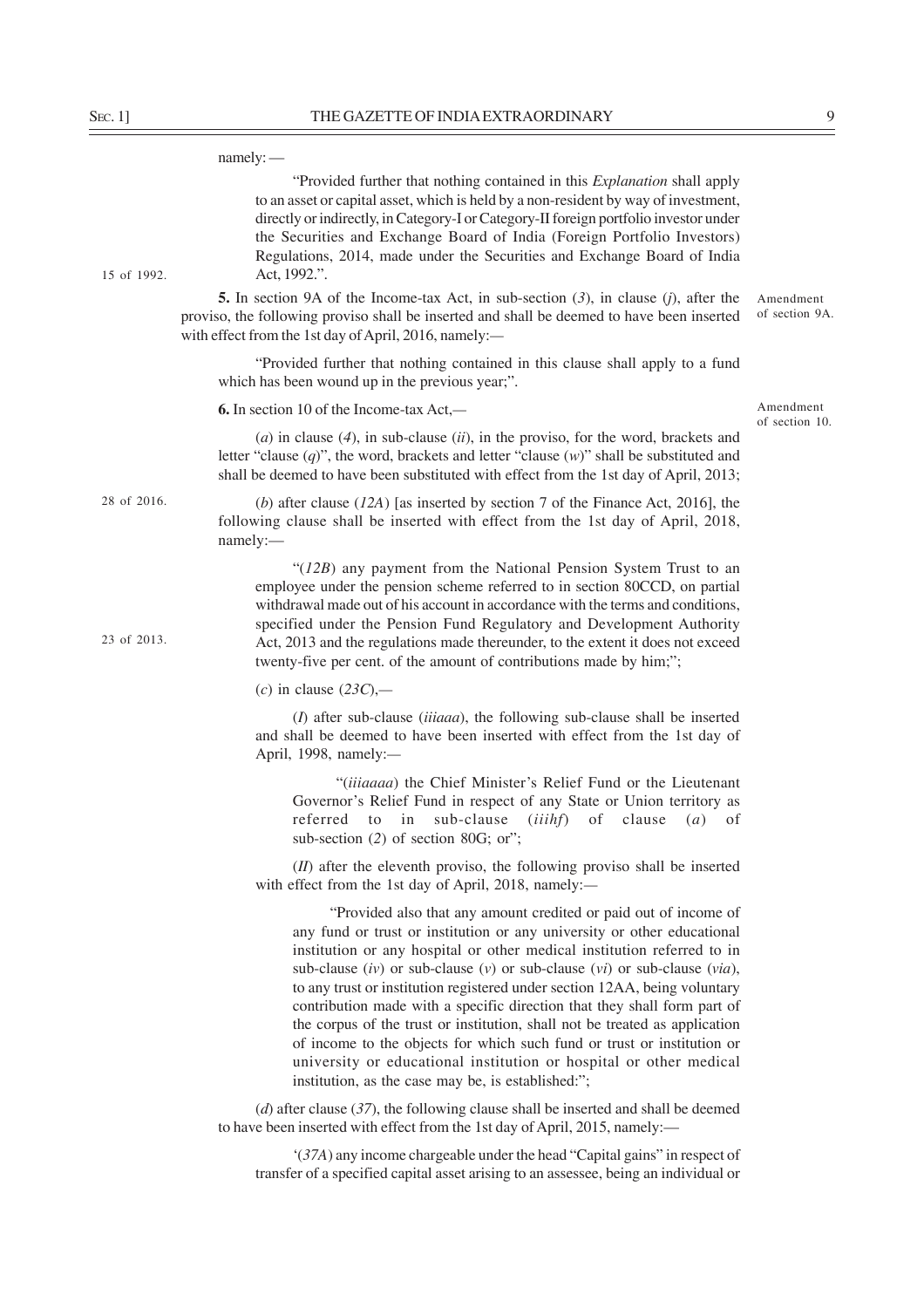a Hindu undivided family, who was the owner of such specified capital asset as on the 2nd day of June, 2014 and transfers that specified capital asset under the Land Pooling Scheme (herein referred to as "the scheme") covered under the Andhra Pradesh Capital City Land Pooling Scheme (Formulation and Implementation) Rules, 2015 made under the provisions of the Andhra Pradesh Capital Region Development Authority Act, 2014 and the rules, regulations and Schemes made under the said Act.

*Explanation*.—For the purposes of this clause, "specified capital asset" means,—

(*a*) the land or building or both owned by the assessee as on the 2nd day of June, 2014 and which has been transferred under the scheme; or

(*b*) the land pooling ownership certificate issued under the scheme to the assessee in respect of land or building or both referred to in clause (*a*); or

(*c*) the reconstituted plot or land, as the case may be, received by the assessee *in lieu* of land or building or both referred to in clause (*a*) in accordance with the scheme, if such plot or land, as the case may be, so received is transferred within two years from the end of the financial year in which the possession of such plot or land was handed over to him;';

(*e*) in clause (*38*), after the second proviso and before the *Explanation* [as inserted by section 7 of the Finance Act, 2016], the following proviso shall be inserted with effect from the 1st day of April, 2018, namely:—

"Provided also that nothing contained in this clause shall apply to any income arising from the transfer of a long-term capital asset, being an equity share in a company, if the transaction of acquisition, other than the acquisition notified by the Central Government in this behalf, of such equity share is entered into on or after the 1st day of October, 2004 and such transaction is not chargeable to securities transaction tax under Chapter VII of the Finance (No. 2) Act, 2004.";

(*f*) after clause (*48A*), the following clause shall be inserted with effect from the 1st day of April, 2018, namely:*—*

"(*48B*) any income accruing or arising to a foreign company on account of sale of leftover stock of crude oil, if any, from the facility in India after the expiry of the agreement or the arrangement referred to in clause (*48A*) subject to such conditions as may be notified by the Central Government in this behalf;".

**7.** In section 10AA of the Income-tax Act, after sub-section (*1*)*,* the following *Explanation* shall be inserted with effect from the 1st day of April, 2018, namely:*—*

"*Explanation*.––For the removal of doubts, it is hereby declared that the amount of deduction under this section shall be allowed from the total income of the assessee computed in accordance with the provisions of this Act, before giving effect to the provisions of this section and the deduction under this section shall not exceed such total income of the assessee.".

**8.** In section 11 of the Income-tax Act, in sub-section (*1*), the *Explanation* below clause (*d*) shall be numbered as *Explanation* 1 thereof and after *Explanation* 1 as so numbered, the following *Explanation* shall be inserted with effect from the 1st day of April, 2018, namely:—

"*Explanation* 2.*—*Any amount credited or paid, out of income referred to in clause (*a*) or clause (*b*) read with *Explanation* 1, to any other trust or institution

Amendment of section 10AA.

Amendment of section 11. Andhra Pradesh Act 11 of 2014.

28 of 2016.

23 of 2004.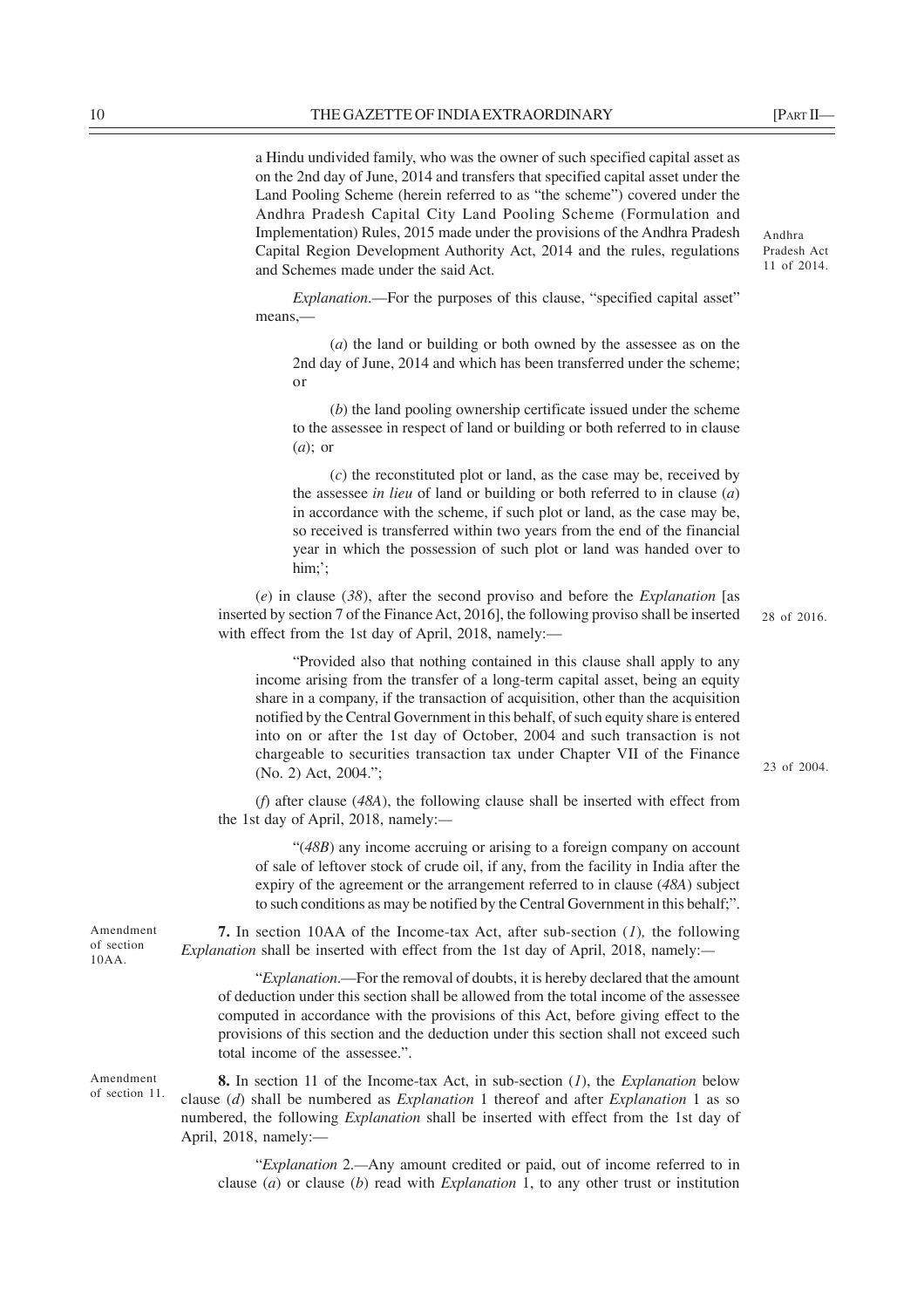registered under section 12AA, being contribution with a specific direction that they shall form part of the corpus of the trust or institution, shall not be treated as application of income for charitable or religious purposes.".

**9.** In section 12A of the Income-tax Act, in sub-section (*1*), with effect from the 1st day of April, 2018,*—*

Amendment of section 12A.

(*i*) after clause (*aa*), the following clause shall be inserted, namely:*—*

33 of 1996.

"(*ab*) the person in receipt of the income has made an application for registration of the trust or institution, in a case where a trust or an institution has been granted registration under section 12AA or has obtained registration at any time under section 12A [as it stood before its amendment by the Finance (No. 2) Act, 1996], and, subsequently, it has adopted or undertaken modifications of the objects which do not conform to the conditions of registration, in the prescribed form and manner, within a period of thirty days from the date of said adoption or modification, to the Principal Commissioner or Commissioner and such trust or institution is registered under section 12AA;";

(*ii*) after clause (*b*), the following clause shall be inserted, namely:*—*

"(*ba*) the person in receipt of the income has furnished the return of income for the previous year in accordance with the provisions of sub-section (*4A*) of section 139, within the time allowed under that section.".

**10.** In section 12AA of the Income-tax Act, with effect from the 1st day of April, 2018,*—*

(*a*) in sub-section (*1*), after the word, brackets and letters "clause (*aa*)", the words, brackets and letters "or clause (*ab*)" shall be inserted;

(*b*) in sub-section (*2*), after the word, brackets and letters "clause (*aa*)", the words, brackets and letters "or clause (*ab*)" shall be inserted.

**11.** In section 13A of the Income-tax Act, with effect from the 1st day of April, 2018,—

(*I*) in the first proviso,*—*

(*i*) in clause (*b*),*—*

(*A*) after the words "such voluntary contribution", the words "other than contribution by way of electoral bond" shall be inserted;

(*B*) the word "and" occurring at the end shall be omitted;

(*ii*) in clause (*c*), the word "; and" shall be inserted at the end;

 $(iii)$  after clause  $(c)$ , the following clause shall be inserted, namely:—

'(*d*) no donation exceeding two thousand rupees is received by such political party otherwise than by an account payee cheque drawn on a bank or an account payee bank draft or use of electronic clearing system through a bank account or through electoral bond.

*Explanation*.––For the purposes of this proviso, "electoral bond" means a bond referred to in the *Explanation* to sub-section (*3*) of section 31 of the Reserve Bank of India Act, 1934.';

(*II*) after the second proviso, the following proviso shall be inserted, namely:*—*

"Provided also that such political party furnishes a return of income for the previous year in accordance with the provisions of sub-section (*4B*) of section 139 on or before the due date under that section.".

2 of 1934.

Amendment of section 12AA.

Amendment of section 13A.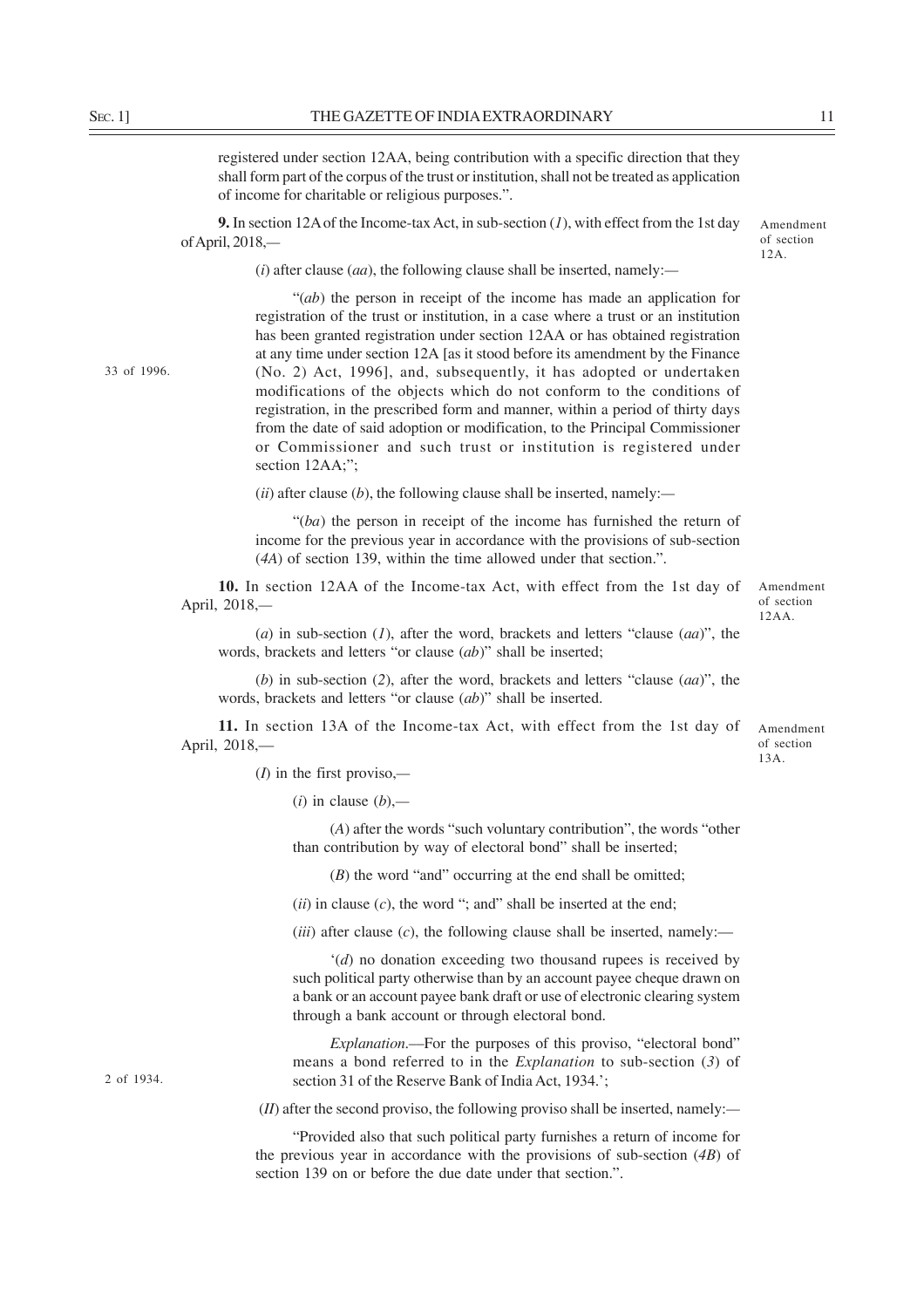| Amendment<br>of section 23.      | 12. In section 23 of the Income-tax Act, after sub-section $(4)$ , the following sub-section<br>shall be inserted with effect from the 1st day of April, 2018, namely:-                                                                                                                                                                                                                                                                                                                                                |
|----------------------------------|------------------------------------------------------------------------------------------------------------------------------------------------------------------------------------------------------------------------------------------------------------------------------------------------------------------------------------------------------------------------------------------------------------------------------------------------------------------------------------------------------------------------|
|                                  | " $(5)$ Where the property consisting of any building or land appurtenant thereto<br>is held as stock-in-trade and the property or any part of the property is not let during<br>the whole or any part of the previous year, the annual value of such property or part<br>of the property, for the period up to one year from the end of the financial year in<br>which the certificate of completion of construction of the property is obtained from the<br>competent authority, shall be taken to be <i>nil</i> .". |
| Amendment<br>of section<br>35AD. | 13. In section 35AD of the Income-tax Act, in sub-section $(8)$ , in clause $(f)$ , after the<br>words "shall not include", the words "any expenditure in respect of which the payment or<br>aggregate of payments made to a person in a day, otherwise than by an account payee<br>cheque drawn on a bank or an account payee bank draft or use of electronic clearing system<br>through a bank account, exceeds ten thousand rupees or" shall be inserted with effect from<br>the 1st day of April, 2018.            |
| Amendment<br>of section 36.      | <b>14.</b> In section 36 of the Income-tax Act, in sub-section $(1)$ , in clause $(viia)$ , in<br>sub-clause $(a)$ , for the words "seven and one-half per cent.", the words "eight and one-half<br>per cent." shall be substituted with effect from the 1st day of April, 2018.                                                                                                                                                                                                                                       |
| Amendment                        | 15. In section 40A of the Income-tax Act,—                                                                                                                                                                                                                                                                                                                                                                                                                                                                             |
| of section<br>40A.               | (a) in sub-section (2), in clause (a), in the proviso, after the words "Provided<br>that", the words, figures and letters "for an assessment year commencing on or before<br>the 1st day of April, 2016" shall be inserted;                                                                                                                                                                                                                                                                                            |
|                                  | (b) with effect from the 1st day of April, $2018$ ,—                                                                                                                                                                                                                                                                                                                                                                                                                                                                   |
|                                  | $(A)$ in sub-section $(3)$ , for the words "exceeds twenty thousand rupees",<br>the words "or use of electronic clearing system through a bank account, exceeds<br>ten thousand rupees," shall be substituted;                                                                                                                                                                                                                                                                                                         |
|                                  | (B) in sub-section $(3A)$ ,—                                                                                                                                                                                                                                                                                                                                                                                                                                                                                           |
|                                  | $(i)$ after the words "account payee bank draft,", the words "or use<br>of electronic clearing system through a bank account" shall be inserted;                                                                                                                                                                                                                                                                                                                                                                       |
|                                  | (ii) for the words "twenty thousand rupees", the words "ten thousand<br>rupees" shall be substituted;                                                                                                                                                                                                                                                                                                                                                                                                                  |
|                                  | (iii) in the first proviso, for the words "exceeds twenty thousand<br>rupees", the words "or use of electronic clearing system through a bank<br>account, exceeds ten thousand rupees," shall be substituted;                                                                                                                                                                                                                                                                                                          |
|                                  | $(iv)$ in the second proviso, for the words "twenty thousand rupees",<br>the words "ten thousand rupees" shall be substituted;                                                                                                                                                                                                                                                                                                                                                                                         |
|                                  | $(C)$ in sub-section $(4)$ ,—                                                                                                                                                                                                                                                                                                                                                                                                                                                                                          |
|                                  | $(i)$ after the words "account payee bank draft", the words "or use of<br>electronic clearing system through a bank account" shall be inserted;                                                                                                                                                                                                                                                                                                                                                                        |
|                                  | (ii) after the words "such cheque or draft", the words "or electronic<br>clearing system" shall be inserted.                                                                                                                                                                                                                                                                                                                                                                                                           |
| Amendment<br>of section 43.      | <b>16.</b> In section 43 of the Income-tax Act, in clause $(l)$ , with effect from the 1st day of<br>April, 2018,-                                                                                                                                                                                                                                                                                                                                                                                                     |
|                                  | $(a)$ after the proviso and before <i>Explanation</i> 1, the following proviso shall be<br>inserted, namely:-                                                                                                                                                                                                                                                                                                                                                                                                          |
|                                  | "Provided further that where the assessee incurs any expenditure for<br>acquisition of any asset or part thereof in respect of which a payment or                                                                                                                                                                                                                                                                                                                                                                      |

aggregate of payments made to a person in a day, otherwise than by an account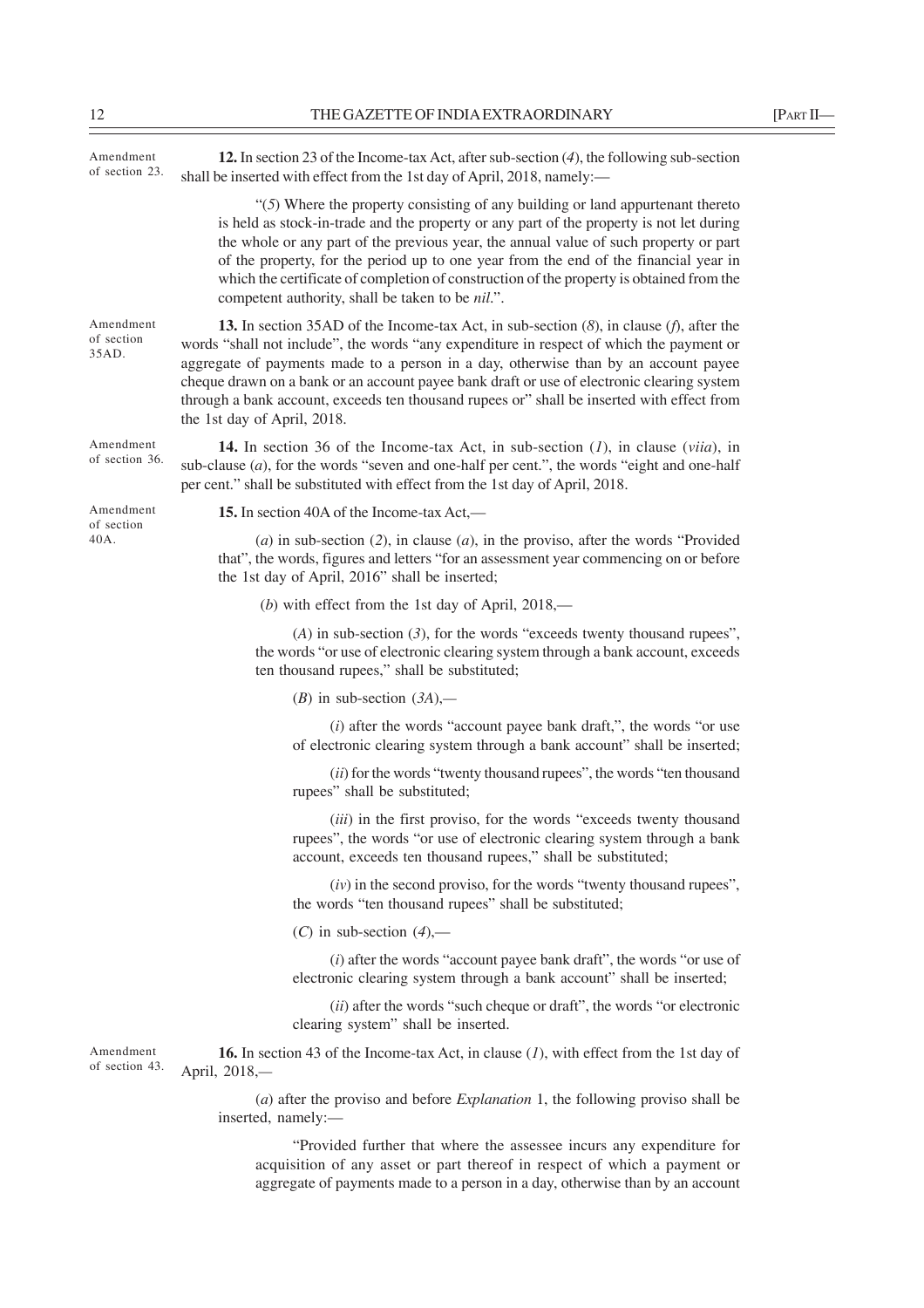payee cheque drawn on a bank or an account payee bank draft or use of electronic clearing system through a bank account, exceeds ten thousand rupees, such expenditure shall be ignored for the purposes of determination of actual cost*.*";

(*b*) in *Explanation* 13, the following proviso shall be inserted, namely:*—*

"Provided that where any capital asset in respect of which deduction or part of deduction allowed under section 35AD is deemed to be the income of the assessee in accordance with the provisions of sub-section (*7B*) of the said section, the actual cost of the asset to the assessee shall be the actual cost to the assessee, as reduced by an amount equal to the amount of depreciation calculated at the rate in force that would have been allowable had the asset been used for the purpose of business since the date of its acquisition.".

**17.** In section 43B of the Income-tax Act, with effect from the 1st day of April, 2018,*—*

(*i*) in clause (*e*), after the words "scheduled bank", the words "or a co-operative bank other than a primary agricultural credit society or a primary co-operative agricultural and rural development bank" shall be inserted;

(*ii*) in *Explanation* 4, after clause (*c*), the following clause shall be inserted, namely:—

'(*d*) "co-operative bank", "primary agricultural credit society" and "primary co-operative agricultural and rural development bank" shall have the meanings respectively assigned to them in the *Explanation* to sub-section (*4*) of section 80P.'.

**18.** In section 43D of the Income-tax Act, with effect from the 1st day of April, 2018,—

Amendment of section 43D.

Amendment of section 43B.

(*i*) in clause (*a*), after the words "scheduled bank or", the words "a co-operative bank other than a primary agricultural credit society or a primary co-operative agricultural and rural development bank or" shall be inserted;

(*ii*) in the long line, after the words "scheduled bank or", the words "a co-operative bank other than a primary agricultural credit society or a primary co-operative agricultural and rural development bank or" shall be inserted;

(*iii*) in the *Explanation*, after clause (*f*), the following clause shall be inserted, namely:—

'(*g*) "co-operative bank", "primary agricultural credit society" and "primary co-operative agricultural and rural development bank" shall have the meanings respectively assigned to them in the *Explanation* to sub-section (*4*) of section 80P.'.

**19.** In section 44AA of the Income-tax Act, in sub-section (*2*), the following provisos shall be inserted with effect from the 1st day of April, 2018, namely*:—*

'Provided that in the case of a person being an individual or a Hindu undivided family, the provisions of clause (*i*) and clause (*ii*) shall have effect, as if for the words "one lakh twenty thousand rupees", the words "two lakh fifty thousand rupees" had been substituted:

Provided further that in the case of a person being an individual or a Hindu undivided family, the provisions of clause (*i*) and clause (*ii*) shall have effect, as if for the words "ten lakh rupees", the words "twenty-five lakh rupees" had been substituted.'.

Amendment of section

44AA.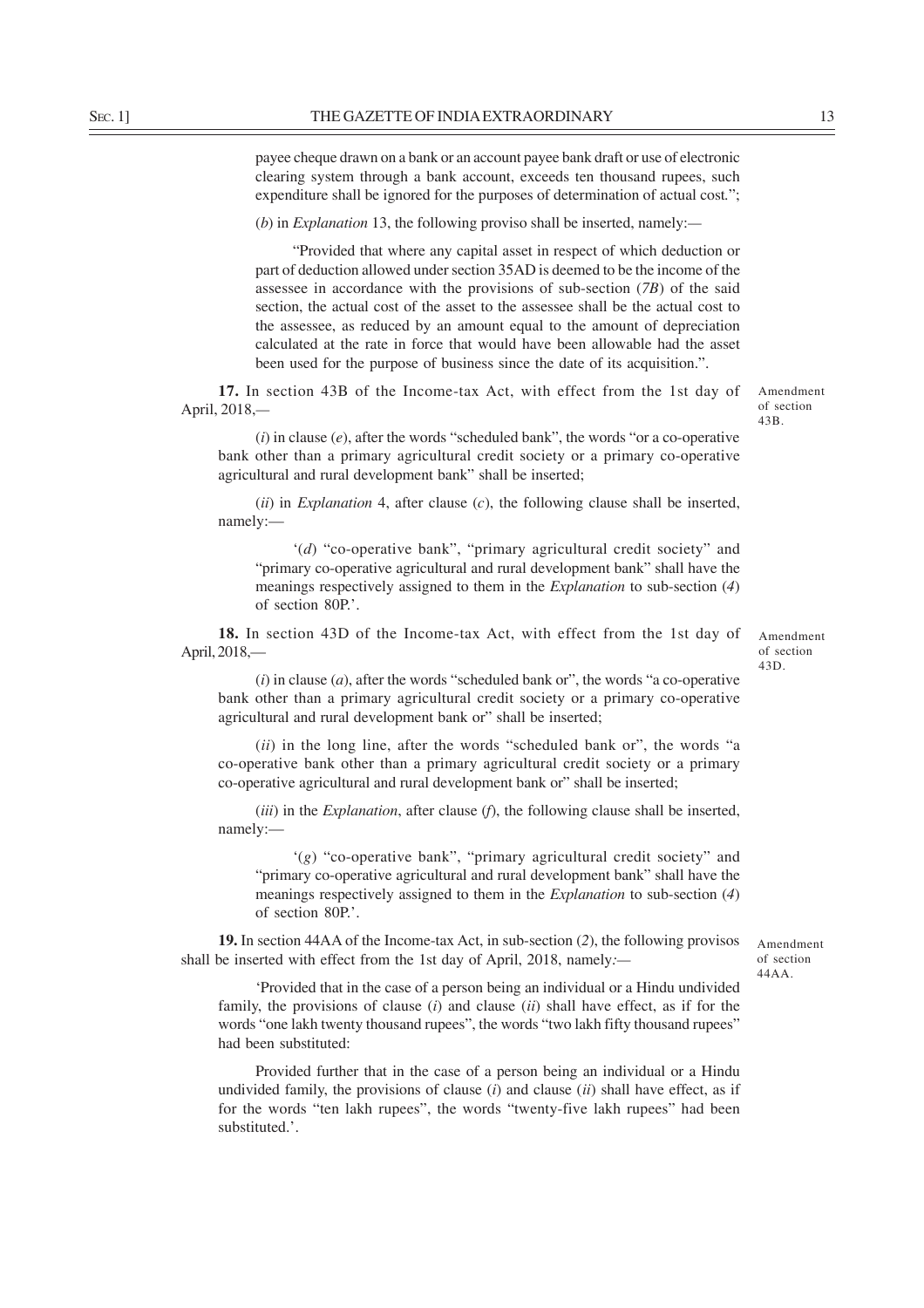| Amendment<br>of section          | 20. In section 44AB of the Income-tax Act,—                                                                                                                                                                                                                                                                                                                                                                                                                                                                                                                                                                                                                                                                                                                                                                                                                          |
|----------------------------------|----------------------------------------------------------------------------------------------------------------------------------------------------------------------------------------------------------------------------------------------------------------------------------------------------------------------------------------------------------------------------------------------------------------------------------------------------------------------------------------------------------------------------------------------------------------------------------------------------------------------------------------------------------------------------------------------------------------------------------------------------------------------------------------------------------------------------------------------------------------------|
| 44AB.                            | $(i)$ before the first proviso, the following proviso shall be inserted, namely:—                                                                                                                                                                                                                                                                                                                                                                                                                                                                                                                                                                                                                                                                                                                                                                                    |
|                                  | "Provided that this section shall not apply to the person, who declares<br>profits and gains for the previous year in accordance with the provisions of<br>sub-section $(I)$ of section 44AD and his total sales, turnover or gross receipts,<br>as the case may be, in business does not exceed two crore rupees in such<br>previous year:";                                                                                                                                                                                                                                                                                                                                                                                                                                                                                                                        |
|                                  | (ii) in the first proviso, for the words "Provided that", the words "Provided<br>further that" shall be substituted;                                                                                                                                                                                                                                                                                                                                                                                                                                                                                                                                                                                                                                                                                                                                                 |
|                                  | (iii) in the second proviso, for the words "Provided further", the words "Provided<br>also" shall be substituted.                                                                                                                                                                                                                                                                                                                                                                                                                                                                                                                                                                                                                                                                                                                                                    |
| Amendment<br>of section<br>44AD. | 21. In section 44AD of the Income-tax Act, in sub-section $(I)$ , the following proviso<br>shall be inserted, namely:-                                                                                                                                                                                                                                                                                                                                                                                                                                                                                                                                                                                                                                                                                                                                               |
|                                  | 'Provided that this sub-section shall have effect as if for the words "eight<br>per cent.", the words "six per cent." had been substituted, in respect of the amount of<br>total turnover or gross receipts which is received by an account payee cheque or an<br>account payee bank draft or use of electronic clearing system through a bank account<br>during the previous year or before the due date specified in sub-section $(I)$ of section<br>139 in respect of that previous year.'.                                                                                                                                                                                                                                                                                                                                                                       |
| Amendment<br>of section 45.      | 22. In section 45 of the Income-tax Act, after sub-section $(5)$ and the <i>Explanation</i><br>thereto, the following sub-section shall be inserted with effect from the 1st day of<br>April, 2018, namely:-                                                                                                                                                                                                                                                                                                                                                                                                                                                                                                                                                                                                                                                         |
|                                  | $(5A)$ Notwithstanding anything contained in sub-section $(I)$ , where the capital<br>gain arises to an assessee, being an individual or a Hindu undivided family, from the<br>transfer of a capital asset, being land or building or both, under a specified agreement,<br>the capital gains shall be chargeable to income-tax as income of the previous year in<br>which the certificate of completion for the whole or part of the project is issued by<br>the competent authority; and for the purposes of section 48, the stamp duty value, on<br>the date of issue of the said certificate, of his share, being land or building or both in<br>the project, as increased by the consideration received in cash, if any, shall be deemed<br>to be the full value of the consideration received or accruing as a result of the transfer<br>of the capital asset: |
|                                  | Provided that the provisions of this sub-section shall not apply where the assessee<br>transfers his share in the project on or before the date of issue of the said certificate of<br>completion, and the capital gains shall be deemed to be the income of the previous<br>year in which such transfer takes place and the provisions of this Act, other than the<br>provisions of this sub-section, shall apply for the purpose of determination of full<br>value of consideration received or accruing as a result of such transfer.                                                                                                                                                                                                                                                                                                                             |

*Explanation*.—For the purposes of this sub-section, the expression—

(*i*) "competent authority" means the authority empowered to approve the building plan by or under any law for the time being in force;

(*ii*) "specified agreement" means a registered agreement in which a person owning land or building or both, agrees to allow another person to develop a real estate project on such land or building or both, in consideration of a share, being land or building or both in such project, whether with or without payment of part of the consideration in cash;

(*iii*) "stamp duty value" means the value adopted or assessed or assessable by any authority of the Government for the purpose of payment of stamp duty in respect of an immovable property being land or building or both.'.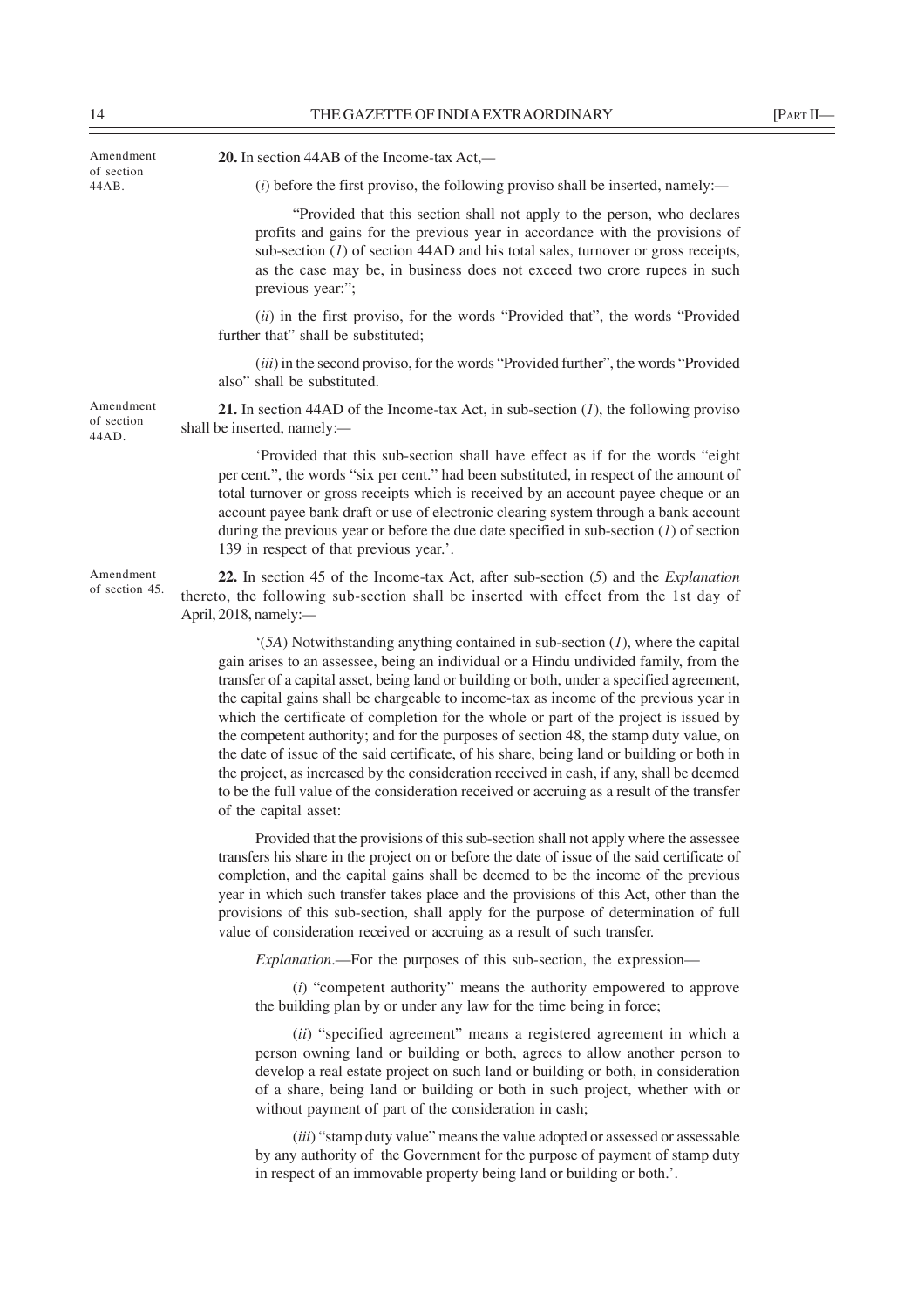**23.** In section 47 of the Income-tax Act, with effect from the 1st day of April, 2018,*—*

(*a*) after clause (*viia*), the following clause shall be inserted, namely:*—*

 "(*viiaa*) any transfer, made outside India, of a capital asset being rupee denominated bond of an Indian company issued outside India, by a non-resident to another non-resident;";

(*b*) after clause (*xa*), the following clause shall be inserted, namely:*—*

" $(xb)$  any transfer by way of conversion of preference shares of a company" into equity shares of that company;".

**24.** In section 48 of the Income-tax Act, with effect from the 1st day of April, 2018,*—*

(*a*) in the fifth proviso, for the word "subscribed", the word "held" shall be substituted;

(*b*) in the *Explanation*, in clause (*iii*), for the figures, letters and words "1st day of April, 1981", the figures, letters and words "1st day of April, 2001" shall be substituted.

**25.** In section 49 of the Income-tax Act,*—*

Amendment of section 49.

Amendment of section 48.

(*a*) in sub-section (*1*), in clause (*iii*), in sub-clause (*e*), after the word, brackets, figures and letter "clause (*vib*)", the words, brackets, figures and letter "or clause (*vic*)" shall be inserted with effect from the 1st day of April, 2018;

(*b*) after sub-section (*2AD*), the following sub-section shall be inserted with effect from the 1st day of April, 2018, namely*:*–-

 "(*2AE*) Where the capital asset, being equity share of a company, became the property of the assessee in consideration of a transfer referred to in clause (*xb*) of section 47, the cost of acquisition of the asset shall be deemed to be that part of the cost of the preference share in relation to which such asset is acquired by the assessee.";

(*c*) after sub-section (*2AE*) as so inserted, the following sub-section shall be inserted, namely:—

"(*2AF*) Where the capital asset, being a unit or units in a consolidated plan of a mutual fund scheme, became the property of the assessee in consideration of a transfer referred to in clause (*xix*) of section 47, the cost of acquisition of the asset shall be deemed to be the cost of acquisition to him of the unit or units in the consolidating plan of the scheme of the mutual fund.";

(*d*) in sub-section (*4*), after the words, brackets, figures and letter "or clause (*viia*)" at both the places where they occur, the words, brackets and figure "or clause (*x*)" shall be inserted;

(*e*) after sub-section (*5*) [as inserted by section 30 of the Finance Act, 2016], the following sub-sections shall be inserted with effect from the 1st day of April, 2018, namely:—

'(*6*) Where the capital gain arises from the transfer of a specified capital asset referred to in clause (*c*) of the *Explanation* to clause (*37A*) of section 10, which has been transferred after the expiry of two years from the end of the financial year in which the possession of such asset was handed over to the assessee, the cost of acquisition of such specified capital asset shall be deemed to be its stamp duty value as on the last day of the second financial year after the end of the financial year in which the possession of the said specified capital asset was handed over to the assessee.

28 of 2016.

Amendment of section 47.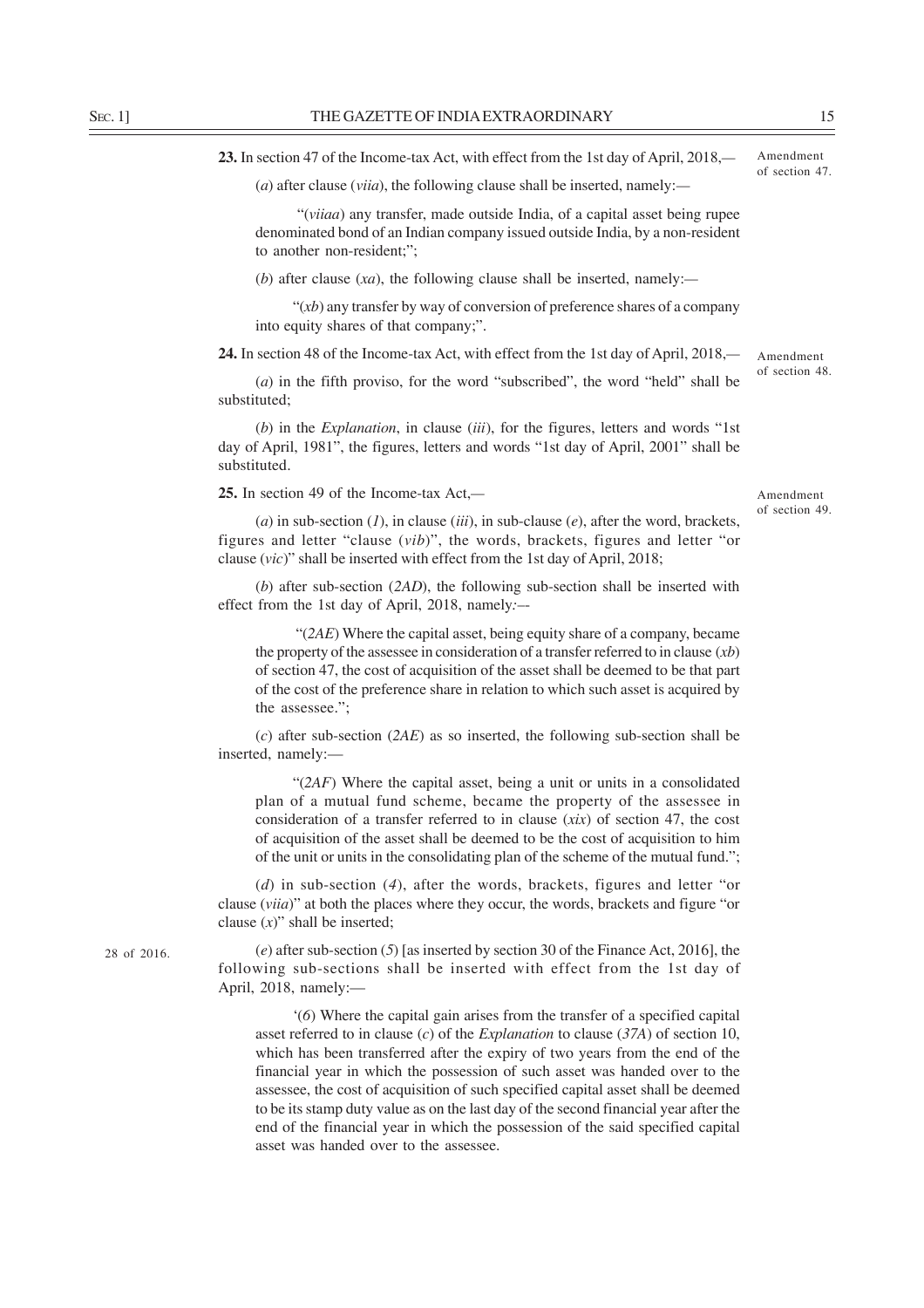*Explanation*.—For the purposes of this sub-section, "stamp duty value" means the value adopted or assessed or assessable by any authority of the State Government for the purpose of payment of stamp duty in respect of an immovable property.

(*7*) Where the capital gain arises from the transfer of a capital asset, being share in the project, in the form of land or building or both, referred to in sub-section (*5A*) of section 45, not being the capital asset referred to in the proviso to the said sub-section, the cost of acquisition of such asset, shall be the amount which is deemed as full value of consideration in that sub-section.';

(*f*) after sub-section (*7*) as so inserted, the following sub-section shall be inserted and shall be deemed to have been inserted with effect from the 1st day of June, 2016, namely:—

"(*8*) Where the capital gain arises from the transfer of an asset, being the asset held by a trust or an institution in respect of which accreted income has been computed and the tax has been paid thereon in accordance with the provisions of Chapter XII-EB, the cost of acquisition of such asset shall be deemed to be the fair market value of the asset which has been taken into account for computation of accreted income as on the specified date referred to in sub-section (*2*) of section 115TD.".

**26.** After section 50C of the Income-tax Act, the following section shall be inserted section 50CA. with effect from the 1st day of April, 2018, namely:— Insertion of new

> '50CA. Where the consideration received or accruing as a result of the transfer by an assessee of a capital asset, being share of a company other than a quoted share, is less than the fair market value of such share determined in such manner as may be prescribed, the value so determined shall, for the purposes of section 48, be deemed to be the full value of consideration received or accruing as a result of such transfer.

> *Explanation.*—For the purposes of this section, "quoted share" means the share quoted on any recognised stock exchange with regularity from time to time, where the quotation of such share is based on current transaction made in the ordinary course of business.'.

**27.** In section 54EC of the Income-tax Act, in sub-section (*3*), in the *Explanation*, in clause (*ba*), for the words and figures "the Companies Act, 1956" occurring at the end, the words and figures "the Companies Act, 1956; or any other bond notified by the Central Government in this behalf" shall be substituted with effect from the 1st day of April, 2018.

**28.** In section 55 of the Income-tax Act, with effect from the 1st day of April, 2018,*—*

(*A*) in sub-section (*I*), in clause (*b*), in sub-clause (2), in item (*i*), for the figures, letters and words "1st day of April, 1981", the figures, letters and words "1st day of April, 2001" shall be substituted;

 (*B*) in sub-section (*2*), in clause (*b*), for the figures, letters and words "1st day of April, 1981" wherever they occur, the figures, letters and words "1st day of April, 2001" shall be substituted.

**29.** In section 56 of the Income-tax Act, in sub-section (*2*),*—*

(*I*) in clause (*vii*), after the figures, letters and words "1st day of October, 2009", the words, figures and letters "but before the 1st day of April, 2017" shall be inserted;

(*II*) in clause (*viia*), after the figures, letters and words "1st day of June, 2010", the words, figures and letters "but before the 1st day of April, 2017" shall be inserted;

 $(HI)$  after clause  $(ix)$ , the following clause shall be inserted, namely:—

1 of 1956.

Special provision for full value of consideration for transfer of share other than quoted share.

Amendment of section 54EC.

Amendment of section 55.

Amendment of section 56.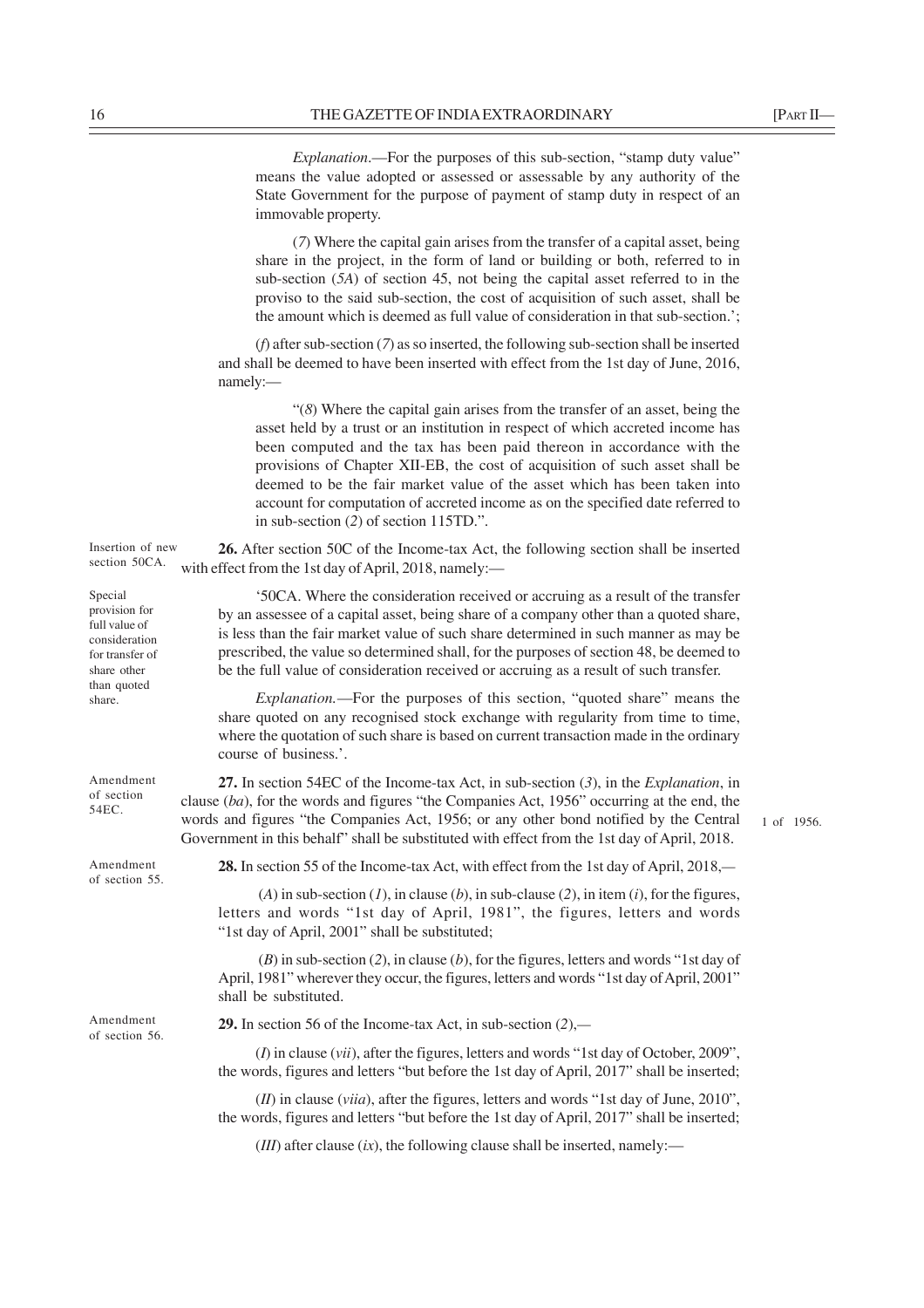'(*x*) where any person receives, in any previous year, from any person or persons on or after the 1st day of April, 2017,—

(*a*) any sum of money, without consideration, the aggregate value of which exceeds fifty thousand rupees, the whole of the aggregate value of such sum;

(*b*) any immovable property,—

(*A*) without consideration, the stamp duty value of which exceeds fifty thousand rupees, the stamp duty value of such property;

(*B*) for a consideration which is less than the stamp duty value of the property by an amount exceeding fifty thousand rupees, the stamp duty value of such property as exceeds such consideration:

Provided that where the date of agreement fixing the amount of consideration for the transfer of immovable property and the date of registration are not the same, the stamp duty value on the date of agreement may be taken for the purposes of this sub-clause:

Provided further that the provisions of the first proviso shall apply only in a case where the amount of consideration referred to therein, or a part thereof, has been paid by way of an account payee cheque or an account payee bank draft or by use of electronic clearing system through a bank account, on or before the date of agreement for transfer of such immovable property:

Provided also that where the stamp duty value of immovable property is disputed by the assessee on grounds mentioned in sub-section (*2*) of section 50C, the Assessing Officer may refer the valuation of such property to a Valuation Officer, and the provisions of section 50C and sub-section (*15*) of section 155 shall, as far as may be, apply in relation to the stamp duty value of such property for the purpose of this sub-clause as they apply for valuation of capital asset under those sections;

(*c*) any property, other than immovable property,—

(*A*) without consideration, the aggregate fair market value of which exceeds fifty thousand rupees, the whole of the aggregate fair market value of such property;

(*B*) for a consideration which is less than the aggregate fair market value of the property by an amount exceeding fifty thousand rupees, the aggregate fair market value of such property as exceeds such consideration:

Provided that this clause shall not apply to any sum of money or any property received—

(*I*) from any relative; or

(*II*) on the occasion of the marriage of the individual; or

(*III*) under a will or by way of inheritance; or

(*IV*) in contemplation of death of the payer or donor, as the case may be; or

(*V*) from any local authority as defined in the *Explanation* to clause (*20*) of section 10; or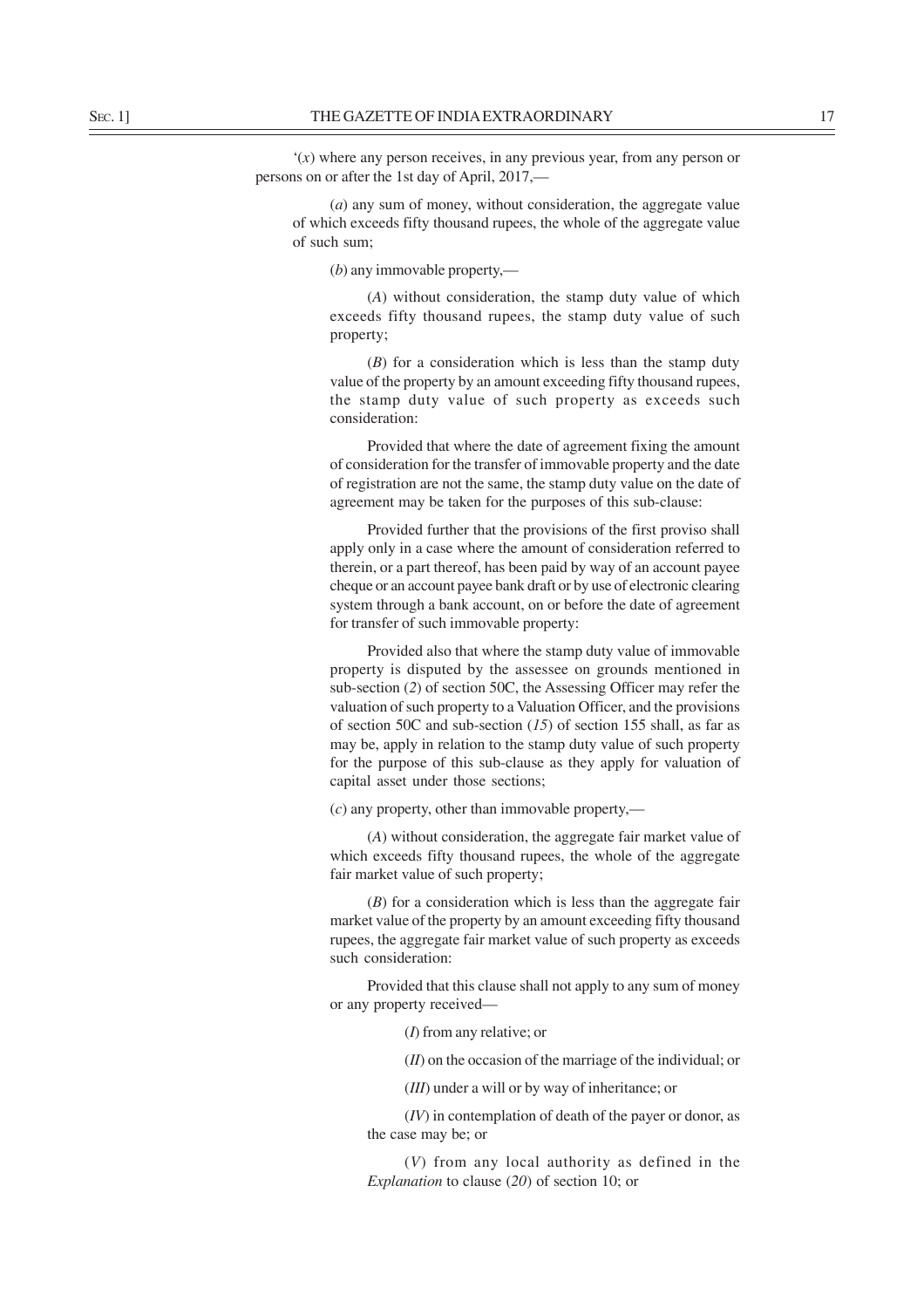(*VI*) from any fund or foundation or university or other

educational institution or hospital or other medical institution or any trust or institution referred to in clause (*23C*) of section 10; or (*VII*) from or by any trust or institution registered under section 12A or section 12AA; or (*VIII*) by any fund or trust or institution or any university or other educational institution or any hospital or other medical institution referred to in sub-clause (*iv*) or sub-clause (*v*) or sub-clause (*vi*) or sub-clause (*via*) of clause (*23C*) of section 10; or (*IX*) by way of transaction not regarded as transfer under clause (*i*) or clause (*vi*) or clause (*via*) or clause (*viaa*) or clause (*vib*) or clause (*vic*) or clause (*vica*) or clause (*vicb*) or clause (*vid*) or clause (*vii*) of section 47; or (*X*) from an individual by a trust created or established solely for the benefit of relative of the individual. *Explanation.—*For the purposes of this clause, the expressions "assessable", "fair market value", "jewellery", "property", "relative" and "stamp duty value" shall have the same meanings as respectively assigned to them in the *Explanation* to clause (*vii*).'. **30.** In section 58 of the Income-tax Act, in sub-section (*1A*), for the word, brackets, figures and letter "sub-clause (*iia*)", the words, brackets, figures and letters "sub-clauses (*ia*) and (*iia*)" shall be substituted with effect from the 1st day of April, 2018. **31.** In section 71 of the Income-tax Act, after sub-section (*3*), the following sub-section shall be inserted with effect from the 1st day of April, 2018, namely:— '(*3A*) Notwithstanding anything contained in sub-section (*1*) or sub-section (*2*), where in respect of any assessment year, the net result of the computation under the head "Income from house property" is a loss and the assessee has income assessable under any other head of income, the assessee shall not be entitled to set off such loss, to the extent the amount of the loss exceeds two lakh rupees, against income under the other head.'. **32**. For section 79 of the Income-tax Act, the following section shall be substituted with effect from the 1st day of April, 2018, namely:— "79. Notwithstanding anything contained in this Chapter, where a change in shareholding has taken place in a previous year,*—* (*a*) in the case of a company not being a company in which the public are substantially interested and other than a company referred to in clause (*b*), no loss incurred in any year prior to the previous year shall be carried forward and set off against the income of the previous year, unless on the last day of the previous year, the shares of the company carrying not less than fifty-one per cent. of the voting power were beneficially held by persons who beneficially held shares of the company carrying not less than fifty-one per cent. of the voting power on the last day of the year or years in which the loss was incurred; (*b*) in the case of a company, not being a company in which the public Amendment Amendment of section 71. Substitution Carry forward companies.

are substantially interested but being an eligible start-up as referred to in section 80-IAC, the loss incurred in any year prior to the previous year shall be carried forward and set off against the income of the previous year, if, all the shareholders of such company who held shares carrying voting power on the last day of the year or years in which the loss was incurred,*—*

(*i*) continue to hold those shares on the last day of such previous year; and

of section 58.

of new section for section 79.

and set off of losses in case of certain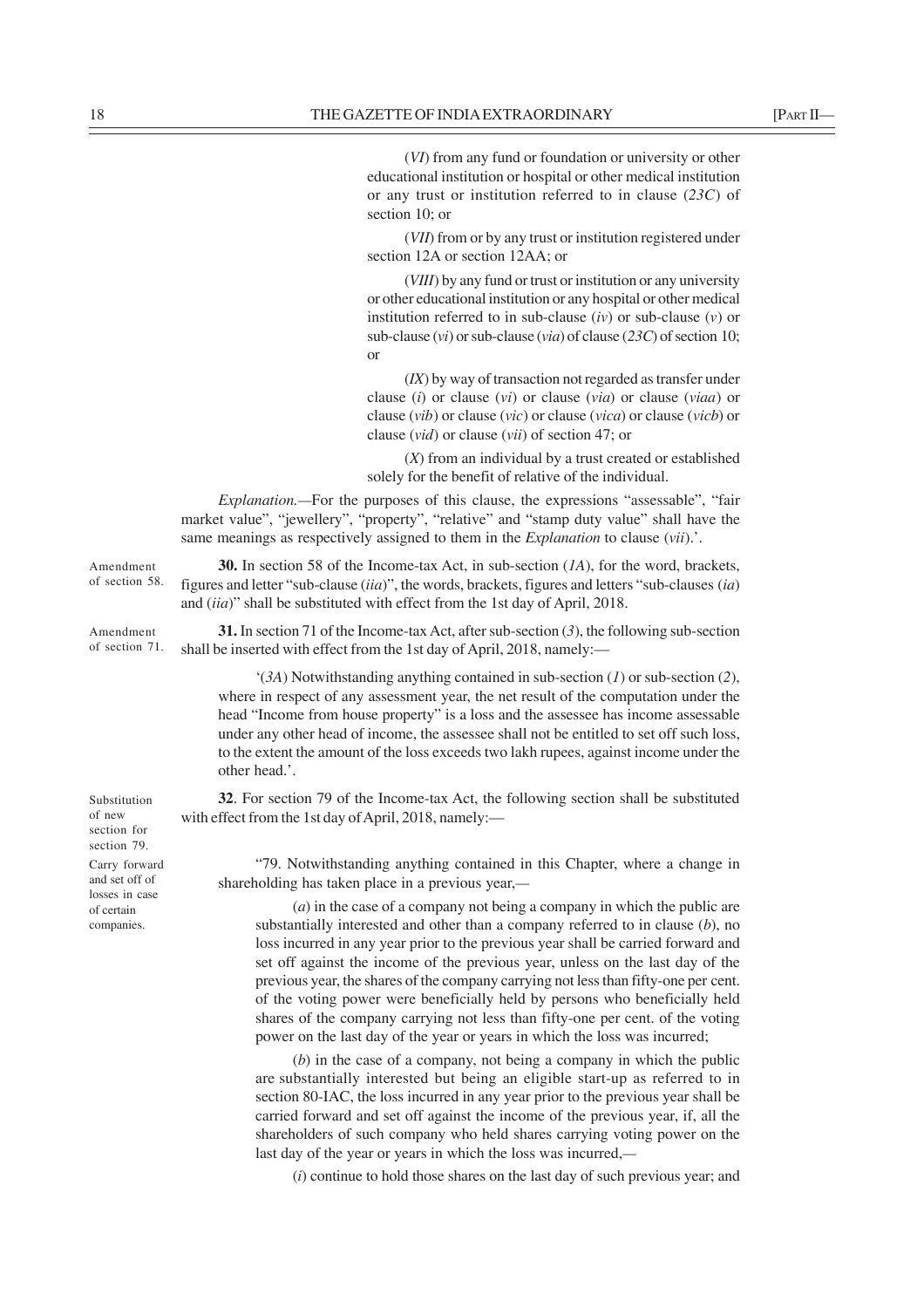(*ii*) such loss has been incurred during the period of seven years beginning from the year in which such company is incorporated:

Provided that nothing contained in this section shall apply to a case where a change in the said voting power and shareholding takes place in a previous year consequent upon the death of a shareholder or on account of transfer of shares by way of gift to any relative of the shareholder making such gift:

Provided further that nothing contained in this section shall apply to any change in the shareholding of an Indian company which is a subsidiary of a foreign company as a result of amalgamation or demerger of a foreign company subject to the condition that fifty-one per cent. shareholders of the amalgamating or demerged foreign company continue to be the shareholders of the amalgamated or the resulting foreign company.".

**33.** In section 80CCD of the Income-tax Act, in sub-section (*1*), in clause (*b*), for the words "ten per cent.", the words "twenty per cent." shall be substituted with effect from the 1st day of April, 2018.

**34.** In section 80CCG of the Income-tax Act, after sub-section (*4*), the following sub-section shall be inserted with effect from the 1st day of April, 2018, namely:—

"(*5*) Notwithstanding anything contained in sub-sections (*1*) to (*4*), no deduction under this section shall be allowed in respect of any assessment year commencing on or after the 1st day of April, 2018:

Provided that an assessee, who has acquired listed equity shares or listed units of an equity oriented fund in accordance with the scheme referred to in sub-section  $(I)$  and claimed deduction under this section for any assessment year commencing on or before the 1st day of April, 2017, shall be allowed deduction under this section till the assessment year commencing on the 1st day of April, 2019, if he is otherwise eligible to claim the deduction in accordance with the other provisions of this section.".

**35.** In section 80G of the Income-tax Act, in sub-section (*5D*), for the words "ten thousand rupees", the words "two thousand rupees" shall be substituted with effect from the 1st day of April, 2018. of section

**36**. In section 80-IAC of the Income-tax Act [as inserted by section 42 of the Finance Act, 2016], in sub-section (*2*), for the words "five years", the words "seven years" shall be substituted with effect from the 1st day of April, 2018. 28 of 2016.

**37.** In section 80-IBA of the Income-tax Act [as inserted by section 44 of the Finance 28 of 2016. Act, 2016], with effect from the 1st day of April, 2018,—

(*a*) in sub-section (*2*),*—*

(*i*) in clause (*b*), for the words "three years", the words "five years" shall be substituted;

(*ii*) in clauses (*c*) and (*f*), for the expression "built-up area" wherever they occur, the words "carpet area" shall be substituted;

(*iii*) the words "or within the distance, measured aerially, of twenty-five kilometres from the municipal limits of these cities" wherever they occur shall be omitted;

(*b*) in sub-section (*6*), for clause (*a*), the following clause shall be substituted, namely:—

'(*a*) "carpet area" shall have the same meaning as assigned to it in clause (*k*) of section 2 of the Real Estate (Regulation and Development) Act, 2016.'.

16 of 2016.

Amendment

Amendment of section 80CCD.

Amendment of section 80CCG.

Amendment of section 80- IAC.

80G.

Amendment of section 80- IBA.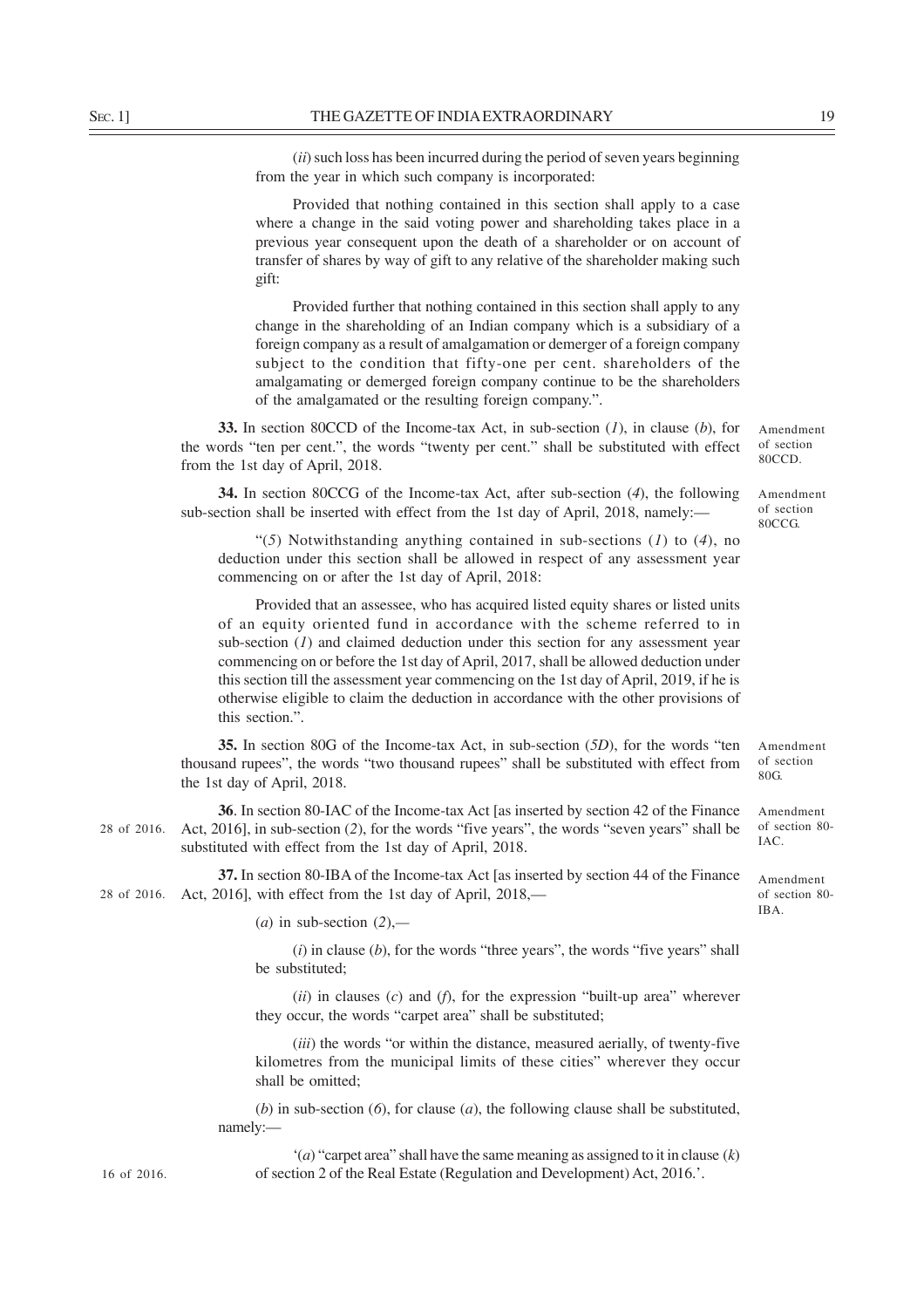| Amendment<br>of section<br>87A.      | 38. In section 87A of the Income-tax Act, with effect from the 1st day of April, 2018,—                                                                                                                                                                                                                                                                                                                                                                                                         |             |
|--------------------------------------|-------------------------------------------------------------------------------------------------------------------------------------------------------------------------------------------------------------------------------------------------------------------------------------------------------------------------------------------------------------------------------------------------------------------------------------------------------------------------------------------------|-------------|
|                                      | $(a)$ for the words "five hundred thousand rupees", the words "three hundred"<br>fifty thousand rupees" shall be substituted;                                                                                                                                                                                                                                                                                                                                                                   |             |
|                                      | $(b)$ for the words "five thousand rupees" [as substituted by section 46 of the<br>Finance Act, 2016], the words "two thousand five hundred rupees" shall be substituted.                                                                                                                                                                                                                                                                                                                       | 28 of 2016. |
| Amendment<br>of section 90.          | 39. In section 90 of the Income-tax Act, after <i>Explanation</i> 3, the following<br>Explanation shall be inserted with effect from the 1st day of April, 2018, namely:-                                                                                                                                                                                                                                                                                                                       |             |
|                                      | "Explanation 4.—For the removal of doubts, it is hereby declared that where<br>any term used in an agreement entered into under sub-section $(I)$ is defined under<br>the said agreement, the said term shall have the same meaning as assigned to it in the<br>agreement; and where the term is not defined in the said agreement, but defined in the<br>Act, it shall have the same meaning as assigned to it in the Act and explanation, if any,<br>given to it by the Central Government.". |             |
| Amendment<br>of section<br>90A.      | 40. In section 90A of the Income-tax Act, after Explanation 3, the following Explanation<br>shall be inserted with effect from the 1st day of April, 2018, namely:-                                                                                                                                                                                                                                                                                                                             |             |
|                                      | "Explanation 4.—For the removal of doubts, it is hereby declared that where<br>any term used in an agreement entered into under sub-section $(I)$ is defined under<br>the said agreement, the said term shall have the same meaning as assigned to it in the<br>agreement; and where the term is not defined in the said agreement, but defined in<br>the Act, it shall have the same meaning as assigned to it in the Act and explanation, if<br>any, given to it by the Central Government.". |             |
| Amendment of<br>section 92BA.        | <b>41.</b> In section 92BA of the Income-tax Act, clause $(i)$ shall be omitted.                                                                                                                                                                                                                                                                                                                                                                                                                |             |
| Insertion of<br>new section<br>92CE. | 42. After section 92CD of the Income-tax Act, the following section shall be inserted<br>with effect from the 1st day of April, 2018, namely:-                                                                                                                                                                                                                                                                                                                                                  |             |
| Secondary                            | '92CE. $(I)$ Where a primary adjustment to transfer price,—                                                                                                                                                                                                                                                                                                                                                                                                                                     |             |
| adjustment in<br>certain cases.      | $(i)$ has been made <i>suo motu</i> by the assessee in his return of income;                                                                                                                                                                                                                                                                                                                                                                                                                    |             |
|                                      | (ii) made by the Assessing Officer has been accepted by the assessee;                                                                                                                                                                                                                                                                                                                                                                                                                           |             |
|                                      | (iii) is determined by an advance pricing agreement entered into by the<br>assessee under section 92CC;                                                                                                                                                                                                                                                                                                                                                                                         |             |
|                                      | $(iv)$ is made as per the safe harbour rules framed under section 92CB; or                                                                                                                                                                                                                                                                                                                                                                                                                      |             |
|                                      | $(v)$ is arising as a result of resolution of an assessment by way of the<br>mutual agreement procedure under an agreement entered into under section 90<br>or section 90A for avoidance of double taxation,                                                                                                                                                                                                                                                                                    |             |
|                                      | the assessee shall make a secondary adjustment:                                                                                                                                                                                                                                                                                                                                                                                                                                                 |             |
|                                      | Provided that nothing contained in this section shall apply, if,-                                                                                                                                                                                                                                                                                                                                                                                                                               |             |
|                                      | $(i)$ the amount of primary adjustment made in any previous year does not<br>exceed one crore rupees; and                                                                                                                                                                                                                                                                                                                                                                                       |             |
|                                      | $(ii)$ the primary adjustment is made in respect of an assessment year<br>commencing on or before the 1st day of April, 2016.                                                                                                                                                                                                                                                                                                                                                                   |             |
|                                      | (2) Where, as a result of primary adjustment to the transfer price, there is an increase<br>in the total income or reduction in the loss, as the case may be, of the assessee, the excess                                                                                                                                                                                                                                                                                                       |             |

money which is available with its associated enterprise, if not repatriated to India within the time as may be prescribed, shall be deemed to be an advance made by the assessee to such associated enterprise and the interest on such advance, shall be computed in such manner as may be prescribed.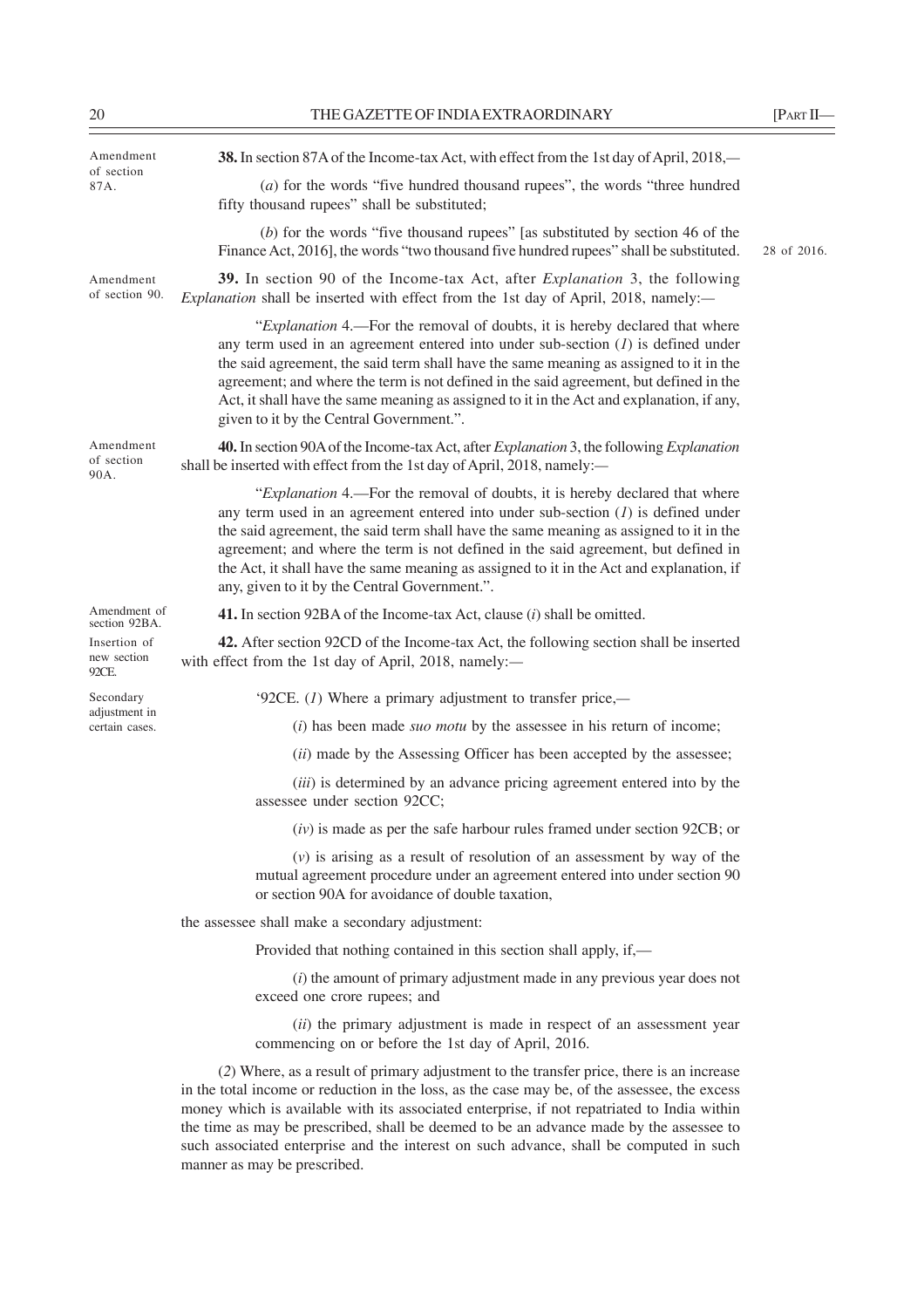(*3*) For the purposes of this section,*—*

(*i*) "associated enterprise" shall have the meaning assigned to it in sub-section (*1*) and sub-section (*2*) of section 92A;

(*ii*) "arm's length price" shall have the meaning assigned to it in clause (*ii*) of section 92F;

(*iii*) "excess money" means the difference between the arm's length price determined in primary adjustment and the price at which the international transaction has actually been undertaken;

(*iv*) "primary adjustment" to a transfer price, means the determination of transfer price in accordance with the arm's length principle resulting in an increase in the total income or reduction in the loss, as the case may be, of the assessee;

(*v*) "secondary adjustment" means an adjustment in the books of account of the assessee and its associated enterprise to reflect that the actual allocation of profits between the assessee and its associated enterprise are consistent with the transfer price determined as a result of primary adjustment, thereby removing the imbalance between cash account and actual profit of the assessee.'.

**43.** After section 94A of the Income-tax Act, the following section shall be inserted with effect from the 1st day of April, 2018, namely:*—*

Limitation on interest deduction in certain cases.

'94B. (*1*) Notwithstanding anything contained in this Act, where an Indian company, or a permanent establishment of a foreign company in India, being the borrower, incurs any expenditure by way of interest or of similar nature exceeding one crore rupees which is deductible in computing income chargeable under the head "Profits and gains of business or profession" in respect of any debt issued by a nonresident, being an associated enterprise of such borrower, the interest shall not be deductible in computation of income under the said head to the extent that it arises from excess interest, as specified in sub-section (*2*):

Provided that where the debt is issued by a lender which is not associated but an associated enterprise either provides an implicit or explicit guarantee to such lender or deposits a corresponding and matching amount of funds with the lender, such debt shall be deemed to have been issued by an associated enterprise.

(*2*) For the purposes of sub-section (*1*), the excess interest shall mean an amount of total interest paid or payable in excess of thirty per cent. of earnings before interest, taxes, depreciation and amortisation of the borrower in the previous year or interest paid or payable to associated enterprises for that previous year, whichever is less.

(*3*) Nothing contained in sub-section (*1*) shall apply to an Indian company or a permanent establishment of a foreign company which is engaged in the business of banking or insurance.

(*4*) Where for any assessment year, the interest expenditure is not wholly deducted against income under the head "Profits and gains of business or profession", so much of the interest expenditure as has not been so deducted, shall be carried forward to the following assessment year or assessment years, and it shall be allowed as a deduction against the profits and gains, if any, of any business or profession carried on by it and assessable for that assessment year to the extent of maximum allowable interest expenditure in accordance with sub-section (*2*):

Provided that no interest expenditure shall be carried forward under this sub-section for more than eight assessment years immediately succeeding the assessment year for which the excess interest expenditure was first computed.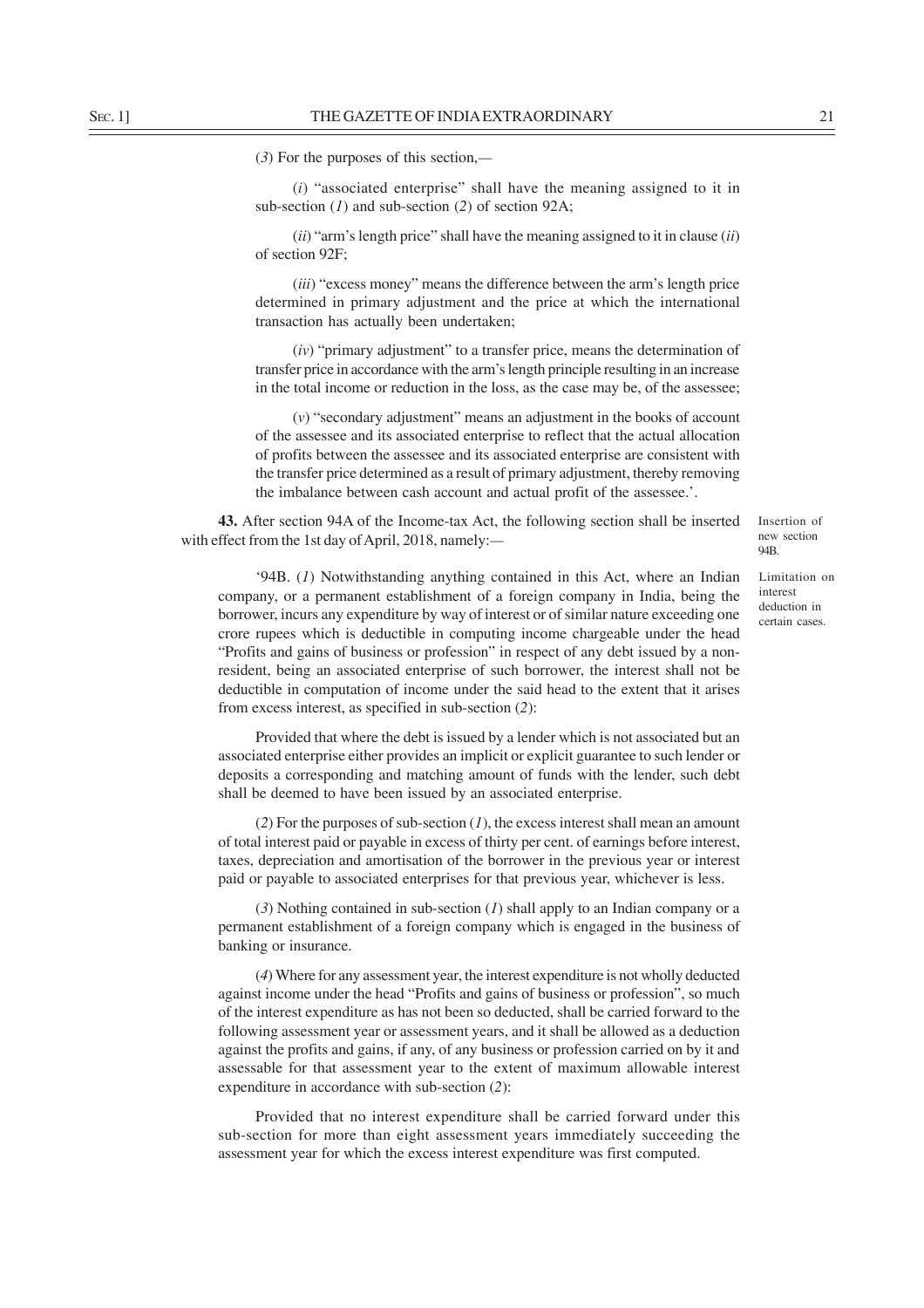(*5*) For the purposes of this section, the expressions––

(*i*) "associated enterprise" shall have the meaning assigned to it in sub-section (*1*) and sub-section (*2*) of section 92A;

 (*ii*) "debt" means any loan, financial instrument, finance lease, financial derivative, or any arrangement that gives rise to interest, discounts or other finance charges that are deductible in the computation of income chargeable under the head "Profits and gains of business or profession";

(*iii*) "permanent establishment" includes a fixed place of business through which the business of the enterprise is wholly or partly carried on.'.

**44.** In section 115BBDA of the Income-tax Act [as inserted by section 52 of the Finance Act, 2016], with effect from the 1st day of April, 2018,-

28 of 2016.

(*i*) in sub-section (*1*), for the words "an assessee, being an individual, a Hindu Undivided Family or a firm", the words "a specified assessee" shall be substituted;

(*ii*) for sub-section (*3*), the following *Explanation* shall be substituted, namely:*—*

'*Explanation*.––For the purposes of this section,*—*

(*a*) "dividend" shall have the meaning assigned to it in clause (*22*) of section 2 but shall not include sub-clause (*e*) thereof;

(*b*) "specified assessee" means a person other than,*—*

(*i*) a domestic company; or

(*ii*) a fund or institution or trust or any university or other educational institution or any hospital or other medical institution referred to in sub-clause (*iv*) or sub-clause (*v*) or sub-clause (*vi*) or sub-clause (*via*) of clause (*23C*) of section 10; or

(*iii*) a trust or institution registered under section 12A or section 12AA.'.

**45.** After section 115BBF of the Income-tax Act [as inserted by section 54 of the  $F_{115 \text{ BBG}}$  Finance Act, 2016], the following section shall be inserted with effect from the 1st day of 28 of 2016. April, 2018, namely:*—*

'115 BBG. (*1*) Where the total income of an assessee includes any income by way of transfer of carbon credits, the income-tax payable shall be the aggregate of—

(*a*) the amount of income-tax calculated on the income by way of transfer of carbon credits, at the rate of ten per cent.; and

(*b*) the amount of income-tax with which the assessee would have been chargeable had his total income been reduced by the amount of income referred to in clause (*a*).

(*2*) Notwithstanding anything contained in this Act, no deduction in respect of any expenditure or allowance shall be allowed to the assessee under any provision of this Act in computing his income referred to in clause (*a*) of sub-section (*1*).

*Explanation*.––For the purposes of this section, "carbon credit" in respect of one unit shall mean reduction of one tonne of carbon dioxide emissions or emissions of its equivalent gases which is validated by the United Nations Framework on Climate Change and which can be traded in market at its prevailing market price.'.

Amendment of section 115BBDA.

Insertion of new section

Tax on income from transfer of carbon credits.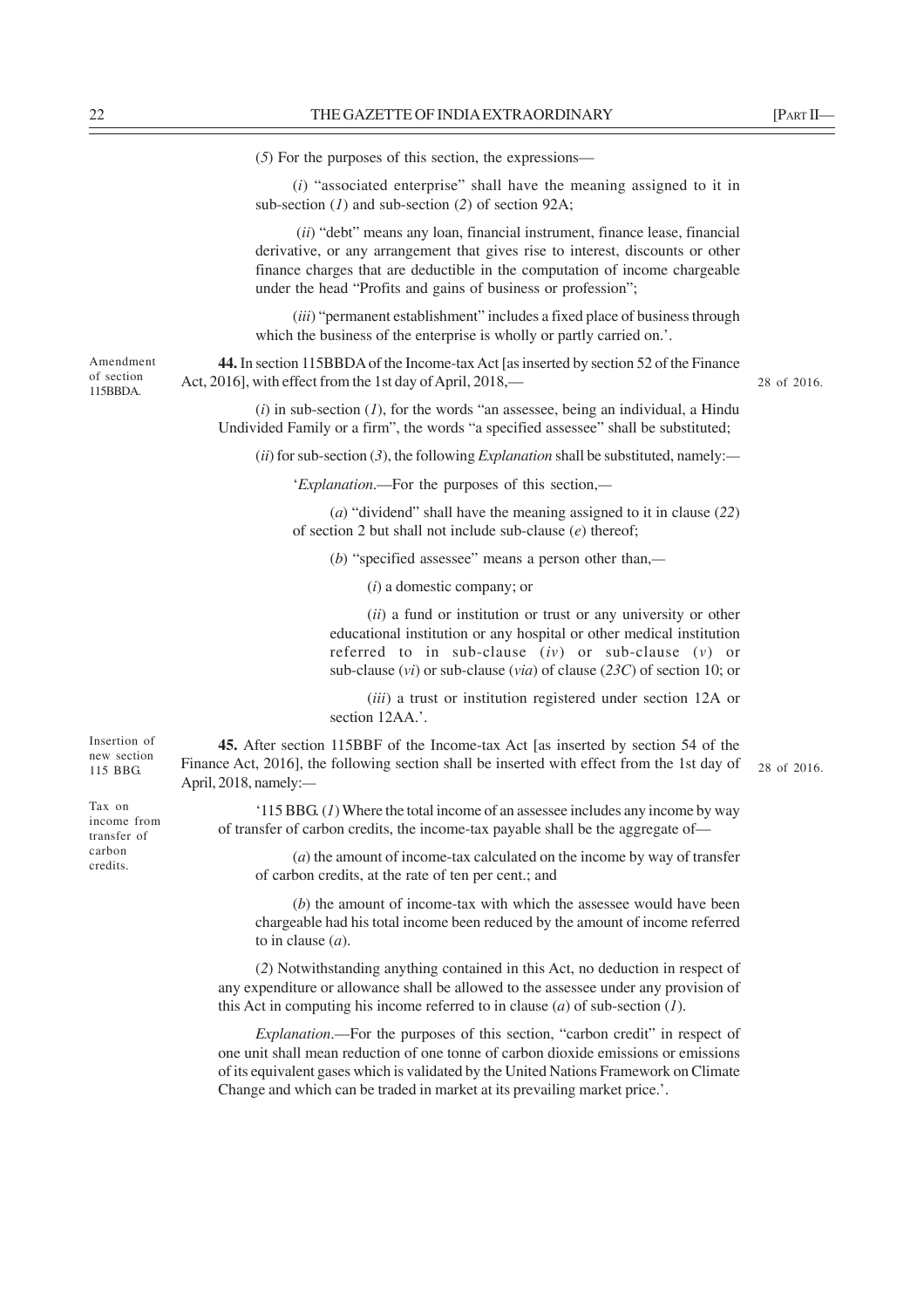**46.** In section 115JAA of the Income-tax Act, with effect from the 1st day of April, 2018,—

Amendment of section 115JAA.

Amendment of section 115JB.

(*a*) in sub-section (*2A*), after the proviso, the following proviso shall be inserted, namely:*—*

 "Provided further that where the amount of tax credit in respect of any income-tax paid in any country or specified territory outside India, under section 90 or section 90A or section 91, allowed against the tax payable under the provisions of sub-section  $(1)$  of section 115JB exceeds the amount of such tax credit admissible against the tax payable by the assessee on its income in accordance with the other provisions of this Act, then, while computing the amount of credit under this sub-section, such excess amount shall be ignored.";

(*b*) in sub-section (*3A*), for the words "tenth assessment year", the words "fifteenth assessment year" shall be substituted.

**47.** In section 115JB of the Income-tax Act,*—*

(*i*) in sub-section (*2*),*—*

(*a*) for the words "profit and loss account" wherever they occur, the words "statement of profit and loss" shall be substituted;

(*b*) for the words and figures "the Companies Act, 1956" wherever they occur, the words and figures "the Companies Act, 2013" shall be substituted;

(*c*) in clause (*a*), for the words and figures "Part II of Schedule VI", the word and figures "Schedule III" shall be substituted;

(*d*) in clause (*b*), for the words, brackets and figures "proviso to sub-section (*2*) of section 211", the words, brackets and figures "second proviso to sub-section (*1*) of section 129" shall be substituted;

(*e*) in the first proviso, for the word and figures "section 210", the word and figures "section 129" shall be substituted;

(*ii*) after sub-section (*2*), the following sub-sections shall be inserted, namely:*—*

'(*2A*) For a company whose financial statements are drawn up in compliance to the Indian Accounting Standards specified in Annexure to the Companies (Indian Accounting Standards) Rules, 2015, the book profit as computed in accordance with *Explanation* 1 to sub-section (*2*) shall be further––

(*a*) increased by all amounts credited to other comprehensive income in the statement of profit and loss under the head "Items that will not be re-classified to profit or loss";

(*b*) decreased by all amounts debited to other comprehensive income in the statement of profit and loss under the head "Items that will not be re-classified to profit or loss";

(*c*) increased by amounts or aggregate of the amounts debited to the statement of profit and loss on distribution of non-cash assets to shareholders in a demerger in accordance with Appendix A of the Indian Accounting Standards 10;

(*d*) decreased by all amounts or aggregate of the amounts credited to the statement of profit and loss on distribution of non-cash assets to shareholders in a demerger in accordance with Appendix A of the Indian Accounting Standards 10:

1 of 1956. 18 of 2013.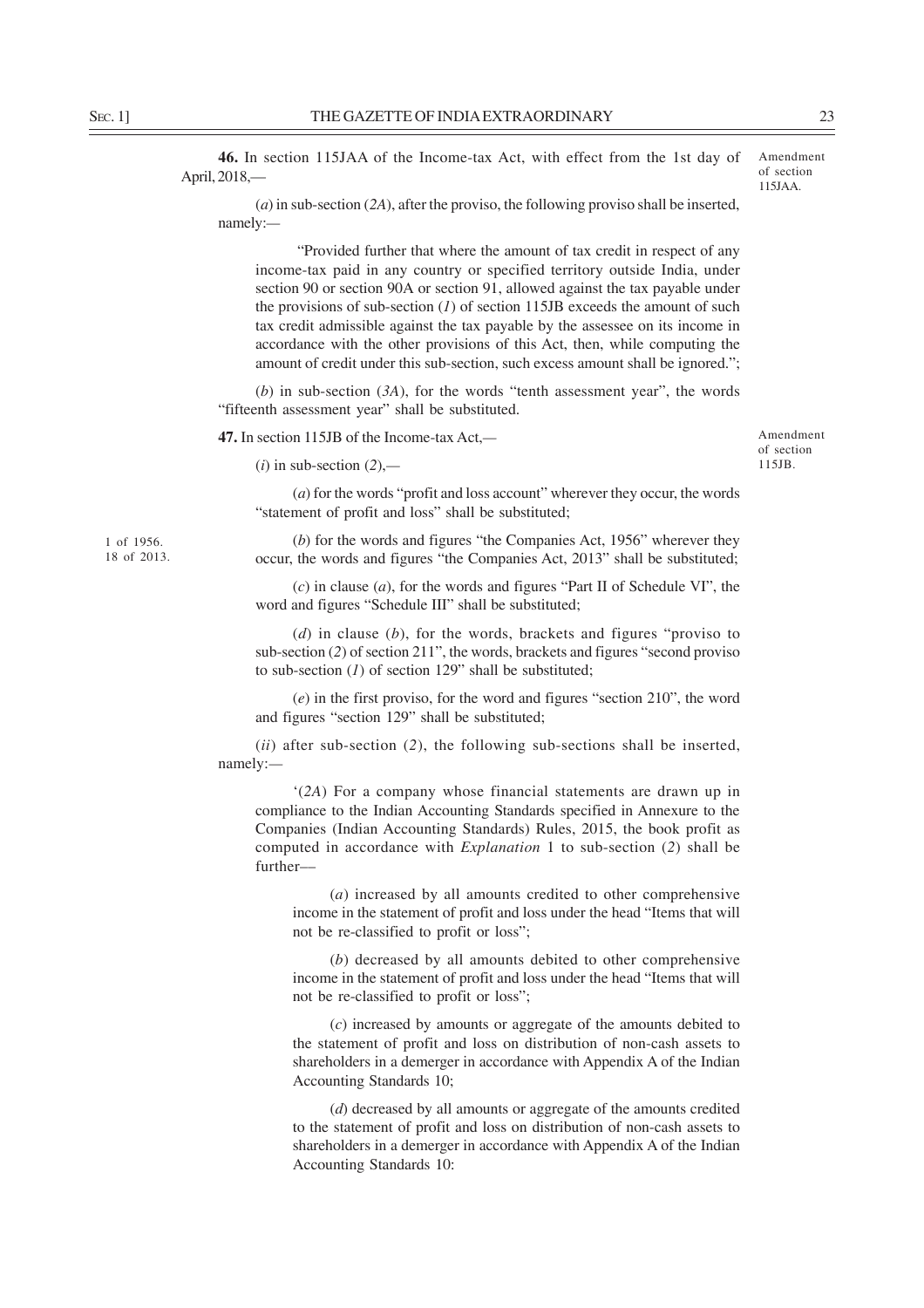Provided that nothing contained in clause (*a*) or clause (*b*) shall apply to the amount credited or debited to other comprehensive income under the head "Items that will not be re-classified to profit or loss" in respect of*—*

(*i*) revaluation surplus for assets in accordance with the Indian Accounting Standards 16 and Indian Accounting Standards 38; or

(*ii*) gains or losses from investments in equity instruments designated at fair value through other comprehensive income in accordance with the Indian Accounting Standards 109:

Provided further that the book profit of the previous year in which the asset or investment referred to in the first proviso is retired, disposed, realised or otherwise transferred shall be increased or decreased, as the case may be, by the amount or the aggregate of the amounts referred to in the first proviso for the previous year or any of the preceding previous years and relatable to such asset or investment.

(*2B*) In the case of a resulting company, where the property and the liabilities of the undertaking or undertakings being received by it are recorded at values different from values appearing in the books of account of the demerged company immediately before the demerger, any change in such value shall be ignored for the purpose of computation of book profit of the resulting company under this section.

(*2C*) For a company referred to in sub-section (*2A*), the book profit of the year of convergence and each of the following four previous years, shall be further increased or decreased, as the case may be, by one-fifth of the transition amount:

Provided that the book profit of the previous year in which the asset or investment referred to in sub-clauses (*B*) to (*E*) of clause (*iii*) of the *Explanation* is retired, disposed, realised or otherwise transferred, shall be increased or decreased, as the case may be, by the amount or the aggregate of the amounts referred to in the said sub-clauses relatable to such asset or investment:

Provided further that the book profit of the previous year in which the foreign operation referred to in sub-clause (*F*) of clause (*iii*) of the *Explanation* is disposed or otherwise transferred, shall be increased or decreased, as the case may be, by the amount or the aggregate of the amounts referred to in the said sub-clauses relatable to such foreign operations.

*Explanation*.—For the purposes of this sub-section, the expression—

(*i*) "year of convergence" means the previous year within which the convergence date falls;

(*ii*) "convergence date" means the first day of the first Indian Accounting Standards reporting period as defined in the Indian Accounting Standards 101;

(*iii*) "transition amount" means the amount or the aggregate of the amounts adjusted in the other equity (excluding capital reserve and securities premium reserve) on the convergence date but not including the following:––

(*A*) amount or aggregate of the amounts adjusted in the other comprehensive income on the convergence date which shall be subsequently re-classified to the profit or loss;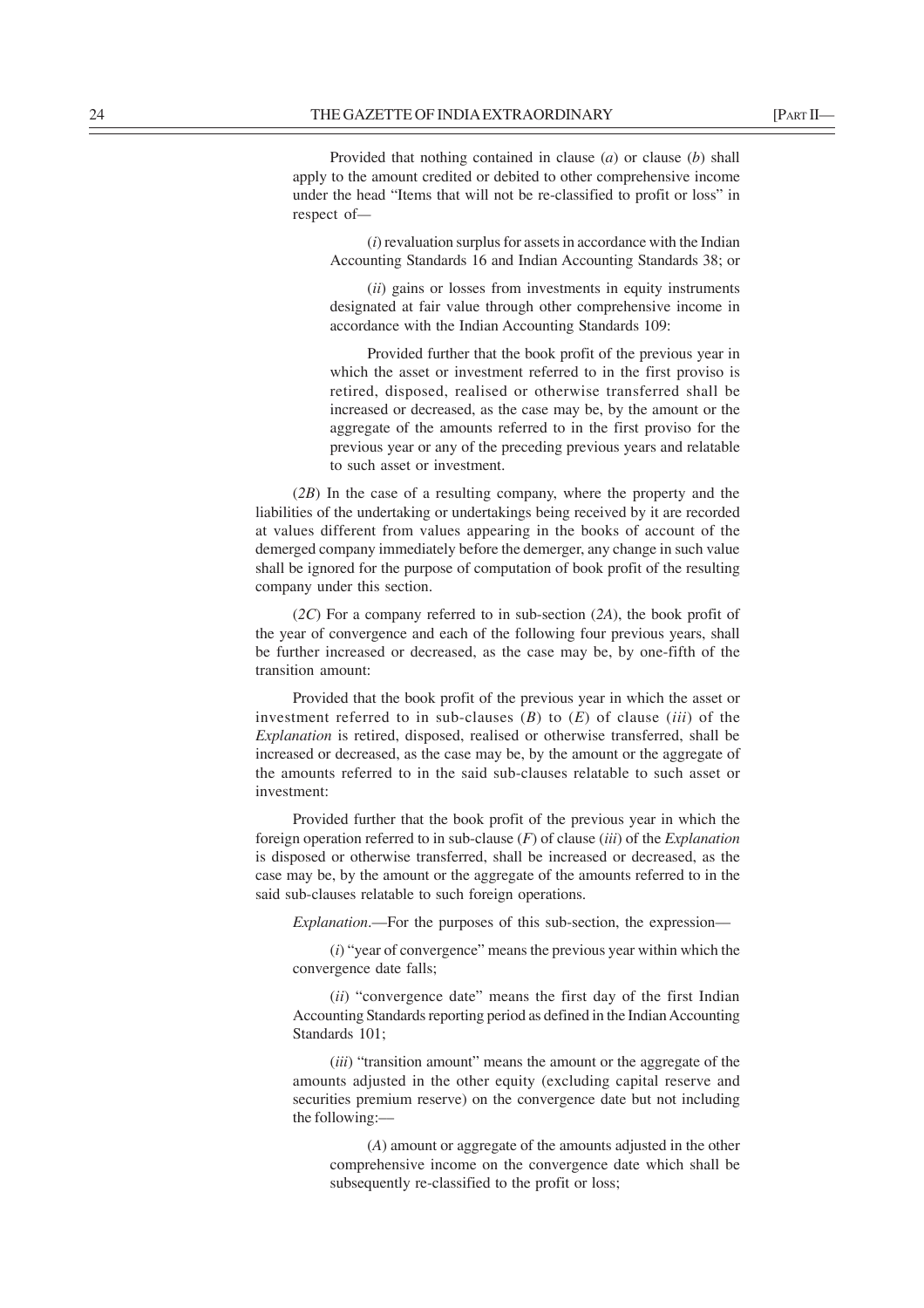(*B*) revaluation surplus for assets in accordance with the Indian Accounting Standards 16 and Indian Accounting Standards 38 adjusted on the convergence date;

(*C*) gains or losses from investments in equity instruments designated at fair value through other comprehensive income in accordance with the Indian Accounting Standards 109 adjusted on the convergence date;

(*D*) adjustments relating to items of property, plant and equipment and intangible assets recorded at fair value as deemed cost in accordance with paragraphs D5 and D7 of the Indian Accounting Standards 101 on the convergence date;

(*E*) adjustments relating to investments in subsidiaries, joint ventures and associates recorded at fair value as deemed cost in accordance with paragraph D15 of the Indian Accounting Standards 101 on the convergence date; and

(*F*) adjustments relating to cumulative translation differences of a foreign operation in accordance with paragraph D13 of the Indian Accounting Standards 101 on the convergence date.';

(*iii*) in *Explanation* 1,*—*

(*a*) for the words "net profit", the word "profit" shall be substituted;

(*b*) for the words "profit and loss account" wherever they occur, the words "statement of profit and loss" shall be substituted;

 $(c)$  in clause  $(k)$ , for the words "profit or loss account", the words "statement of profit and loss" shall be substituted;

(*iv*) in *Explanation* 3,*—*

(*a*) for the words, brackets and figures "proviso to sub-section (*2*) of section 211 of the Companies Act, 1956", the words, brackets and figures "second proviso to sub-section (*1*) of section 129 of the Companies Act, 2013" shall be substituted;

(*b*) for the words "profit and loss account", the words "statement of profit and loss" shall be substituted;

(c) for the words and figures "Part II and Part III of Schedule VI to the Companies Act, 1956", the words and figures "Schedule III to the Companies Act, 2013" shall be substituted.

**48.** In section 115JD of the Income-tax Act, with effect from the 1st day of April, 2018,*—*

Amendment of section 115JD.

(*a*) in sub-section (*2*), the following proviso shall be inserted, namely:*—*

 "Provided that where the amount of tax credit in respect of any incometax paid in any country or specified territory outside India under section 90 or section 90A or section 91, allowed against the alternate minimum tax payable, exceeds the amount of the tax credit admissible against the regular incometax payable by the assessee, then, while computing the amount of credit under this sub-section, such excess amount shall be ignored.";

(*b*) in sub-section (*4*), for the words "tenth assessment year", the words "fifteenth assessment year" shall be substituted.

**49.** In section 119 of the Income-tax Act, in sub-section (*2*), in clause (*a*), after the figures "271", the figures and letters ",271C, 271CA" shall be inserted.

Amendment of section 119.

1 of 1956. 18 of 2013.

1 of 1956. 18 of 2013.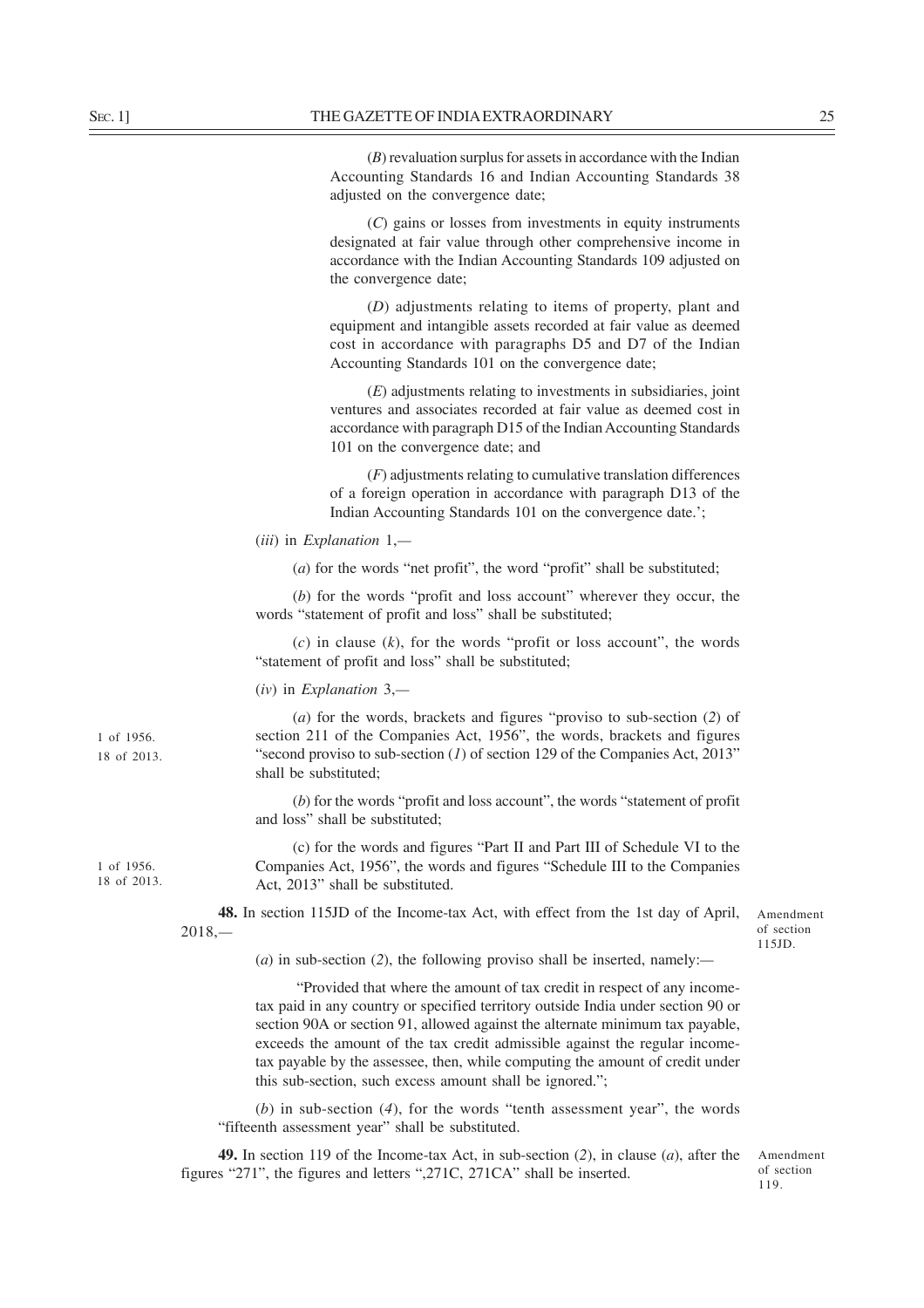26 THE GAZETTE OF INDIA EXTRAORDINARY FRACTI-

Amendment of section 132.

**50.** In section 132 of the Income-tax Act,*—*

(*i*) in sub-section (*1*), after the fourth proviso, the following *Explanation* shall be inserted and shall be deemed to have been inserted with effect from the 1st day of April, 1962, namely:*—*

"*Explanation*.––For the removal of doubts, it is hereby declared that the reason to believe, as recorded by the income-tax authority under this sub-section, shall not be disclosed to any person or any authority or the Appellate Tribunal.";

(*ii*) in sub-section (*1A*), the following *Explanation* shall be inserted and shall be deemed to have been inserted with effect from the 1st day of October, 1975, namely:*—*

"*Explanation*.––For the removal of doubts, it is hereby declared that the reason to suspect, as recorded by the income-tax authority under this sub-section, shall not be disclosed to any person or any authority or the Appellate Tribunal.";

(*iii*) after sub-section (*9A*), the following sub-sections shall be inserted, namely:—

"(*9B*) Where, during the course of the search or seizure or within a period of sixty days from the date on which the last of the authorisations for search was executed, the authorised officer, for reasons to be recorded in writing, is satisfied that for the purpose of protecting the interest of revenue, it is necessary so to do, he may with the previous approval of the Principal Director General or Director General or the Principal Director or Director, by order in writing, attach provisionally any property belonging to the assessee, and for the said purposes, the provisions of the Second Schedule shall, *mutatis mutandis,* apply.

(*9C*) Every provisional attachment made under sub-section (*9B*) shall cease to have effect after the expiry of a period of six months from the date of the order referred to in sub-section (*9B*).

(*9D*) The authorised officer may, during the course of the search or seizure or within a period of sixty days from the date on which the last of the authorisations for search was executed, make a reference to a Valuation Officer referred to in section 142A, who shall estimate the fair market value of the property in the manner provided under that section and submit a report of the estimate to the said officer within a period of sixty days from the date of receipt of such reference.";

(*iv*) for *Explanation* 1, the following *Explanation* shall be substituted, namely:—

'*Explanation* 1.––For the purposes of sub-sections (*9A*), (*9B*) and (*9D*), with respect to "execution of an authorisation for search", the provisions of sub-section (*2*) of section 153B shall apply.'.

**51.** In section 132A of the Income-tax Act, in sub-section (*1*), the following *Explanation* shall be inserted and shall be deemed to have been inserted with effect from the 1st day of October, 1975, namely:*—*

"*Explanation*.––For the removal of doubts, it is hereby declared that the reason to believe, as recorded by the income-tax authority under this sub-section, shall not be disclosed to any person or any authority or the Appellate Tribunal.".

Amendment of section 132A.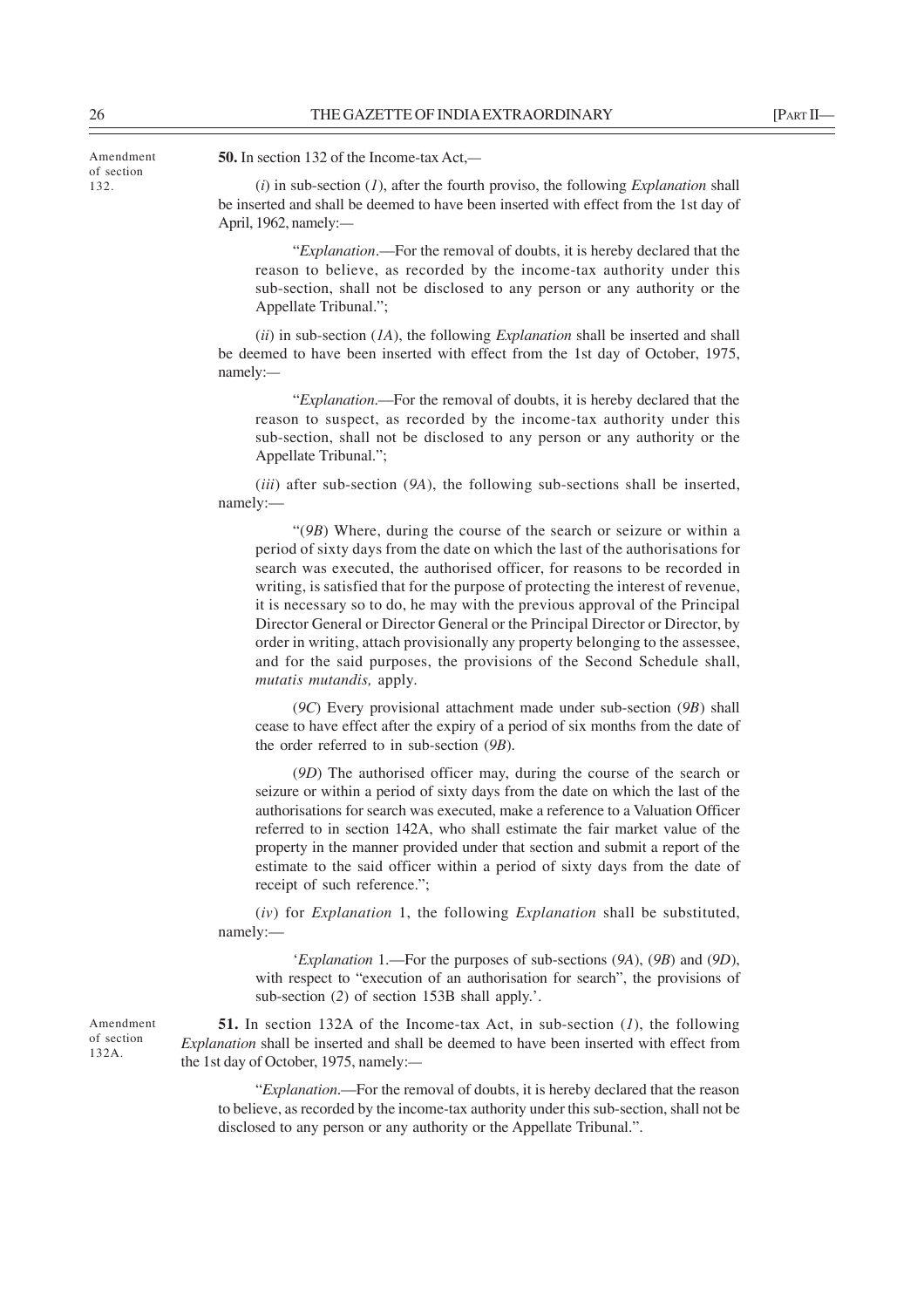**52.** In section 133 of the Income-tax Act,*—*

(*i*) in the first proviso, for the words "and the Principal Commissioner or Commissioner", the words "or the Principal Commissioner or Commissioner or the Joint Director or Deputy Director or Assistant Director" shall be substituted;

(*ii*) in the second proviso, after the words "Director or Principal Commissioner or Commissioner", the words ", other than the Joint Director or Deputy Director or Assistant Director," shall be inserted.

**53.** In section 133A of the Income-tax Act, in sub-section (*1*),*—*

(*i*) in the long line, for the portion beginning with "at which a business or profession" and ending with "such business or profession––", the following shall be substituted, namely:*—*

"at which a business or profession or an activity for charitable purpose is carried on, whether such place be the principal place or not of such business or profession or of such activity for charitable purpose, and require any proprietor, trustee, employee or any other person who may at that time and place be attending in any manner to, or helping in, the carrying on of such business or profession or such activity for charitable purpose––";

(*ii*) in the *Explanation*, after the words "business or profession" wherever they occur, the words "or activity for charitable purpose" shall be inserted.

**54.** In section 133C of the Income-tax Act, after sub-section (*2*) and before the *Explanation*, the following sub-section shall be inserted, namely:—

"(*3*) The Board may make a scheme for centralised issuance of notice and for processing of information or documents and making available the outcome of the processing to the Assessing Officer.".

**55.** In section 139 of the Income-tax Act, with effect from the 1st day of April, 2018,*—*

 $(i)$  in sub-section  $(4C)$ ,—

(*I*) after clause (*c*), the following clause shall be inserted, namely:*—*

"(*ca*) person referred to in clause (*23AAA*) of section 10;";

(*II*) after clause (*eb*), the following clauses shall be inserted, namely:*—*

"(*eba*) Investor Protection Fund referred to in clause (*23EC*) or clause (*23ED*) of section 10;

(*ebb*) Core Settlement Guarantee Fund referred to in clause (*23EE*) of section 10;";

(*III*) after clause (*f*), the following clause shall be inserted, namely:*—*

"(*fa*) Board or Authority referred to in clause (*29A*) of section 10;";

(*IV*) in the long line occurring after clause (*h*), after the words "association or institution,", the words "person or" shall be inserted;

(*ii*) in sub-section (*5*) [as substituted by section 67 of the Finance Act, 2016], the words "the expiry of one year from" shall be omitted.

**56.** After section 139A of the Income-tax Act, the following section shall be inserted, namely:—

'139AA. (*1*) Every person who is eligible to obtain Aadhaar number shall, on or after the 1st day of July, 2017, quote Aadhaar number—

(*i*) in the application form for allotment of permanent account number;

(*ii*) in the return of income:

28 of 2016.

of section 133C.

Amendment

Amendment of section 139.

Insertion of new section 139AA. Quoting of Aadhaar number.

Amendment

of section 133.

Amendment of section 133A.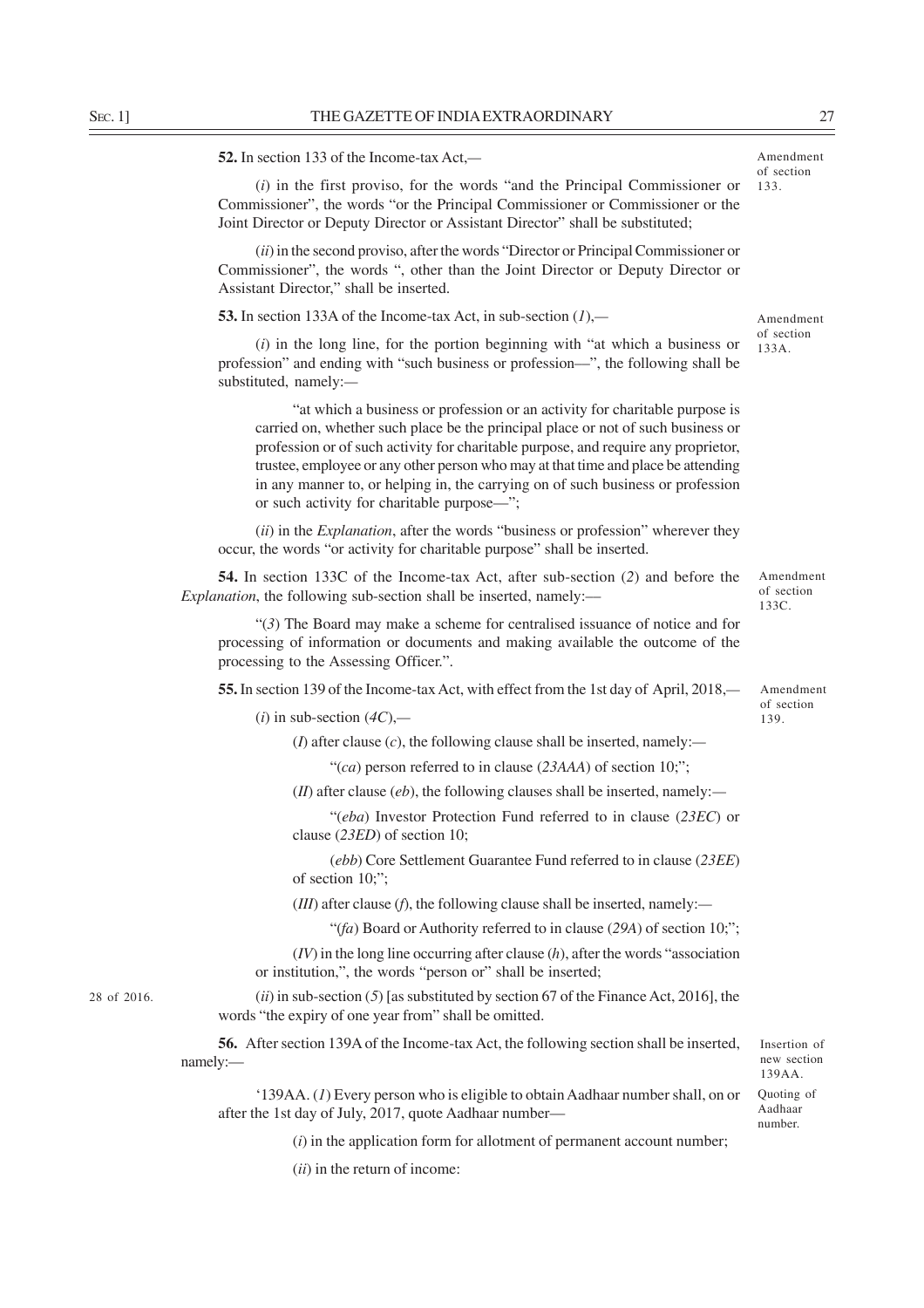Provided that where the person does not possess the Aadhaar number, the Enrolment ID of Aadhaar application form issued to him at the time of enrolment shall be quoted in the application for permanent account number or, as the case may be, in the return of income furnished by him.

*(2*) Every person who has been allotted permanent account number as on the 1st day of July, 2017, and who is eligible to obtain Aadhaar number, shall intimate his Aadhaar number to such authority in such form and manner as may be prescribed, on or before a date to be notified by the Central Government in the Official Gazette:

Provided that in case of failure to intimate the Aadhaar number, the permanent account number allotted to the person shall be deemed to be invalid and the other provisions of this Act shall apply, as if the person had not applied for allotment of permanent account number.

(*3*) The provisions of this section shall not apply to such person or class or classes of persons or any State or part of any State, as may be notified by the Central Government in this behalf, in the Official Gazette.

*Explanation*.—For the purposes of this section, the expressions—

(*i*) "Aadhaar number", "Enrolment" and "resident" shall have the same meanings respectively assigned to them in clauses (*a*), (*m*) and (*v*) of section 2 of the Aadhaar (Targeted Delivery of Financial and other Subsidies, Benefits and Services) Act, 2016;

(*ii*) "Enrolment ID" means a 28 digit Enrolment Identification Number issued to a resident at the time of enrolment.'.

Amendment of section 140A. **57.** In section 140A of the Income-tax Act, with effect from the 1st day of April, 2018,*—*

 $(i)$  in sub-section  $(I)$ ,—

(*a*) in the long line,*—*

(*A*) after the words "together with interest", the words "and fee" shall be inserted;

(*B*) for the words "and interest", the words ", interest and fee" shall be substituted;

(*b*) in the *Explanation*, for the words "and interest as aforesaid, the amount so paid shall first be adjusted towards", the words ", interest and fee as aforesaid, the amount so paid shall first be adjusted towards the fee payable and thereafter towards" shall be substituted;

 $(iii)$  in sub-section  $(3)$ , for the words "or interest or both" at both the places where they occur, the words "interest or fee" shall be substituted.

Amendment of section 143.

**58.** In section 143 of the Income-tax Act,*—*

(*a*) in sub-section (*1*), with effect from the 1st day of April, 2018,*—*

 $(i)$  in clause  $(b)$ , for the words "and interest", the words ", interest and fee" shall be substituted;

(*ii*) in clause (*c*),*—*

(*A*) for the words "and interest", the words ", interest and fee" shall be substituted;

(*B*) for the words "or interest", the words ", interest or fee" shall be substituted;

18 of 2016.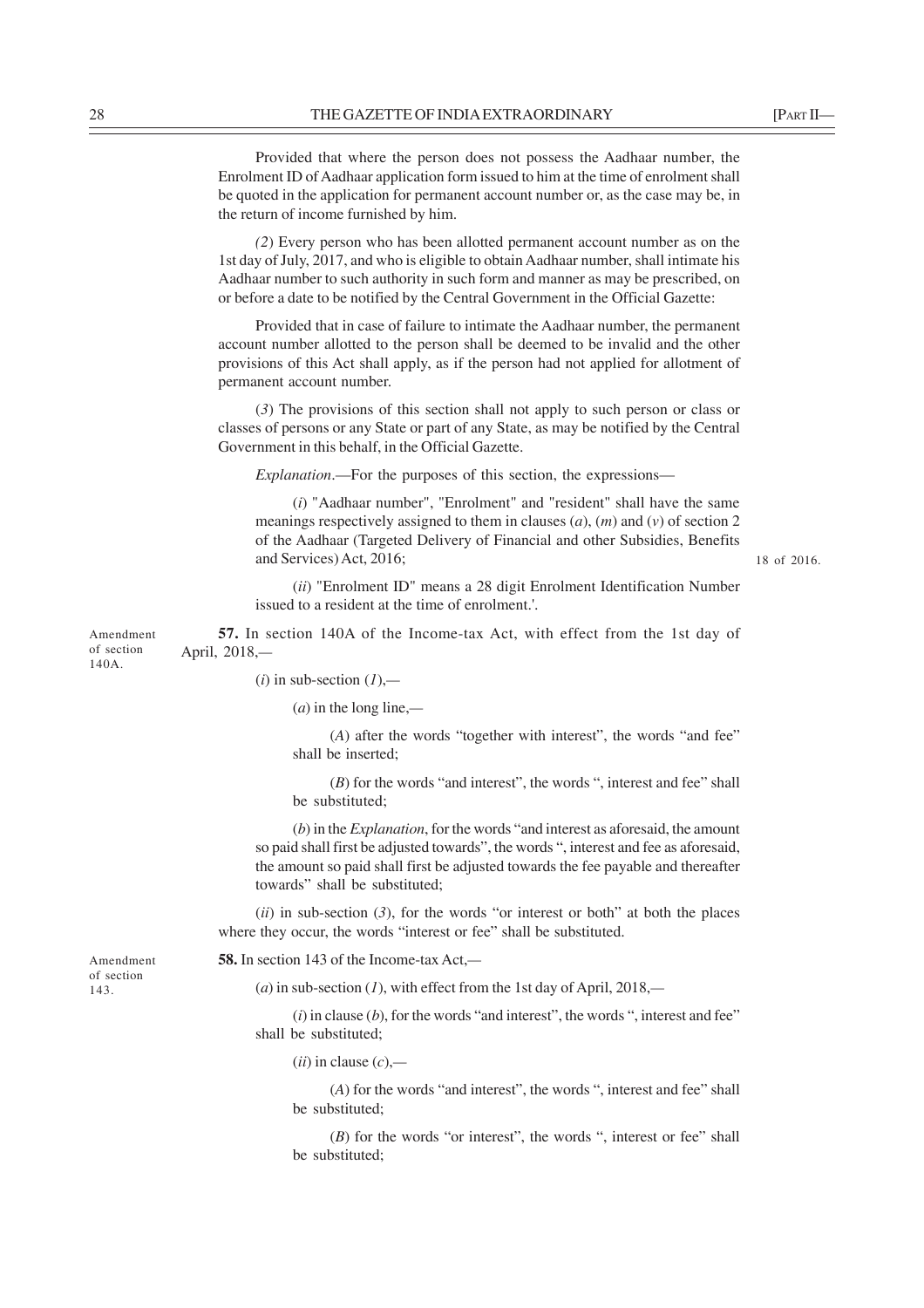28 of 2016.

(*iii*) in the first proviso, for the words "or interest", the words ", interest or fee" shall be substituted;

(*b*) for sub-section (*1D*) [as substituted by section 68 of the Finance Act, 2016], the following shall be substituted, namely:*—*

"(*1D*) Notwithstanding anything contained in sub-section (*1*), the processing of a return shall not be necessary, where a notice has been issued to the assessee under sub-section (*2*):

Provided that the provisions of this sub-section shall not apply to any return furnished for the assessment year commencing on or after the 1st day of April, 2017.".

(*c*) in sub-section (*3*), for the portion beginning with the words "On the day specified in the notice" and ending with the words, brackets and letters "issued under clause (*ii*) of ", the words "On the day specified in the notice issued under" shall be substituted and shall be deemed to have been substituted with effect from the 1st day of June, 2016.

**59.** In section 153 of the Income-tax Act,*—*

Amendment of section 153.

(*i*) in sub-section (*1*), the following provisos shall be inserted, namely:*—*

'Provided that in respect of an order of assessment relating to the assessment year commencing on the 1st day of April, 2018, the provisions of this sub-section shall have effect, as if for the words "twenty-one months", the words "eighteen months" had been substituted:

Provided further that in respect of an order of assessment relating to the assessment year commencing on or after the 1st day of April, 2019, the provisions of this sub-section shall have effect, as if for the words "twentyone months", the words "twelve months" had been substituted.';

(*ii*) in sub-section (*2*), the following proviso shall be inserted, namely:*—*

'Provided that where the notice under section 148 is served on or after the 1st day of April, 2019, the provisions of this sub-section shall have effect, as if for the words "nine months", the words "twelve months" had been substituted.';

(*iii*) in sub-section (*3*), the following proviso shall be inserted, namely:*—*

'Provided that where the order under section 254 is received by the Principal Chief Commissioner or Chief Commissioner or Principal Commissioner or Commissioner or, as the case may be, the order under section 263 or section 264 is passed by the Principal Commissioner or Commissioner on or after the 1st day of April, 2019, the provisions of this sub-section shall have effect, as if for the words "nine months", the words "twelve months" had been substituted.';

(*iv*) in sub-section (*5*), after the proviso, the following proviso shall be inserted and shall be deemed to have been inserted with effect from the 1st day of June, 2016, namely:*—*

"Provided further that where an order under section 250 or section 254 or section 260 or section 262 or section 263 or section 264 requires verification of any issue by way of submission of any document by the assessee or any other person or where an opportunity of being heard is to be provided to the assessee, the order giving effect to the said order under section 250 or section 254 or section 260 or section 262 or section 263 or section 264 shall be made within the time specified in sub-section (*3*).";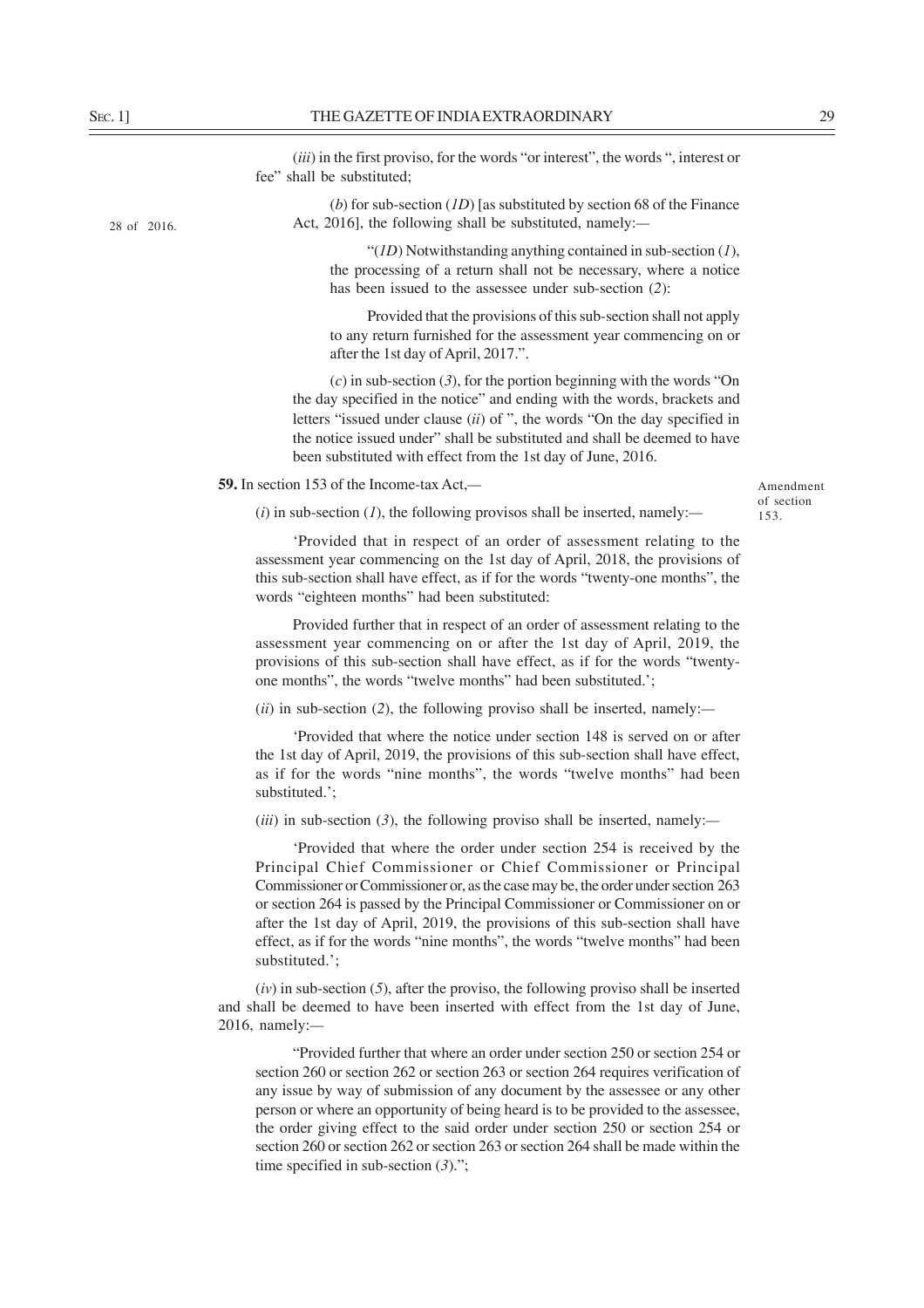(*v*) in sub-section (*9*), the following proviso shall be inserted and shall be deemed to have been inserted with effect from the 1st day of June, 2016, namely:*—*

"Provided that where a notice under sub-section (*1*) of section 142 or sub-section (*2*) of section 143 or section 148 has been issued prior to the 1st day of June, 2016 and the assessment or reassessment has not been completed by such date due to exclusion of time referred to in *Explanation* 1, such assessment or reassessment shall be completed in accordance with the provisions of this section as it stood immediately before its substitution by the Finance Act, 2016.";

28 of 2016.

(*vi*) in *Explanation* 1, in the third proviso, the figures and letter "153B," shall be omitted.

**60.** In section 153A of the Income-tax Act, in sub-section (*1*),*—*

(*i*) in clause (*a*), first proviso and the second proviso, after the words "six assessment years" wherever they occur, the words "and for the relevant assessment year or years" shall be inserted;

(*ii*) in clause (*b*), after the words "requisition is made", the words "and of the relevant assessment year or years" shall be inserted;

(*iii*) in the third proviso, after the words "requisition is made", the words "and for the relevant assessment year or years" shall be inserted;

(*iv*) after the third proviso, the following shall be inserted, namely:*—*

'Provided also that no notice for assessment or reassessment shall be issued by the Assessing Officer for the relevant assessment year or years unless—

(*a*) the Assessing Officer has in his possession books of account or other documents or evidence which reveal that the income, represented in the form of asset, which has escaped assessment amounts to or is likely to amount to fifty lakh rupees or more in the relevant assessment year or in aggregate in the relevant assessment years;

(*b*) the income referred to in clause (*a*) or part thereof has escaped assessment for such year or years; and

(*c*) the search under section 132 is initiated or requisition under section 132A is made on or after the 1st day of April, 2017.

*Explanation* 1.––For the purposes of this sub-section, the expression "relevant assessment year" shall mean an assessment year preceding the assessment year relevant to the previous year in which search is conducted or requisition is made which falls beyond six assessment years but not later than ten assessment years from the end of the assessment year relevant to the previous year in which search is conducted or requisition is made.

*Explanation* 2.—For the purposes of the fourth proviso, "asset" shall include immovable property being land or building or both, shares and securities, loans and advances, deposits in bank account.'.

Amendment of section

153B.

**61.** In section 153B of the Income-tax Act,*—*

### (*a*) in sub-section (*1*),*—*

(*i*) in clause (*a*), after the words "six assessment years", the words "and for the relevant assessment year or years" shall be inserted;

(*ii*) for the second and third provisos, the following provisos shall be substituted, namely:*—*

'Provided further that in the case where the last of the authorisations for search under section 132 or for requisition under section 132A was

Amendment of section 153A.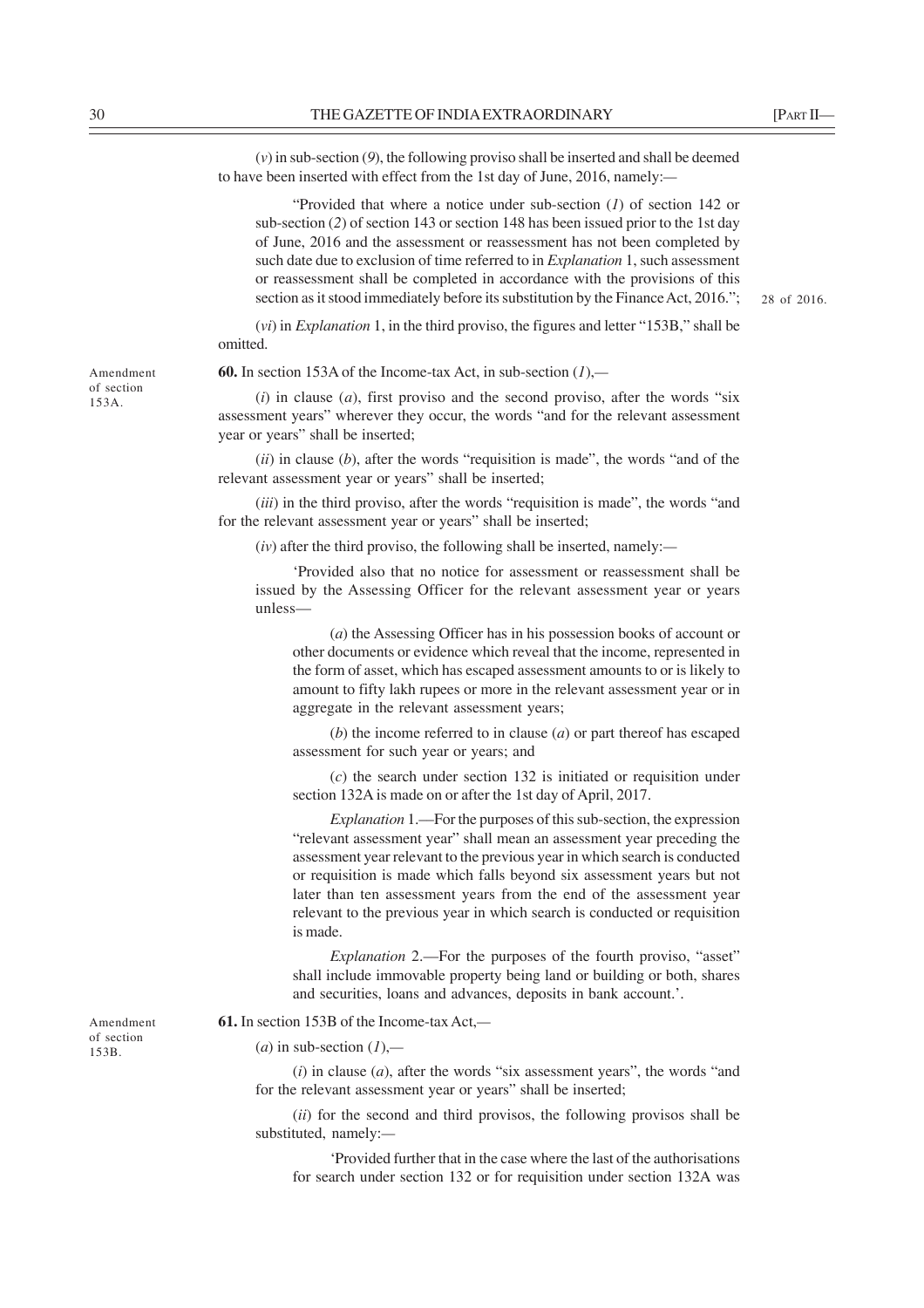executed during the financial year commencing on the 1st day of April, 2018,*—*

(*i*) the provisions of clause (*a*) or clause (*b*) of this sub-section shall have effect, as if for the words "twenty-one months", the words "eighteen months" had been substituted;

(*ii*) the period of limitation for making the assessment or reassessment in case of other person referred to in section 153C, shall be the period of eighteen months from the end of the financial year in which the last of the authorisations for search under section 132 or for requisition under section 132A was executed or twelve months from the end of the financial year in which books of account or documents or assets seized or requisitioned are handed over under section 153C to the Assessing Officer having jurisdiction over such other person, whichever is later:

Provided also that in the case where the last of the authorisations for search under section 132 or for requisition under section 132A was executed during the financial year commencing on or after the 1st day of April, 2019,*—*

(*i*) the provisions of clause (*a*) or clause (*b*) of this sub-section shall have effect, as if for the words "twenty-one months", the words "twelve months" had been substituted;

(*ii*) the period of limitation for making the assessment or reassessment in case of other person referred to in section 153C, shall be the period of twelve months from the end of the financial year in which the last of the authorisations for search under section 132 or for requisition under section 132A was executed or twelve months from the end of the financial year in which books of account or documents or assets seized or requisitioned are handed over under section 153C to the Assessing Officer having jurisdiction over such other person, whichever is later:

Provided also that in case where the last of the authorisations for search under section 132 or for requisition under section 132A was executed and during the course of the proceedings for the assessment or reassessment of total income, a reference under sub-section (*1*) of section 92CA is made, the period available for making an order of assessment or reassessment shall be extended by twelve months:

Provided also that in case where during the course of the proceedings for the assessment or reassessment of total income in case of other person referred to in section 153C, a reference under sub-section (*1*) of section 92CA is made, the period available for making an order of assessment or reassessment in case of such other person shall be extended by twelve months.';

(*b*) in sub-section (*3*), the following proviso shall be inserted and shall be deemed to have been inserted with effect from the 1st day of June, 2016, namely:*—*

"Provided that where a notice under section 153A or section 153C has been issued prior to the 1st day of June, 2016 and the assessment has not been completed by such date due to exclusion of time referred to in the *Explanation,* such assessment shall be completed in accordance with the provisions of this section as it stood immediately before its substitution by 28 of 2016. the Finance Act, 2016.";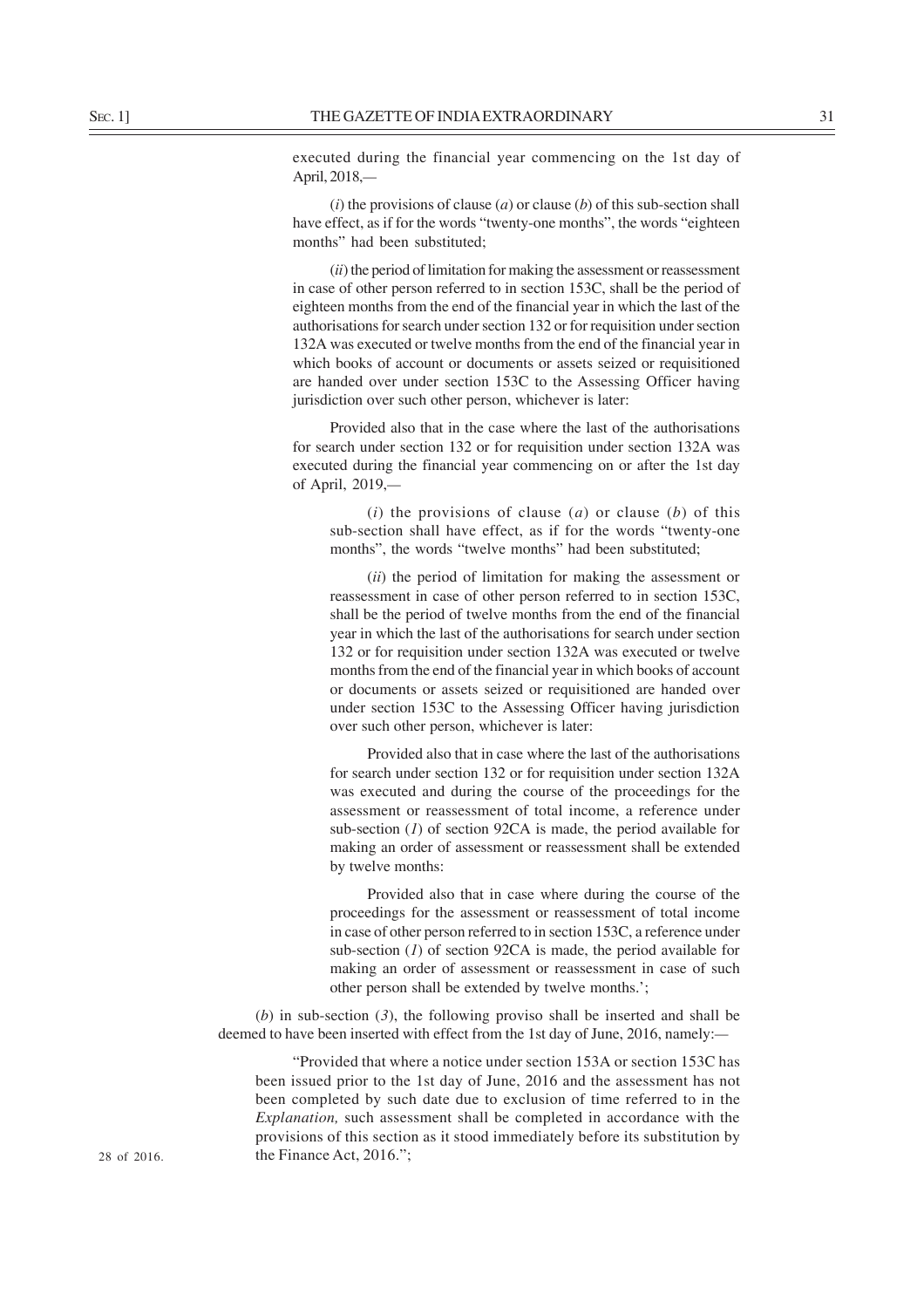(*c*) in the *Explanation*, after the second proviso, the following proviso shall be inserted, namely:*—*

"Provided also that where a proceeding before the Settlement Commission abates under section 245HA, the period of limitation available under this section to the Assessing Officer for making an order of assessment or reassessment, as the case may be, shall, after the exclusion of the period under sub-section (*4*) of section 245HA, be not less than one year; and where such period of limitation is less than one year, it shall be deemed to have been extended to one year.".

**62.** In section 153C of the Income-tax Act, in sub-section (*1*),*—*

(*a*) in the long line, after the words "total income of such other person", the words "for six assessment years immediately preceding the assessment year relevant to the previous year in which search is conducted or requisition is made and" shall be inserted;

*(b)* in the second proviso, after the words "requisition is made", the words, brackets, figures and letter "and for the relevant assessment year or years as referred to in sub-section (*1*) of section 153A" shall be inserted.

**63.** In section 155 of the Income-tax Act, after sub-section (*14*), the following sub-section shall be inserted with effect from the 1st day of April, 2018, namely:*—*

"(*14A*) Where in the assessment for any previous year or in any intimation or deemed intimation under sub-section (*1*) of section 143 for any previous year, credit for income-tax paid in any country outside India or a specified territory outside India referred to in section 90, section 90A or section 91 has not been given on the ground that the payment of such tax was under dispute, and if subsequently such dispute is settled; and the assessee, within six months from the end of the month in which the dispute is settled, furnishes to the Assessing Officer evidence of settlement of dispute and evidence of payment of such tax along with an undertaking that no credit in respect of such amount has directly or indirectly been claimed or shall be claimed for any other assessment year, the Assessing Officer shall amend the order of assessment or any intimation or deemed intimation under sub-section (*1*) of section 143, as the case may be, and the provisions of section 154 shall, so far as may be, apply thereto:

Provided that the credit of tax which was under dispute shall be allowed for the year in which such income is offered to tax or assessed to tax in India.".

**64.** After section 194-IA of the Income-tax Act, the following section shall be inserted with effect from the 1st day of June, 2017, namely:*—*

'194-IB. (*1*) Any person, being an individual or a Hindu undivided family (other than those referred to in the second proviso to section 194-I), responsible for paying to a resident any income by way of rent exceeding fifty thousand rupees for a month or part of a month during the previous year, shall deduct an amount equal to five per cent. of such income as income-tax thereon.

(*2*) The income-tax referred to in sub-section (*1*) shall be deducted on such income at the time of credit of rent, for the last month of the previous year or the last month of tenancy, if the property is vacated during the year, as the case may be, to the account of the payee or at the time of payment thereof in cash or by issue of a cheque or draft or by any other mode, whichever is earlier.

(*3*) The provisions of section 203A shall not apply to a person required to deduct tax in accordance with the provisions of this section.

(*4*) In a case where the tax is required to be deducted as per the provisions of section 206AA, such deduction shall not exceed the amount of rent payable for the last month of the previous year or the last month of the tenancy, as the case may be.

Amendment of section 153C.

Amendment of section 155.

Insertion of new section 194-IB. Payment of rent by certain individuals or

Hindu undivided family.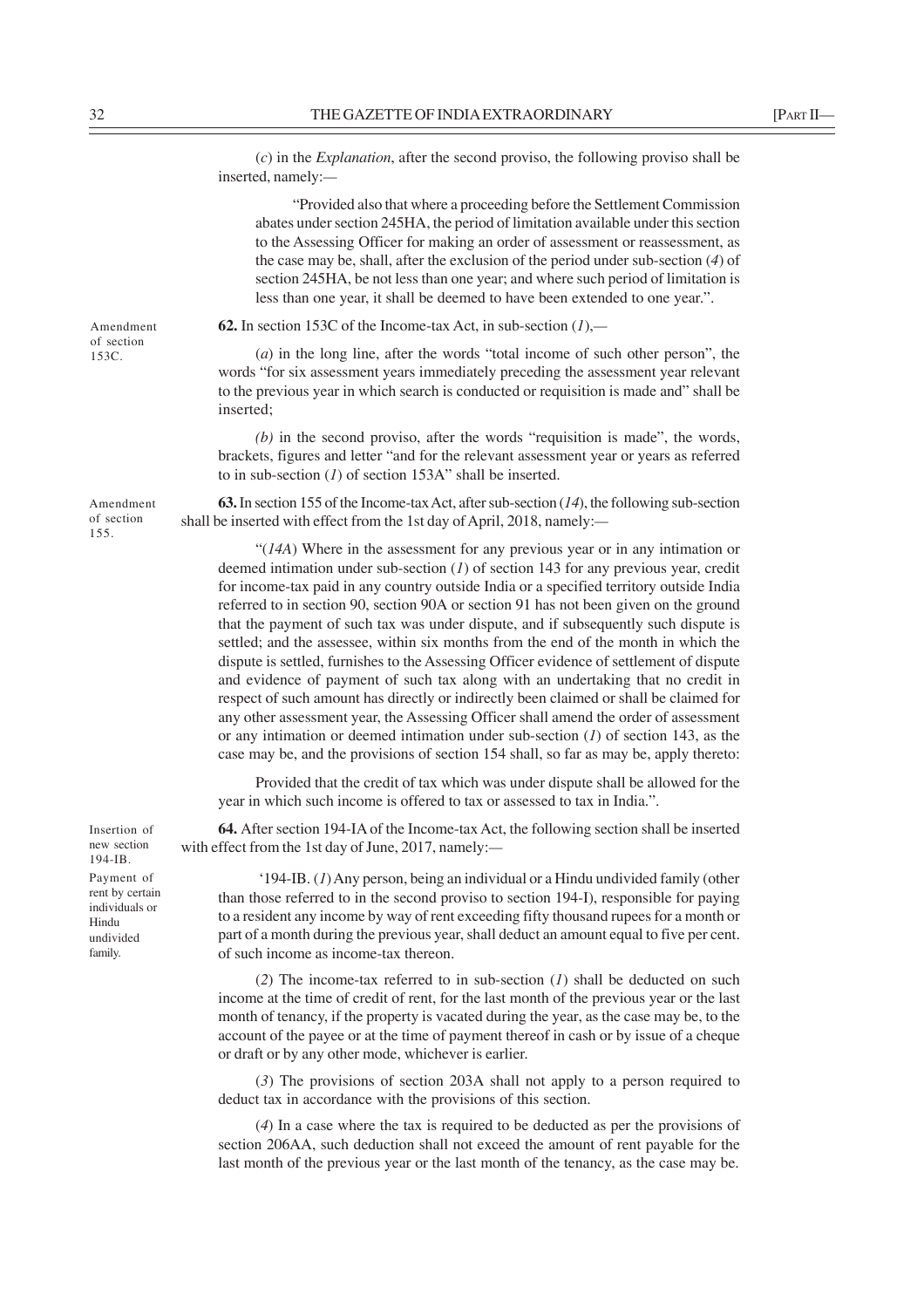*Explanation.*—For the purposes of this section, "rent" means any payment, by whatever name called, under any lease, sub-lease, tenancy or any other agreement or arrangement for the use of any land or building or both.'.

**65.** After section 194-IB of the Income-tax Act as so inserted, the following section shall be inserted, namely:—

"194-IC. Notwithstanding anything contained in section 194-IA, any person responsible for paying to a resident any sum by way of consideration, not being consideration in kind, under the agreement referred to in sub-section (*5A*) of section 45, shall at the time of credit of such sum to the account of the payee or at the time of payment thereof in cash or by issue of a cheque or draft or by any other mode, whichever is earlier, deduct an amount equal to ten per cent. of such sum as income-tax thereon.".

**66.** In section 194J of the Income-tax Act, after the third proviso and before the *Explanation*, the following proviso shall be inserted with effect from the 1st day of June, 2017, namely:—

'Provided also that the provisions of this section shall have effect, as if for the words "ten per cent.", the words "two per cent." had been substituted in the case of a payee, engaged only in the business of operation of call centre.'.

**67.** In section 194LA of the Income-tax Act, after the proviso and before the *Explanation*, the following proviso shall be inserted, namely:*—*

"Provided further that no deduction shall be made under this section where such payment is made in respect of any award or agreement which has been exempted from levy of income-tax under section 96 of the Right to Fair Compensation and Transparency in Land Acquisition, Rehabilitation and Resettlement Act, 2013.".

**68.** In section 194LC of the Income-tax Act, in sub-section (*2*),*—*

(*a*) in clause (*i*), with effect from the 1st day of April, 2018,*—*

(*A*) in sub-clauses (*a*) and (*c*), for the figures, letters and words "1st day of July, 2017", the figures, letters and words "1st day of July, 2020" shall be substituted;

(*B*) in the long line, for the word "and", the word "or" shall be substituted;

(*b*) after clause (*i*), the following clause shall be inserted and shall be deemed to have been inserted with effect from the 1st day of April, 2016, namely:*—*

"(*ia*) in respect of monies borrowed by it from a source outside India by way of issue of rupee denominated bond before the 1st day of July, 2020, and".

**69.** In section 194LD of the Income-tax Act, in sub-section (*2*), for the figures, letters and words "1st day of July, 2017", the figures, letters and words "1st day of July, 2020" shall be substituted with effect from the 1st day of April, 2018.

**70.** In section 197A of the Income-tax Act, with effect from the 1st day of June, 2017,*—*

(*a*) in sub-section (*1A*), after the word, figures and letter "section 194A" at both the places where they occur, the words, figures and letter "or section 194D" shall be inserted;

(*b*) in sub-section (*1C*), after the word, figures and letter "section 194A" at both the places where they occur, the words, figures and letter "or section 194D" shall be inserted.

30 of 2013.

agreement.

Amendment of section 194J.

Amendment of section 194LA.

Amendment of section 194LC.

Amendment of section 194LD.

Amendment of section 197A.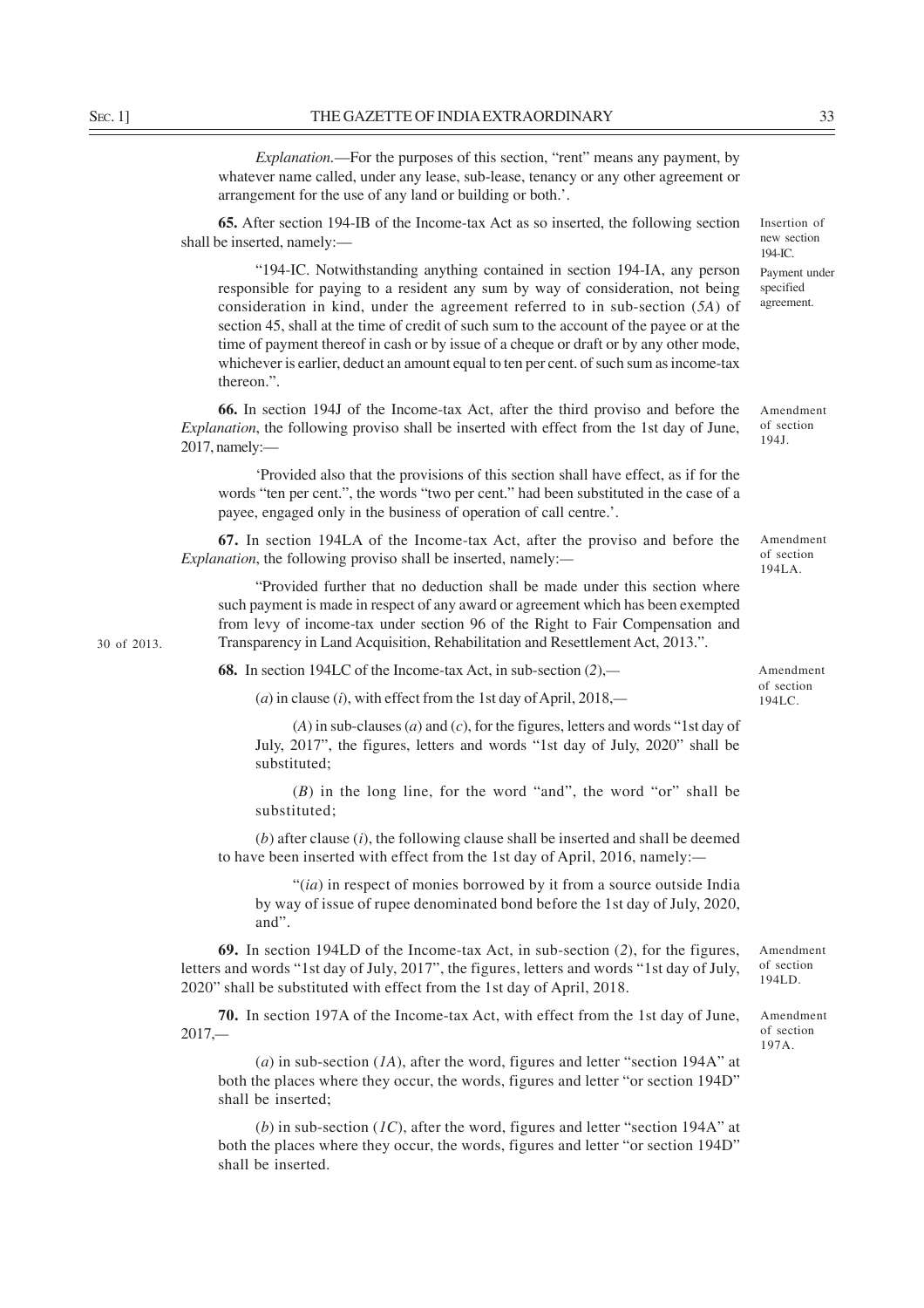| Amendment<br>of section<br>204.                                              | 71. In section 204 of the Income-tax Act, after clause <i>(iia)</i> , the following clause shall<br>be inserted, namely:-                                                                                                                                                                                                                                                                                                                                |
|------------------------------------------------------------------------------|----------------------------------------------------------------------------------------------------------------------------------------------------------------------------------------------------------------------------------------------------------------------------------------------------------------------------------------------------------------------------------------------------------------------------------------------------------|
|                                                                              | "(iib) in the case of furnishing of information relating to payment to a non-<br>resident, not being a company, or to a foreign company, of any sum, whether or not<br>chargeable under the provisions of this Act, the payer himself, or, if the payer is a<br>company, the company itself including the principal officer thereof;".                                                                                                                   |
| Amendment<br>of section<br>206C.                                             | 72. In section 206C of the Income-tax Act,—                                                                                                                                                                                                                                                                                                                                                                                                              |
|                                                                              | ( <i>a</i> ) sub-section $(ID)$ shall be omitted;                                                                                                                                                                                                                                                                                                                                                                                                        |
|                                                                              | (b) sub-section $(IE)$ shall be omitted;                                                                                                                                                                                                                                                                                                                                                                                                                 |
|                                                                              | (c) in sub-sections (2), (3), (3A) and sub-section (9), the words, brackets, figure<br>and letter "or sub-section $(ID)$ " wherever they occur, shall be omitted;                                                                                                                                                                                                                                                                                        |
|                                                                              | $(d)$ in sub-section $(6A)$ , in the first proviso, the words, brackets, figure and<br>letter ", other than a person referred to in sub-section $(1D)$ ," shall be omitted;                                                                                                                                                                                                                                                                              |
|                                                                              | $(e)$ in sub-section $(7)$ , in the proviso, the words, brackets, figure and letter ", other<br>than a person referred to in sub-section $(ID)$ ," shall be omitted;                                                                                                                                                                                                                                                                                     |
|                                                                              | (f) in the <i>Explanation</i> occurring after sub-section $(11)$ ,—                                                                                                                                                                                                                                                                                                                                                                                      |
|                                                                              | $(A)$ in clause $(aa)$ —                                                                                                                                                                                                                                                                                                                                                                                                                                 |
|                                                                              | $(I)$ sub-clasuse $(ii)$ shall be omitted;                                                                                                                                                                                                                                                                                                                                                                                                               |
|                                                                              | $(II)$ after sub-clause $(ii)$ , the following sub-clause shall be inserted,<br>namely:-                                                                                                                                                                                                                                                                                                                                                                 |
|                                                                              | "(iii) sub-section $(IF)$ means a person who obtains in any<br>sale, goods of the nature specified in the said sub-section, but does<br>not include,—                                                                                                                                                                                                                                                                                                    |
|                                                                              | (A) the Central Government, a State Government and an<br>embassy, a High Commission, legation, commission, consulate<br>and the trade representation of a foreign State; or                                                                                                                                                                                                                                                                              |
|                                                                              | $(B)$ a local authority as defined in <i>Explanation</i> to clause<br>$(20)$ of section 10; or                                                                                                                                                                                                                                                                                                                                                           |
|                                                                              | $(C)$ a public sector company which is engaged in the<br>business of carrying passengers.";                                                                                                                                                                                                                                                                                                                                                              |
|                                                                              | $(B)$ clause $(ab)$ shall be omitted.                                                                                                                                                                                                                                                                                                                                                                                                                    |
|                                                                              | $(C)$ in clause $(c)$ , for the words, brackets, figures and letters "or sub section<br>$(1D)$ are sold or services referred to in sub-section $(1D)$ are provided", the words<br>"are sold" shall be substituted.                                                                                                                                                                                                                                       |
| Insertion of<br>new section<br>206CC.                                        | 73. After section 206CB of the Income-tax Act, the following section shall be inserted,<br>namely:                                                                                                                                                                                                                                                                                                                                                       |
| Requirement to<br>furnish<br>Permanent<br>Account<br>Number by<br>collectee. | $206CC$ . (1) Notwithstanding anything contained in any other provisions of this<br>Act, any person paying any sum or amount, on which tax is collectible at source under<br>Chapter XVII-BB (herein referred to as collectee) shall furnish his Permanent Account<br>Number to the person responsible for collecting such tax (herein referred to as collector),<br>failing which tax shall be collected at the higher of the following rates, namely:— |
|                                                                              | $(i)$ at twice the rate specified in the relevant provision of this Act; or                                                                                                                                                                                                                                                                                                                                                                              |
|                                                                              | (ii) at the rate of five per cent.                                                                                                                                                                                                                                                                                                                                                                                                                       |
|                                                                              | (2) No declaration under sub-section $(1A)$ of section 206C shall be valid unless<br>the person furnishes his Permanent Account Number in such declaration.                                                                                                                                                                                                                                                                                              |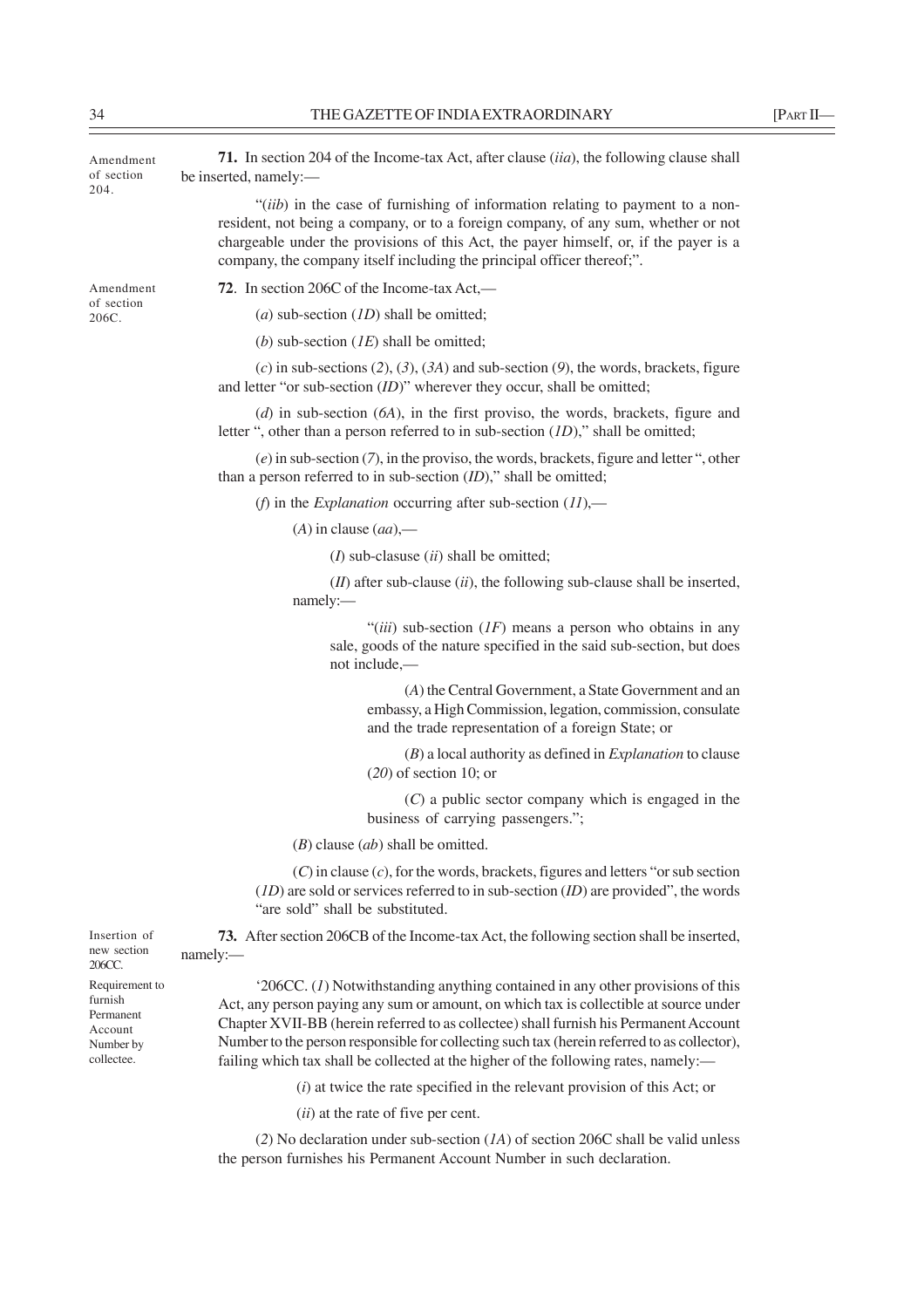(*3*) In case any declaration becomes invalid under sub-section (*2*), the collector shall collect the tax at source in accordance with the provisions of sub-section (*1*).

(*4*) No certificate under sub-section (*9*) of section 206C shall be granted unless the application made under that section contains the Permanent Account Number of the applicant.

(*5*) The collectee shall furnish his Permanent Account Number to the collector and both shall indicate the same in all the correspondence, bills, vouchers and other documents which are sent to each other.

(*6*) Where the Permanent Account Number provided to the collector is invalid or does not belong to the collectee, it shall be deemed that the collectee has not furnished his Permanent Account Number to the collector and the provisions of sub-section (*1*) shall apply accordingly.

(*7*) The provisions of this section shall not apply to a non-resident who does not have permanent establishment in India.

*Explanation*.*—*For the purposes of this sub-section, the expression "permanent establishment" includes a fixed place of business through which the business of the enterprise is wholly or partly carried on.'.

**74.** In section 211 of the Income-tax Act, in sub-section (*1*), in clause (*b*), for the words, figures and letters "an eligible assessee in respect of an eligible business referred to in section 44AD", the words, brackets, figures and letters "an assessee who declares profits and gains in accordance with the provisions of sub-section (*1*) of section 44AD or sub-section  $(I)$  of section 44ADA, as the case may be" shall be substituted.

**75.** In section 234C of the Income-tax Act, in sub-section (*1*),—

(*i*) in clause (*a*), for the words, figures and letters "an eligible assessee in respect of the eligible business referred to in section 44AD", the words, brackets and letter "the assessee referred to in clause (*b*)" shall be substituted;

(*ii*) in clause (*b*), for the words, figures and letters "an eligible assessee in respect of the eligible business referred to in section 44AD", the words, brackets, figures and letters "an assessee who declares profits and gains in accordance with the provisions of sub-section (*1*) of section 44AD or sub-section (*1*) of section 44ADA, as the case may be" shall be substituted;

(*iii*) in the first proviso,*—*

(*A*) in clause (*c*), for the words "first time," occurring at the end, the words "first time; or" shall be substituted;

(*B*) after clause (*c*) and before the long line, the following clause shall be inserted, namely:—

"(*d*) income of the nature referred to in sub-section (*1*) of section 115BBDA,";

(*C*) in the long line, after the words, brackets and letter "or clause (*c*)", the words, brackets and letter "or clause (*d*)" shall be inserted.

**76.** After section 234E of the Income-tax Act, the following section shall be inserted with effect from the 1st day of April, 2018, namely:—

"234F. (*1*) Without prejudice to the provisions of this Act, where a person required to furnish a return of income under section 139, fails to do so within the time prescribed in sub-section (*1*) of the said section, he shall pay, by way of fee, a sum of,*—*

(*a*) five thousand rupees, if the return is furnished on or before the 31st day of December of the assessment year;

Amendment of section 211.

Insertion of new section 234F. Fee for default in furnishing return of income.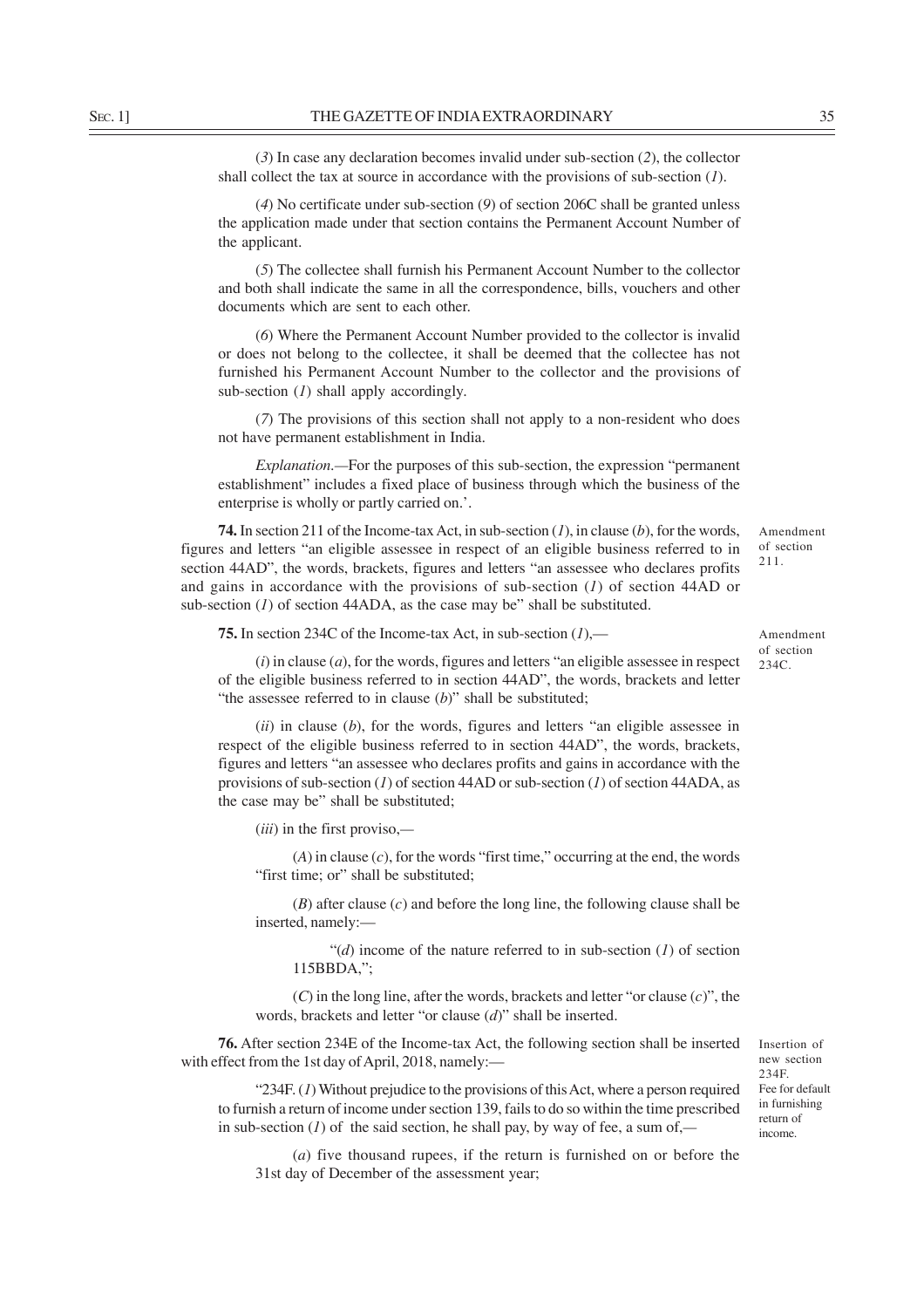|                                               | $(b)$ ten thousand rupees in any other case:                                                                                                                                                                                                                                                                                                                                                                                                                                                                                                                                                                                                                                                |             |
|-----------------------------------------------|---------------------------------------------------------------------------------------------------------------------------------------------------------------------------------------------------------------------------------------------------------------------------------------------------------------------------------------------------------------------------------------------------------------------------------------------------------------------------------------------------------------------------------------------------------------------------------------------------------------------------------------------------------------------------------------------|-------------|
|                                               | Provided that if the total income of the person does not exceed five lakh<br>rupees, the fee payable under this section shall not exceed one thousand rupees.                                                                                                                                                                                                                                                                                                                                                                                                                                                                                                                               |             |
|                                               | (2) The provisions of this section shall apply in respect of return of income<br>required to be furnished for the assessment year commencing on or after the 1st day of<br>April, 2018.".                                                                                                                                                                                                                                                                                                                                                                                                                                                                                                   |             |
| Insertion of<br>new section<br>241A.          | 77. After section 241 of the Income-tax Act [as it stood immediately before its<br>omission by section 81 of the Finance Act, 2001], the following section shall be inserted,<br>namely:-                                                                                                                                                                                                                                                                                                                                                                                                                                                                                                   | 14 of 2001. |
| Withholding<br>of refund in<br>certain cases. | "241A. For every assessment year commencing on or after the 1st day of April,<br>2017, where refund of any amount becomes due to the assessee under the provisions<br>of sub-section $(I)$ of section 143 and the Assessing Officer is of the opinion, having<br>regard to the fact that a notice has been issued under sub-section (2) of section 143<br>in respect of such return, that the grant of the refund is likely to adversely affect the<br>revenue, he may, for reasons to be recorded in writing and with the previous approval<br>of the Principal Commissioner or Commissioner, as the case may be, withhold the<br>refund up to the date on which the assessment is made.". |             |
| Amendment                                     | 78. In section 244A of the Income-tax Act,-                                                                                                                                                                                                                                                                                                                                                                                                                                                                                                                                                                                                                                                 |             |
| of section<br>244A.                           | (i) after sub-section $(IA)$ , the following sub-section shall be inserted, namely:—                                                                                                                                                                                                                                                                                                                                                                                                                                                                                                                                                                                                        |             |
|                                               | " $(1B)$ Where refund of any amount becomes due to the deductor in respect<br>of any amount paid to the credit of the Central Government under Chapter XVII-B,<br>such deductor shall be entitled to receive, in addition to the said amount, simple<br>interest thereon calculated at the rate of one-half per cent. for every month or<br>part of a month comprised in the period, from the date on which-                                                                                                                                                                                                                                                                                |             |
|                                               | $(a)$ claim for refund is made in the prescribed form; or                                                                                                                                                                                                                                                                                                                                                                                                                                                                                                                                                                                                                                   |             |
|                                               | $(b)$ tax is paid, where refund arises on account of giving effect to an<br>order under section 250 or section 254 or section 260 or section 262,                                                                                                                                                                                                                                                                                                                                                                                                                                                                                                                                           |             |
|                                               | to the date on which the refund is granted.";                                                                                                                                                                                                                                                                                                                                                                                                                                                                                                                                                                                                                                               |             |
|                                               | $(ii)$ in sub-section $(2)$ ,—                                                                                                                                                                                                                                                                                                                                                                                                                                                                                                                                                                                                                                                              |             |
|                                               | $(a)$ after the words "to the assessee", the words "or the deductor, as the<br>case may be," shall be inserted;                                                                                                                                                                                                                                                                                                                                                                                                                                                                                                                                                                             |             |
|                                               | (b) after the word, brackets, figure and letter "or $(IA)$ ", the word, brackets,<br>figure and letter "or $(IB)$ " shall be inserted.                                                                                                                                                                                                                                                                                                                                                                                                                                                                                                                                                      |             |
| Amendment<br>of section<br>245A.              | 79. In section 245A of the Income-tax Act, in clause (b), in the Explanation, in clause<br>$(iv)$ , for the words "two years from the end of the relevant assessment year", the words,<br>brackets and figures "the time specified for making assessment under sub-section $(l)$ of<br>section 153" shall be substituted.                                                                                                                                                                                                                                                                                                                                                                   |             |
| Amendment<br>of section<br>245N.              | 80. In section 245N of the Income-tax Act, for clause $(b)$ , the following clause shall be<br>substituted, namely:-                                                                                                                                                                                                                                                                                                                                                                                                                                                                                                                                                                        |             |
|                                               | $'(b)$ "applicant" means—                                                                                                                                                                                                                                                                                                                                                                                                                                                                                                                                                                                                                                                                   |             |
|                                               | $(A)$ any person who-                                                                                                                                                                                                                                                                                                                                                                                                                                                                                                                                                                                                                                                                       |             |
|                                               | ( <i>I</i> ) is a non-resident referred to in sub-clause ( <i>i</i> ) of clause ( <i>a</i> ); or                                                                                                                                                                                                                                                                                                                                                                                                                                                                                                                                                                                            |             |
|                                               | ( <i>II</i> ) is a resident referred to in sub-clause ( <i>ii</i> ) of clause ( <i>a</i> ); or                                                                                                                                                                                                                                                                                                                                                                                                                                                                                                                                                                                              |             |
|                                               | $(III)$ is a resident referred to in sub-clause $(iia)$ of clause $(a)$ falling<br>within any such class or category of persons as the Central Government<br>may, by notification in the Official Gazette, specify; or                                                                                                                                                                                                                                                                                                                                                                                                                                                                      |             |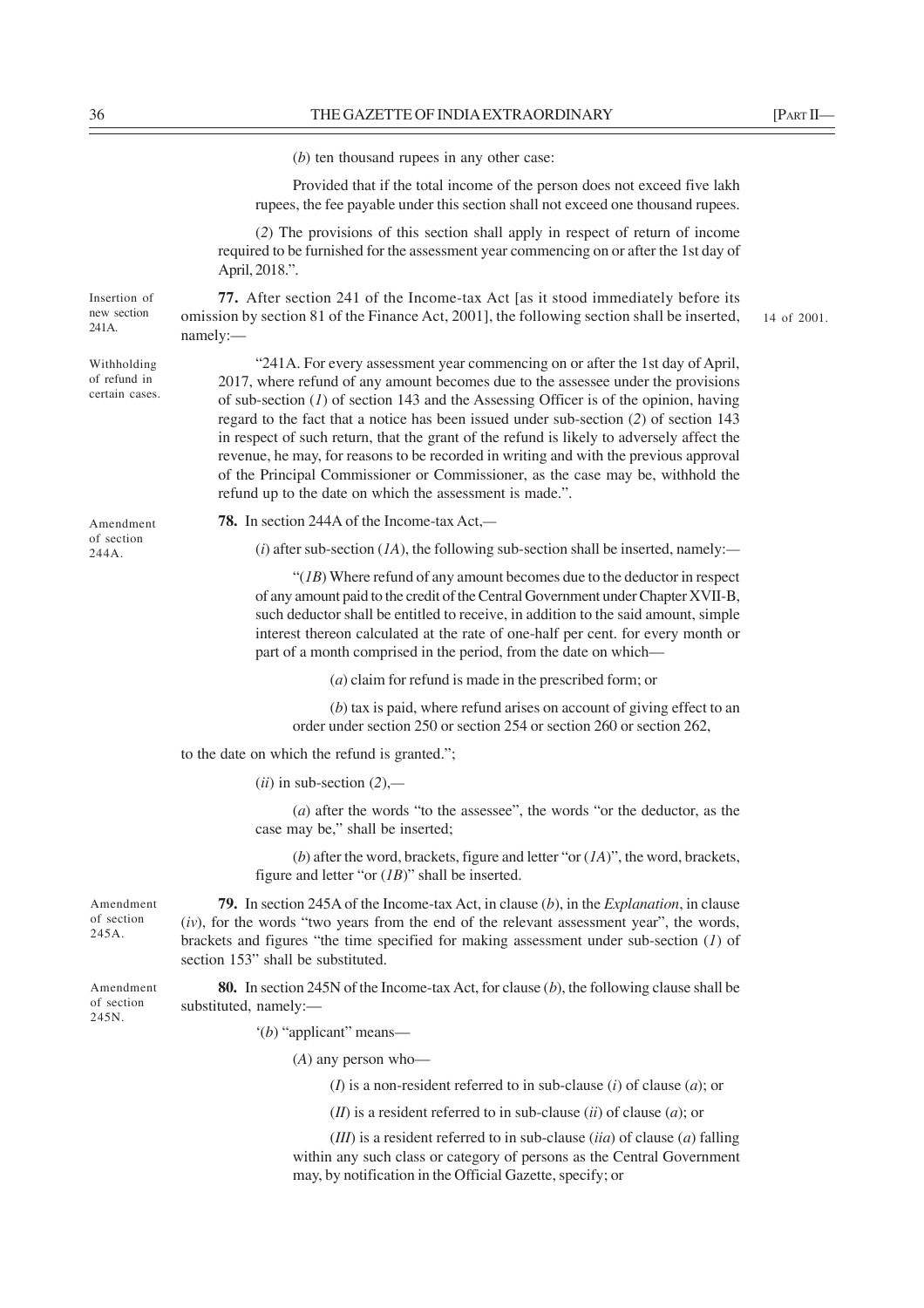|                                          | $(IV)$ is a resident falling within any such class or category of persons<br>as the Central Government may, by notification in the Official Gazette,<br>specify in this behalf; or                                                                                                                                                                     |                                  |
|------------------------------------------|--------------------------------------------------------------------------------------------------------------------------------------------------------------------------------------------------------------------------------------------------------------------------------------------------------------------------------------------------------|----------------------------------|
|                                          | (V) is referred to in sub-clause $(iv)$ of clause $(a)$ ,                                                                                                                                                                                                                                                                                              |                                  |
|                                          | and makes an application under sub-section $(I)$ of section 245Q;                                                                                                                                                                                                                                                                                      |                                  |
| 52 of 1962.                              | $(B)$ an applicant as defined in clause $(c)$ of section 28E of the Customs<br>Act, 1962;                                                                                                                                                                                                                                                              |                                  |
| 1 of 1944.                               | $(C)$ an applicant as defined in clause $(c)$ of section 23A of the Central<br>Excise Act, 1944;                                                                                                                                                                                                                                                       |                                  |
| 32 of 1994.                              | $(D)$ an applicant as defined in clause $(b)$ of section 96A of the Finance<br>Act, 1994;'.                                                                                                                                                                                                                                                            |                                  |
|                                          | 81. In section 245-O of the Income-tax Act,—                                                                                                                                                                                                                                                                                                           | Amendment                        |
|                                          | ( <i>a</i> ) in sub-section $(3)$ ,—                                                                                                                                                                                                                                                                                                                   | of section<br>$245 - 0.$         |
|                                          | $(i)$ in clause $(a)$ , after the words "a Judge of the Supreme Court", the<br>words "or the Chief Justice of a High Court or for at least seven years a<br>Judge of a High Court" shall be inserted;                                                                                                                                                  |                                  |
|                                          | (ii) for clause $(c)$ , the following clause shall be substituted, namely:—                                                                                                                                                                                                                                                                            |                                  |
|                                          | " $(c)$ a revenue Member—                                                                                                                                                                                                                                                                                                                              |                                  |
|                                          | $(i)$ from the Indian Revenue Service, who is, or is qualified<br>to be, a Member of the Board; or                                                                                                                                                                                                                                                     |                                  |
|                                          | (ii) from the Indian Customs and Central Excise Service,<br>who is, or is qualified to be, a Member of the Central Board of<br>Excise and Customs,                                                                                                                                                                                                     |                                  |
|                                          | on the date of occurrence of vacancy;";                                                                                                                                                                                                                                                                                                                |                                  |
|                                          | $(iii)$ in clause $(d)$ , after the words "Government of India", the words<br>"on the date of occurrence of vacancy" shall be inserted;                                                                                                                                                                                                                |                                  |
|                                          | $(b)$ after sub-section $(6)$ , the following sub-sections shall be inserted,<br>namely:                                                                                                                                                                                                                                                               |                                  |
|                                          | "(6A) In the event of the occurrence of any vacancy in the office of<br>the Chairman by reason of his death, resignation or otherwise, the senior-<br>most Vice-chairman shall act as the Chairman until the date on which a new<br>Chairman, appointed in accordance with the provisions of this Act to fill<br>such vacancy, enters upon his office. |                                  |
|                                          | $(6B)$ In case the Chairman is unable to discharge his functions owing<br>to absence, illness or any other cause, the senior-most Vice-chairman shall<br>discharge the functions of the Chairman until the date on which the Chairman<br>resumes his duties.".                                                                                         |                                  |
| 52 of 1962.<br>1 of 1944.<br>32 of 1994. | 82. In section 245Q of the Income-tax Act, in sub-section $(l)$ , after the words<br>"advance ruling under this Chapter", the words, figures and letters "or under Chapter V<br>of the Customs Act, 1962 or under Chapter IIIA of the Central Excise Act, 1944 or under<br>Chapter VA of the Finance Act, 1994" shall be inserted.                     | Amendment<br>of section<br>245Q. |
|                                          | <b>83.</b> In section 253 of the Income-tax Act, in sub-section $(I)$ , in clause $(f)$ , after the<br>words "authority under", the words, brackets and figures "sub-clause $(iv)$ or sub-                                                                                                                                                             | Amendment<br>of section          |

clause  $(v)$  or" shall be inserted.

 $nt$ 253.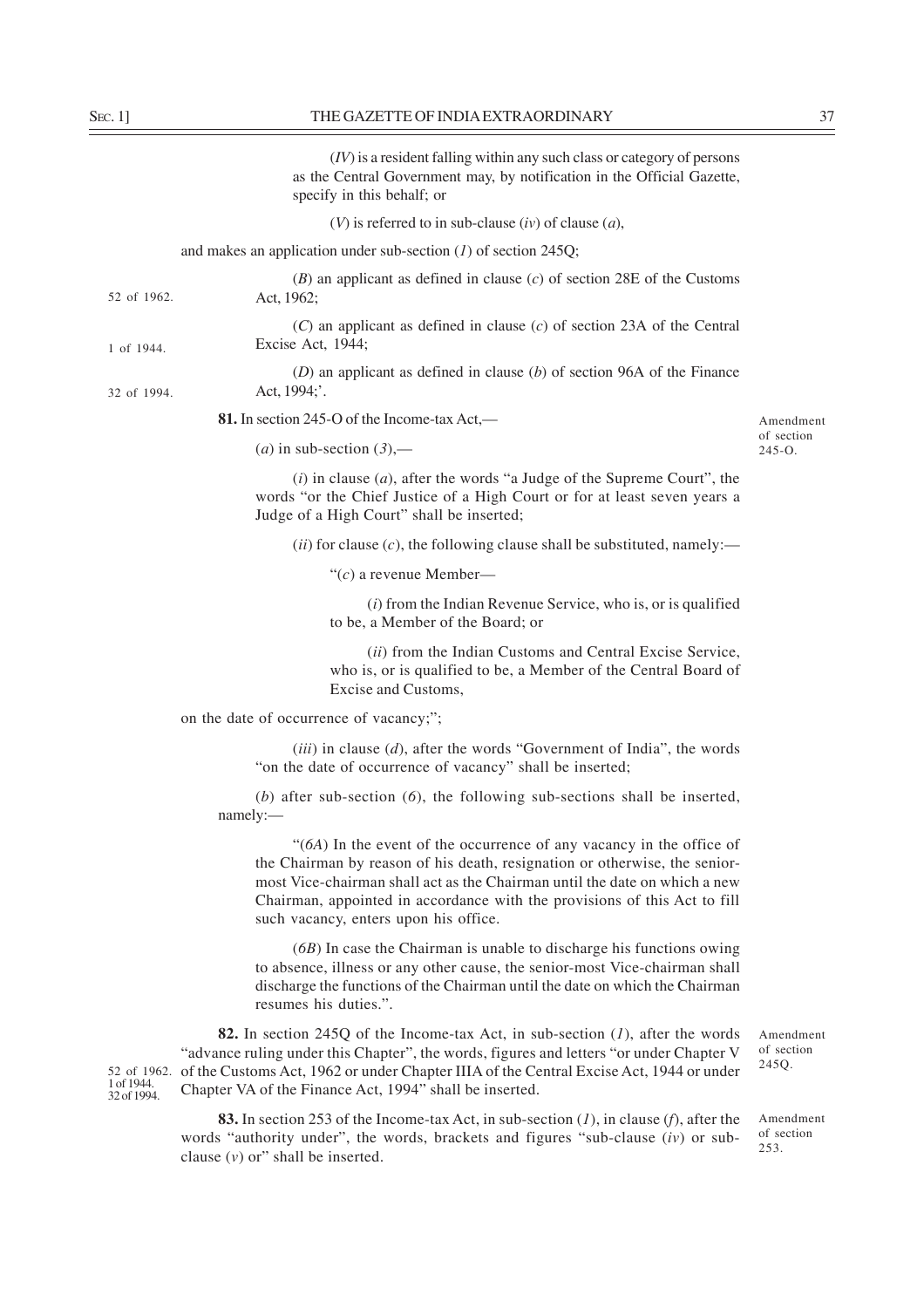Insertion of new section 269ST. Mode of undertaking transactions.

Insertion of new section 271DA. Penalty for failiure to comply with provisions of section 269ST.

Amendment of section 271F.

Insertion of new section 271J. Penalty for furnishing incorrect information in reports or certificates.

**84**. After section 269SS of the Income-tax Act, the following section shall be inserted, namely:*—*

'269ST. No person shall receive an amount of two lakh rupees or more—

(*a*) in aggregate from a person in a day; or

(*b*) in respect of a single transaction; or

(*c*) in respect of transactions relating to one event or occasion from a person,

otherwise than by an account payee cheque or an account payee bank draft or use of electronic clearing system through a bank account:

Provided that the provisions of this section shall not apply to—

(*i*) any receipt by—

(*a*) Government;

(*b*) any banking company, post office savings bank or co-operative bank;

(*ii*) transactions of the nature referred to in section 269SS;

(*iii*) such other persons or class of persons or receipts, which the Central Government may, by notification in the Official Gazette, specify.

*Explanation*.—For the purposes of this section,—

(*a*) "banking company" shall have the same meaning as assigned to it in clause (*i*) of the *Explanation* to section 269SS;

(*b*) "co-operative bank" shall have the same meaning as assigned to it in clause (*ii*) of the *Explanation* to section 269SS.'.

**85**. After section 271D of the Income-tax Act, the following section shall be inserted, namely:—

"271DA. (*1*) If a person receives any sum in contravention of the provisions of section 269ST, he shall be liable to pay, by way of penalty, a sum equal to the amount of such receipt:

Provided that no penalty shall be imposable if such person proves that there were good and sufficient reasons for the contravention.

(*2*) Any penalty imposable under sub-section (*1*) shall be imposed by the Joint Commissioner.".

**86.** In section 271F of the Income-tax Act, the following proviso shall be inserted with effect from the 1st day of April, 2018, namely:*—*

"Provided that nothing contained in this section shall apply to and in relation to the return of income required to be furnished for any assessment year commencing on or after the 1st day of April, 2018.".

**87.** After section 271-I of the Income-tax Act, the following section shall be inserted, namely:—

'271J. Without prejudice to the provisions of this Act, where the Assessing Officer or the Commissioner (Appeals), in the course of any proceedings under this Act, finds that an accountant or a merchant banker or a registered valuer has furnished incorrect information in any report or certificate furnished under any provision of this Act or the rules made thereunder, the Assessing Officer or the Commissioner (Appeals) may direct that such accountant or merchant banker or registered valuer, as the case may be, shall pay, by way of penalty, a sum of ten thousand rupees for each such report or certificate.

*Explanation*.––For the purposes of this section,*—*

(*a*) "accountant" means an accountant referred to in the *Explanation* below sub-section (*2*) of section 288;

(*b*) "merchant banker" means Category I merchant banker registered with the Securities and Exchange Board of India established under section 3 of the Securities and Exchange Board of India Act, 1992;

15 of 1992.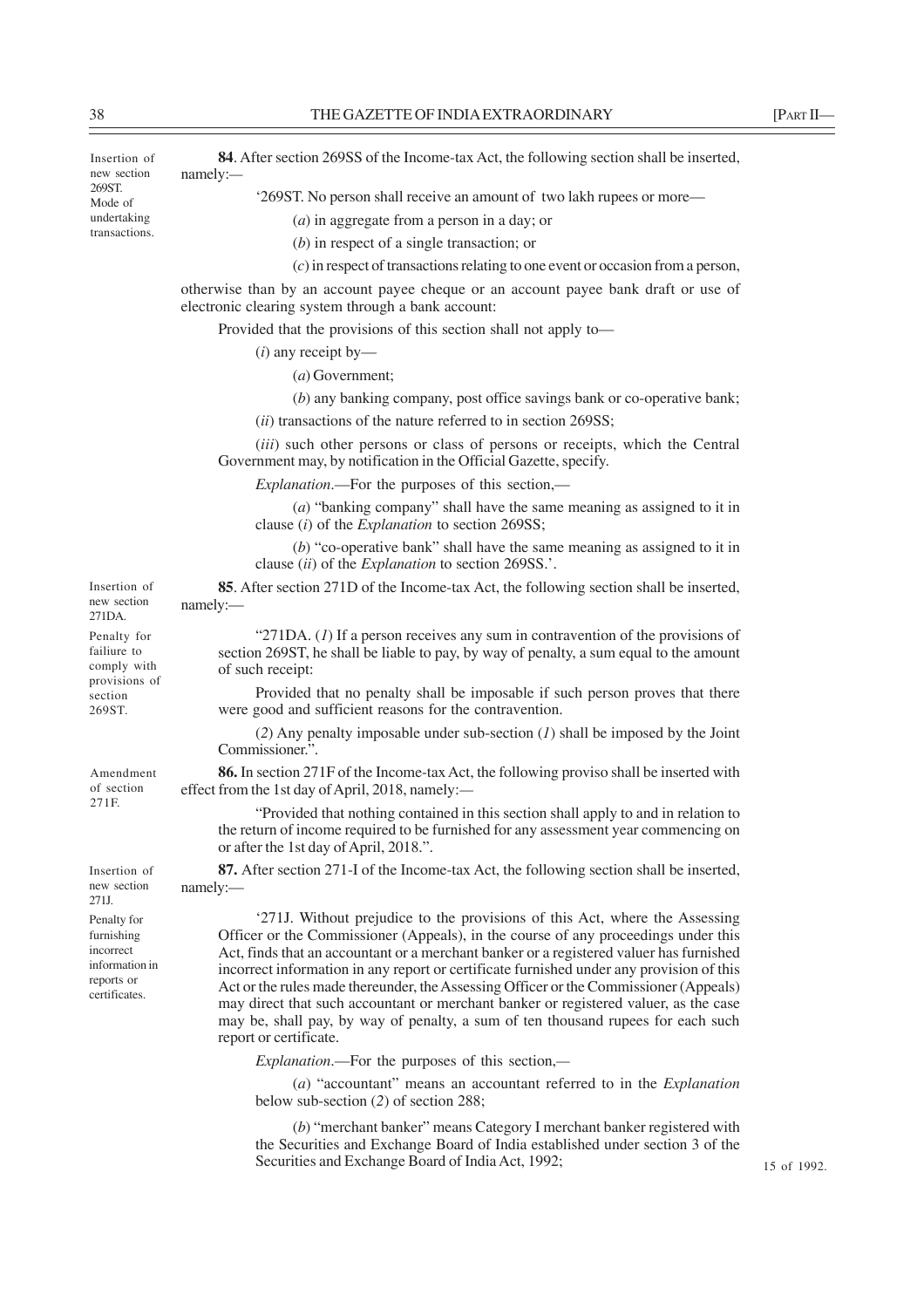Amendment of section 273B.

27 of 1957.

(*c*) "registered valuer" means a person defined in clause (*oaa*) of section 2 of the Wealth-tax Act, 1957.'.

**88.** In section 273B of the Income-tax Act, after the word, figures and letter "section 271-I,", the word, figures and letter "section 271J," shall be inserted.

CHAPTER IV

INDIRECT TAXES

#### *Customs*

**89**. In the Customs Act, 1962 (hereinafter referred to as the Customs Act), in section 2,–– Amendment of section 2. 52 of 1962.

(*a*) after clause (3), the following clause shall be inserted, namely:—

'(*3A*) "beneficial owner" means any person on whose behalf the goods are being imported or exported or who exercises effective control over the goods being imported or exported;';

(*b*) in clause (*13*), for the words "customs airport", the words "customs airport, international courier terminal, foreign post office" shall be substituted;

(*c*) in clause (*16*), the words and figures "in the case of goods imported or to be exported by post, the entry referred to in section 82 or" shall be omitted;

(*d*) in clause (*20*), for the words "any owner", the words "any owner, beneficial owner" shall be substituted;

(*e*) after clause (*20*), the following clause shall be inserted, namely:––

'(*20A*) "foreign post office" means any post office appointed under clause (*e*) of sub-section (*1*) of section 7 to be a foreign post office;';

(*f*) in clause (*26*), for the words "any owner", the words "any owner, beneficial owner" shall be substituted;

(*g*) after clause (*28*), the following clause shall be inserted, namely:––

'(*28A*) "international courier terminal" means any place appointed under clause (*f*) of sub-section (*1*) of section 7 to be an international courier terminal;';

(*h*) after clause (*30A*), the following clause shall be inserted, namely:––

'(*30B*) "passenger name record information" means the records prepared by an operator of any aircraft or vessel or vehicle or his authorised agent for each journey booked by or on behalf of any passenger;'.

**90**. In the Customs Act, in section 7, in sub-section (*1*), after clause (*d*), the following clauses shall be inserted, namely:––

"(*e*) the post offices which alone shall be foreign post offices for the clearance of imported goods or export goods or any class of such goods;

(*f*) the places which alone shall be international courier terminals for the clearance of imported goods or export goods or any class of such goods.".

**91.** In the Customs Act, in section 17, for sub-section (*3*), the following sub-section shall be substituted, namely:––

"(*3*) For verification of self-assessment under sub-section (*2*), the proper officer may require the importer, exporter or any other person to produce any document or information, whereby the duty leviable on the imported goods or export goods, as the case may be, can be ascertained and thereupon, the importer, exporter or such other person shall produce such document or furnish such information.".

**92**. In the Customs Act, in section 27, in sub-section (*2*), in the first proviso, after clause (*f*), the following clause shall be inserted, namely:—

"(*g*) the duty paid in excess by the importer before an order permitting clearance of goods for home consumption is made where—

(*i*) such excess payment of duty is evident from the bill of entry in the case of self-assessed bill of entry; or

(*ii*) the duty actually payable is reflected in the reassessed bill of entry in the case of reassessment.".

Amendment of section 7.

Amendment of section 17.

Amendment of section 27.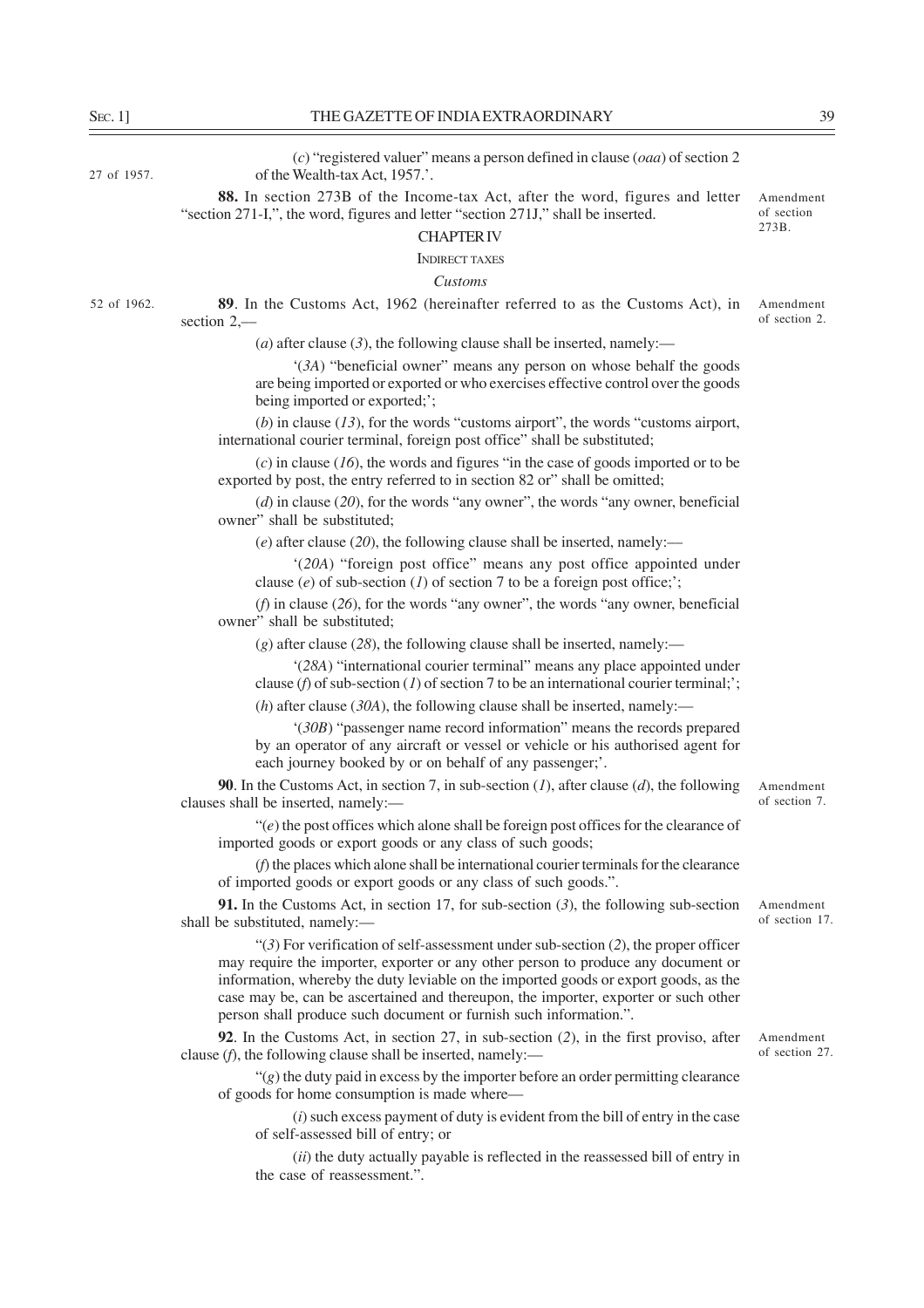| Amendment<br>of section<br>28E.                            | 93. In the Customs Act, in section 28E, for clause $(e)$ , the following clause shall be<br>substituted, namely:-                                                                                                                                                                                                                                                                                                                                              |             |
|------------------------------------------------------------|----------------------------------------------------------------------------------------------------------------------------------------------------------------------------------------------------------------------------------------------------------------------------------------------------------------------------------------------------------------------------------------------------------------------------------------------------------------|-------------|
|                                                            | $(e)$ "Authority" means the Authority for Advance Rulings constituted under<br>section 245-O of the Income-tax Act, 1961;'.                                                                                                                                                                                                                                                                                                                                    | 43 of 1961. |
| Substitution of<br>new section for<br>section 28F.         | 94. In the Customs Act, for section 28F, the following section shall be substituted,<br>namely:-                                                                                                                                                                                                                                                                                                                                                               |             |
| Authority for<br>Advance<br>Rulings.                       | "28F. (1) Subject to the provisions of this Act, the Authority for Advance Rulings<br>constituted under section 245-O of the Income-tax Act, 1961 shall be the Authority for<br>giving advance rulings for the purposes of this Act and the said Authority shall<br>exercise the jurisdiction, powers and authority conferred on it by or under this Act:                                                                                                      | 43 of 1961. |
|                                                            | Provided that the Member from the Indian Revenue Service (Customs and Central<br>Excise), who is qualified to be a Member of the Board, shall be the revenue Member of<br>the Authority for the purposes of this Act.                                                                                                                                                                                                                                          |             |
|                                                            | (2) On and from the date on which the Finance Bill, 2017 receives the assent of<br>the President, every application and proceeding pending before the erstwhile Authority<br>for Advance Rulings (Central Excise, Customs and Service Tax) shall stand transferred<br>to the Authority from the stage at which such application or proceeding stood as on<br>the date of such assent.".                                                                        |             |
| Omission of<br>section 28G.                                | 95. In the Customs Act, section 28G shall be omitted.                                                                                                                                                                                                                                                                                                                                                                                                          |             |
| Amendment<br>of section<br>28H.                            | <b>96.</b> In the Customs Act, in section 28H, in sub-section $(3)$ , for the words "two thousand<br>five hundred rupees", the words "ten thousand rupees" shall be substituted.                                                                                                                                                                                                                                                                               |             |
| Amendment<br>of section 28-<br>L                           | 97. In the Customs Act, in section 28-I, in sub-section $(6)$ , for the words "ninety days",<br>the words "six months" shall be substituted.                                                                                                                                                                                                                                                                                                                   |             |
| Insertion of new<br>section 30A.                           | 98. In the Customs Act, after section 30, the following section shall be inserted, namely:—                                                                                                                                                                                                                                                                                                                                                                    |             |
| Passenger and<br>crew arrival<br>manifest and<br>passenger | "30A. $(I)$ The person-in-charge of a conveyance that enters India from any<br>place outside India or any other person as may be specified by the Central Government<br>by notification in the Official Gazette, shall deliver to the proper officer-                                                                                                                                                                                                          |             |
| name record<br>information.                                | $(i)$ the passenger and crew arrival manifest before arrival in the case of an<br>aircraft or a vessel and upon arrival in the case of a vehicle; and                                                                                                                                                                                                                                                                                                          |             |
|                                                            | (ii) the passenger name record information of arriving passengers,                                                                                                                                                                                                                                                                                                                                                                                             |             |
|                                                            | in such form, containing such particulars, in such manner and within such time, as may be<br>prescribed.                                                                                                                                                                                                                                                                                                                                                       |             |
|                                                            | (2) Where the passenger and crew arrival manifest or the passenger name record<br>information or any part thereof is not delivered to the proper officer within the prescribed<br>time and if the proper officer is satisfied that there was no sufficient cause for such<br>delay, the person-in-charge or the other person referred to in sub-section $(l)$ shall be<br>liable to such penalty, not exceeding fifty thousand rupees, as may be prescribed.". |             |
| Insertion of new<br>section 41A.                           | 99. In the Customs Act, after section 41, the following section shall be inserted, namely:—                                                                                                                                                                                                                                                                                                                                                                    |             |
| Passenger and<br>crew<br>departure<br>manifest and         | $41A. (1)$ The person-in-charge of a conveyance that departs from India to a<br>place outside India or any other person as may be specified by the Central Government<br>by notification in the Official Gazette, shall deliver to the proper officer-                                                                                                                                                                                                         |             |
| passenger                                                  | ( <i>i</i> ) the passenger and crew departure manifest; and                                                                                                                                                                                                                                                                                                                                                                                                    |             |
| name record<br>information.                                | (ii) the passenger name record information of departing passengers,                                                                                                                                                                                                                                                                                                                                                                                            |             |
|                                                            | in such form, containing such particulars, in such manner and within such time, as may<br>be prescribed.                                                                                                                                                                                                                                                                                                                                                       |             |
|                                                            | (2) Where the passenger and crew departure manifest or the passenger name<br>record information or any part thereof is not delivered to the proper officer within the                                                                                                                                                                                                                                                                                          |             |
|                                                            |                                                                                                                                                                                                                                                                                                                                                                                                                                                                |             |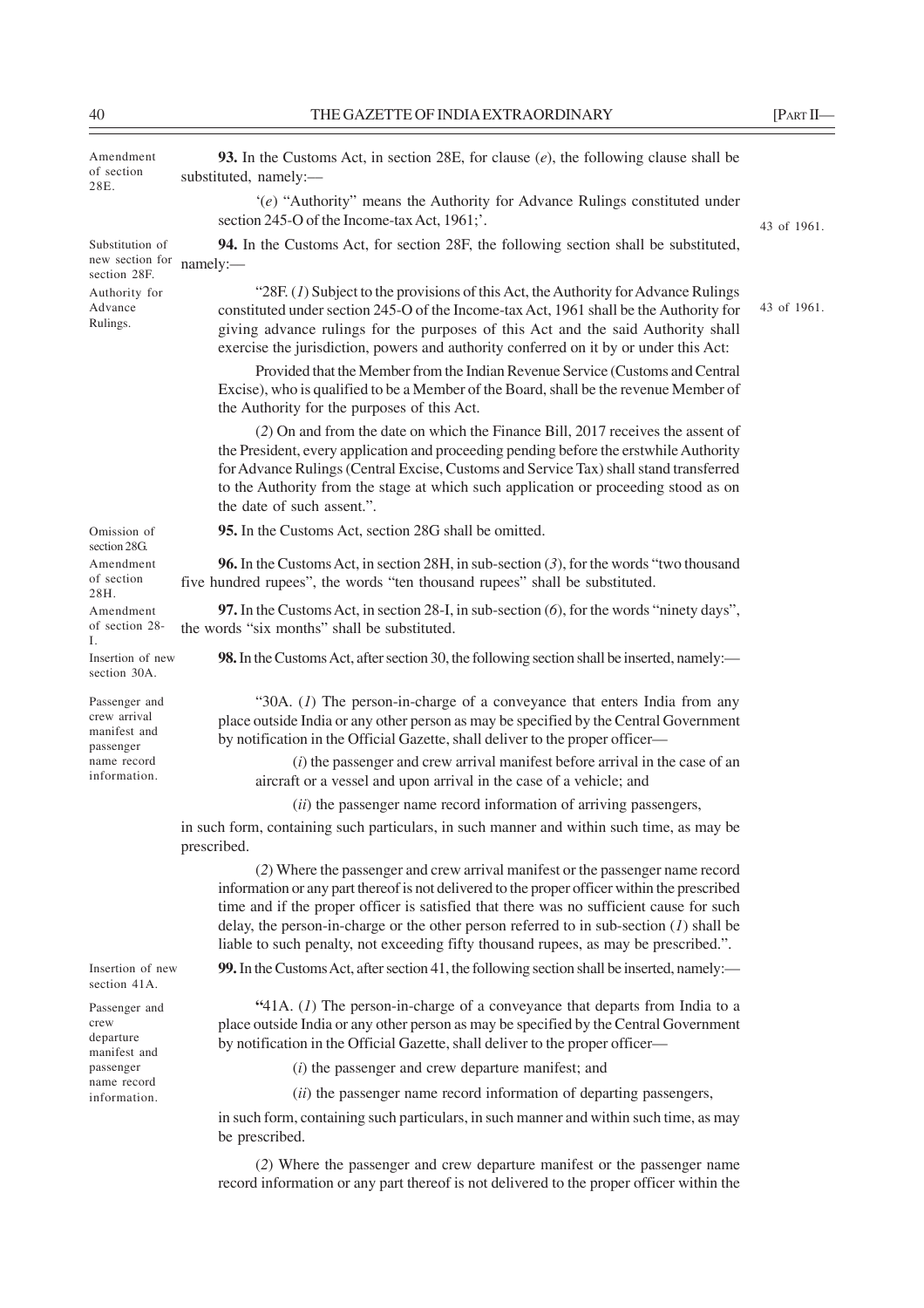prescribed time and if the proper officer is satisfied that there was no sufficient cause for such delay, the person-in-charge or the other person referred to in sub-section (*1*) shall be liable to such penalty, not exceeding fifty thousand rupees, as may be prescribed.".

**100.** In the Customs Act, in section 46, for sub-section (*3*), the following sub-section shall be substituted, namely:—

"(*3*) The importer shall present the bill of entry under sub-section (*1*) before the end of the next day following the day (excluding holidays) on which the aircraft or vessel or vehicle carrying the goods arrives at a customs station at which such goods are to be cleared for home consumption or warehousing:

Provided that a bill of entry may be presented within thirty days of the expected arrival of the aircraft or vessel or vehicle by which the goods have been shipped for importation into India:

Provided further that where the bill of entry is not presented within the time so specified and the proper officer is satisfied that there was no sufficient cause for such delay, the importer shall pay such charges for late presentation of the bill of entry as may be prescribed.".

**101**. In the Customs Act, in section 47, in sub-section (*2*), for the portion beginning with the words "Where the importer fails to pay" and ending with the words "in the Official Gazette", the following shall be substituted, namely:—

"The importer shall pay the import duty—

(*a*) on the date of presentation of the bill of entry in the case of selfassessment; or

(*b*) within one day (excluding holidays) from the date on which the bill of entry is returned to him by the proper officer for payment of duty in the case of assessment, reassessment or provisional assessment; or

(*c*) in the case of deferred payment under the proviso to sub-section (*1*), from such due date as may be specified by rules made in this behalf,

and if he fails to pay the duty within the time so specified, he shall pay interest on the duty not paid or short-paid till the date of its payment, at such rate, not less than ten per cent. but not exceeding thirty-six per cent. per annum, as may be fixed by the Central Government, by notification in the Official Gazette.".

**102.** In the Customs Act, for section 49, the following section shall be substituted, namely:––

Substitution of new section for section 49.

Storage of imported goods in warehouse pending clearance or removal.

"49.Where,––

(*a*) in the case of any imported goods, whether dutiable or not, entered for home consumption, the Assistant Commissioner of Customs or Deputy Commissioner of Customs is satisfied on the application of the importer that the goods cannot be cleared within a reasonable time;

(*b*) in the case of any imported dutiable goods, entered for warehousing, the Assistant Commissioner of Customs or Deputy Commissioner of Customs is satisfied on the application of the importer that the goods cannot be removed for deposit in a warehouse within a reasonable time,

the goods may pending clearance or removal, as the case may be, be permitted to be stored in a public warehouse for a period not exceeding thirty days:

Provided that the provisions of Chapter IX shall not apply to goods permitted to be stored in a public warehouse under this section:

Amendment of section 46.

Amendment of section 47.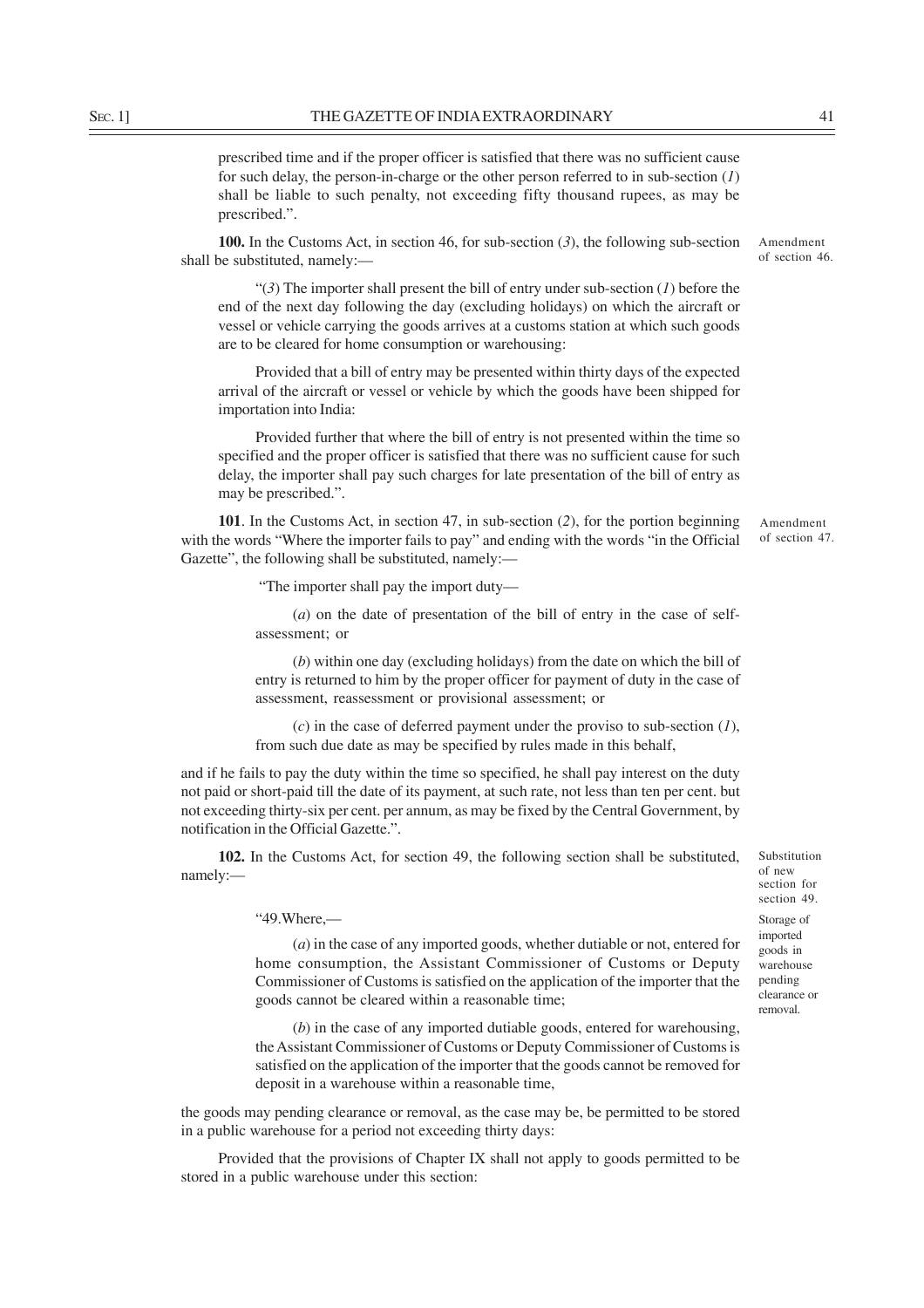|--|--|

|                                  | Provided further that the Principal Commissioner of Customs or Commissioner of<br>Customs may extend the period of storage for a further period not exceeding thirty days at a<br>time.".                                                                                                                                                                                                                                                                     |
|----------------------------------|---------------------------------------------------------------------------------------------------------------------------------------------------------------------------------------------------------------------------------------------------------------------------------------------------------------------------------------------------------------------------------------------------------------------------------------------------------------|
| Amendment<br>of section 69.      | 103. In the Customs Act, in section 69, in sub-section $(I)$ , for clause $(a)$ , the following<br>clause shall be substituted, namely:-                                                                                                                                                                                                                                                                                                                      |
|                                  | " $(a)$ a shipping bill or a bill of export or the form as prescribed under section 84<br>has been presented in respect of such goods;".                                                                                                                                                                                                                                                                                                                      |
| Omission of<br>section 82.       | 104. In the Customs Act, section 82 shall be omitted.                                                                                                                                                                                                                                                                                                                                                                                                         |
| Amendment<br>of section 84.      | <b>105.</b> In the Customs Act, in section 84, for clause $(a)$ , the following clause shall be<br>substituted, namely:-                                                                                                                                                                                                                                                                                                                                      |
|                                  | " $(a)$ the form and manner in which an entry may be made in respect of goods<br>imported or to be exported by post;".                                                                                                                                                                                                                                                                                                                                        |
| Amendment<br>of section<br>127B. | <b>106.</b> In the Customs Act, in section 127B, after sub-section $(4)$ , the following<br>sub-section shall be inserted, namely:-                                                                                                                                                                                                                                                                                                                           |
|                                  | " $(5)$ Any person, other than an applicant referred to in sub-section $(1)$ , may also<br>make an application to the Settlement Commission in respect of a show cause notice<br>issued to him in a case relating to the applicant which has been settled or is pending<br>before the Settlement Commission and such notice is pending before an adjudicating<br>authority, in such manner and subject to such conditions, as may be specified by<br>rules.". |
| Amendment<br>of section<br>127C. | 107. In the Customs Act, in section 127C, after sub-section $(5)$ , the following<br>sub-section shall be inserted, namely:-                                                                                                                                                                                                                                                                                                                                  |
|                                  | "(5A) The Settlement Commission may, at any time within three months<br>from the date of passing of the order under sub-section $(5)$ , amend such order to<br>rectify any error apparent on the face of record, either suo motu or when such<br>error is brought to its notice by the jurisdictional Principal Commissioner of<br>Customs or Commissioner of Customs or the applicant:                                                                       |
|                                  | Provided that no amendment which has the effect of enhancing the liability<br>of the applicant shall be made under this sub-section, unless the Settlement<br>Commission has given notice of such intention to the applicant and the<br>jurisdictional Principal Commissioner of Customs or Commissioner of Customs<br>as the case may be, and has given them a reasonable opportunity of being<br>heard.".                                                   |
| Amendment<br>of section<br>157.  | 108. In the Customs Act, in section 157, in sub-section $(2)$ , after clause $(aa)$ , the<br>following clause shall be inserted, namely:-                                                                                                                                                                                                                                                                                                                     |
|                                  | $\lq (ab)$ the form, the particulars, the manner and the time of delivering the passenger<br>and crew manifest for arrival and departure and passenger name record information<br>and the penalty for delay in delivering such information under sections 30A and<br>41A;".                                                                                                                                                                                   |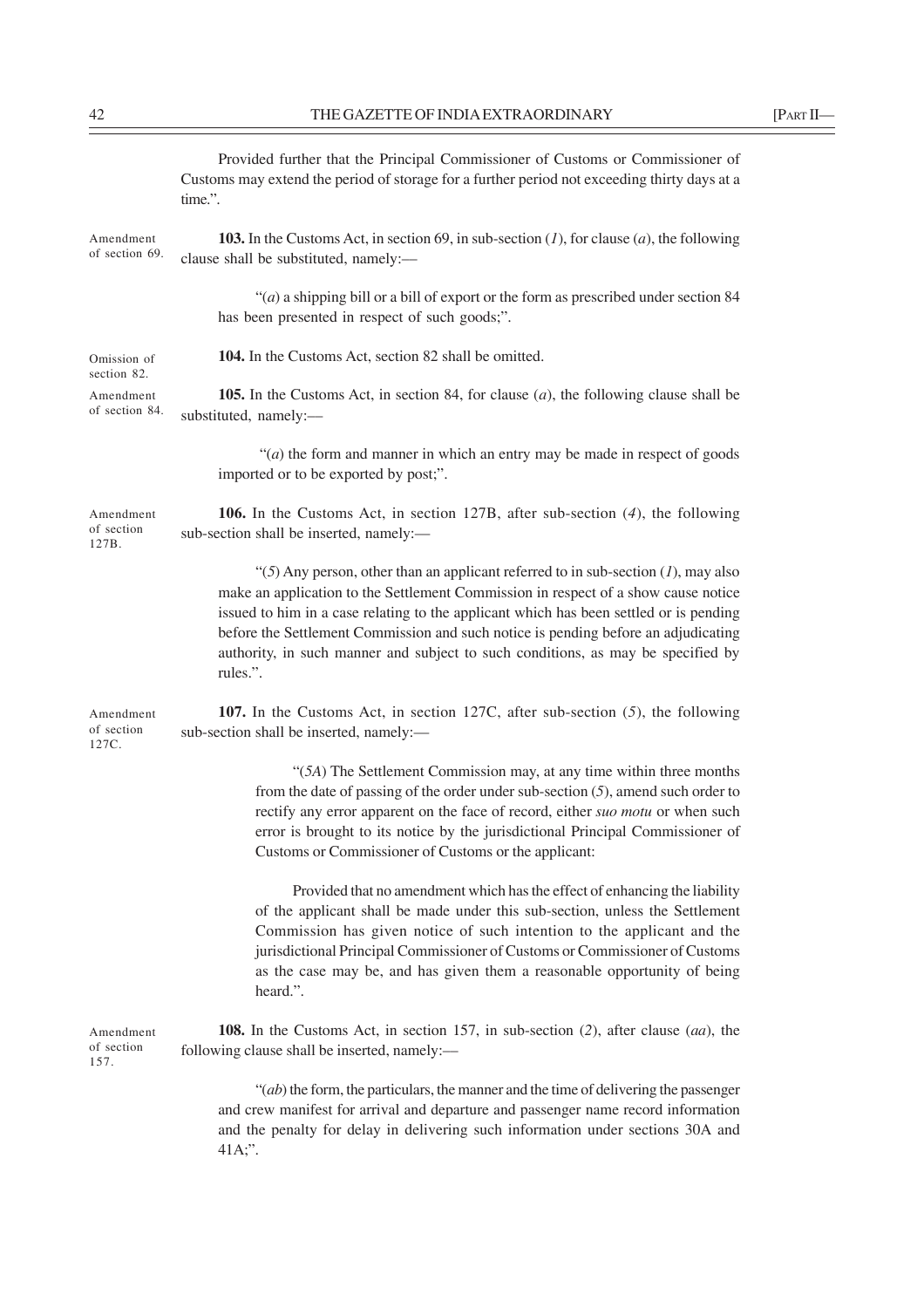| <b>Customs Tariff</b> |  |
|-----------------------|--|
|-----------------------|--|

| 51 of 1975. | 109. In the Customs Tariff Act, 1975 (hereinafter referred to as the Customs Tariff Act),<br>in section 9, in sub-section $(3)$ , for clause $(c)$ , the following clause shall be substituted,<br>namely:-                                                                                                                                                                                                   | Amendment<br>of section 9.                      |
|-------------|---------------------------------------------------------------------------------------------------------------------------------------------------------------------------------------------------------------------------------------------------------------------------------------------------------------------------------------------------------------------------------------------------------------|-------------------------------------------------|
|             | " $(c)$ the subsidy has been conferred on a limited number of persons engaged in<br>the manufacture, production or export of articles;".                                                                                                                                                                                                                                                                      |                                                 |
|             | 110. In the Customs Tariff Act, the First Schedule shall—                                                                                                                                                                                                                                                                                                                                                     | Amendment                                       |
|             | $(a)$ be amended in the manner specified in the Second Schedule;                                                                                                                                                                                                                                                                                                                                              | of First<br>Schedule.                           |
|             | $(b)$ be also amended in the manner specified in the Third Schedule.                                                                                                                                                                                                                                                                                                                                          |                                                 |
|             | 111. In the Customs Tariff Act, the Second Schedule shall be amended in the manner<br>specified in the Fourth Schedule.                                                                                                                                                                                                                                                                                       | Amendment<br>of Second<br>Schedule.             |
|             | Excise                                                                                                                                                                                                                                                                                                                                                                                                        |                                                 |
| 1 of 1944.  | 112. In the Central Excise Act, 1944 (hereinafter referred to as the Central Excise Act),<br>in section 23A, for clause $(e)$ , the following clause shall be substituted, namely:—                                                                                                                                                                                                                           | Amendment<br>of section<br>23A.                 |
| 52 of 1962. | $(e)$ "Authority" means the Authority for Advance Rulings as defined in<br>clause (e) of section 28E of the Customs Act, 1962;'.                                                                                                                                                                                                                                                                              |                                                 |
|             | 113. In the Central Excise Act, section 23B shall be omitted.                                                                                                                                                                                                                                                                                                                                                 | Omission of                                     |
|             | <b>114.</b> In the Central Excise Act, in section 23C, in sub-section $(3)$ , for the words "two<br>thousand and five hundred rupees", the words "ten thousand rupees" shall be substituted.                                                                                                                                                                                                                  | section 23B.<br>Amendment<br>of section<br>23C. |
|             | 115. In the Central Excise Act, in section 23D, in sub-section (6), for the words "ninety<br>days", the words "six months" shall be substituted.                                                                                                                                                                                                                                                              | Amendment<br>of section<br>23D.                 |
|             | 116. In the Central Excise Act, after section 23H, the following section shall be inserted,<br>namely:-                                                                                                                                                                                                                                                                                                       | Insertion<br>of<br>section<br>new<br>$23-I$     |
|             | "23-I. On and from the date on which the Finance Bill, 2017 receives the assent of<br>the President, every application and proceeding pending before the erstwhile Authority<br>for Advance Rulings (Central Excise, Customs and Service Tax) shall stand transferred<br>to the Authority from the stage at which such application or proceeding stood as on<br>the date of such assent.".                    | Transitional<br>provision.                      |
|             | 117. In the Central Excise Act, in section 32E, after sub-section $(4)$ , the following<br>sub-section shall be inserted, namely:-                                                                                                                                                                                                                                                                            | Amendment<br>of section<br>32E.                 |
|             | " $(5)$ Any person other than an assessee, may also make an application to the<br>Settlement Commission in respect of a show cause notice issued to him in a case<br>relating to the assessee which has been settled or is pending before the Settlement<br>Commission and such notice is pending before an adjudicating authority, in such<br>manner and subject to such conditions, as may be prescribed.". |                                                 |
|             | 118. In the Central Excise Act, in section 32F,—                                                                                                                                                                                                                                                                                                                                                              | Amendment                                       |
|             | (i) in sub-section (1), for words, brackets and figure "sub-section (1) of " shall<br>be omitted;                                                                                                                                                                                                                                                                                                             | of section<br>32F.                              |
|             | $(ii)$ after sub-section (5), the following sub-section shall be inserted, namely:-                                                                                                                                                                                                                                                                                                                           |                                                 |

"(*5A*) The Settlement Commission may, at any time within three months from the date of passing of the order under sub-section (*5*), amend such order to rectify any error apparent on the face of record, either *suo motu* or when

 $\overline{\phantom{0}}$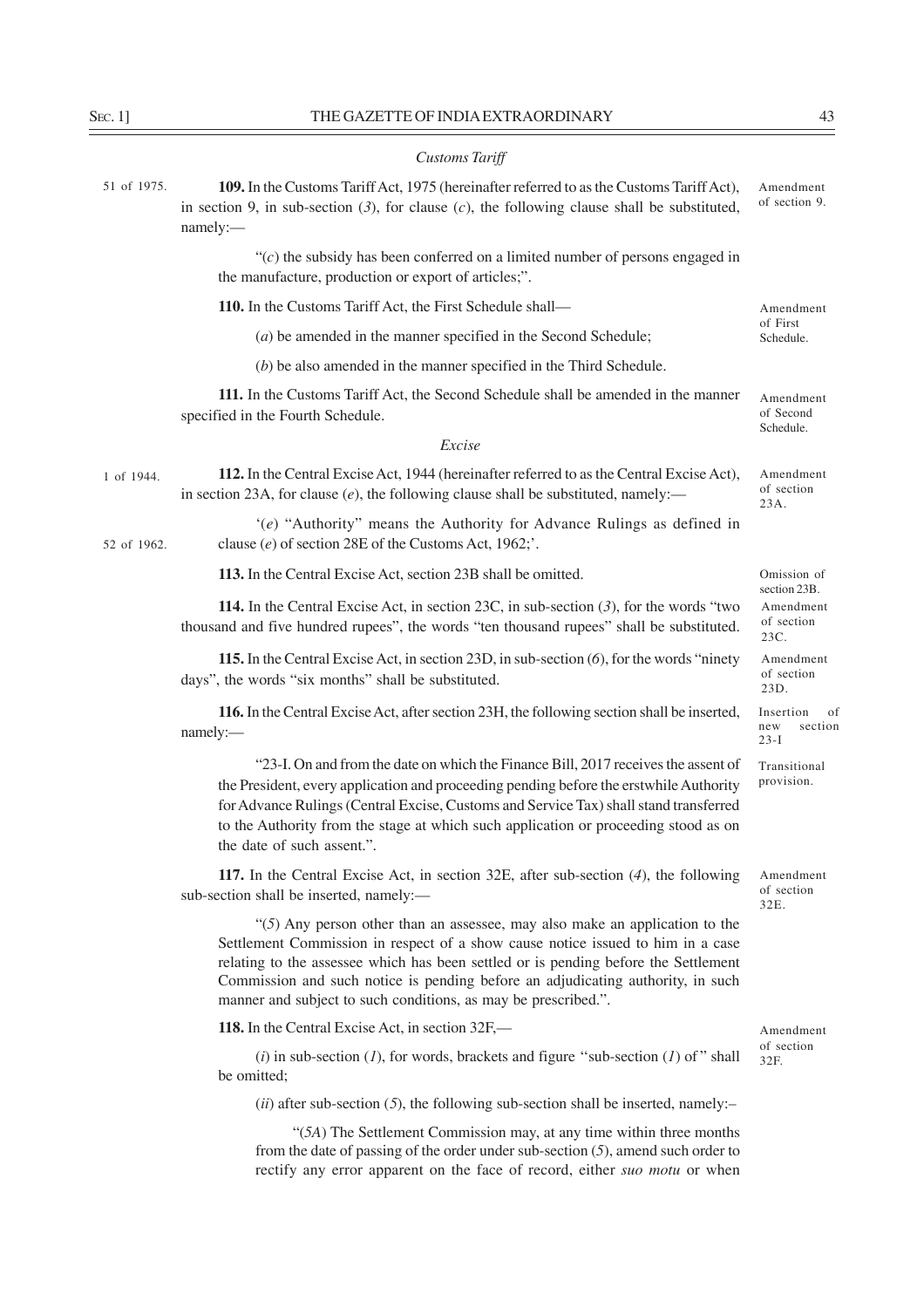such error is brought to its notice by the jurisdictional Principal Commissioner of Central Excise or Commissioner of Central Excise or the applicant:

Provided that no amendment which has the effect of enhancing the liability of the applicant shall be made under this sub-section, unless the Settlement Commission has given notice of such intention to the applicant and the jurisdictional Principal Commissioner of Central Excise or Commissioner of Central Excise as the case may be, and has given them a reasonable opportunity of being heard.'.

# *Central Excise Tariff*

**119.** In the Central Excise Tariff Act, 1985 (hereinafter referred to as the Central Excise Tariff Act), the First Schedule shall be amended in the manner specified in the Fifth Schedule. Amendment of First Schedule. 5 of 1986.

**120.** In the Central Excise Tariff Act, in the First Schedule, in Chapter 87, in column (4), for the entry "27%" occurring against tariff items 8702 90 21, 8702 90 22, 8702 90 28 and 8702 90 29, the entry "12.5%" shall be substituted and shall be deemed to have been substituted retrospectively with effect from the 1st day of January, 2017. Retrospective amendment of certain entries

#### CHAPTER V

### SERVICE TAX

| Amendment<br>of section<br>65B.                                                                | 121. In the Finance Act, 1994 (hereinafter referred to as the 1994 Act), in section 65B,<br>clause $(40)$ shall be omitted.                                                                                                                                                                                                                                                                                                          | 32 of 1994. |
|------------------------------------------------------------------------------------------------|--------------------------------------------------------------------------------------------------------------------------------------------------------------------------------------------------------------------------------------------------------------------------------------------------------------------------------------------------------------------------------------------------------------------------------------|-------------|
| Amendment of<br>section 66D.                                                                   | 122. In the 1994 Act, in section 66D, clause $(f)$ shall be omitted.                                                                                                                                                                                                                                                                                                                                                                 |             |
| Amendment<br>of section<br>96A                                                                 | 123. In the 1994 Act, in section 96A, for clause $(d)$ , the following clause shall be<br>substituted, namely:-                                                                                                                                                                                                                                                                                                                      |             |
|                                                                                                | '(d) "Authority" means the Authority for Advance Rulings as defined in<br>clause (e) of section 28E of the Customs Act, 1962;'.                                                                                                                                                                                                                                                                                                      | 52 of 1962. |
| Omission of<br>section 96B.                                                                    | 124. In the 1994 Act, section 96B shall be omitted.                                                                                                                                                                                                                                                                                                                                                                                  |             |
| Amendment<br>of section<br>96C.                                                                | 125. In the 1994 Act, in section 96C, in sub-section $(3)$ , for the words "two thousand<br>and five hundred rupees", the words "ten thousand rupees" shall be substituted.                                                                                                                                                                                                                                                          |             |
| Amendment<br>of section<br>96D.                                                                | 126. In the 1994 Act, in section 96D, in sub-section (6), for the words "ninety days",<br>the words "six months" shall be substituted.                                                                                                                                                                                                                                                                                               |             |
| Insertion of<br>new section<br>96HA.                                                           | 127. In the 1994 Act, after section 96H, the following section shall be inserted, namely:—                                                                                                                                                                                                                                                                                                                                           |             |
| Transitional<br>provision.                                                                     | "96HA. On and from the date on which the Finance Bill, 2017 receives the assent<br>of the President, every application and proceeding pending before the erstwhile<br>Authority for Advance Rulings (Central Excise, Customs and Service Tax) shall stand<br>transferred to the Authority from the stage at which such application or proceeding<br>stood as on the date of such assent.".                                           |             |
| Insertion<br>of<br>new<br>104 and 105.                                                         | 128. In the 1994 Act, after section 103, the following sections shall be inserted,<br>sections namely:-                                                                                                                                                                                                                                                                                                                              |             |
| Special<br>provision for<br>exemption in<br>certain cases<br>relating to long<br>term lease of | "104. $(I)$ Notwithstanding anything contained in section 66, as it stood prior<br>to the 1st day of July, 2012, or in section 66B, no service tax, leviable on one time<br>upfront amount (premium, salami, cost, price, development charge or by whatever<br>name called) in respect of taxable service provided or agreed to be provided by a<br>State Government industrial development corporation or undertaking to industrial |             |

in First Schedule.

industrial plots.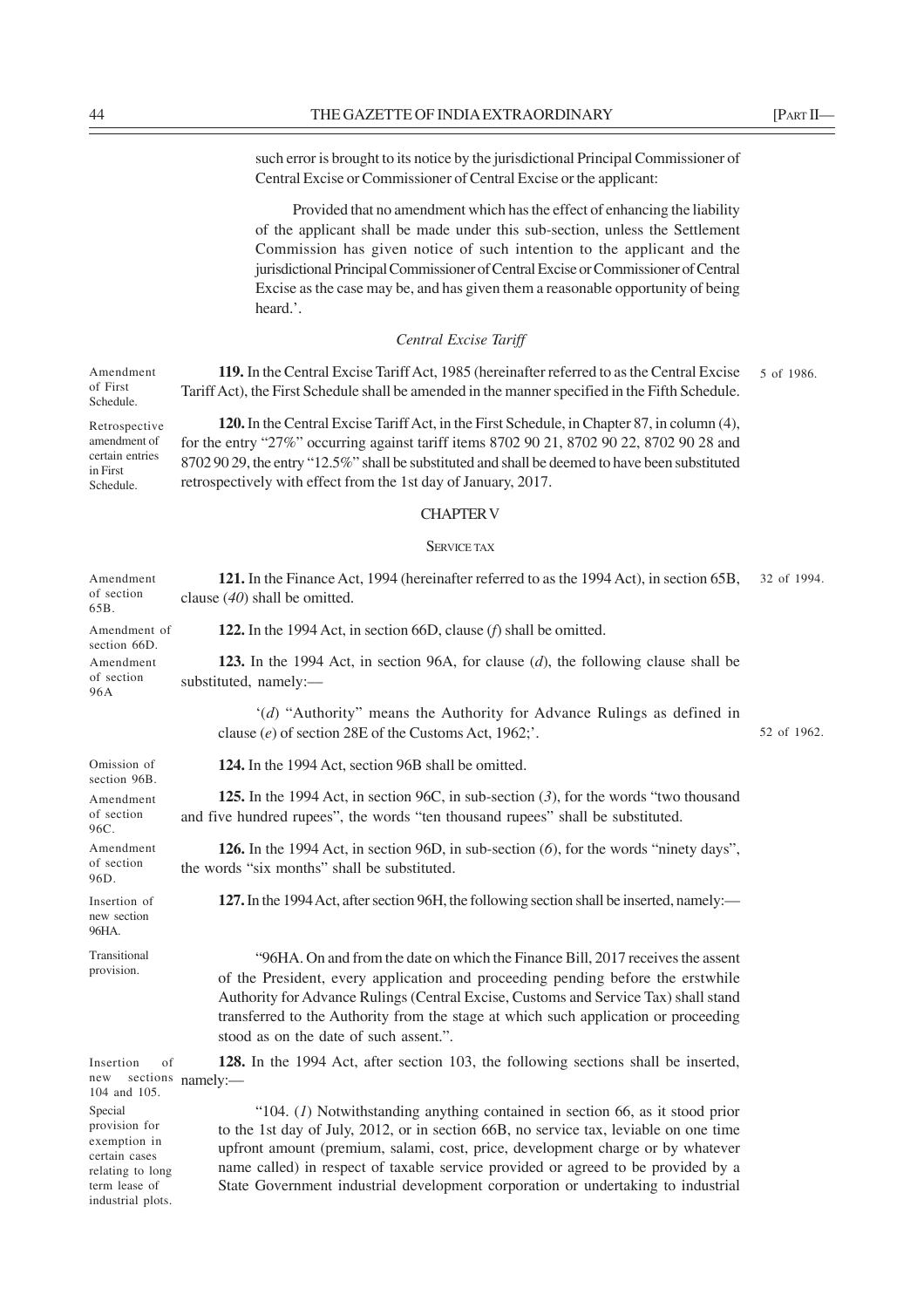units by way of grant of long term lease of thirty years or more of industrial plots, shall be levied or collected during the period commencing from the 1st day of June, 2007 and ending with the 21st day of September, 2016 (both days inclusive).

(*2*) Refund shall be made of all such service tax which has been collected, but which would not have been so collected, had sub-section (*I*) been in force at all material times.

(*3*) Notwithstanding anything contained in this Chapter, an application for claim of refund of service tax shall be made within a period of six months from the date on which the Finance Bill, 2017 receives the assent of the President.

105. (*1*) Notwithstanding anything contained in section 66, as it stood prior to the 1st day of July, 2012, or in section 66B, no service tax shall be levied or collected in respect of taxable services provided or agreed to be provided by the Army, Naval and Air Force Group Insurance Funds by way of life insurance to members of the Army, Navy and Air Force, respectively, under the Group Insurance Schemes of the Central Government, during the period commencing from the 10th day of September, 2004 and ending with the 1st day of February, 2017 (both days inclusive).

(*2*) Refund shall be made of all such service tax which has been collected, but which would not have been so collected, had sub-section (*I*) been in force at all material times.

(*3*) Notwithstanding anything contained in this Chapter, an application for the claim of refund of service tax shall be made within a period of six months from the date on which the Finance Bill, 2017 receives the assent of the President.".

**129.** (*1*) In the Service Tax (Determination of Value) Rules, 2006 made by the Central 32 of 1994. Government in exercise of the powers conferred by section 94 of the Finance Act, 1994, published in the Gazette of India *vide* notification of the Government of India in the Ministry of Finance (Department of Revenue) number G.S.R. 228(*E*), dated the 19th April, 2006,—

> (*a*) rule 2A as inserted by the Service Tax (Determination of Value) (Amendment) Rules, 2007 published *vide* number G.S.R. 375(*E*), dated the 22nd May, 2007; and

> (*b*) rule 2A as substituted by the Service Tax (Determination of Value) Second Amendment Rules, 2012 published *vide* number G.S.R. 431(*E*), dated the 6th June, 2012,

shall stand amended and shall be deemed to have been amended in the manner specified in column (3) of the Sixth Schedule, on and from and up to the corresponding date specified in column (4), against each of the rule specified in column (2) thereof.

(*2*) Notwithstanding anything contained in any judgment, decree or order of any court, tribunal or other authority, any action taken or anything done or purported to have been taken or done at any time during the period specified in column (4) of the Sixth Schedule relating to the provisions as amended by sub-section  $(I)$  shall be deemed to be and deemed always to have been, for all purposes, as validly and effectively taken or done as if the amendment made by sub-section (*1*) had been in force at all material times.

(*3*) For the purposes of sub-section (*1*), the Central Government shall have and shall be deemed to have the power to make rules with retrospective effect as if the Central 32 of 1994. Government had the power to make rules under section 94 of the Finance Act, 1994, retrospectively, at all material times.

> *Explanation*.––For the removal of doubts, it is hereby declared that no act or omission on the part of any person shall be punishable as an offence which would not have been so punishable had this section not come into force.

Special provision for exemption in certain cases relating to life insurance services provided to members of armed forces of Union.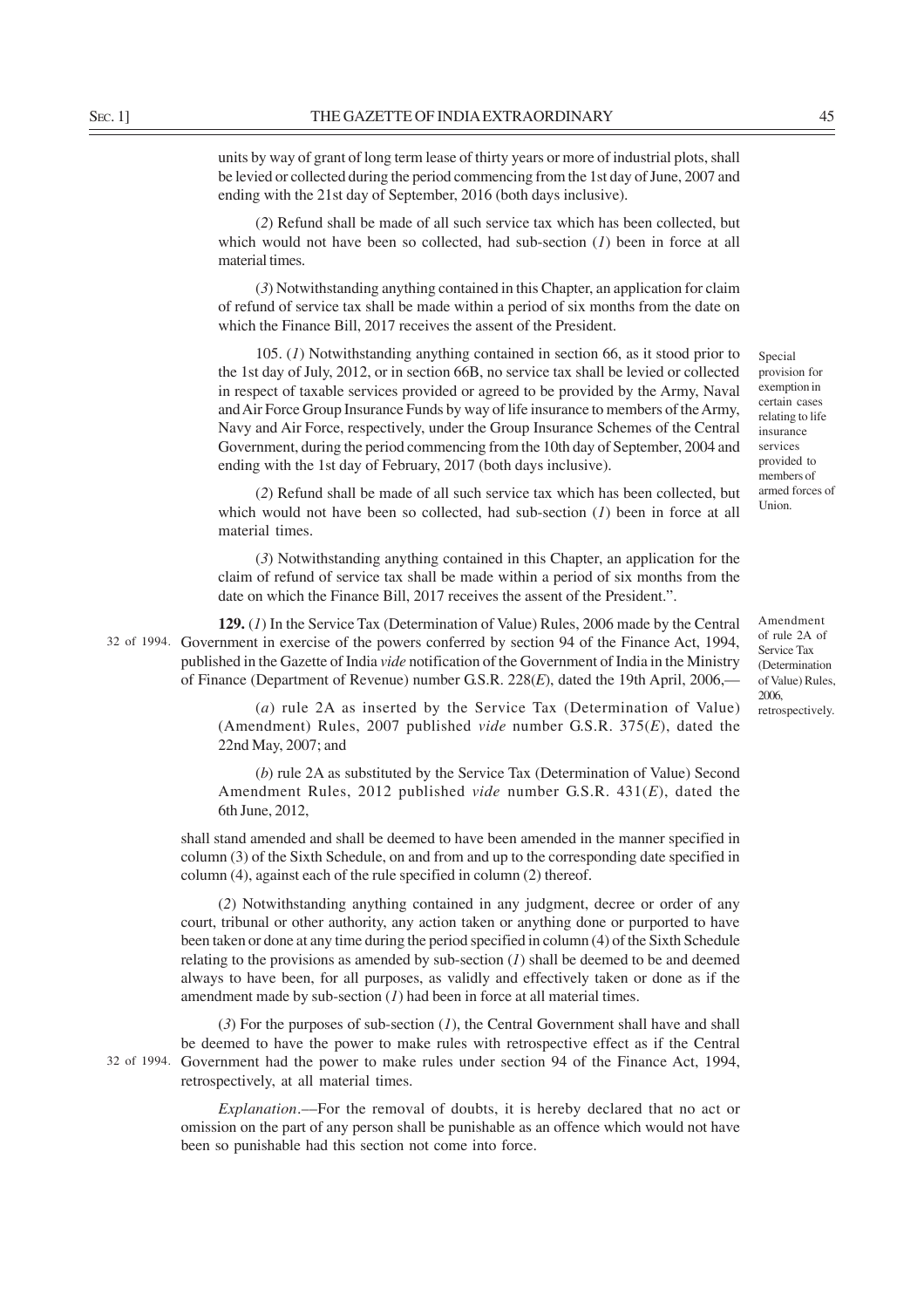### CHAPTER VI

#### **MISCELLANEOUS**

### PART I

#### AMENDMENTS TO THE INDIAN TRUSTS ACT, 1882

**130.** The provisions of this Part shall come into force on such date as the Central Government may, by notification in the Official Gazette, appoint. Commencement of this Part.

> **131.** In section 20 of the Indian Trusts Act,1882 [as substituted by section 2 of the Indian Trusts (Amendment) Act, 2016],––

(*i*) for the words "invest the money in any of the securities or class of securities expressly authorised by the instrument of trust or", the words "make investments as expressly authorised by the instrument of trust or in any of the securities or class of securities" shall be substituted:

(*ii*) in the proviso, the words "in any of the securities or class of securities mentioned above" shall be omitted.

# PART II

### AMENDMENTS TO THE INDIAN POST OFFICE ACT, 1898

**132.** The provisions of this Part shall come into force on the 1st day of April, 2017.

**133**. In section 7 of the Indian Post Office Act, 1898,—

"Provided that until such notification is issued, the rates set forth in the First Schedule shall be the rates chargeable under this Act.";

(*b*) sub-section (*2*) shall be omitted.

### PART III

AMENDMENTS TO THE RESERVE BANK OF INDIA ACT, 1934

**134.** The provisions of this Part shall come into force on the 1st day of April, 2017.

**135.** In the Reserve Bank of India Act, 1934, in section 31, after sub-section (*2*), the following sub-section shall be inserted, namely:—

'(*3*) Notwithstanding anything contained in this section, the Central Government may authorise any scheduled bank to issue electoral bond.

*Explanation*.— For the purposes of this sub-section, "electroal bond" means a bond issued by any scheduled bank under the scheme as may be notified by the Central Government.'.

### **PART IV**

AMENDMENTS TO THE REPRESENTATION OF THE PEOPLE ACT, 1951

**136**.The provisions of this Part shall come into force on the 1st day of April, 2017.

**137.** In the Representation of the People Act, 1951, in section 29C, in sub-section  $(I)$ , the following shall be inserted, namely:—

'Provided that nothing contained in this sub-section shall apply to the contributions received by way of an electoral bond.

*Explanation*.—For the purposes of this sub-section, "electoral bond" means a bond referred to in the *Explanation* to sub-section (*3*) of section 31 of the Reserve Bank of India Act, 1934.

Commencement of this Part. Amendment of section 31 of Act 2 of 1934.

Amendment of section 20 of Act 2 of 1882.

Commencement of this Part. Amendment of section 7 of Act 6 of 1898.

of this Part. Amendment of section 29C of Act 43 of 1951.

Commencement

 $(a)$  in sub-section  $(I)$ , for the proviso, the following proviso shall be substituted,

namely:—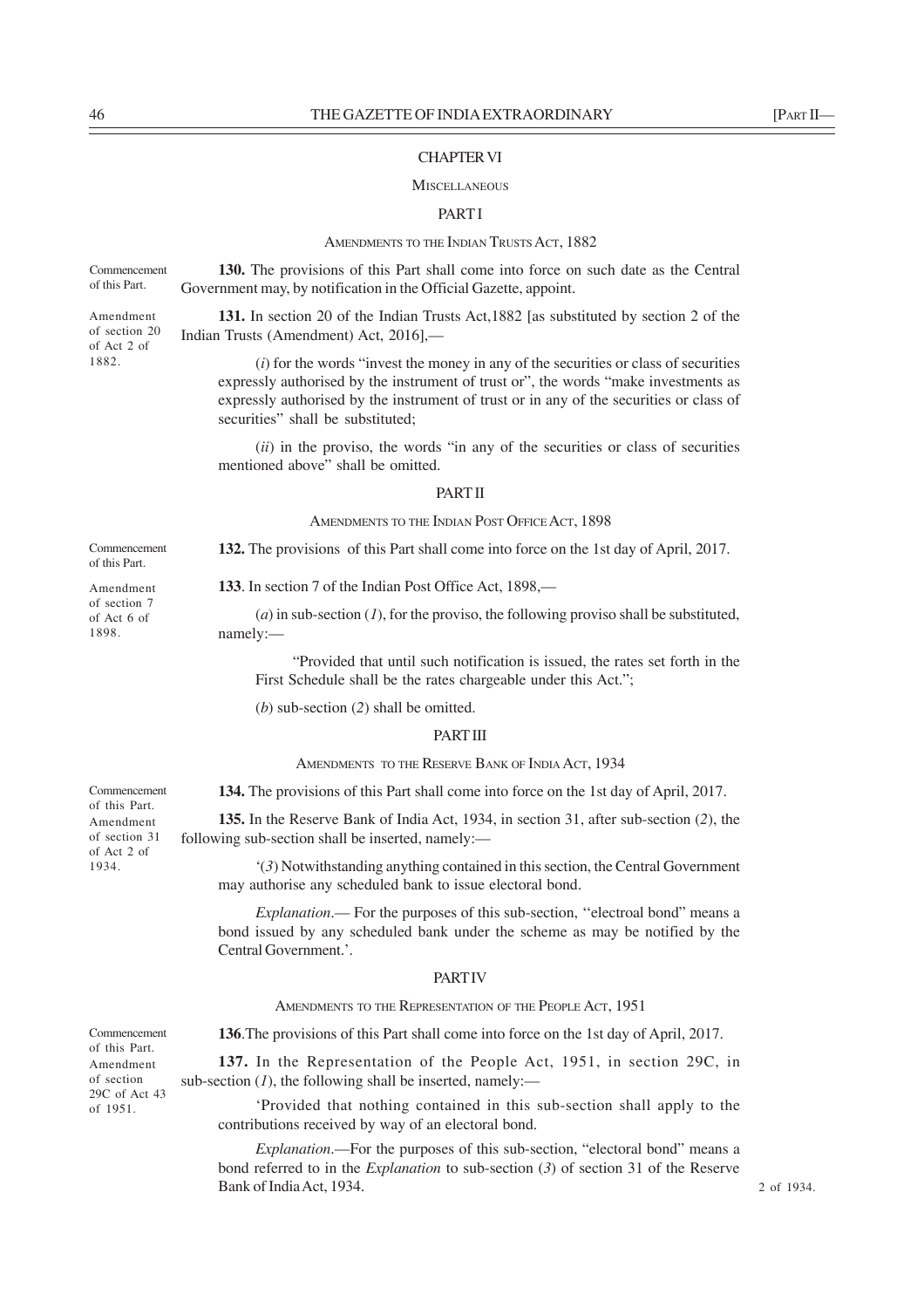### **PART V**

#### AMENDMENT TO THE SECURITES CONTRACTS (REGULATION) ACT, 1956

138. In the Securities Contracts (Regulation) Act, 1956, in section 23J, the following Amendment *Explanation* shall be inserted, namely:—

> *"Explanation.—*For the removal of doubts, it is clarified that the power of an adjudicating officer to adjudge the quantum of penalty under sections 23A to 23C shall be and shall always be deemed to have exercised under the provisions of this section.''.

### PART VI

AMENDMENTS TO THE OIL INDUSTRY (DEVELOPMENT) ACT, 1974

**139.** The provisions of this Part shall come into force on the 1st day of April, 2017.

**140.** In the Oil Industry (Development) Act, 1974, in section 18, in sub-section (*2*), after clause (*d*), the following clauses shall be inserted, namely:—

''(*e*) for meeting any expenditure incurred by any Central Public Sector Undertaking in the oil and gas sector, on behalf of the Central Government;

(*f*) for meeting expenditure on any scheme or activity by the Central Government relating to oil and gas sector.''.

### PART VII

REPEAL OF THE RESEARCH AND DEVELOPMENT CESS ACT, 1986.

**141**. The provisions of this Part shall come into force on the 1st day of April, 2017.

**142**. The Research and Development Cess Act, 1986 is hereby repealed.

**143**. (*1*) The repeal of the Research and Development Cess Act, 1986 by this Act shall  $not$ —

(*a*) affect any other enactment in which the repealed enactment has been applied, incorporated or referred to;

(*b*) affect the validity, invalidity, effect or consequences of anything already done or suffered, or any right, title, obligation or liability already acquired, accrued or incurred or any remedy or proceeding in respect thereof, or any release or discharge of or from any debt, penalty, obligation, liability, claim or demand, or any indemnity already granted, or the proof of any past act or thing;

(*c*) affect any principle or rule of law, or established jurisdiction, form or course of pleading, practice or procedure, or existing usage, custom, privilege, restriction, exemption, office or appointment, notwithstanding that the same respectively may have been in any manner affirmed or recognised or derived by, in or from the enactment hereby repealed;

(*d*) revive or restore any jurisdiction, office, custom, liability, right, title, privilege, restriction, exemption, usage, practice, procedure or other matter or thing not now existing or in force.

(*2*) The mention of particular matter in sub-section (*1*) shall not be held to prejudice or 10 of 1897. affect the general application of section 6 of the General Clauses Act, 1897, with regard to the effect of repeal.

**144**. Notwithstanding the repeal of the Research and Development Cess Act, 1986, the proceeds of duties levied under the said Act immediately preceding the date of commencement of this Part,— 32 of 1986.

> (*i*) if collected by the collecting agencies but not paid into the Reserve Bank of India; or

(*ii*) if not collected by the collecting agencies,

shall be paid or, as the case may be, collected and paid into the Reserve Bank of India for being credited to the Consolidated Fund of India.

of section 23J.

Commencement of this Part. Amendment of section 18 of Act 47 of 1974.

Commencement of this Part.

Repeal of Act 32 of 1986. Savings.

Collection and payment of arrears of duties.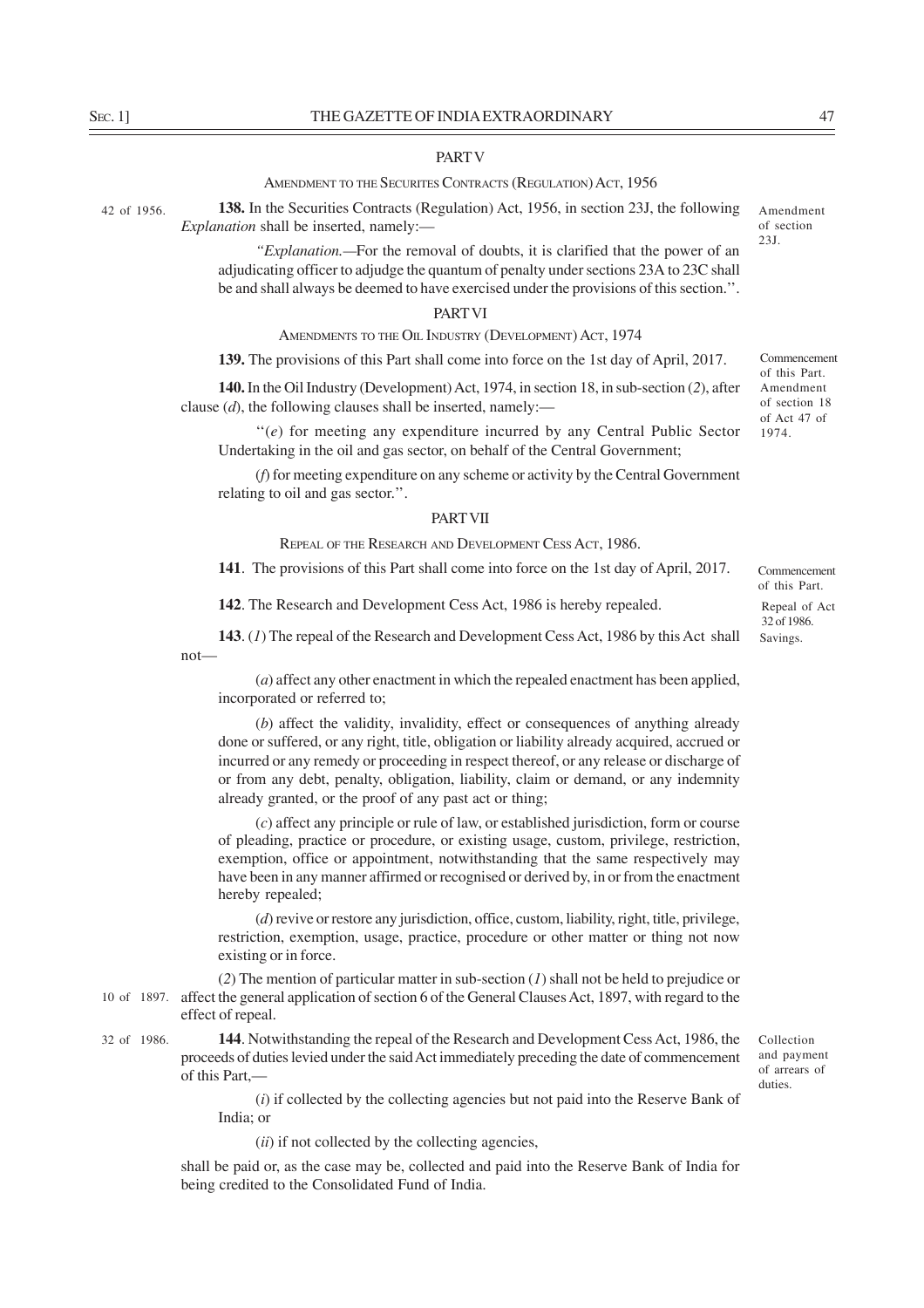### **PART VIII**

AMENDMENTS TO THE SECURITIES AND EXCHANGE BOARD OF INDIA ACT, 1992

**145**.The provisions of this Part shall come into force on such date as the Central Government may, by notification, appoint, and different dates may be appointed for different provisions of this Part.

**146**. In the Securities and Exchange Board of India Act, 1992 (hereafter in this Part referred to as the principal Act), in section 2, in sub-section  $(1)$ ,— Amendment of Act 15 of 15 of 1992.

 $(A)$  after clause  $(d)$ , the following clauses shall be inserted, namely:—

'(*da*) "Insurance Regulatory and Development Authority" means the Insurance Regulatory and Development Authority of India established under sub-section  $(I)$  of section 3 of the Insurance Regulatory and Development Authority Act, 1999;

 (*db*) "Judicial Member" means a Member of the Securities Appellate Tribunal appointed under sub-section (*1*) of section 15MA and includes the Presiding Officer;';

(*B*) after clause (*f*), the following clause shall be inserted, namely:––

'(*fa*) "Pension Fund Regulatory and Development Authority" means the Pension Fund Regulatory and Development Authority established under subsection (*1*) of section 3 of the Pension Fund Regulatory and Development Authority Act, 2013;';

(*C*) after clause (*i*), the following clause shall be inserted, namely:––

'(*j*) "Technical Member" means a Technical Member appointed under sub-section (*1*) of section 15MB.'.

**147**. In section 15J of the principal Act, the following *Explanation* shall be inserted, namely:—

''*Explanation.—*For the removal of doubts, it is clarified that the power of an adjudicating officer to adjudge the quantum of penalty under sections 15A to 15E, clauses (*b*) and (*c*) of section 15F, 15G, 15H and 15HA shall be and shall always be deemed to have been exercised under the provisions of this section.''.

**148**. In Chapter VIB of the principal Act,––

(*a*) in the chapter heading, for the words "APPELLATE TRIBUNAL", the words "SECURITIES APPELLATE TRIBUNAL" shall be substituted;

 $(b)$  for section 15K, the following section shall be substituted, namely:—

"15K. (*1*) The Central Government shall, by notification, establish a Tribunal to be known as the Securities Appellate Tribunal to exercise the jurisdiction, powers and authority conferred on it by or under this Act or any other law for the time being in force.

(*2*) The Central Government shall also specify in the notification referred to in sub-section  $(1)$ , the matters and places in relation to which the Securities Appellate Tribunal may exercise jurisdiction.";

(*c*) for section 15L, the following section shall be substituted, namely:––

"15L. (*1*) The Securities Appellate Tribunal shall consist of a Presiding Officer and such number of Judicial Members and Technical Members as the Central Government may determine, by notification, to exercise the powers and discharge the functions conferred on the Securities Appellate Tribunal under this Act or any other law for the time being in force.

(*2*) Subject to the provisions of this Act,—

(*a*) the jurisdiction of the Securities Appellate Tribunal may be exercised by Benches thereof;

(*b*) a Bench may be constituted by the Presiding Officer of the Securities Appellate Tribunal with two or more Judicial or Technical Members as he may deem fit:

of Chapter VIB.

Establishment of Securities **Appellate** Tribunal.

Composition of Securities Appellate Tribunal.

41 of 1999.

23 of 2013.

Commencement of this Part.

1992.

of section 15J.

Amendment

Amendment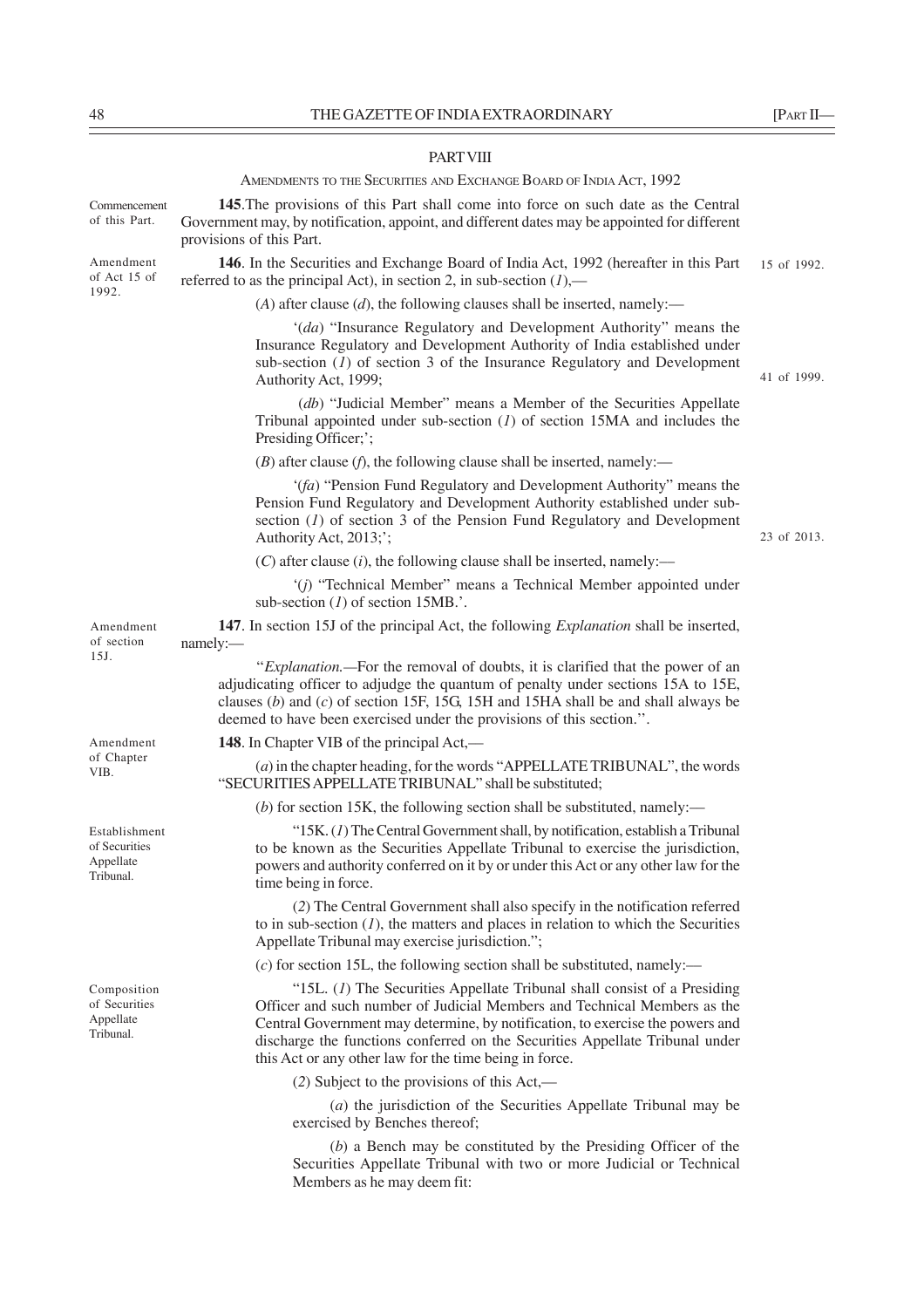Provided that every Bench constituted shall include at least one Judicial Member and one Technical Member;

(*c*) the Benches of the Securities Appellate Tribunal shall ordinarily sit at Mumbai and may also sit at such other places as the Central Government may, in consultation with the Presiding Officer, notify.

(*3*) Notwithstanding anything contained in sub-section (*2*), the Presiding Officer may transfer a Judicial Member or a Technical Member of the Securities Appellate Tribunal from one Bench to another Bench.";

 $(d)$  for section 15M, the following sections shall be substituted, namely:—

"15M. A person shall not be qualified for appointment as the Presiding Officer or a Judicial Member or a Technical Member of the Securities Appellate Tribunal, unless he—

(*a*) is, or has been, a Judge of the Supreme Court or a Chief Justice of a High Court or a Judge of High Court for at least seven years, in the case of the Presiding Officer; and

(*b*) is, or has been, a Judge of High Court for at least five years, in the case of a Judicial Member; or

(*c*) in the case of a Technical Member––

(*i*) is, or has been, a Secretary or an Additional Secretary in the Ministry or Department of the Central Government or any equivalent post in the Central Government or a State Government; or

(*ii*) is a person of proven ability, integrity and standing having special knowledge and professional experience, of not less than fifteen years, in financial sector including securities market or pension funds or commodity derivatives or insurance.

15MA. The Presiding Officer and Judicial Members of the Securities Appellate Tribunal shall be appointed by the Central Government in consultation with the Chief Justice of India or his nominee.

15MB. (*1*) The Technical Members of the Securities Appellate Tribunal shall be appointed by the Central Government on the recommendation of a Search-cum-Selection Committee consisting of the following, namely:––

(*a*) Presiding Officer, Securities Appellate Tribunal—Chairperson;

(*b*) Secretary, Department of Economic Affairs—Member;

(*c*) Secretary, Department of Financial Services—Member; and

(*d*) Secretary, Legislative Department or Secretary, Department of Legal Affairs—Member.

(*2*) The Secretary, Department of Economic Affairs shall be the Convener of the Search-cum-Selection Committee.

(*3*) The Search-cum-Selection Committee shall determine its procedure for recommending the names of persons to be appointed under sub-section (*1*).

15MC. (*1*) No appointment of the Presiding Officer, a Judicial Member or a Technical Member of the Securities Appellate Tribunal shall be invalid merely by reason of any vacancy or any defect in the constitution of the Searchcum-Selection Committee.

for appointment as Presiding Officer, Judicial Member and Technical Member.

Qualification

of Presiding Officer and Judicial Members. Search-cum-Selection Committee for appointment of Technical Members.

Amendment

Vacancy not to invalidate selection proceeding.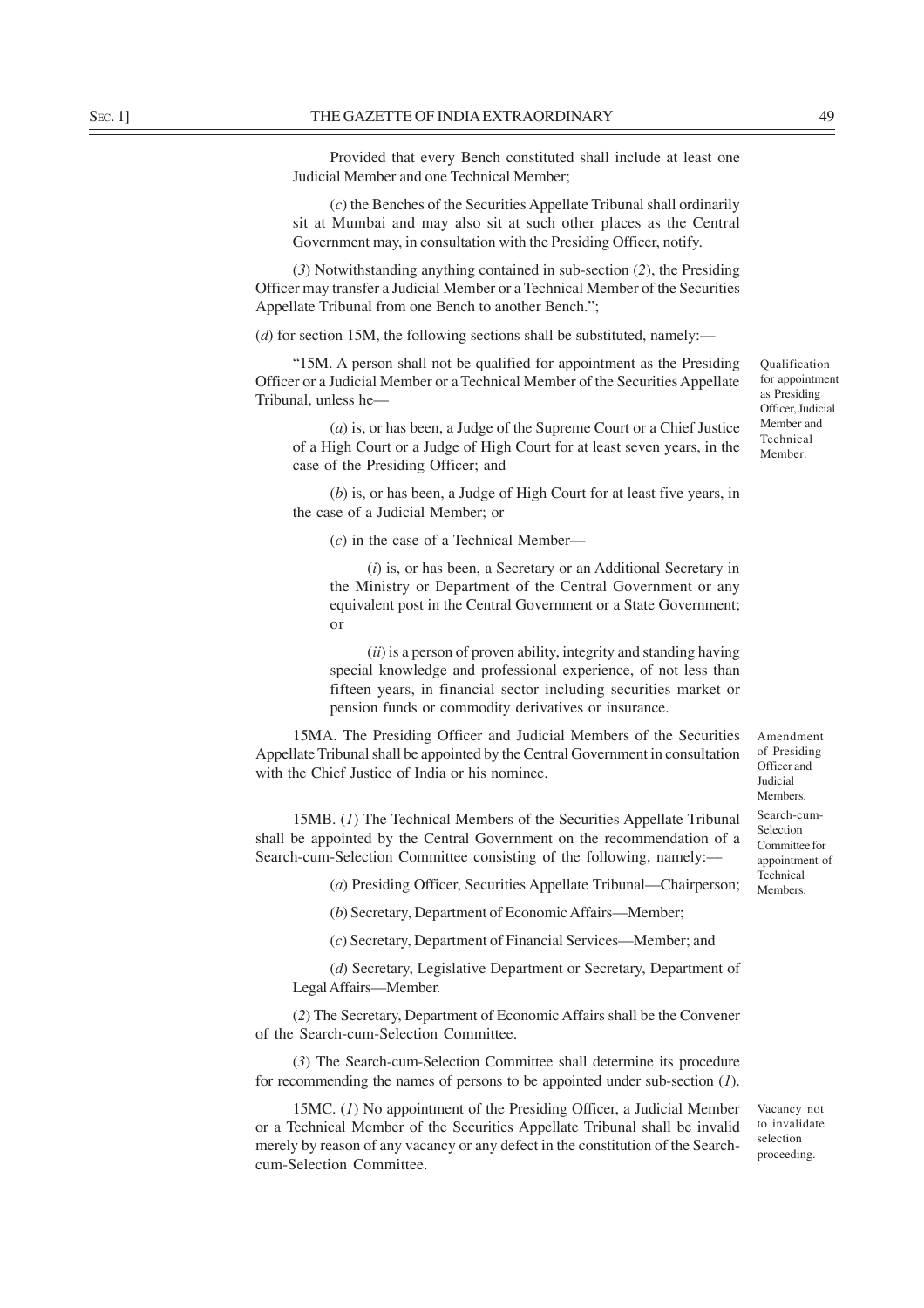(*2*) A member or part time member of the Board or the Insurance Regulatory and Development Authority or the Pension Fund Regulatory and Development Authority, or any person at senior management level equivalent to the Executive Director in the Board or in such Authorities, shall not be appointed as Presiding Officer or Member of the Securities Appellate Tribunal, during his service or tenure as such with the Board or with such Authorities, as the case may be, or within two years from the date on which he ceases to hold office as such in the Board or in such Authorities.

 (*3*) The Presiding Officer or such other member of the Securities Appellate Tribunal, holding office on the date of commencement of Part VIII of Chapter VI of the Finance Act, 2017 shall continue to hold office for such term as he was appointed and the other provisions of this Act shall apply to such Presiding Officer or such other member, as if Part VIII of Chapter VI of the Finance Act, 2017 had not been enacted.";

(*e*) for section 15N, the following section shall be substituted, namely:––

"15N. The Presiding Officer or every Judicial or Technical Member of the Securities Appellate Tribunal shall hold office for a term of five years from the date on which he enters upon his office, and shall be eligible for reappointment for another term of maximum five years:

Provided that no Presiding Officer or the Judicial or Technical Member shall hold office after he has attained the age of seventy years.";

(*f*) after section 15P, the following section shall be inserted, namely:—

"15PA. In the event of occurrence of any vacancy in the office of the Presiding Officer of the Securities Appellate Tribunal by reason of his death, resignation or otherwise, the senior-most Judicial Member of the Securities Appellate Tribunal shall act as the Presiding Officer until the date on which a new Presiding Officer is appointed in accordance with the provisions of this Act.";

(*g*) in section 15Q, for sub-section (*2*), the following sub-section shall be substituted, namely:—

"(*2*) The Central Government may, after an inquiry made by the Judge of the Supreme Court, remove the Presiding Officer or Judicial Member or Technical Member of the Securities Appellate Tribunal, if he—

(*a*) is, or at any time has been adjudged as an insolvent;

(*b*) has become physically or mentally incapable of acting as the Presiding Officer, Judicial or Technical Member;

(*c*) has been convicted of any offence which, in the opinion of the Central Government, involves moral turpitude;

(*d*) has, in the opinion of the Central Government, so abused his position as to render his continuation in office detrimental to the public interest; or

(*e*) has acquired such financial interest or other interest as is likely to affect prejudicially his functions as the Presiding Officer or Judicial or Technical Member:

Provided that he shall not be removed from office under clauses (*d*) and (*e*), unless he has been given a reasonable opportunity of being heard in the matter.";

Tenure of office of Presiding Officer, Judicial or Technical Members of **Securities** Appellate Tribunal.

Member to act as Presiding Officer in certain circumstances.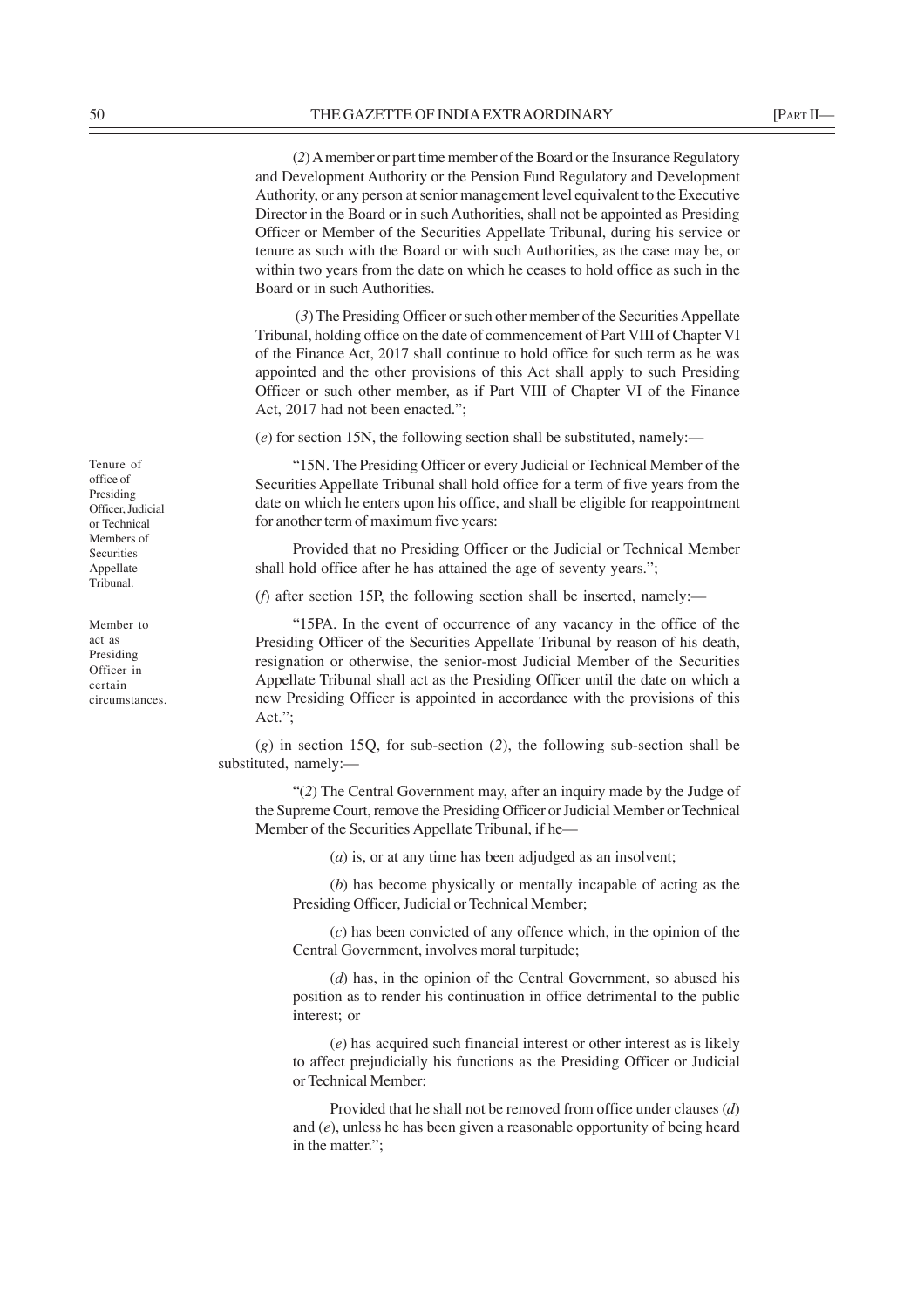### (*h*) In section 15T,—

(*I*) in sub-section  $(1)$ ,—

(*A*) in clause (*b*), for the words "under this Act,", the words "under this Act; or" shall be substituted;

(*B*) after clause (*b*) and before the long line, the following clause shall be inserted, namely:––

"(*c*) by an order of the Insurance Regulatory and Development Authority or the Pension Fund Regulatory and Development Authority,";

 $(II)$  in sub-section  $(3)$ , after the words "adjudicating officer". the words "or the Insurance Regulatory and Development Authority or the Pension Fund Regulatory and Development Authority" shall be inserted;

(*III*) in sub-section (*5*), after the words "the Board", the words "or the Insurance Regulatory and Development Authority or the Pension Fund Regulatory and Development Authority, as the case may be" shall be inserted;

(*i*) in section 15U, after sub-section (*3*), the following sub-sections shall be inserted, namely:––

"(*4*) Where Benches are constituted, the Presiding Officer of the Securities Appellate Tribunal may, from time to time make provisions as to the distribution of the business of the Securities Appellate Tribunal amongst the Benches and also provide for the matters which may be dealt with, by each Bench.

(*5*) On the application of any of the parties and after notice to the parties, and after hearing such of them as he may desire to be heard, or on his own motion without such notice, the Presiding Officer of the Securities Appellate Tribunal may transfer any case pending before one Bench, for disposal, to any other Bench.

(*6*) If a Bench of the Securities Appellate Tribunal consisting of two members differ in opinion on any point, they shall state the point or points on which they differ, and make a reference to the Presiding Officer of the Securities Appellate Tribunal who shall either hear the point or points himself or refer the case for hearing only on such point or points by one or more of the other members of the Securities Appellate Tribunal and such point or points shall be decided according to the opinion of the majority of the members of the Securities Appellate Tribunal who have heard the case, including those who first heard it.".

# PART IX

### AMENDMENT TO THE DEPOSITORIES ACT, 1996

22 of 1996.

**149.** In the Depositories Act, 1996, in section 19-I, the following *Explanation* shall be inserted, namely:—

Amendment of section 19-I.

''*Explanation.—*For the removal of doubts, it is clarified that the power of an adjudicating officer to adjudge the quantum of penalty under sections 19A to 19F shall be and shall always be deemed to have been exercised under the provisions of this section.''.

### PART X

#### AMENDMENT TO THE FINANCE ACT, 2005

**150.** In the Finance Act, 2005, the Seventh Schedule shall be amended in the manner specified in the Seventh Schedule.

### PART XI

### AMENDMENTS TO THE PAYMENT AND SETTLEMENT SYSTEMS ACT, 2007

**151**. The provisions of this Part shall come into force on such date as the Central Government may, by notification, appoint, and different dates may be appointed for different provisions of this Part.

Amendment of Act 18 of 2005.

Commencement of this Part.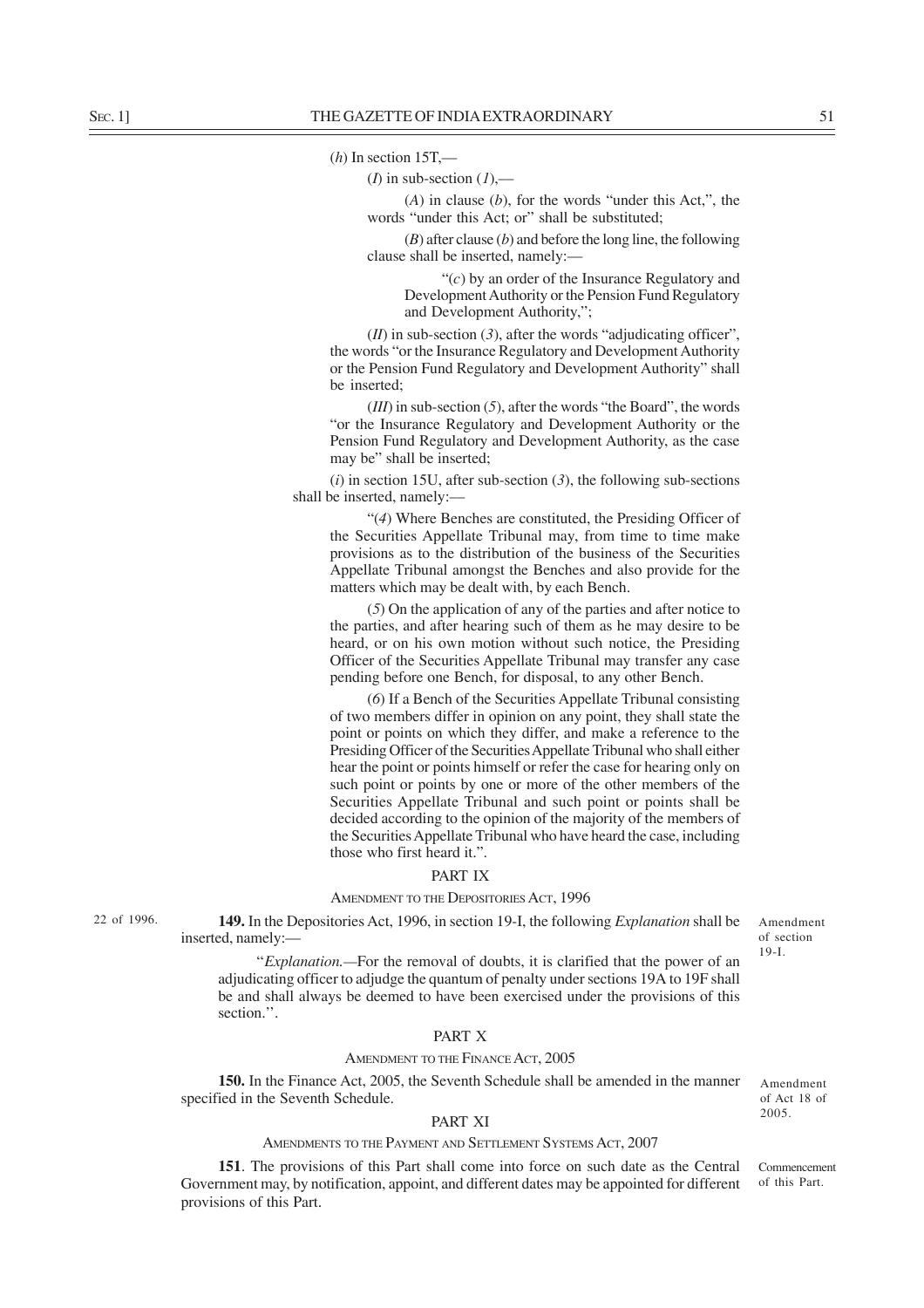of Act 51of 2007.

Designated authority.

Amendment **152**. In the Payment and Settlement Systems Act, 2007 (hereafter in this Part referred to 51 of 2007. as the principal Act), for Chapter II, the following Chapter shall be substituted, namely:—

# 'CHAPTER II

### DESIGNATED AUTHORITY

3. (*1*) The Reserve Bank shall be the designated authority for the regulation and supervision of payment systems under this Act.

(*2*) The Reserve Bank shall exercise the powers, perform the functions and discharge the duties conferred on it under this Act through a Board to be known as the "Payments Regulatory Board".

(*3*) The Board shall consist of the following members, namely:––

(*a*) the Governor of the Reserve Bank—Chairperson, *ex officio*;

(*b*) the Deputy Governor of the Reserve Bank in-charge of the Payment and Settlement Systems—Member, *ex officio*;

(*c*) one officer of the Reserve Bank to be nominated by the Central Board of the Reserve Bank—Member, *ex officio*; and

(*d*) three persons to be nominated by the Central Government—Members.

(*4*) The powers and functions of the Board referred to in sub-section (*2*), the time and venue of its meetings, the procedures to be followed in such meetings (including the quorum at such meetings) and other matters incidental thereto shall be such as may be prescribed.'.

**153**. In section 38 of the principal Act, in sub-section (*2*), in clause (*a*), for the words, brackets and figure "Committee constituted under sub-section (*2*)", the words, brackets and figure "Board referred to in sub-section (*2*)" shall be substituted. of section 38.

#### PART XII

#### AMENDMENT TO THE COMPANIES ACT, 2013

Amendment of section 182.

Amendment

 $(i)$  in sub-section  $(1)$ ,—

(*a*) first proviso shall be omitted;

(*b*) in the second proviso, —

**154.** In the Companies Act, 2013, in section 182—

(*A*) the word "further" shall be omitted;

(*B*) the words "and the acceptance" shall be omitted;

 $(iii)$  for sub-section  $(3)$ , the following shall be substituted, namely:—

''(3) Every company shall disclose in its profit and loss account the total amount contributed by it under this section during the financial year to which the account relates.

(3A) Notwithstanding anything contained in sub-section (*1*), the contribution under this section shall not be made except by an account payee cheque drawn on a bank or an account payee bank draft or use of electronic clearing system through a bank account:

Provided that a company may make contribution through any instrument, issued pursuant to any scheme notified under any law for the time being in force, for contribution to the political parties.''.

# PART XIII

### AMENDMENT TO THE FINANCE ACT, 2016

**155.** In the Finance Act, 2016,––

(*i*) in section 50, for the words, figures and letters "with effect from the 1st day of April, 2017", the words, figures and letters "and shall be deemed to have been substituted with effect from the 1st day of April, 2013" shall be substituted;

(*ii*) in section 197, clause (*c*) shall be omitted and shall be deemed to have been omitted with effect from the 1st day of June, 2016.

Amendment of Act 28 of 2016.

18 of 2013.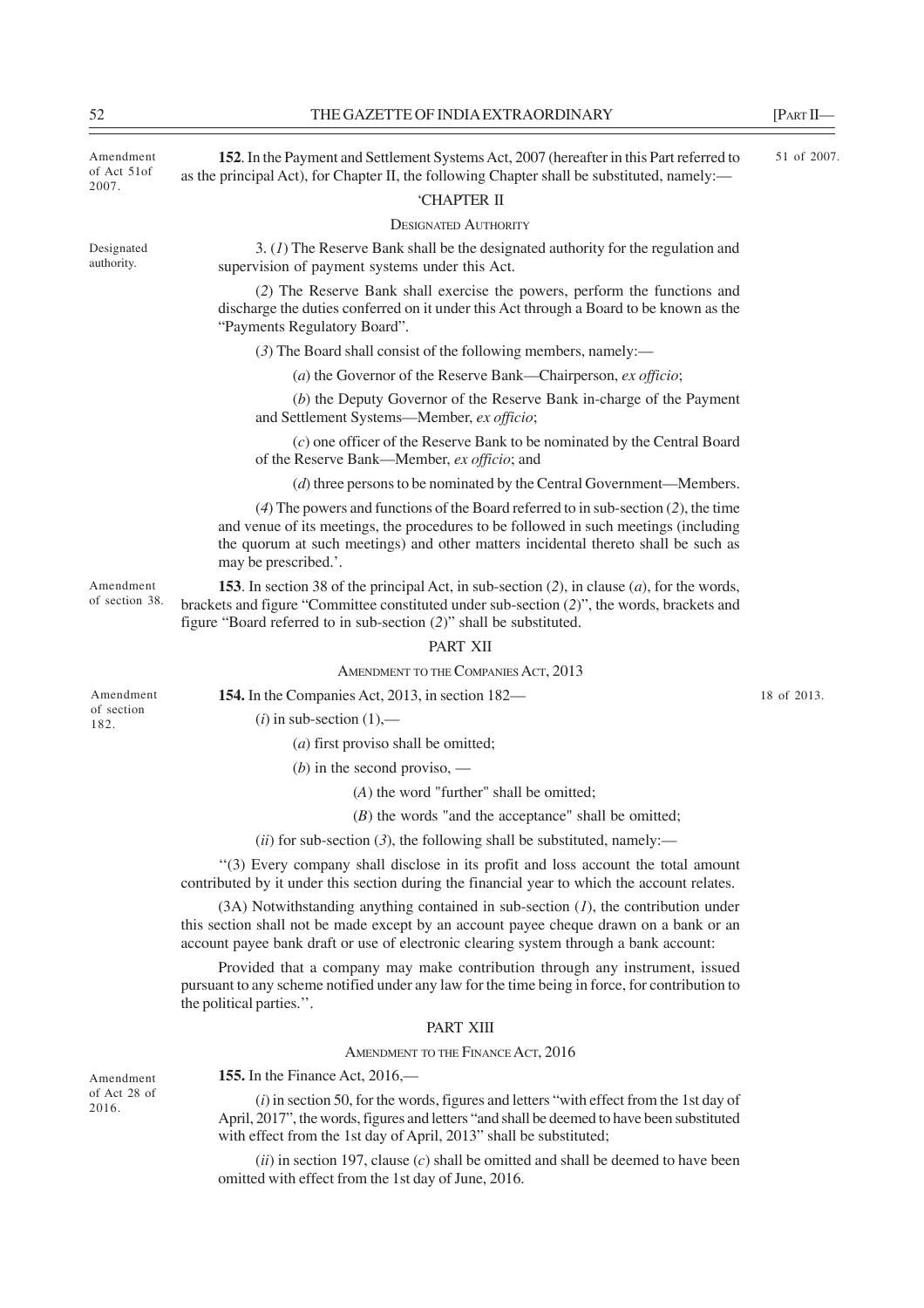#### 'PART XIV

# AMENDMENTS TO CERTAIN ACTS TO PROVIDE FOR MERGER OF TRIBUNALS AND OTHER AUTHORITIES AND CONDITIONS OF SERVICE OF CHAIRPERSONS, MEMBERS, ETC.

## *A.— PRELIMINARY*

**156.** The provisions of this Part shall come into force on such date as the Central Government may, by notification in the Official Gazette, appoint, and different dates may be appointed for different provisions of this Part and any reference in any provision to the commencement of this Part shall be construed as a reference to the coming into force of that provision. Commencement of this Part.

**157.** In this Part, unless the context otherwise requires,—

Definitions.

(*a*) "appointed day", in relation to any provision of this Part, means such date as the Central Government may, by notification in the Official Gazette, appoint;

(*b*) "Authority" means the Authority, other than Tribunals and Appellate Tribunals, specified in the Eighth Schedule or Ninth Schedule, as the case may be;

(*c*) "notification" means a notification published in the Official Gazette;

(*d*) "Schedule" means the Eighth Schedule and Ninth Schedule appended to this Act.

*B.—AMENDMENTS TO THE INDUSTRIAL DISPUTES ACT,* 1947 *AND THE EMPLOYEES' PROVIDENT FUNDS AND MISCELLANEOUS PROVISIONS ACT,* 1952.

**158.** In the Industrial Disputes Act, 1947,—

Amendment of Act 14 of 1947.

(*a*) in section 7A, after sub-section (*1*), the following sub-section shall be inserted, namely:—

"(*1A*) The Industrial Tribunal constituted by the Central Government under sub-section (*1*) shall also exercise, on and from the commencement of Part XIV of Chapter VI of the Finance Act, 2017, the jurisdiction, powers and authority conferred on the Tribunal referred to in section 7D of the Employees' Provident Funds and Miscellaneous Provisions Act, 1952.";

(*b*) after section 7C, the following section shall be inserted, namely:—

"7D. Notwithstanding anything contained in this Act, the qualifications, appointment, term of office, salaries and allowances, resignation and removal and other terms and conditions of service of the Presiding Officer of the Industrial Tribunal appointed by the Central Government under sub-section (*1*) of section 7A, shall, after the commencement of Part XIV of Chapter VI of the Finance Act, 2017, be governed by the provisions of section 184 of that Act:

Provided that the Presiding Officer appointed before the commencement of Part XIV of Chapter VI of the Finance Act, 2017, shall continue to be governed by the provisions of this Act, and the rules made thereunder as if the provisions of section 184 of the Finance Act, 2017 had not come into force.".

**159.** In the Employees' Provident Funds and Miscellaneous Provisions Act, 1952,—  $(a)$  in section 2, for clause  $(m)$ , the following clause shall be substituted, namely:—

'(*m*) "Tribunal" means the Industrial Tribunal referred to in section 7 D;';

19 of 1952.

Qualifications, terms and conditions of service of

Presiding Officer.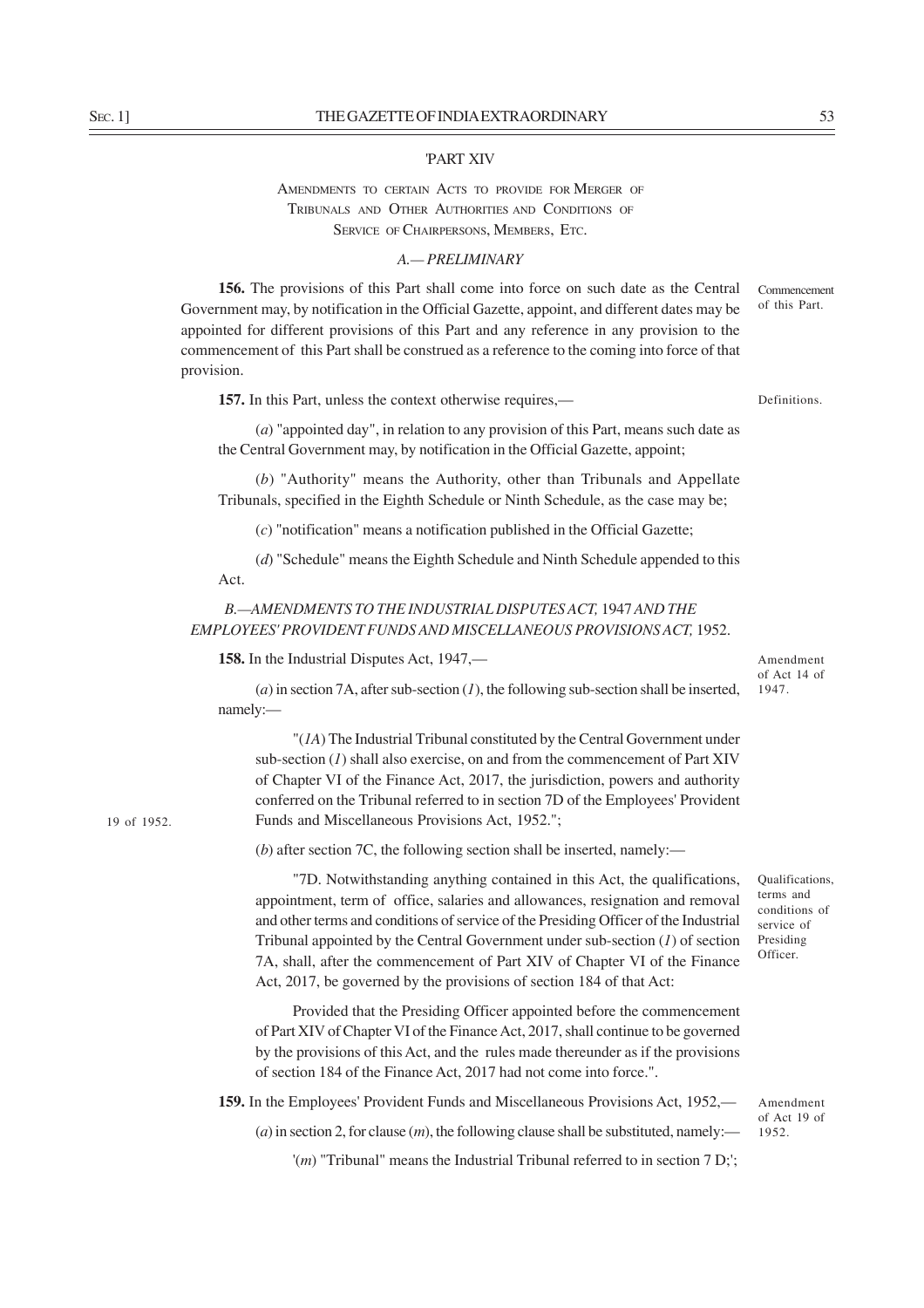|                                                                                                                    | (b) for section 7D, the following section shall be substituted, namely:—                                                                                                                                                                                                                                                                                                                                                               |             |
|--------------------------------------------------------------------------------------------------------------------|----------------------------------------------------------------------------------------------------------------------------------------------------------------------------------------------------------------------------------------------------------------------------------------------------------------------------------------------------------------------------------------------------------------------------------------|-------------|
| Tribunal.                                                                                                          | "7D. The Industrial Tribunal constituted by the Central Government under<br>sub-section $(I)$ of section 7A of the Industrial Disputes Act, 1947 shall, on and<br>from the commencement of Part XIV of Chapter VI of the Finance Act, 2017, be<br>the Tribunal for the purposes of this Act and the said Tribunal shall exercise the<br>jurisdiction, powers and authority conferred on it by or under this Act.";                     |             |
|                                                                                                                    | $(c)$ sections 7E, 7F, 7G, 7H, 7M and 7N shall be omitted;                                                                                                                                                                                                                                                                                                                                                                             |             |
|                                                                                                                    | (d) for section 18A, the following section shall be substituted, namely:—                                                                                                                                                                                                                                                                                                                                                              |             |
| Authorities<br>and inspector<br>to be public<br>servant.                                                           | "18A. The authorities referred to in section 7A and every inspector shall<br>be deemed to be a public servant within the meaning of section 21 of the Indian<br>Penal Code.";                                                                                                                                                                                                                                                          | 45 of 1860. |
|                                                                                                                    | (e) in section 21, in sub-section (2), clause (a) shall be omitted.                                                                                                                                                                                                                                                                                                                                                                    |             |
|                                                                                                                    | C. - AMENDMENTS TO THE COPYRIGHT ACT, 1957 AND THE TRADE MARKS<br>ACT, 1999.                                                                                                                                                                                                                                                                                                                                                           |             |
| Amendment                                                                                                          | <b>160.</b> In the Copy Right Act, 1957,—                                                                                                                                                                                                                                                                                                                                                                                              |             |
| of Act 14 of<br>1957.                                                                                              | (a) for the words "Copyright Board", wherever they occur, the words "Appellate<br>Board" shall be substituted;                                                                                                                                                                                                                                                                                                                         |             |
|                                                                                                                    | (b) in section 2, after clause (a), the following clause shall be inserted, namely: $-$                                                                                                                                                                                                                                                                                                                                                |             |
|                                                                                                                    | '(aa) "Appellate Board" means the Appellate Board referred to in<br>section 11';                                                                                                                                                                                                                                                                                                                                                       |             |
|                                                                                                                    | $(c)$ for section 11, the following section shall be substituted, namely:—                                                                                                                                                                                                                                                                                                                                                             |             |
| Appellate<br>Board.                                                                                                | "11. The Appellate Board established under section 83 of the Trade Marks<br>Act, 1999 shall, on and from the commencement of Part XIV of Chapter VI of the<br>Finance Act, 2017, be the Appellate Board for the purposes of this Act and the<br>said Appellate Board shall exercise the jurisdiction, powers and authority conferred<br>on it by or under this Act.";                                                                  | 47 of 1999. |
|                                                                                                                    | (d) in section 12, sub-sections (3) and (4) shall be omitted;                                                                                                                                                                                                                                                                                                                                                                          |             |
|                                                                                                                    | (e) in section 78, in sub-section (2), clause (a) shall be omitted.".                                                                                                                                                                                                                                                                                                                                                                  |             |
| Amendment                                                                                                          | 161. In the Trade Marks Act, 1999,—                                                                                                                                                                                                                                                                                                                                                                                                    |             |
| of Act 47 of<br>1999.                                                                                              | (a) for the word "Chairman" or "Vice-Chairman", wherever it occurs, the word<br>"Chairperson" or "Vice-Chairperson" shall be substituted;                                                                                                                                                                                                                                                                                              |             |
|                                                                                                                    | $(b)$ in section 83, after the words "under this Act", the words and figures "and<br>under the Copyright Act, 1957" shall be inserted;                                                                                                                                                                                                                                                                                                 | 47 of 1957. |
|                                                                                                                    | $(c)$ after section 89, the following section shall be inserted, namely:—                                                                                                                                                                                                                                                                                                                                                              |             |
| Qualifications,<br>terms and<br>conditions of<br>service of<br>Chairperson,<br>Vice-<br>Chairperson<br>and Member. | "89A. Notwithstanding anything in this Act, the qualifications,<br>appointment, term of office, salaries and allowances, resignation, removal and<br>other terms and conditions of service of the Chairperson, Vice-Chairperson and<br>other Members of the Appellate Board appointed after the commencement of<br>Part XIV of Chapter VI of the Finance Act, 2017, shall be governed by the<br>provisions of section 184 of that Act: |             |
|                                                                                                                    | Provided that the Chairperson, Vice-Chairperson and other Members<br>appointed before the commencement of Part XIV of Chapter VI of the Finance<br>Act, 2017, shall continue to be governed by the provisions of this Act, and<br>the rules made thereunder as if the provisions of section 184 of the Finance                                                                                                                         |             |

Act, 2017, had not come into force.".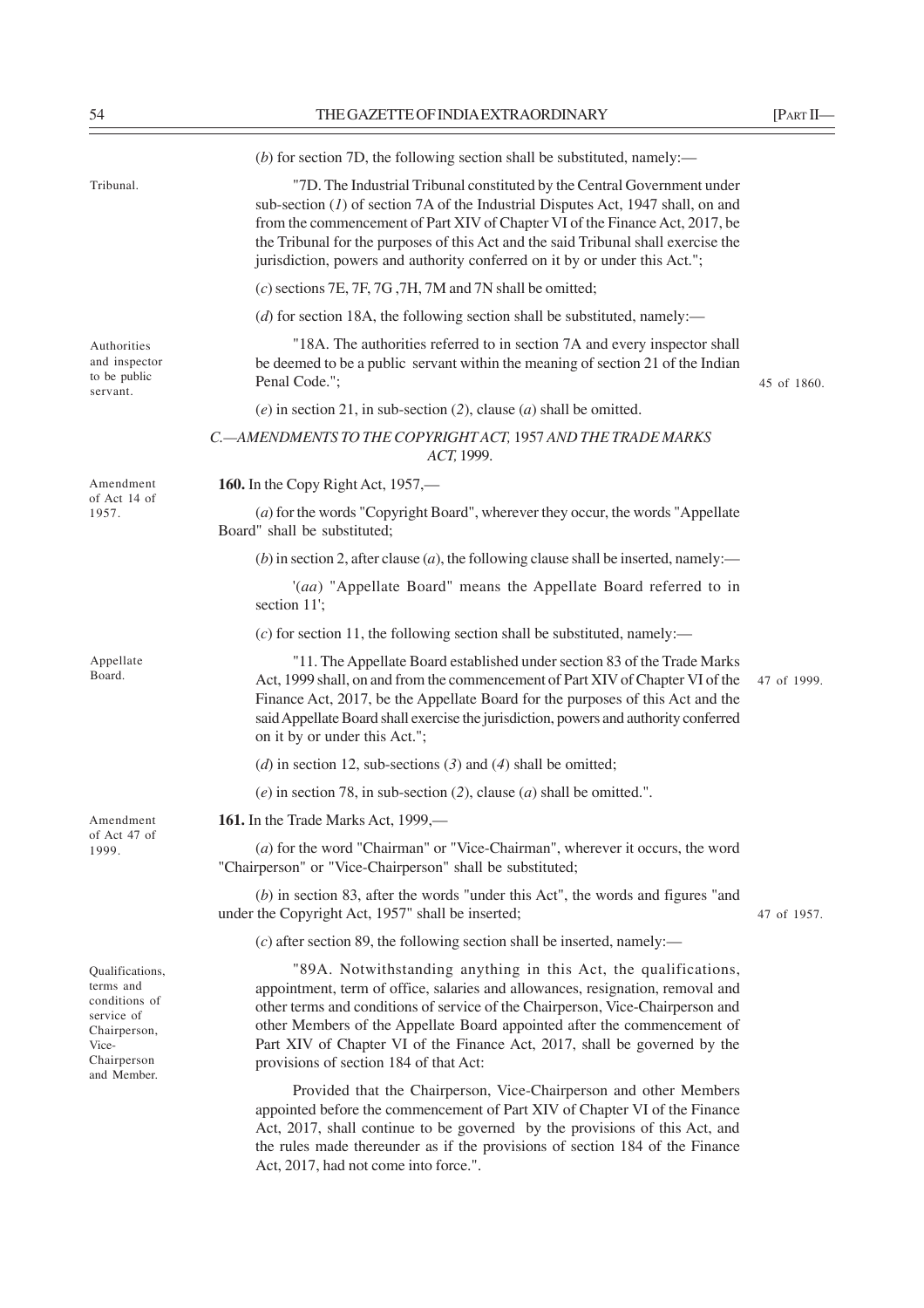# *D.—AMENDMENTS TO THE RAILWAY CLAIMS TRIBUNAL ACT,* 1987 *AND THE RAILWAYS ACT,* 1989.

|             | 162. In the Railway Claims Tribunal Act, 1987,—                                                                                                                                                                                                                                                                                                                                                                                                                    | Amendment                                                                                                    |
|-------------|--------------------------------------------------------------------------------------------------------------------------------------------------------------------------------------------------------------------------------------------------------------------------------------------------------------------------------------------------------------------------------------------------------------------------------------------------------------------|--------------------------------------------------------------------------------------------------------------|
| 24 of 1989. | $(a)$ in section 3, after the words "under this Act", the words, letters and figures<br>"and under Chapter VII of the Railways Act, 1989" shall be inserted;                                                                                                                                                                                                                                                                                                       | of Act 54 of<br>1987.                                                                                        |
|             | (b) after section 9, the following section shall be substituted, namely:—                                                                                                                                                                                                                                                                                                                                                                                          |                                                                                                              |
|             | "9A. Notwithstanding anything contained in this Act, the qualifications,<br>appointment, term of office, salaries and allowances, resignation, removal and<br>other terms and conditions of service of the Chairman, Vice-Chairman and other<br>Members of the Tribunal appointed after the commencement of Part XIV of<br>Chapter VI of the Finance Act, 2017, shall be governed by the provisions of<br>section 184 of that Act:                                 | Qualifications,<br>terms and<br>conditions of<br>service of<br>Chairman,<br>Vice-<br>Chairman and<br>Member. |
|             | Provided that the Chairman, Vice-Chairman and Members appointed before<br>the commencement of Part XIV of Chapter VI of the Finance Act, 2017, shall<br>continue to be governed by the provisions of this Act, and the rules made<br>thereunder as if the provisions of section 184 of the Finance Act, 2017, had not<br>come into force.";                                                                                                                        |                                                                                                              |
|             | $(c)$ in section 13, after sub-section $(IA)$ , the following sub-section shall be inserted,<br>namely:-                                                                                                                                                                                                                                                                                                                                                           |                                                                                                              |
| 24 of 1989. | "( $IB$ ) The Claims Tribunal shall also exercise, on and from the<br>commencement of Part XIV of Chapter VI of the Finance Act, 2017, the jurisdiction,<br>powers and authority conferred on the Tribunal under Chapter VII of the Railways<br>Act, 1989.";                                                                                                                                                                                                       |                                                                                                              |
|             | $(d)$ in section 15, for the words, brackets, figures and letter "sub-sections (1) and<br>$(IA)$ ", the words, brackets, figures and letters "sub-sections $(1)$ , $(IA)$ and $(IB)$ " shall<br>be substituted;                                                                                                                                                                                                                                                    |                                                                                                              |
|             | (e) in section 24, in sub-section $(I)$ , for the words, brackets, figure and letter "or,<br>as the case may be, the date of commencement of the provisions of sub-section $(A)$ ",<br>at both the places where they occur, the words, brackets, figures and letters "or the<br>date of commencement of the provisions of sub-section $(1A)$ , or, as the case may be,<br>the date of commencement of the provisions of sub-section $(IB)$ " shall be substituted. |                                                                                                              |
| 24 of 1989. | 163. In the Railways Act, 1989,—                                                                                                                                                                                                                                                                                                                                                                                                                                   | Amendment                                                                                                    |
|             | (a) in section 2, for clause $(40)$ , the following clause shall be substituted,<br>namely:-                                                                                                                                                                                                                                                                                                                                                                       | of Act 24 of<br>1989.                                                                                        |
|             | $'(40)$ "Tribunal" means the Tribunal referred to in section 33;';                                                                                                                                                                                                                                                                                                                                                                                                 |                                                                                                              |
|             | $(b)$ in Chapter VII, for the heading, the following heading shall be substituted,<br>namely:                                                                                                                                                                                                                                                                                                                                                                      |                                                                                                              |
|             | "TRIBUNAL";                                                                                                                                                                                                                                                                                                                                                                                                                                                        |                                                                                                              |
|             | $(c)$ for section 33, the following section shall be substituted, namely:—                                                                                                                                                                                                                                                                                                                                                                                         |                                                                                                              |
| 54 of 1987. | "33. The Railway Claims Tribunal established under section 3 of the Railway<br>Claims Tribunal Act, 1987 shall, on and from the commencement of Part XIV of<br>Chapter VI of the Finance Act, 2017, be the Tribunal for the purposes of this Act<br>and the said Tribunal shall exercise the jurisdiction, authority and powers<br>conferred on it by or under this Act.";                                                                                         | Tribunal.                                                                                                    |
|             | $(d)$ sections 34 and 35 shall be omitted;                                                                                                                                                                                                                                                                                                                                                                                                                         |                                                                                                              |
|             | $(e)$ in section 48, in sub-section (2), clause (a) shall be omitted.                                                                                                                                                                                                                                                                                                                                                                                              |                                                                                                              |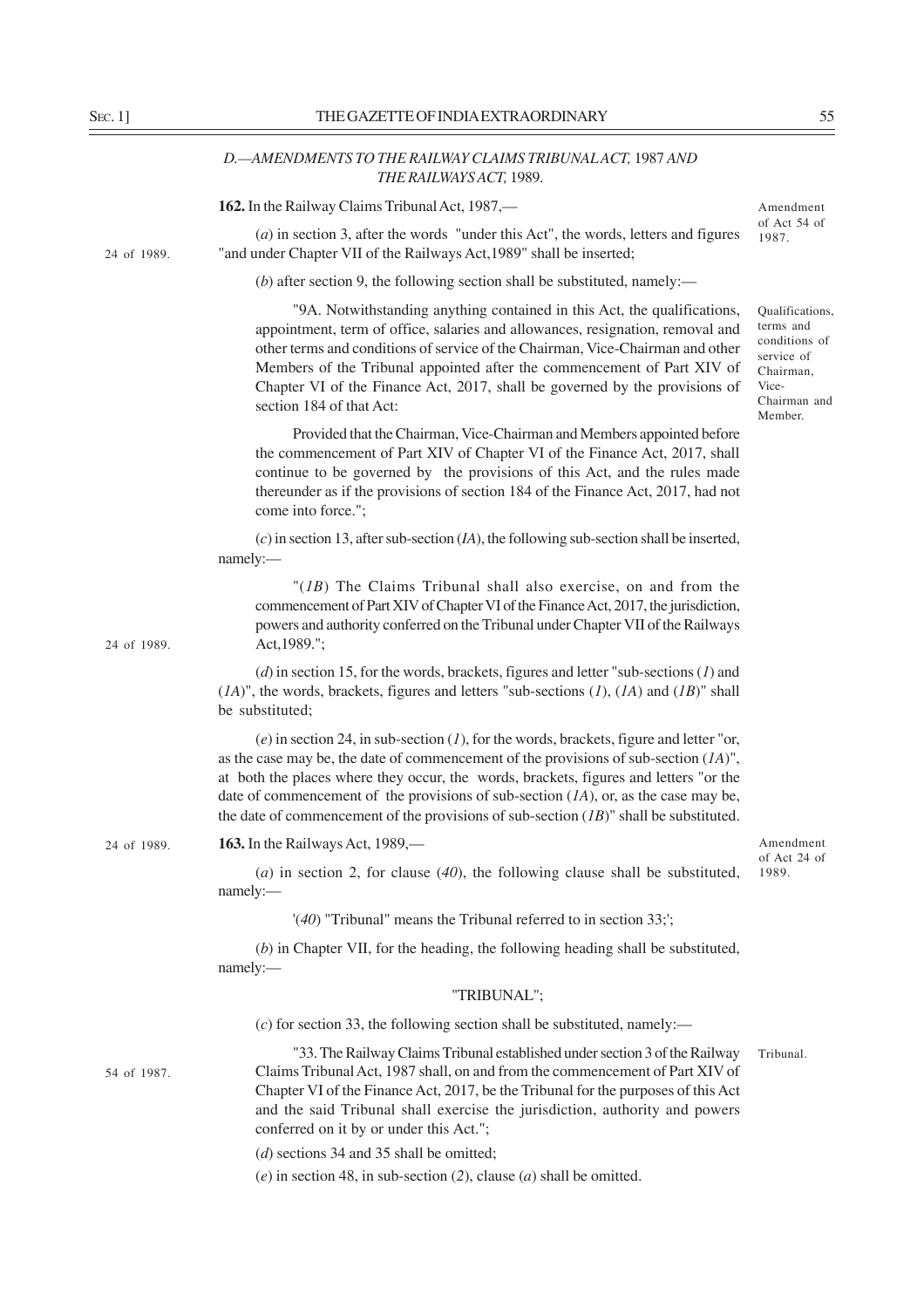*E.—AMENDMENTS TO THE SMUGGLERS AND FOREIGN EXCHANGE MANIPULATORS (FORFEITURE OF PROPERTY) ACT,* 1976 *AND THE FOREIGN EXCHANGE MANAGEMENT ACT,* 1999. **164.** In the Smugglers and Foreign Exchange Manipulators (Forfeiture of Property) Act, 1976,— (*a*) in section 12, in sub-section (*l*), after clause (*c*), the following clause shall be inserted, namely:— "(*d*) by the Adjudicating Authorities, Competent Authorities and the Qualifications, Special Director (Appeals) under the Foreign Exchange Management Act, 1999."; (*b*) after section 12, the following section shall be inserted, namely:— "12A. Notwithstanding anything contained in this Act, the qualifications, appointment, term of office, salaries and allowances, resignation, removal and the other terms and conditions of service of the Chairperson and other members of the Appellate Tribunal appointed after the commencement of Part XIV of Chapter VI of the Finance Act, 2017, shall be governed by the provisions of section 184 of that Act: Provided that the Chairperson and other members appointed before the commencement of Part XIV of Chapter VI of the Finance Act, 2017, shall continue to be governed by the provisions of this Act, and the rules made thereunder as if the provisions of section 184 of the Finance Act, 2017 had not come into force.". **165.** In the Foreign Exchange Management Act, 1999,— (*a*) in section 2,—  $(i)$  for clause  $(b)$ , the following clause shall be substituted, namely:— '(*b*) "Appellate Tribunal" means the Appellate Tribunal referred to in section 18;'; (*ii*) in clause (*zc*), for the word and figures "section 18", the word and figures "section 17" shall be substituted; (*b*) for section 18, the following section shall be substituted, namely:— "18. The Appellate Tribunal constituted under sub-section (*1*) of section 12 of the Smugglers and Foreign Exchange Manipulators (Forfeiture of Property) Act, 1976, shall, on and from the commencement of Part XIV of Chapter VI of the Finance Act, 2017, be the Appellate Tribunal for the purposes of this Act and the said Appellate Tribunal shall exercise the jurisdiction, powers and authority conferred on it by or under this Act."; (*c*) section 20 shall be omitted; (*d*) for section 21, the following section shall be substituted, namely:— "21. A person shall not be qualified for appointment as a Special Director (Appeals) unless he— (*a*) has been a member of the Indian Legal Service and has held a post in Grade I of that Service; or (*b*) has been a member of the Indian Revenue Service and has held a post equivalent to a Joint Secretary to the Government of India."; (*e*) section 22 shall be omitted; Amendment of Act 13 of 1976. Qualifications, terms and conditions of service of Chairperson, and Member. Amendment Appellate Qualifications, 13 of 1976.

42 of 1999.

of Act 42 of 1999.

Tribunal.

for appointment of Special Director (Appeals).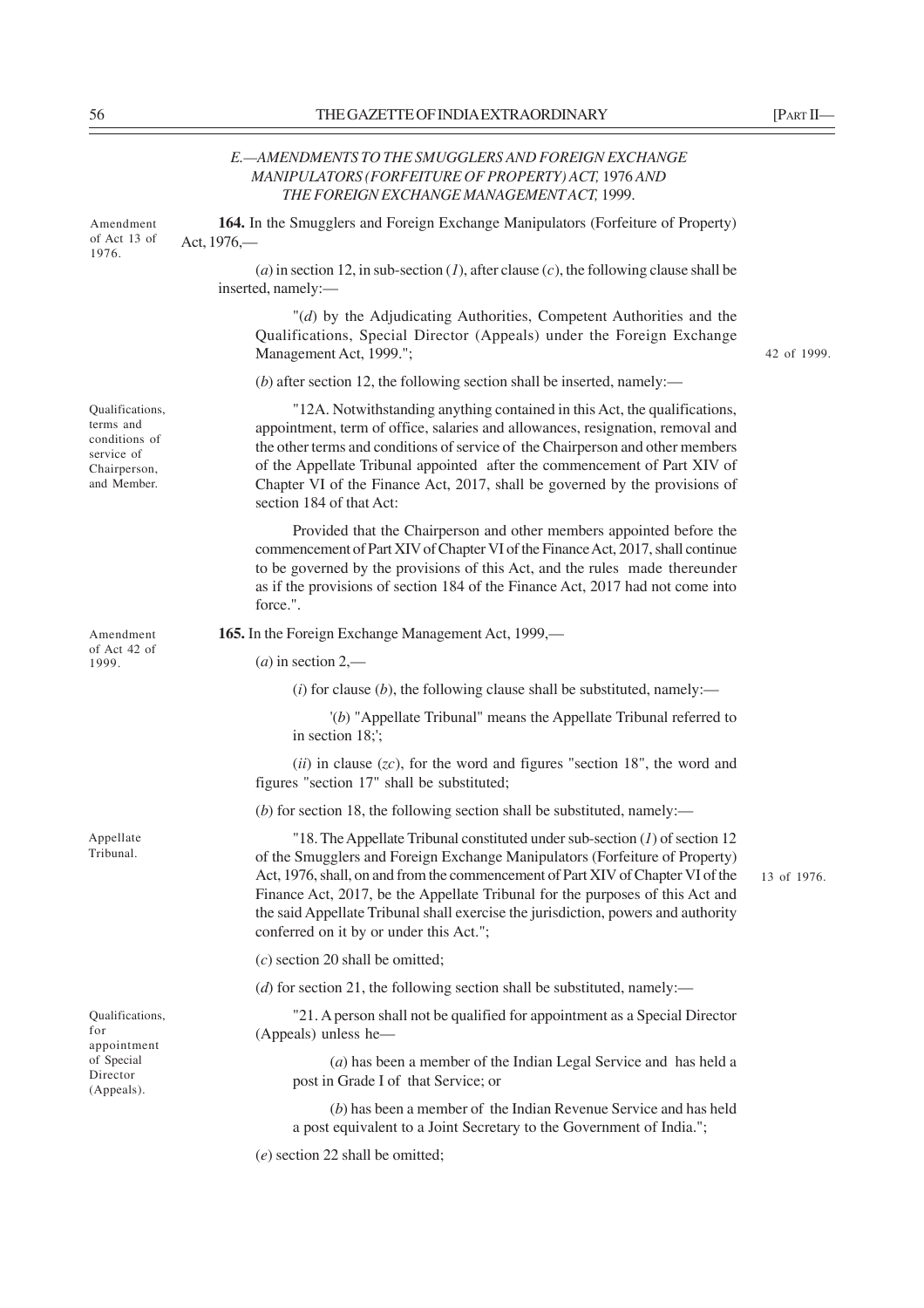45 of 1860.

13 of 2003.

(*f*) for section 23, the following section shall be substituted, namely:—

"23. The salary and allowances payable to and the other terms and conditions of service of the Special Director (Appeals) shall be such as may be prescribed.";

(*g*) sections 24, 25 and 26 shall be omitted;

(*h*) for section 27, the following section shall be substituted, namely:—

"27. (*1*) The Central Government shall provide the office of the Special Director (Appeals) with such officers and employees as it may deem fit.

(*2*) The officers and employees of the office of the Special Director (Appeals) shall discharge their functions under the general superintendence of the Special Director (Appeals).

(*3*) The salaries and allowances and other terms and conditions of service of the officers and employees of the office of the Special Director (Appeals) shall be such as may be prescribed.";

(*i*) sections 29, 30 and 31 shall be omitted;

(*j*) in section 32,—

(*i*) for the words and brackets "Appellate Tribunal or the Special Director (Appeals), as the case may be", at both the places where they occur, the words and brackets "Special Director (Appeals)" shall be substituted;

(*ii*) in sub-section (1), for the words and brackets "Appellate Tribunal or the Special Director (Appeals)", the words and brackets "Special Director (Appeals)" shall be substituted;

 $(k)$  for section 33, the following section shall be substituted, namely:—

"33. The Adjudicating Authority, Competent Authority and the Special Director (Appeals) and other officers and employees of the Special Director (Appeals) shall be deemed to be public servants within the meaning of section 21 of the Indian Penal Code.";

(*l*) in section 46, in sub-section (*2*),—

(*i*) in clause (*e*), for the words and brackets "Chairperson and other Members of the Appellate Tribunal and the Special Director (Appeals)", the words and brackets "Special Director (Appeals)" shall be substituted;

(*ii*) in clause (*f*), for the words and brackets "Appellate Tribunal and the office of the Special Director (Appeals)", the words and brackets "office of the Special Director (Appeals)" shall be substituted.

# *F.—AMENDMENTS TO THE AIRPORTS AUTHORITY OF INDIA ACT,* 1994 *AND THE CONTROL OF NATIONAL HIGHWAYS (LAND AND TRAFFIC) ACT,* 2002.

**166.** In the Airports Authority of India Act, 1994,—

(*a*) in section 28-I, in sub-section (*1*), after the words "under this Act", the words, brackets and figures "and the Control of National Highways (Land and Traffic) Act, 2002" shall be inserted;

(*b*) after section 28J, the following section shall be inserted, namely:—

"28JA. Notwithstanding anything contained in this Act, the qualifications, appointment, term of office, salaries and allowances, resignation, removal and the other terms and conditions of service of the Chairperson of the Tribunal

Amendment of Act 55 of 1994.

conditions of service of Special Director (Appeals).

Terms and

Staff of Special Director (Appeals).

Officers and employees, etc., to be public servant.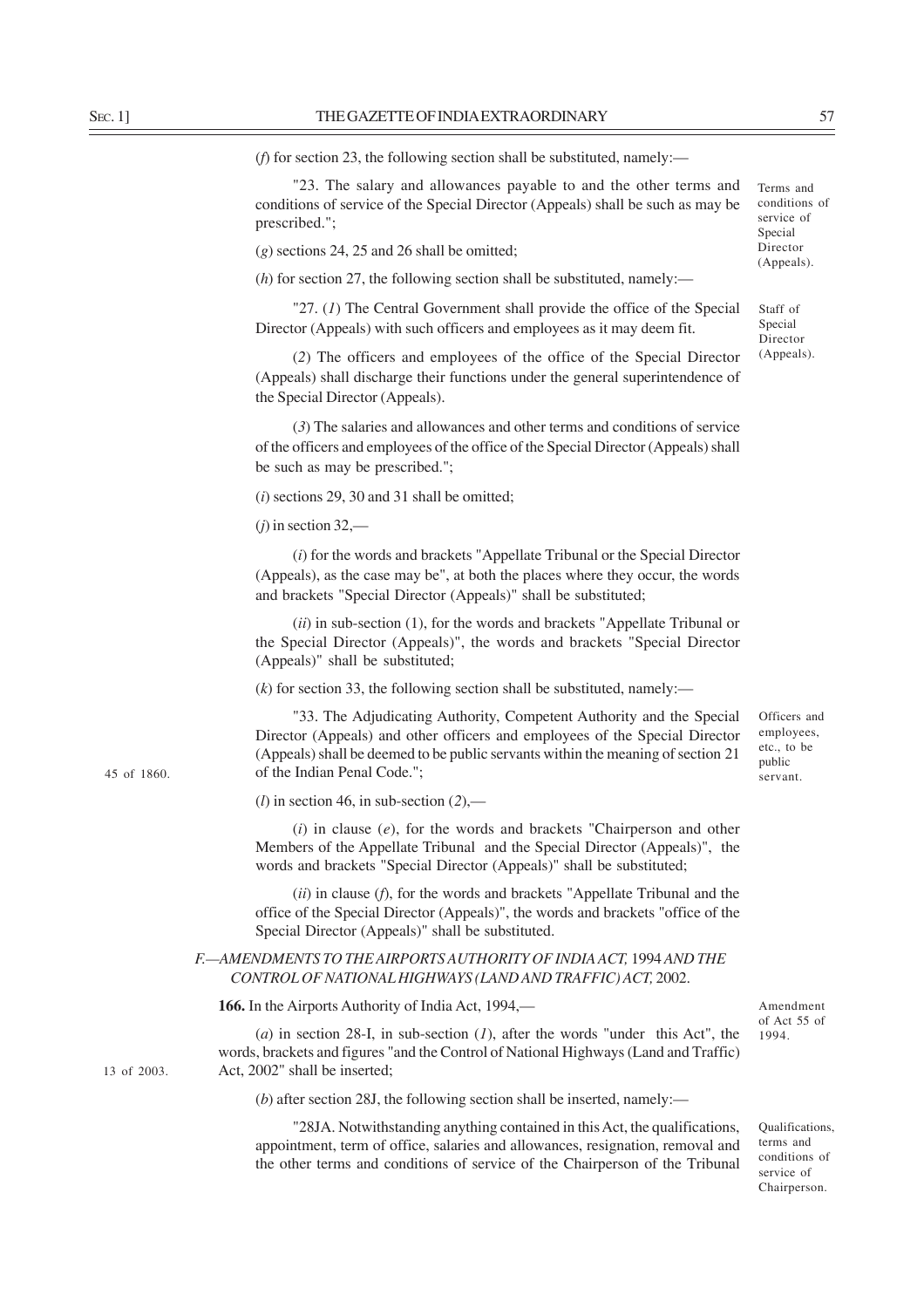Amendment of Act 13 of 2003.

appointed after the commencement of Part XIV of Chapter VI of the Finance Act, 2017, shall be governed by the provisions of section 184 of that Act:

Provided that the Chairperson appointed before the commencement of Part XIV of Chapter VI of the Finance Act, 2017, shall continue to be governed by the provisions of this Act and the rules made thereunder as if the provisions of section 184 of the Finance Act, 2017 had not come into force.".

**167.** In the Control of National Highways (Land and Traffic) Act, 2002,—

 $(a)$  in section 2, for clause  $(I)$ , the following clause shall be substituted, namely:—

'(*1*) "Tribunal" means the Airport Appellate Tribunal referred to in sub section (*1*) of section 5;';

(*b*) in Chapter II, for the heading, the following heading shall be substituted, namely:—

#### "HIGHWAYS ADMINISTRATION AND TRIBUNALS, ETC.";

 $(c)$  in section 5.—

(*i*) for sub-section (*1*), the following sub-section shall be substituted, namely:—

"(*1*) The Airport Appellate Tribunal established under section 28-I of the Airports Authority of India Act, 1994 shall, on and from the 55 of 1994.commencement of Part XIV of Chapter VI of the Finance Act, 2017, be the Tribunal for the purposes of this Act and the said Tribunal shall exercise the jurisdiction, powers and authority conferred on it by or under this Act.";

(*ii*) in sub-section (*2*), for the words, brackets and figure "shall also specify, in the notification referred to in sub-section  $(I)$ ", the words "shall specify, by notification in the Official Gazette", shall be substituted;

(*d*) sections 6, 7, 8, 9, 10, 11, 12 and 13 shall be omitted;

(*e*) for section 44, the following section shall be substituted, namely:—

"44. The officer or officers constituting the Highways Administration and any other officer authorised by such Administration under this Act, shall be deemed, when acting or purporting to act in pursuance of any of the provisions of this Act, to be public servants within the meaning of section 21 of the Indian Penal Code.";

45 of 1860.

(*f*) in section 45, for the words "the Presiding Officer of the Tribunal or any other officer of the Central Government or an officer or employee of the Tribunal", the words "any other officer of the Central Government" shall be substituted;

 $(g)$  in section 50, in sub-section (2), clauses (*b*), (*c*), (*d*) and (*e*) shall be omitted.

# *G.—AMENDMENTS TO THE TELECOM REGULATORY AUTHORITY OF INDIA ACT,* 1997, *THE INFORMATION TECHNOLOGY ACT,* 2000 *AND THE AIRPORTS ECONOMIC REGULATORY AUTHORITY OF INDIA ACT,* 2008.

**168.** In the Telecom Regulatory Authority of India Act,1997,—

 $(a)$  in section 14, after clause  $(b)$ , the following clause shall be inserted, namely:—

"(*c*) exercise jurisdiction, powers and authority conferred on—

(*i*) the Appellate Tribunal under the Information Technology Act, 2000; and

Officers of Highways Administration to be public servant.

Amendment of Act 24 of 1997.

21 of 2000.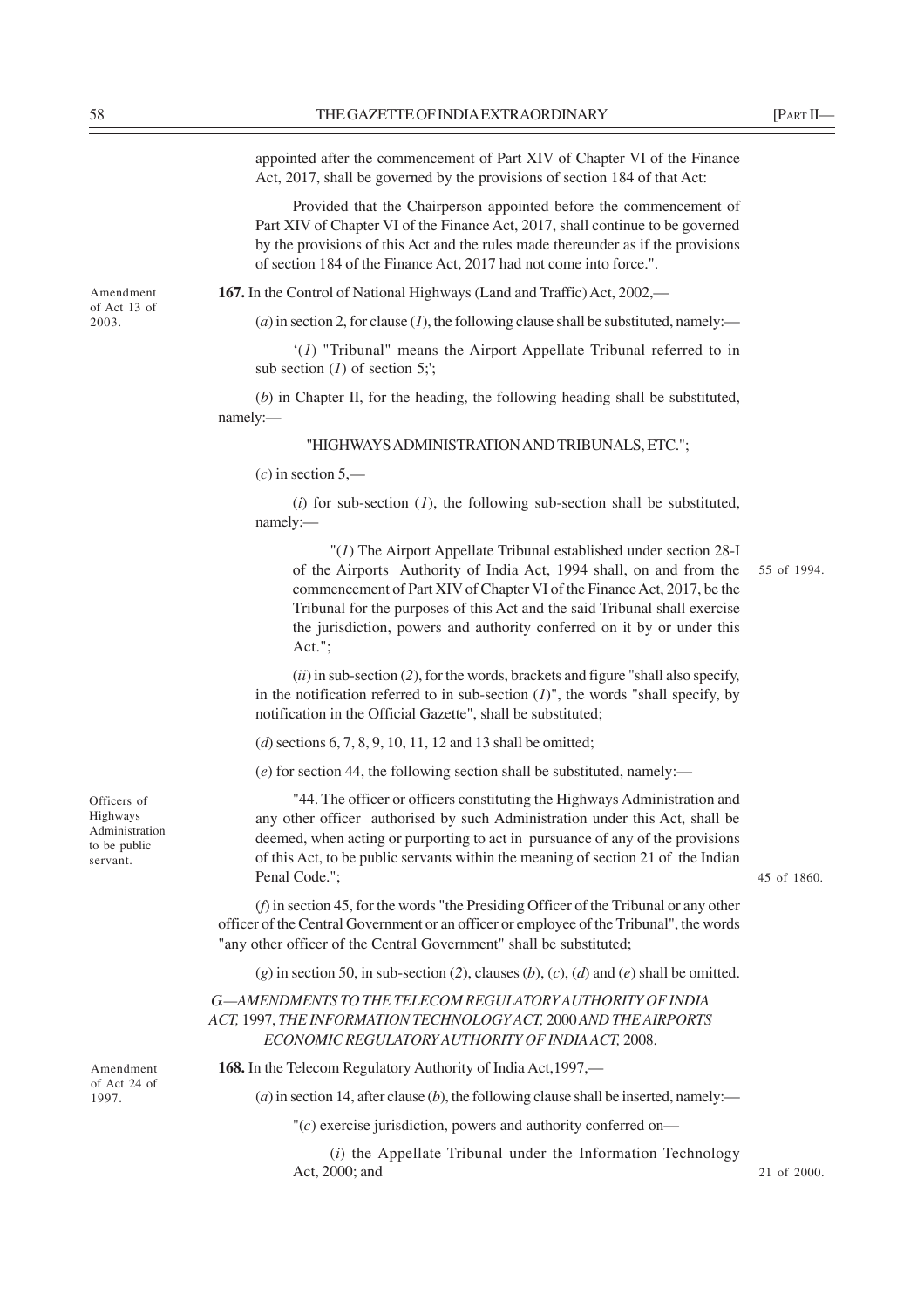27 of 2008.

(*ii*) the Appellate Tribunal under the Airports Economic Regulatory Authority of India Act, 2008.";

(*b*) after section 14G, the following section shall be substituted, namely:—

"14GA. Notwithstanding anything contained in this Act, the qualifications, appointment, term of office, salaries and allowances, resignation, removal and the other terms and conditions of service of the Chairperson and other Members of the Appellate Tribunal appointed after the commencement of Part XIV of Chapter VI of the Finance Act, 2017, shall be governed by the provisions of section 184 of that Act:

Provided that the Chairperson and Member appointed before the commencement of Part XIV of Chapter VI of the Finance Act, 2017, shall continue to be governed by the provisions of this Act and the rules made thereunder as if the provisions of section 184 of the Finance Act, 2017 had not come into force.".

**169.** In the Information Technology Act, 2000,—

Amendment of Act 21 of 2000.

Qualifications, terms and conditions of service of Chairperson and Member.

(*a*) for the words "Cyber Appellate Tribunal", wherever they occur, the words "Appellate Tribunal" shall be substituted;

(*b*) in section 2, in sub-section  $(l)$ ,—

 $(i)$  *after* clause  $(d)$ , the following clause shall be inserted, namely:—

' (*da*) "Appellate Tribunal" means the Appellate Tribunal referred to in sub-section (*1*) of section 48;';

(*ii*) clause (*n*) shall be omitted;

 $(c)$  in section 48,—

shall be substituted;

(*i*) for the marginal heading, the following marginal heading shall be substituted, namely:—

### "APPELLATE TRIBUNAL";

(*ii*) for sub-section (*1*), the following sub-section shall be substituted, namely:—

"(*1*) The Telecom Disputes Settlement and Appellate Tribunal established under section 14 of the Telecom Regulatory Authority of India Act, 1997 shall, on and from the commencement of Part XIV of Chapter VI of the Finance Act, 2017, be the Appellate Tribunal for the purposes of this Act and the said Appellate Tribunal shall exercise the jurisdiction, powers and authority conferred on it by or under this Act.".

(*iii*) in sub-section (*2*), for the words, brackets and figure "shall also specify, in the notification referred io in sub-section  $(I)$ ", the words "shall specify, by notification" shall be substituted;

(*d*) sections 49, 50, 51, 52, 52A, 52B, 52C, 53, 54 and 56, shall be omitted;

(*e*) for section 82, the following section shall be substituted, namely:—

"82.The Controller, the Deputy Controller and the Assistant Controllers shall be deemed to be public servants within the meaning of section 21 of the Indian Penal Code.";

(*f*) in section 84, for the words "the Chairperson, Members, adjudicating officers and the staff of the Cyber Appellate Tribunal", the words "and adjudicating officers"

Controller, Deputy Controller and Assistant Controller to be public servants.

24 of 1997.

45 of 1860.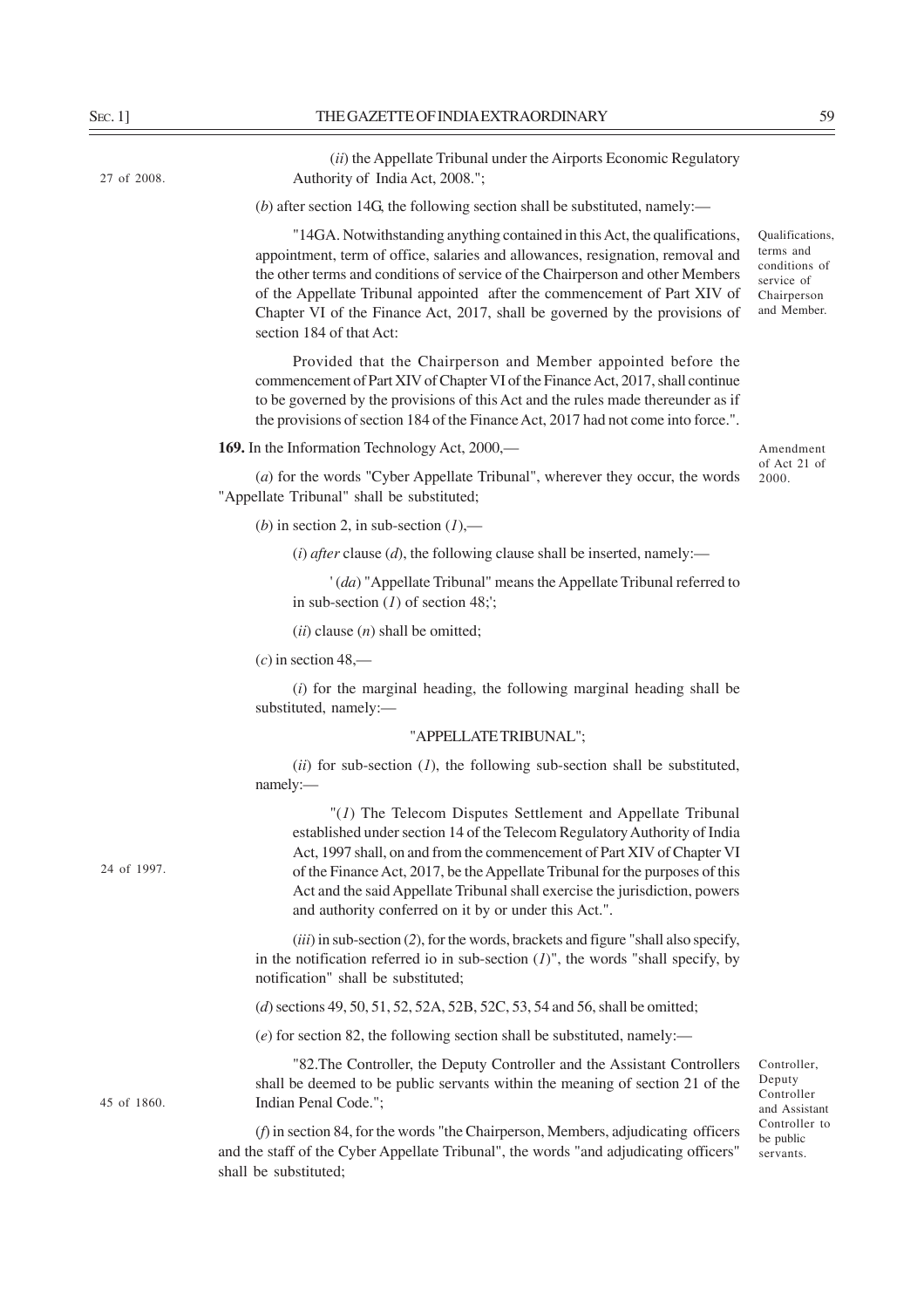(*g*) in section 87, in sub-section (*2*), clauses (*r*), (*s*) and (*t*) shall be omitted.

**170.** In the Airports Economic Regulatory Authority of India Act, 2008,—

(*a*) in the long title, the words "and also to establish Appellate Tribunal to adjudicate disputes and dispose of appeals" shall be omitted;

 $(b)$  in section 2, for clause (*d*), the following clause shall be substituted, namely:—

'(*d*) "Appellate Tribunal" means the Telecom Disputes Settlement and Appellate Tribunal referred to in section 17;';

### $(c)$  in section  $17$ —

(*i*) for the marginal heading, the following marginal heading shall be substituted, namely:—

# "APPELLATE TRIBUNAL"

(*ii*) for the portion beginning with the words "The Central Government" and ending with words "Appellate Tribunal", the words and figures "The Telecom Disputes Settlement and Appellate Tribunal established under section 14 of the Telecom Regulatory Authority of India Act, 1997 shall, on and from the commencement of Part XIV of Chapter VI of the Finance Act, 2017, be the Appellate Tribunal for the purposes of this Act and the said Appellate Tribunal shall exercise the jurisdiction, powers and authority conferred on it by or under this Act" shall be substituted;

(*d*) sections 19, 20, 21, 22, 23, 24, 25, 26 and 27 shall be omitted;

(*e*) in section 51, in sub-section (*2*), clauses (*i*), (*j*) and (*k*) shall be omitted.

*H.—AMENDMENTS TO THE COMPETITION ACT,* 2002 *AND THE COMPANIES ACT,* 2013.

**171.** In the Competition Act, 2002,—

(*a*) in section 2, for clause (*ba*), the following clause shall be substituted, namely:—

'(*ba*) "Appellate Tribunal" means the National Company Law Appellate Tribunal referred to in sub-section (*1*) of section 53A;';

(*b*) in Chapter VIIIA, for the heading, the following heading shall be substituted, namely:—

### "APPELLATE TRIBUNAL";

(*c*) for section 53A, the following section shall be substituted, namely:—

"53A. The National Company Law Appellate Tribunal constituted under section 410 of the Companies Act, 2013 shall, on and from the commencement of Part XIV of Chapter VI of the Finance Act, 2017, be the Appellate Tribunal for the purposes of this Act and the said Appellate Tribunal shall—

(*a*) hear and dispose of appeals against any direction issued or decision made or order passed by the Commission under sub-sections (*2*) and (6) of section 26, section 27, section 28, section 31, section 32, section 33, section 38, section 39, section 43, section 43A, section 44, section 45 or section 46 of this Act; and

(*b*) adjudicate on claim for compensation that may arise from the findings of the Commission or the orders of the Appellate Tribunal in an appeal against any finding of the Commission or under section 42A or under sub-section (*2*) of section 53Q of this Act, and pass orders for the recovery of compensation under section 53N of this Act.";

Amendment of Act 12 of 2003.

Appellate Tribunal.

Amendment of Act 27 of 2008.

24 of 1997.

18 of 2013.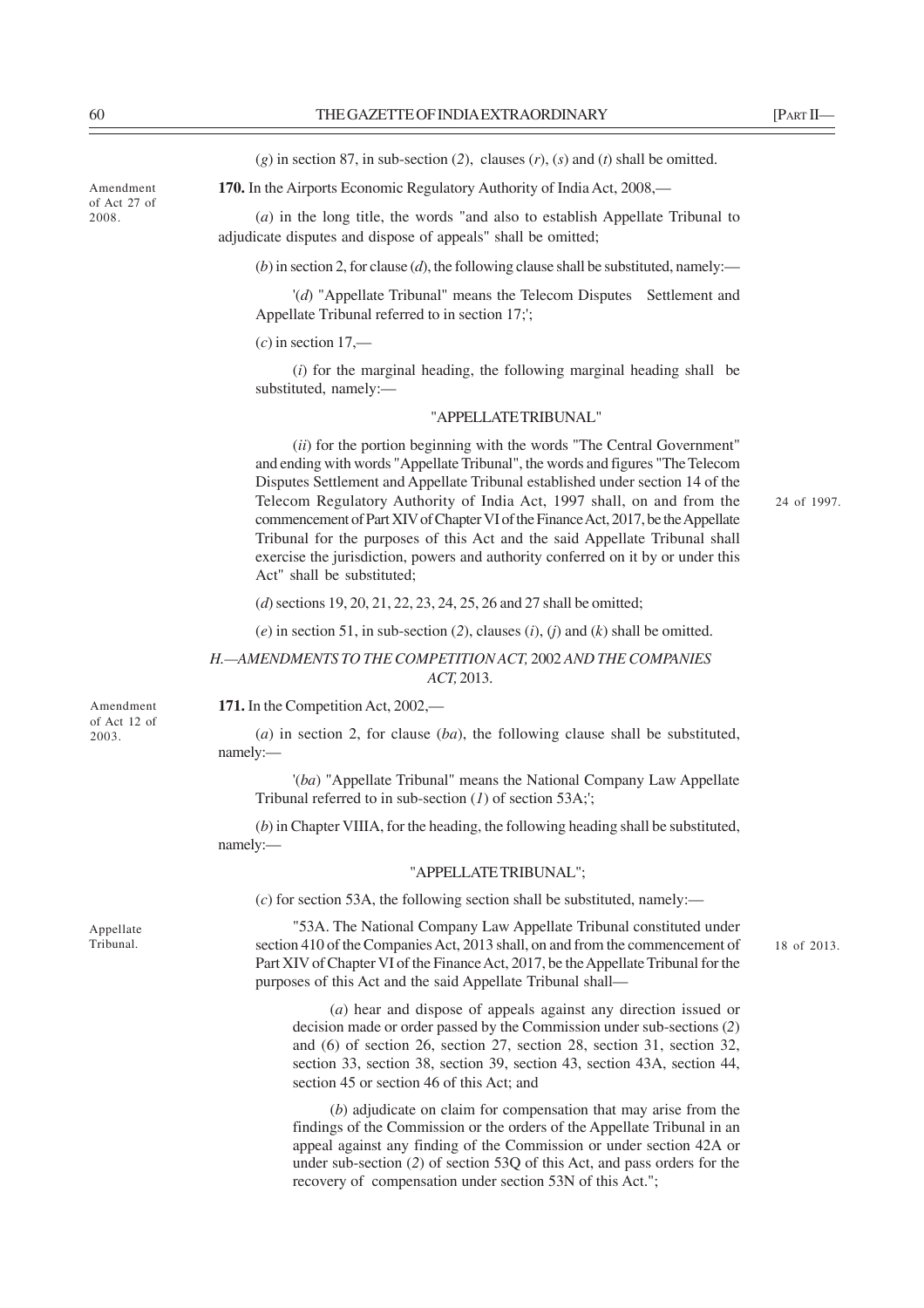(*d*) sections 53C, 53D, 53E, 53F, 53G, 53H, 53-I, 53J, 53K, 53L, 53M and 53R shall be omitted;

(*e*) in section 63, in sub-section (*2*), clauses (*mb*), (*mc*) and (*md*) shall be omitted.

**172.** In the Companies Act, 2013,—

(*a*) in section 410, for the words "for hearing appeals against the orders of the Tribunal", the following shall be substituted, namely:—

"for hearing appeals against,—

(*a*) the order of the Tribunal under this Act; and

(*b*) any direction, decision or order referred to in section 53N of the Competition Act, 2002 in accordance with the provisions of that Act.";

(*b*) after section 417, the following section shall be inserted, namely: —

"417A. Notwithstanding anything contained in this Act, the qualifications, appointment, term of office, salaries and allowances, resignation, removal and other terms and conditions of service of the Chairperson and other Members of the Appellate Tribunal appointed after the commencement of Part XIV of Chapter VI of the Finance Act, 2017, shall be governed by the provisions of section 184 of that Act:

Provided that the Chairperson and Member appointed before the commencement of Part XIV of Chapter VI of the Finance Act, 2017, shall continue to be governed by the provisions of this Act and the rules made thereunder as if the provisions of section 184 of the Finance Act, 2017 had not come into force.".

### *I.—AMENDMENT TO THE CINEMATOGRAPH ACT,* 1952

**173**. In the Cinematograph Act, 1952, after section 5D, the following section shall be inserted, namely:—

"5E. Notwithstanding anything contained in this Act, the qualifications, appointment, term of office, salaries and allowances, resignation, removal and the other terms and conditions of service of the Chairman and other members of the Appellate Tribunal appointed after the commencement of Part XIV of Chapter VI of the Finance Act, 2017, shall be governed by the provisions of section 184 of that Act:

Provided that the Chairman and member appointed before the commencement of Part XIV of Chapter VI of the Finance Act, 2017, shall continue to be governed by the provisions of this Act and the rules made thereunder as if the provisions of section 184 of the Finance Act, 2017 had not come into force.".

### *J.—AMENDMENTS TO THE INCOME- TAX ACT,* 1961

**174.** In the Income Tax Act, 1962,—

(*a*) afte*r* section 245-O, the following section shall be inserted, namely:—

"245-OA. Notwithstanding anything contained in this Act, the qualifications, appointment, term of office, salaries and allowances, resignation, removal and the other terms and conditions of service of the Chairman, Vice-Chairman and other Members of the Authority appointed after the commencement of Part XIV of Chapter VI of the Finance Act, 2017, shall be governed by the provisions of section 184 of that Act:

Provided that the Chairman, Vice-Chairman and Member appointed before the commencement of Part XIV of Chapter VI of the Finance Act, 2017, shall continue to be governed by the provisions of this Act and the rules made

Amendment of Act 43 of 1961.

Qualifications, terms and conditions of service of Chairman, Vice-Chairman and Member.

12 of 2003.

Qualifications, terms and conditions of service of Chairperson and Member.

Amendment of Act 18 of 2013.

Amendment of Act 37 of 1952.

Qualifications, terms and conditions of service of Chairman and Member.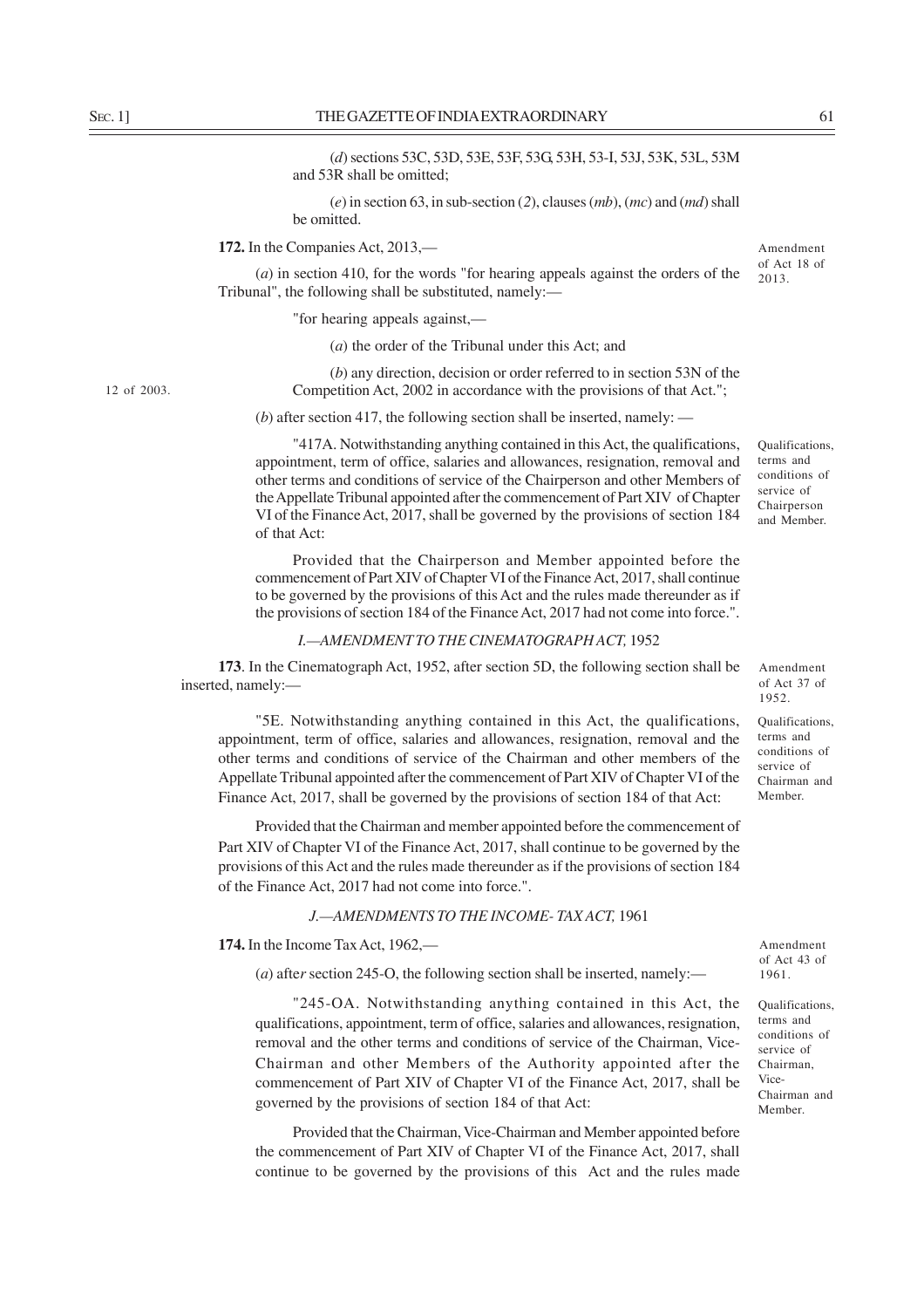thereunder as if the provisions of section 184 of the Finance Act, 2017 had not come into force.";

(*b*) after section 252, the following section shall be inserted, namely:—

"252A. Notwithstanding anything contained in this Act, the qualifications, appointment, term of office, salaries and allowances, resignation, removal and the other terms and conditions of service of the President, Vice-President and other Members of the Appellate Tribunal appointed after the commencement of Part XIV of Chapter VI of the Finance Act, 2017, shall be governed by the provisions of section 184 of that Act:

Provided that the President, Vice-President and Member appointed before the commencement of Part XIV of Chapter VI of the Finance Act, 2017, shall continue to be governed by the provisions of this Act, and the rules made thereunder as if the provisions of section 184 of the Finance Act, 2017 had not come into force.";

### *K.—AMENDMENT TO THE CUSTOMS ACT,* 1962

**175.** In the Customs Act, 1962, in section 129, after sub-section (6), the following sub-section shall be inserted, namely:—

"(*7*) Notwithstanding anything contained in this Act, the qualifications, appointment, term of office, salaries and allowances, resignation, removal and the other terms and conditions of service of the President, Vice-President or other Members of the Appellate Tribunal appointed after the commencement of Part XIV of Chapter VI of the Finance Act, 2017, shall be governed by the provisions of section 184 of that Act:

Provided that the President. Vice-President and Member appointed before the commencement of Part XIV of Chapter VI of the Finance Act, 2017, shall continue to be governed by the provisions of this Act, and the rules made thereunder as if the provisions of section 184 of the Finance Act, 2017 had not come into force.".

# *L.—AMENDMENT TO THE ADMINISTRATIVE TRIBUNALS ACT,* 1985

**176.** In the Administrative Tribunals Act, 1985, after section 10A, the following section shall be inserted, namely:—

"10B. Notwithstanding anything contained in this Act, the qualifications, appointment, term of office, salaries and allowances, resignation, removal and the other terms and conditions of service of the Chairman and other Members of the Tribunal appointed after the commencement of Part XIV of Chapter VI of the Finance Act, 2017, shall be governed by the provisions of section 184 of that Act:

Provided that the Chairman and Member appointed before the commencement of Part XIV of Chapter VI of the Finance Act, 2017, shall continue to be governed by the provisions of this Act, and the rules made thereunder as if the provisions of section 184 of the Finance Act, 2017 had not come into force.".

### *M—AMENDMENT TO THE CONSUMER PROTECTION ACT,* 1986

**177.** In the Consumer Protection Act, 1986, *after* section 22D, the following section shall be inserted, namely:—

"22E. Notwithstanding anything contained in this Act, the qualifications, appointment, term of office, salaries and allowances, resignation, removal and the other terms and conditions of service of the President and other members of the

**Qualifications** terms and conditions of service of President, Vice-President and Member.

Amendment of Act 52 of 1962.

Amendment of Act 13 of 1985.

Qualifications, terms and conditions of service of Chairman and Member.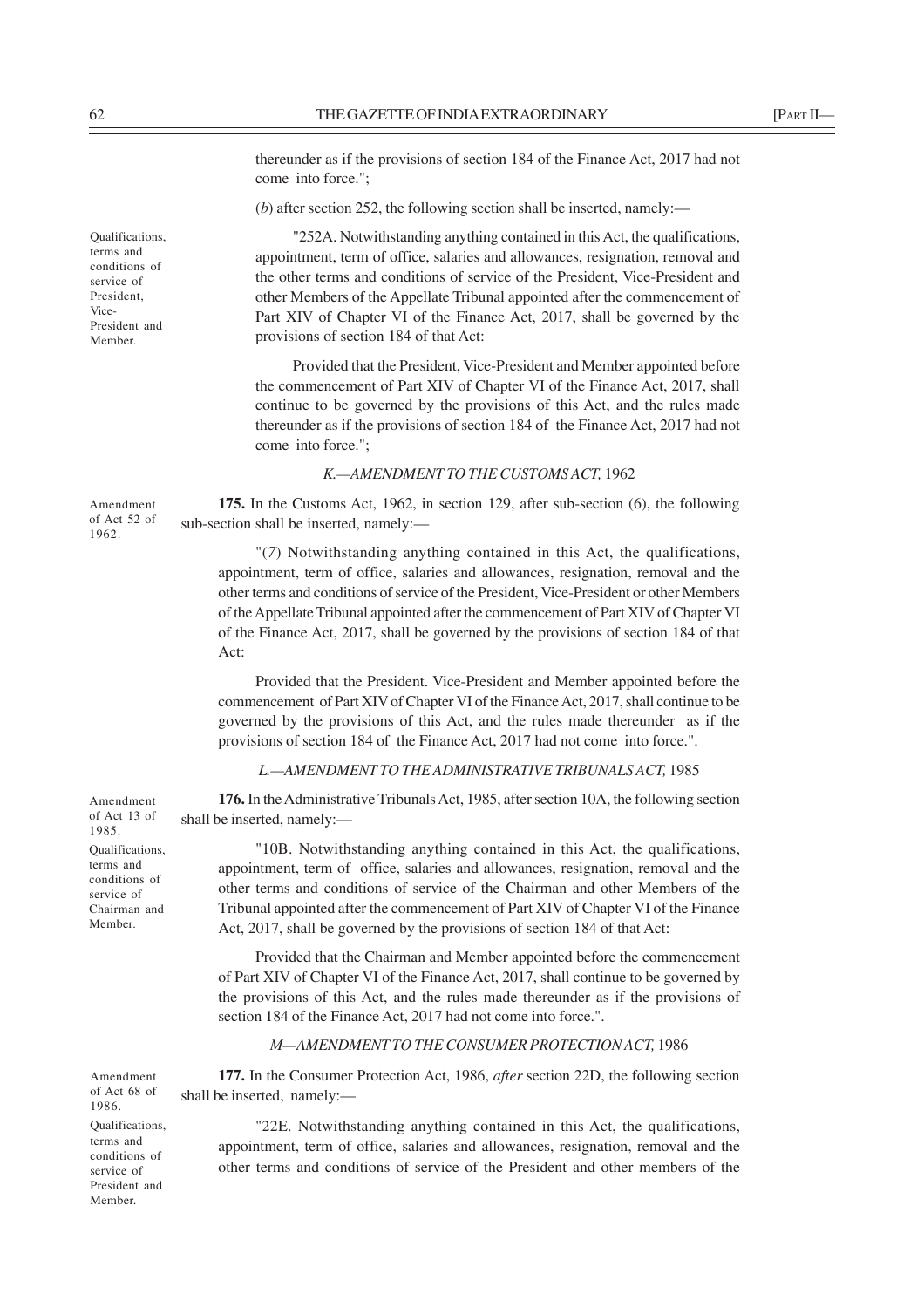National Commission appointed after the commencement of Part XIV of Chapter VI of the Finance Act, 2017, shall be governed by the provisions of section 184 of that Act:

Provided that the President and member appointed before the commencement of Part XIV of Chapter VI of the Finance Act, 2017, shall continue to be governed by the provisions of this Act, and the rules made thereunder as if the provisions of section 184 of the Finance Act, 2017 had not come into force.".

# *N.—AMENDMENT TO THE SECURITIES AND EXCHANGE BOARD OF INDIA ACT,* 1992

**178.** In the Securities and Exchange Board of India Act, 1992, after section 15Q, the following section shall be inserted, namely:—

"15QA. Notwithstanding anything contained in this Act, the qualifications, appointment, term of office, salaries and allowances, resignation, removal and the other terms and conditions of service of the Presiding Officer and other Members of the Appellate Tribunal appointed after the commencement of Part XIV of Chapter VI of the Finance Act, 2017, shall be governed by the provisions of section 184 of that Act:

Provided that the Presiding Officer and Member appointed before the commencement of Part XIV of Chapter VI of the Finance Act, 2017, shall continue to be governed by the provisions of this Act and the rules made thereunder as if the provisions of section 184 of the Finance Act, 2017 had not come into force.".

# *O.—AMENDMENTS TO THE RECOVERY OF DEBTS DUE TO BANKS AND FINANCIAL INSTITUTIONS ACT,* 1993

**179.** In the Recovery of Debts due to Banks and Financial Institutions Act, 1993,—

(*a*) after section 6, the following section shall be inserted, namely:—

"6A. Notwithstanding anything contained in this Act, the qualifications, appointment, term of office, salaries and allowances, resignation, removal and the other terms and conditions of service of the Presiding Officer of the Tribunal appointed after the commencement of Part XIV of Chapter VI of the Finance Act, 2017, shall be governed by the provisions of section 184 of that Act:

Provided that the Presiding Officer appointed before the commencement of Part XIV of Chapter VI of the Finance Act, 2017, shall continue to be governed by the provisions of this Act, and the rules made thereunder as if the provisions of section 184 of the Finance Act, 2017 had not come into force.";

(*b*) after section 15, the following section shall be inserted, namely:—

"15A. Notwithstanding anything contained in this Act, the qualifications, appointment, term of office, salaries and allowances, resignation, removal and the terms and conditions of service of the Chairperson of the Appellate Tribunal appointed after the commencement of Part XIV of Chapter VI of the Finance Act, 2017, shall be governed by the provisions of section 184 of that Act:

Provided that the Chairperson appointed before the commencement of Part XIV of Chapter VI of the Finance Act, 2017, shall continue to be governed by the provisions of this Act, and the rules made thereunder as if the provisions of section 184 of the Finance Act, 2017 had not come into force.".

Amendment of Act 15 of 1992. Qualifications, terms and conditions of service of Presiding Officer and Member.

of Act 51 of 1993. Qualifications,

Amendment

terms and conditions of service of Presiding Officer.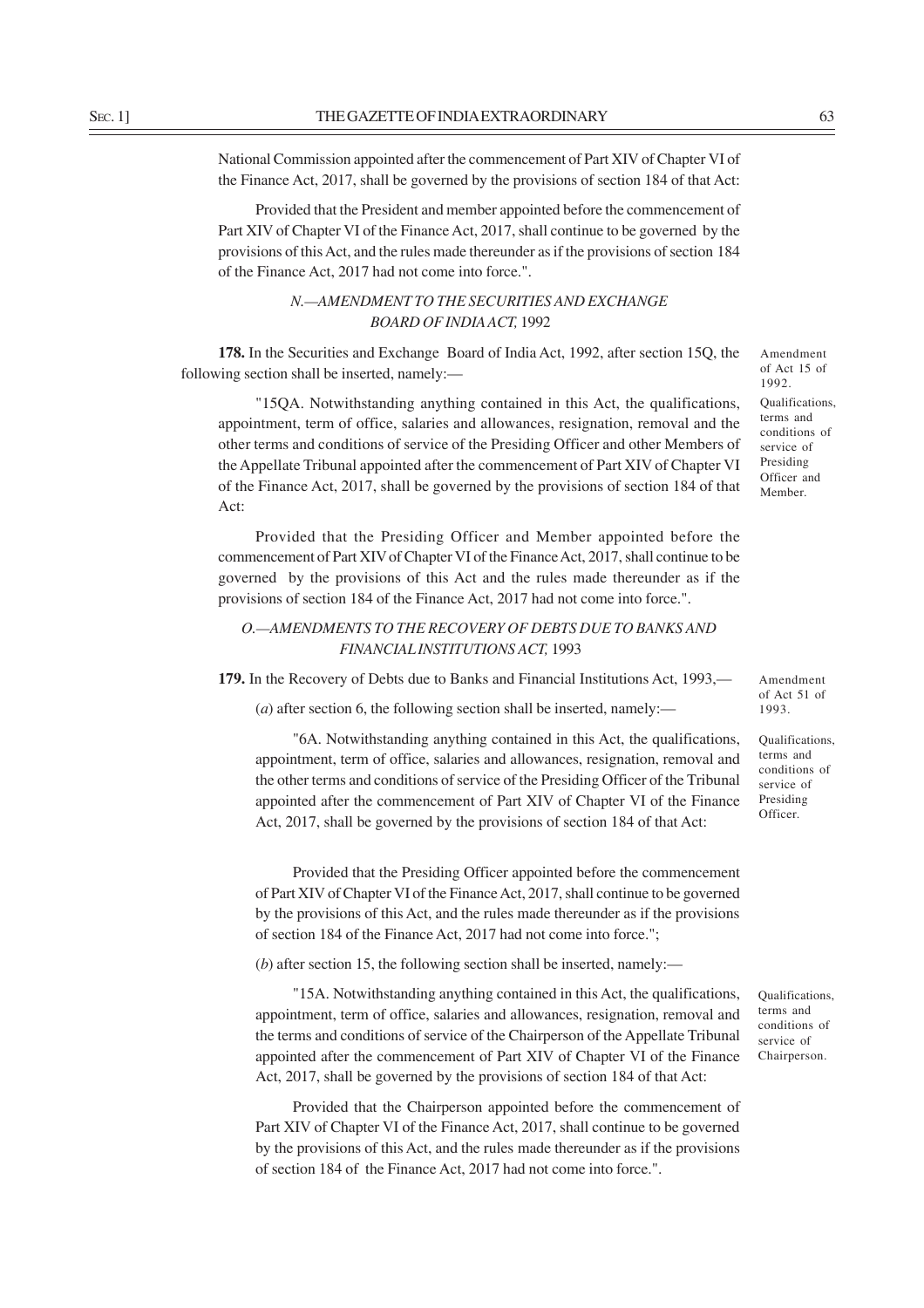### *P.—AMENDMENT TO THE ELECTRICITY ACT,* 2003

**180.** In the Electricity Act, 2003, after section 47, the following section shall be inserted, namely:— Amendment of Act 36 of 2003.

Qualifications, terms and conditions of service of Chairperson and Member.

"117A. Notwithstanding anything contained in this Act, the qualifications, appointment, term of office, salaries and allowances, resignation, removal and the other terms and conditions of service of the Chairperson and other Members of the Appellate Tribunal appointed after the commencement of Part XIV of Chapter VI of the Finance Act, 2017, shall be governed by the provisions of section 184 of that Act:

Provided that the Chairperson and Member appointed before the commencement of Part XIV of Chapter VI of the Finance Act, 2017, shall continue to be governed by the provisions of this Act, and the rules made thereunder as if the provisions of section 184 of the Finance Act, 2017 had not come into force.".

## *Q.—AMENDMENT TO THE ARMED FORCES TRIBUNAL ACT,* 2007

**181.** In the Armed Force Tribunal Act, 2007, after section 9, the following section shall be inserted, namely: — Amendment of Act 55 of 2007.

Qualifications, terms and conditions of service of Chairperson and Member.

"9A. Notwithstanding anything contained in this Act, the qualifications, appointment, term of office, salaries and allowances, resignation, removal and terms and conditions of service of the Chairperson and other Members of the Appellate Tribunal appointed after the commencement of Part XIV of Chapter VI of the Finance Act, 2017, shall be governed by the provisions of section 184 of that Act:

Provided that the Chairperson and Member appointed before the commencement of Part XIV of Chapter VI of the Finance Act, 2017, shall continue to be governed by the provisions of this Act, and the rules made thereunder as if the provisions of section 184 of the Finance Act, 2017 had not come into force.".

*R.—AMENDMENT TO THE NATIONAL GREEN TRIBUNAL ACT,* 2010

**182.** In the National Green Tribunal Act, 2010, after section 10, the following section shall be inserted, namely:— Amendment of Act 19 of

> "10A. Notwithstanding anything contained in this Act, the qualifications, appointment, term of office, salaries and allowances, resignation, removal and other terms and conditions of service of the Chairperson, Judicial Member and Expert Member of the Tribunal appointed after the commencement of Part XIV of Chapter VI of the Finance Act, 2017, shall be governed by the provisions of section 184 of that Act:

> Provided that the Chairperson, Judicial Member and Expert Member appointed before the commencement of Part XIV of Chapter VI of the Finance Act, 2017, shall continue to be governed by the provisions of this Act, and the rules made thereunder as if the provisions of section 184 of the Finance Act, 2017 had not come into force.".

# *S.—CONDITIONS OF SERVICE OF CHAIRPERSON AND MEMBERS OF TRIBUNALS, APPELLATE TRIBUNALS AND OTHER AUTHORITIES*

**183.** Notwithstanding anything to the contrary contained in the provisions of the Acts specified in column (3) of the Eighth Schedule, on and from the appointed day, provisions of section 184 shall apply to the Chairperson, Vice-Chairperson, Chairman, Vice- Chairman, President, Vice-President, Presiding Officer or Member of the Tribunal, Appellate Tribunal or, as the case may be, other Authorities as specified in column (2) of the said Schedule:

Provided that the provisions of section 184 shall not apply to the Chairperson, Vice-Chairperson, Chairman, Vice-Chairman, President, Vice-President, Presiding Officer or, as the case may be, Member holding such office as such immediately before the appointed day.

Qualifications, 2010.

terms and conditions of service of Chairperson, Judicial Member and Expert Member.

Application of section 184.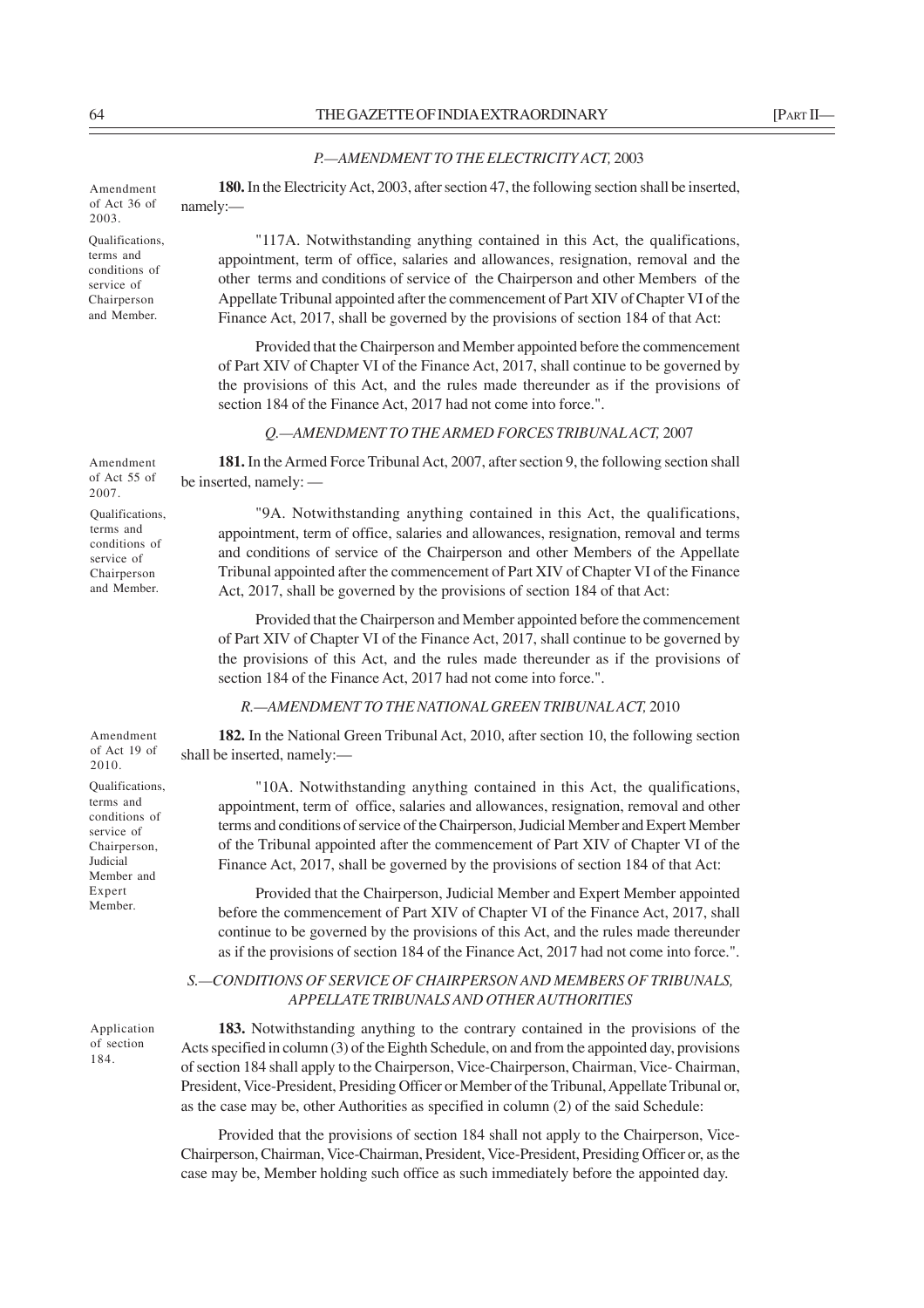**184.** (*1*) The Central Government may, by notification, make rules to provide for qualifications, appointment, term of office, salaries and allowances, resignation, removal and the other terms and conditions of service of the Chairperson, Vice-Chairperson, Chairman, Vice-Chairman, President, Vice-President, Presiding Officer or Member of the Tribunal, Appellate Tribunal or, as the case may be, other Authorities as specified in column (2) of the Eighth Schedule:

Provided that the Chairperson, Vice-Chairperson, Chairman, Vice-Chairman, President, Vice-President, Presiding Officer or Member of the Tribunal, Appellate Tribunal or other Authority shall hold office for such term as specified in the rules made by the Central Government but not exceeding five years from the date on which he enters upon his office and shall be eligible for reappointment:

Provided further that no Chairperson, Vice-Chairperson, Chairman, Vice-Chairman, President, Vice-President, Presiding Officer or Member shall hold office as such after he has attained such age as specified in the rules made by the Central Government which shall not exceed,—

(*a*) in the case of Chairperson, Chairman or President, the age of seventy years;

(*b*) in the case of Vice-Chairperson, Vice-Chairman, Vice-President, Presiding Officer or any other Member, the age of sixty-seven years:

(*2*) Neither the salary and allowances nor the other terms and conditions of service of Chairperson, Vice-Chairperson, Chairman, Vice-Chairman, President, Vice-President, Presiding Officer or Member of the Tribunal, Appellate Tribunal or, as the case may be, other Authority may be varied to his disadvantage after his appointment.

### *T.—MISCELLANEOUS*

**185.** (*1*) Any person appointed as the Chairperson or Chairman, President or Vice-Chairperson or Vice-Chairman, Vice-President or Presiding Officer or Member of the Tribunals, Appellate Tribunals, or as the case may be, other Authorities specified in column (2) of the Ninth Schedule and holding office as such immediately before the appointed day, shall on and from the appointed day, cease to hold such office and such Chairperson or Chairman, President, Vice-Chairperson or Vice-Chairman, Vice-President or Presiding officer or Member shall be entitled to claim compensation not exceeding three months' pay and allowances for the premature termination of term of their office or of any contract of service.

(*2*) The officers and other employees of the Tribunals, Appellate Tribunals and other Authorities specified in column (2) of the Ninth Schedule appointed on deputation, before the appointed day, shall, on and from the appointed day, stand reverted to their parent cadre, Ministry or Department.

(*3*) Every officer or other employee of the Tribunal, Appellate Tribunal and other Authorities specified in column (2) of the Ninth Schedule employed on regular basis, by such Tribunal, Appellate Tribunal or other Authorities shall become, on and from the appointed day, the officer and other employee, of the corresponding Tribunal, Appellate Tribunal or other Authorities specified in column (3) of the said Schedule with same rights and privileges as to pension, gratuity and other like benefits as would have been admissible to him if he had continued to serve the Tribunal, Appellate Tribunal or other Authorities specified in column (2) of the said Schedule until his employment is duly terminated or until his remuneration, terms and conditions of employment are duly altered by such corresponding Tribunal, Appellate Tribunal or other Authorities, as the case may be, specified in column (3) of the Ninth Schedule or until the expiry of a period of one year from the appointed day if such officer or other employee opts not to continue to be the officer or other employee of such Tribunal, Appellate Tribunal or other Authoritieswithin such period.

(*4*) Any appeal, application or proceeding pending before the Tribunal, Appellate Tribunal or other Authorities specified in column (2) of the Ninth Schedule, before the appointed day, shall stand transferred to the corresponding Tribunal, Appellate Tribunal or

Transitional provisions.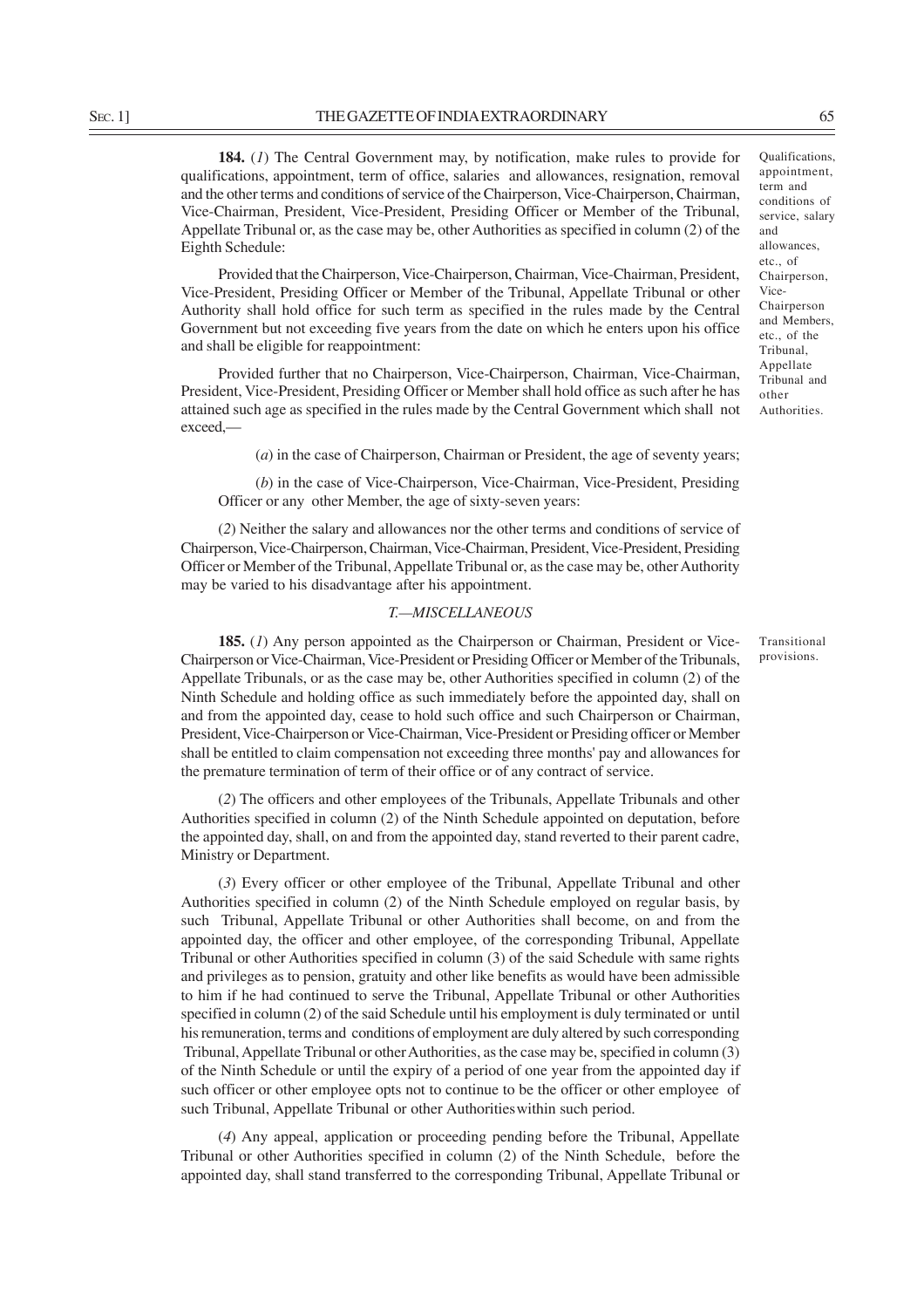(*5*) The balance of all monies received by, or advanced to the Tribunal, Appellate Tribunal or other Authorities specified in column (2) of the Ninth Schedule and not spent by it before the appointed day, shall, on and from the appointed day, stand transferred to an vest in the Central Government which shall be utilised for the purposes stated in sub-section (*7*).

(*6*) All property of whatever kind owned by, or vested in, the Tribunal, Appellate Tribunal or other Authorities specified in column (2) of the Ninth Schedule before the appointed day, shall stand transferred to, on and from the appointed day, and shall vest in the Central Government.

(*7*) All liabilities and obligations of whatever kind incurred by the Tribunal, Appellate Tribunal or other Authorities specified in column (2) of the Ninth Schedule and subsisting immediately before the appointed day, shall, on and from the appointed day, be deemed to be the liabilities or obligations, as the case may be, of the corresponding Tribunal, Appellate Tribunal or other Authorities specified in column (3) of the Ninth Schedule; and any proceeding or cause of action, pending or existing immediately before the appointed day by or against the Tribunal, Appellate Tribunal or other Authorities specified in column (2) of the Ninth Schedule in relation to such liability or obligation may, on and from the appointed day, be continued or enforced by or against the corresponding Tribunal, Appellate Tribunal or other Authority specified in column (3) of the Ninth Schedule.

**186.** Without prejudice to any other power to make rules contained elsewhere in this Part, the Central Government may, by notification, make rules generally to carry out the provisions of this Part.

**187.** (*1*) If the Central Government is satisfied that it is necessary or expedient so to do, it may by notification published in the Official Gazette, amend the Eighth Schedule and thereupon the said Schedule shall be deemed to have been amended accordingly. amend Eighth

> (*2*) A copy of every notification issued under sub-section (*1*) shall be laid before each House of Parliament as soon as may be after it is issued.

> **188.** Every rule made under this Part shall be laid, as soon as may be after it is made, before each House of Parliament, while it is in session, for a total period of thirty days which may be comprised in one session or in two or more successive sessions, and if, before the expiry of the session immediately following the session or the successive sessions aforesaid, both Houses agree in making any modification in the rule or both Houses agree that the rule should not be made, the rule shall thereafter have effect only in such modified form or be of no effect, as the case may be; so, however, that any such modification or annulment shall be without prejudice to the validity of anything previously done under that rule.

Removal of difficulties.

General Power to make rules.

Power to

Schedule.

Rules to be laid before Parliament.

> **189.** (*1*) If any difficulty arises in giving effect to the provisions of this Part, the Central Government, may by general or special order published in the Official Gazette, make such provisions not inconsistent with the provisions of this Part as appear to it to be necessary or expedient for removing the difficulty.

> (*2*) No order under sub-section (*1*) shall be made after the expiry of three years from the appointed day.

> (*3*) Every order made under this section shall, as soon as may be after it is made, be laid before each Houses of Parliament.'.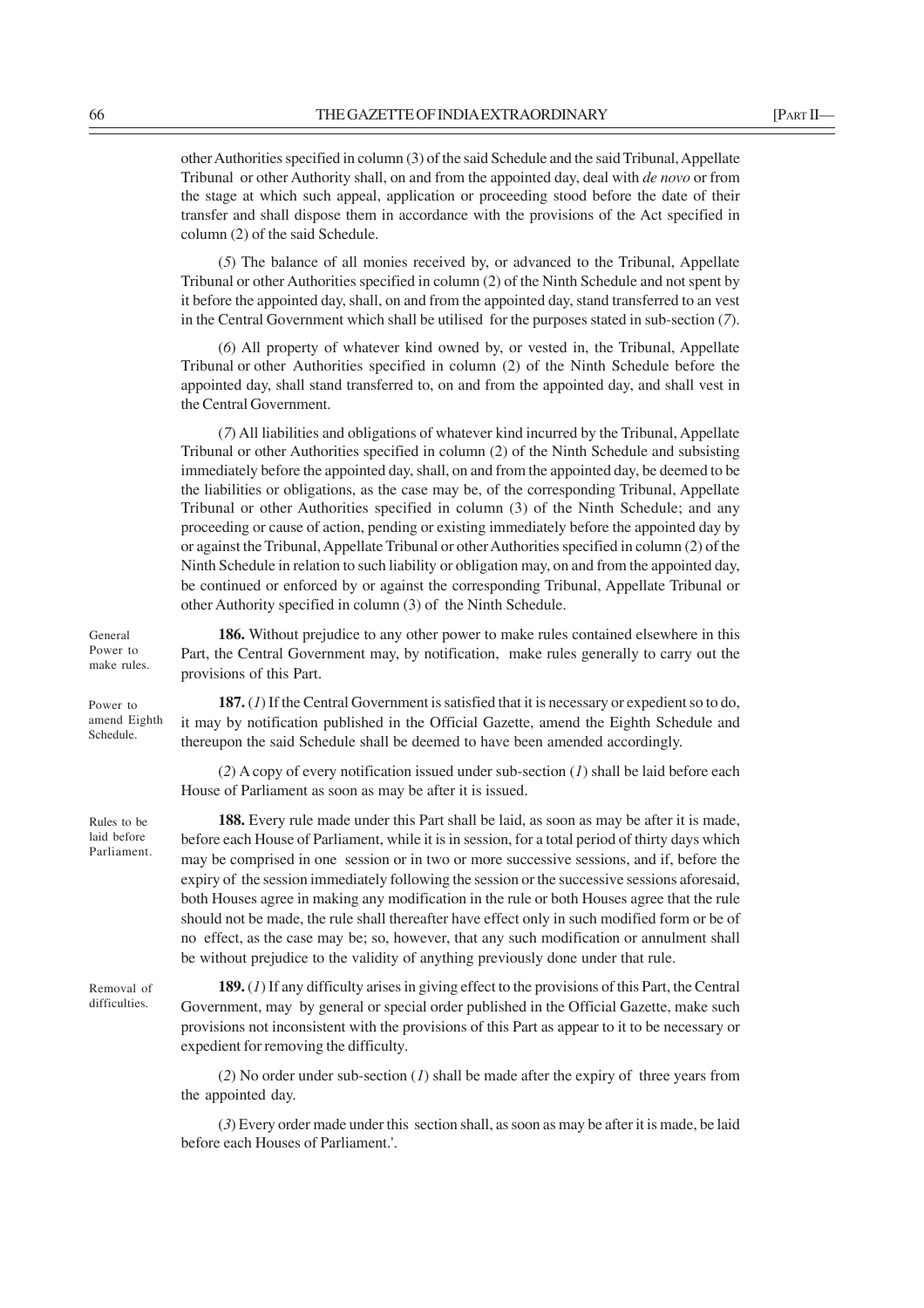### THE FIRST SCHEDULE

### (*See* section 2)

# PART I

# INCOME-TAX

# *Paragraph A*

(*I*) In the case of every individual other than the individual referred to in items (II) and (III) of this Paragraph or Hindu undivided family or association of persons or body of individuals, whether incorporated or not, or every artificial juridical person referred to in sub-clause (*vii*) of clause (*31*) of section 2 of the Income-tax Act, not being a case to which any other Paragraph of this Part applies,—

### *Rates of income-tax*

*Nil;*

|     | $(1)$ where the total income does not exceed Rs. 2,50,000                              | Nil:                                                                                                    |
|-----|----------------------------------------------------------------------------------------|---------------------------------------------------------------------------------------------------------|
| (2) | where the total income exceeds Rs. 2,50,000 but does<br>not exceed Rs. $5,00,000$      | 10 per cent. of the amount by which the total income<br>exceeds Rs. 2,50,000;                           |
|     | $(3)$ where the total income exceeds Rs. 5,00,000 but does<br>not exceed Rs. 10,00,000 | Rs. 25,000 <i>plus</i> 20 per cent. of the amount by which the<br>total income exceeds Rs. 5,00,000;    |
|     | $(4)$ where the total income exceeds Rs. 10,00,000                                     | Rs. 1,25,000 <i>plus</i> 30 per cent. of the amount by which the<br>total income exceeds Rs. 10,00,000. |

(*II*) In the case of every individual, being a resident in India, who is of the age of sixty years or more but less than eighty years at any time during the previous year,—

### *Rates of income-tax*

|     | $(1)$ where the total income does not exceed Rs. 3,00,000                              | Nil:                                                                                                    |
|-----|----------------------------------------------------------------------------------------|---------------------------------------------------------------------------------------------------------|
| (2) | where the total income exceeds Rs. 3,00,000 but does<br>not exceed Rs. $5,00,000$      | 10 per cent. of the amount by which the total income exceeds<br>Rs. 3,00,000;                           |
|     | $(3)$ where the total income exceeds Rs. 5,00,000 but does<br>not exceed Rs. 10,00,000 | Rs. 20,000 <i>plus</i> 20 per cent. of the amount by which the<br>total income exceeds Rs. 5,00,000;    |
|     | $(4)$ where the total income exceeds Rs. 10,00,000                                     | Rs. 1,20,000 <i>plus</i> 30 per cent. of the amount by which the<br>total income exceeds Rs. 10,00,000. |

(*III*) In the case of every individual, being a resident in India, who is of the age of eighty years or more at any time during the previous year,—

#### *Rates of income-tax*

| $(1)$ where the total income does not exceed Rs. 5,00,000                              | Nil:                                                                                                    |
|----------------------------------------------------------------------------------------|---------------------------------------------------------------------------------------------------------|
| (2) where the total income exceeds Rs. $5,00,000$ but does<br>not exceed Rs. 10,00,000 | 20 per cent. of the amount by which the total income exceeds<br>Rs. 5,00,000;                           |
| $(3)$ where the total income exceeds Rs. 10,00,000                                     | Rs. 1,00,000 <i>plus</i> 30 per cent. of the amount by which the<br>total income exceeds Rs. 10,00,000. |

### *Surcharge on income-tax*

The amount of income-tax computed in accordance with the preceding provisions of this Paragraph, or the provisions of section 111A or section 112 of the Income-tax Act, shall, in the case of every individual or Hindu undivided family or association of persons or body of individuals, whether incorporated or not, or every artificial juridical person referred to in sub-clause (*vii*) of clause (*31*) of section 2 of the Income-tax Act, having a total income exceeding one crore rupees, be increased by a surcharge for the purpose of the Union calculated at the rate of fifteen per cent. of such income-tax: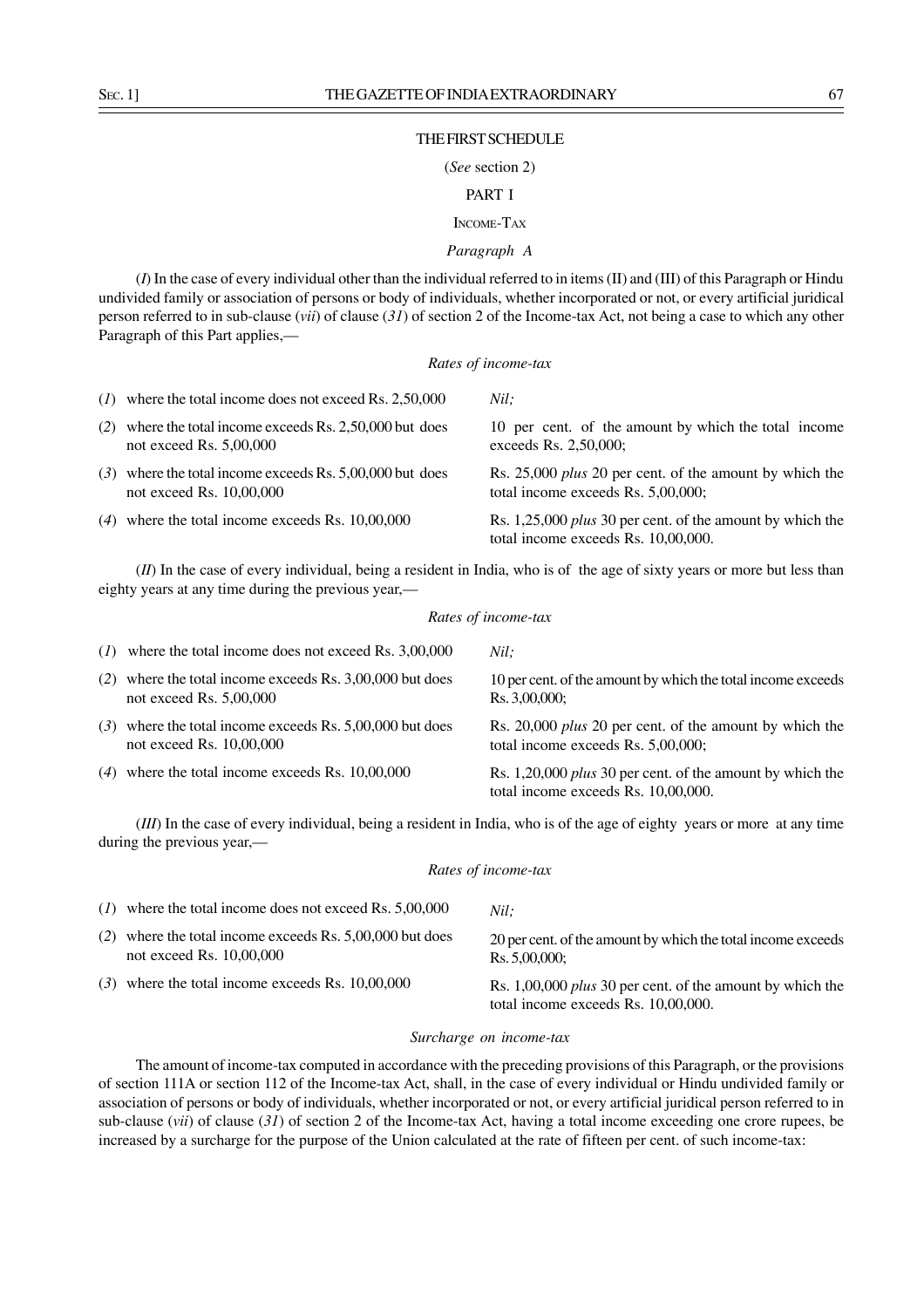Provided that in the case of persons mentioned above having total income exceeding one crore rupees, the total amount payable as income-tax and surcharge on such income shall not exceed the total amount payable as income-tax on a total income of one crore rupees by more than the amount of income that exceeds one crore rupees.

### *Paragraph B*

In the case of every co-operative society,—

# *Rates of income-tax*

| $(1)$ where the total income does not exceed Rs.10,000                           | 10 per cent. of the total income;                                                                 |
|----------------------------------------------------------------------------------|---------------------------------------------------------------------------------------------------|
| $(2)$ where the total income exceeds Rs.10,000 but does<br>not exceed Rs. 20,000 | Rs.1,000 <i>plus</i> 20 per cent. of the amount by which the total<br>income exceeds Rs.10,000;   |
| $(3)$ where the total income exceeds Rs. 20,000                                  | Rs. 3,000 <i>plus</i> 30 per cent. of the amount by which the<br>total income exceeds Rs. 20.000. |

### *Surcharge on income-tax*

The amount of income-tax computed in accordance with the preceding provisions of this Paragraph, or the provisions of section 111A or section 112 of the Income-tax Act, shall, in the case of every co-operative society, having a total income exceeding one crore rupees, be increased by a surcharge for the purposes of the Union calculated at the rate of twelve per cent. of such income-tax:

Provided that in the case of every co-operative society mentioned above having total income exceeding one crore rupees, the total amount payable as income-tax and surcharge on such income shall not exceed the total amount payable as income-tax on a total income of one crore rupees by more than the amount of income that exceeds one crore rupees.

# *Paragraph C*

In the case of every firm,—

*Rate of income-tax*

On the whole of the total income 30 per cent.

# *Surcharge on income-tax*

The amount of income-tax computed in accordance with the preceding provisions of this Paragraph, or the provisions of section 111A or section 112 of the Income-tax Act, shall, in the case of every firm, having a total income exceeding one crore rupees, be increased by a surcharge for the purposes of the Union calculated at the rate of twelve per cent. of such income-tax:

Provided that in the case of every firm mentioned above having total income exceeding one crore rupees, the total amount payable as income-tax and surcharge on such income shall not exceed the total amount payable as income-tax on a total income of one crore rupees by more than the amount of income that exceeds one crore rupees.

### *Paragraph D*

In the case of every local authority,—

*Rate of income-tax*

On the whole of the total income 30 per cent.

### *Surcharge on income-tax*

The amount of income-tax computed in accordance with the preceding provisions of this Paragraph, or the provisions of section 111A or section 112 of the Income-tax Act, shall, in the case of every local authority, having a total income exceeding one crore rupees, be increased by a surcharge for the purposes of the Union calculated at the rate of twelve per cent. of such income-tax:

Provided that in the case of every local authority mentioned above having total income exceeding one crore rupees, the total amount payable as income-tax and surcharge on such income shall not exceed the total amount payable as income-tax on a total income of one crore rupees by more than the amount of income that exceeds one crore rupees.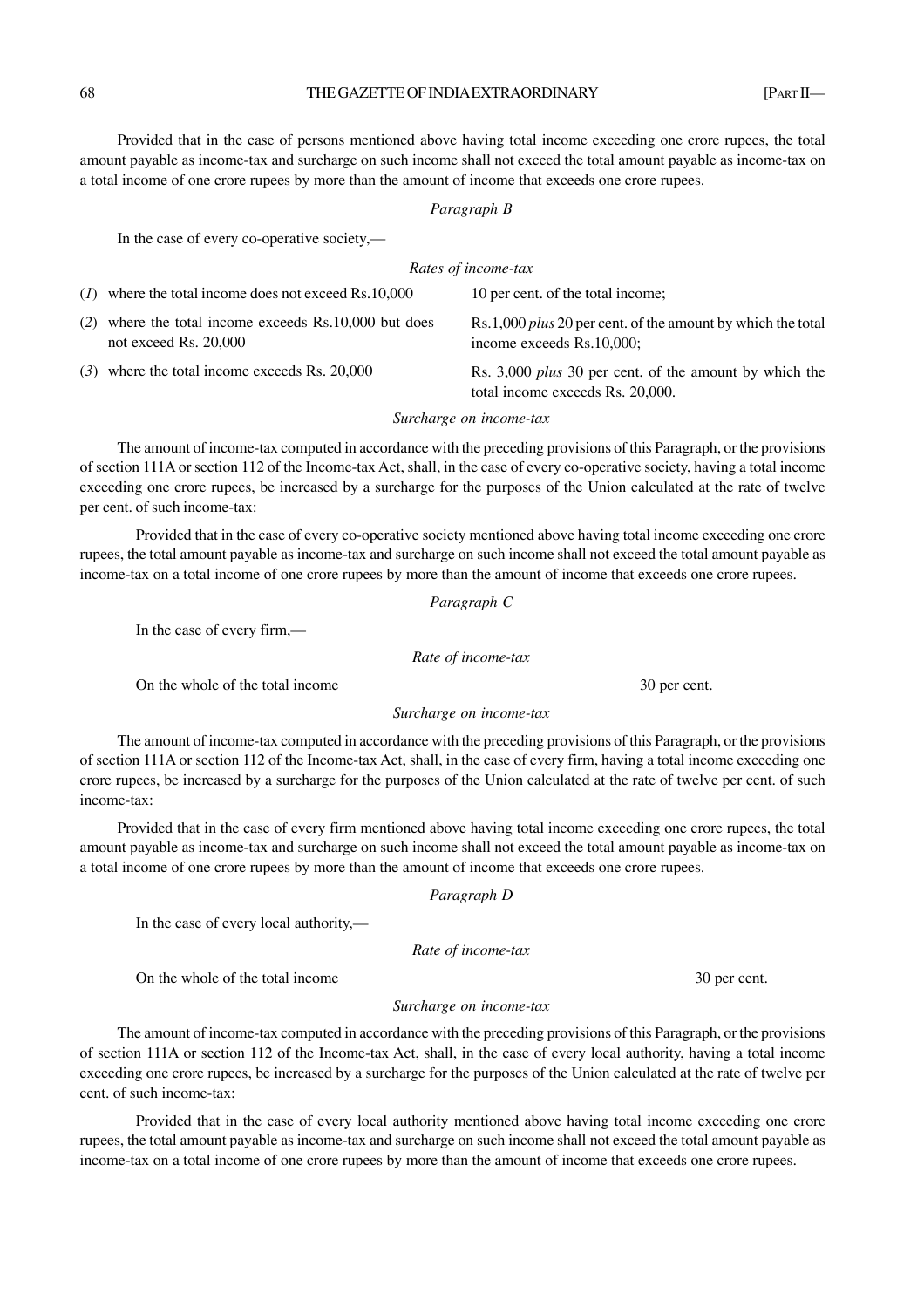### *Paragraph E*

In the case of a company,—

## *Rates of income-tax*

I. In the case of a domestic company,—

(i) where its total turnover or the gross receipt in the previous 29 per cent. of the total Income year 2014-15 does not exceed five crore rupees; (ii) other than that referred to in item (i) 30 per cent. of the total Income

II. In the case of a company other than a domestic company,—

 $(i)$  on so much of the total income as consists of,—

(*a*) royalties received from Government or an Indian concern in pursuance of an agreement made by it with the Government or the Indian concern after the 31st day of March, 1961 but before the 1st day of April, 1976; or

(*b*) fees for rendering technical services received from Government or an Indian concern in pursuance of an agreement made by it with the Government or the Indian concern after the 29th day of February, 1964 but before the 1st day of April, 1976,

and where such agreement has, in either case, been approved by the Central Government

(*ii*) on the balance, if any, of the total income

*Surcharge on income-tax*

The amount of income-tax computed in accordance with the preceding provisions of this Paragraph, or the provisions of section 111A or section 112 of the Income-tax Act, shall, be increased by a surcharge for the purposes of the Union calculated,—

(*i*) in the case of every domestic company,––

(*a*) having a total income exceeding one crore rupees but not exceeding ten crore rupees, at the rate of seven per cent. of such income-tax; and

(*b*) having a total income exceeding ten crore rupees, at the rate of twelve per cent. of such income-tax; (*ii*) in the case of every company other than a domestic company,––

(*a*) having a total income exceeding one crore rupees but not exceeding ten crore rupees, at the rate of two per cent. of such income-tax; and

(*b*) having a total income exceeding ten crore rupees, at the rate of five per cent. of such income-tax:

Provided that in the case of every company having a total income exceeding one crore rupees but not exceeding ten crore rupees, the total amount payable as income-tax and surcharge on such income shall not exceed the total amount payable as income-tax on a total income of one crore rupees by more than the amount of income that exceeds one crore rupees:

Provided further that in the case of every company having a total income exceeding ten crore rupees, the total amount payable as income-tax and surcharge on such income shall not exceed the total amount payable as income-tax and surcharge on a total income of ten crore rupees by more than the amount of income that exceeds ten crore rupees.

### PART II

#### RATES FOR DEDUCTION OF TAX AT SOURCE IN CERTAIN CASES

In every case in which under the provisions of sections 193, 194, 194A, 194B, 194BB, 194D , 194LBA, 194LBB, 194LBC and 195 of the Income-tax Act, tax is to be deducted at the rates in force, deduction shall be made from the income subject to the deduction at the following rates:—

*Rate of income-tax*

**1.** In the case of a person other than a company—

(*a*) where the person is resident in India—

(*i*) on income by way of interest other than "Interest on securities"

10 per cent.;

50 per cent.;

40 per cent.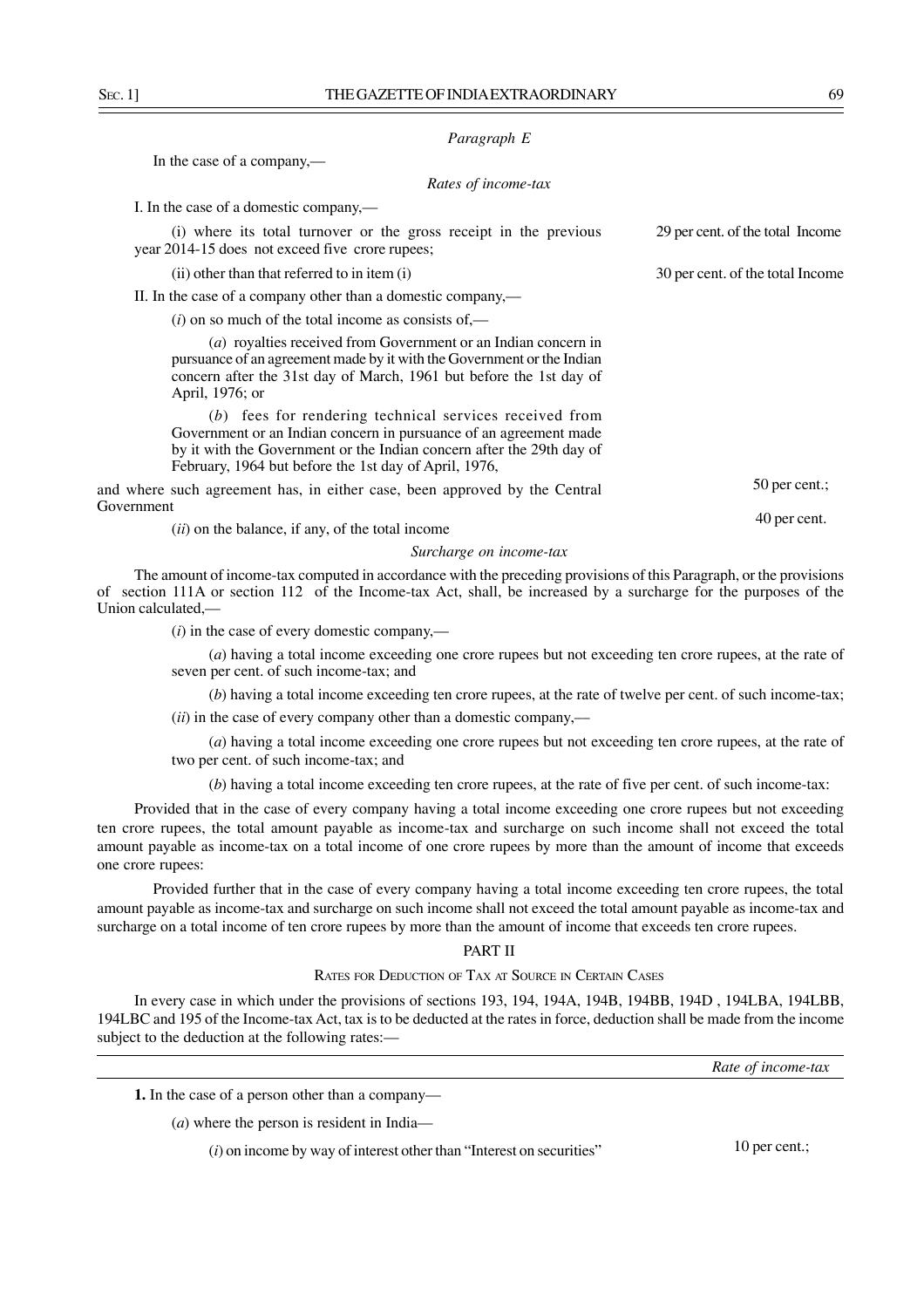|                                                                                                                                                                                                                                                                                                                                                                                                                                                                                                                                                                                                                                                       | Rate of income-tax |
|-------------------------------------------------------------------------------------------------------------------------------------------------------------------------------------------------------------------------------------------------------------------------------------------------------------------------------------------------------------------------------------------------------------------------------------------------------------------------------------------------------------------------------------------------------------------------------------------------------------------------------------------------------|--------------------|
| (ii) on income by way of winnings from lotteries, crossword<br>puzzles, card games and other games of any sort                                                                                                                                                                                                                                                                                                                                                                                                                                                                                                                                        | 30 per cent.;      |
| (iii) on income by way of winnings from horse races                                                                                                                                                                                                                                                                                                                                                                                                                                                                                                                                                                                                   | 30 per cent.;      |
| $(iv)$ on income by way of insurance commission                                                                                                                                                                                                                                                                                                                                                                                                                                                                                                                                                                                                       | 5 per cent.;       |
| $(v)$ on income by way of interest payable on—                                                                                                                                                                                                                                                                                                                                                                                                                                                                                                                                                                                                        | 10 per cent.;      |
| (A) any debentures or securities for money issued by or on<br>behalf of any local authority or a corporation established by a<br>Central, State or Provincial Act;                                                                                                                                                                                                                                                                                                                                                                                                                                                                                    |                    |
| $(B)$ any debentures issued by a company where such<br>debentures are listed on a recognised stock exchange in India in<br>accordance with the Securities Contracts (Regulation) Act, 1956<br>(42 of 1956) and any rules made thereunder;                                                                                                                                                                                                                                                                                                                                                                                                             |                    |
| (C) any security of the Central or State Government;                                                                                                                                                                                                                                                                                                                                                                                                                                                                                                                                                                                                  |                    |
| $(vi)$ on any other income                                                                                                                                                                                                                                                                                                                                                                                                                                                                                                                                                                                                                            | 10 per cent.;      |
| $(b)$ where the person is not resident in India—                                                                                                                                                                                                                                                                                                                                                                                                                                                                                                                                                                                                      |                    |
| $(i)$ in the case of a non-resident Indian—                                                                                                                                                                                                                                                                                                                                                                                                                                                                                                                                                                                                           |                    |
| $(A)$ on any investment income                                                                                                                                                                                                                                                                                                                                                                                                                                                                                                                                                                                                                        | 20 per cent.;      |
| $(B)$ on income by way of long-term capital gains referred<br>to in section 115E or sub-clause ( <i>iii</i> ) of clause ( <i>c</i> ) of<br>sub-section $(l)$ of section 112                                                                                                                                                                                                                                                                                                                                                                                                                                                                           | 10 per cent.;      |
| $(C)$ on income by way of short-term capital gains referred<br>to in section 111A                                                                                                                                                                                                                                                                                                                                                                                                                                                                                                                                                                     | 15 per cent.;      |
| $(D)$ on other income by way of long-term capital gains<br>[not being long-term capital gains referred to in clauses $(33)$ ,<br>$(36)$ and $(38)$ of section 10]                                                                                                                                                                                                                                                                                                                                                                                                                                                                                     | 20 per cent.;      |
| $(E)$ on income by way of interest payable by Government<br>or an Indian concern on moneys borrowed or debt incurred by<br>Government or the Indian concern in foreign currency (not<br>being income by way of interest referred to in section 194LB or<br>section 194LC)                                                                                                                                                                                                                                                                                                                                                                             | 20 per cent.;      |
| $(F)$ on income by way of royalty payable by Government<br>or an Indian concern in pursuance of an agreement made by it<br>with the Government or the Indian concern where such royalty is<br>in consideration for the transfer of all or any rights (including the<br>granting of a licence) in respect of copyright in any book on a<br>subject referred to in the first proviso to sub-section $(A)$ of<br>section 115A of the Income-tax Act, to the Indian concern, or in<br>respect of any computer software referred to in the second proviso<br>to sub-section $(IA)$ of section 115A of the Income-tax Act, to a<br>person resident in India | 10 per cent.;      |
| $(G)$ on income by way of royalty [not being royalty of the<br>nature referred to in sub-item $(b)(i)(F)$ ] payable by Government<br>or an Indian concern in pursuance of an agreement made by it<br>with the Government or the Indian concern and where such<br>agreement is with an Indian concern, the agreement is approved                                                                                                                                                                                                                                                                                                                       | 10 per cent.;      |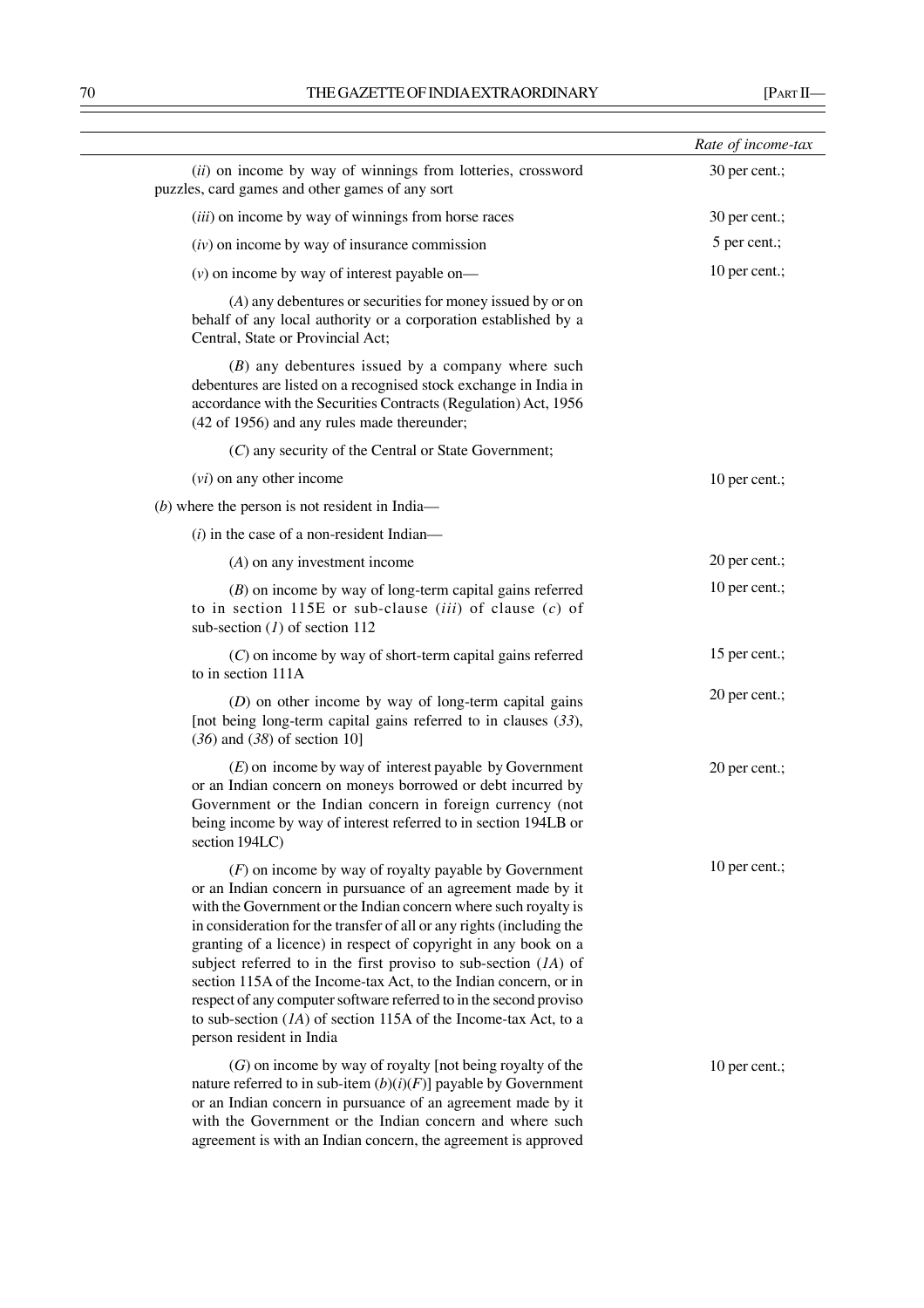|                                                                                                                                                                                                                                                                                                                                                                                                                                                                                                                                                                                                                                                        | Rate of income-tax |
|--------------------------------------------------------------------------------------------------------------------------------------------------------------------------------------------------------------------------------------------------------------------------------------------------------------------------------------------------------------------------------------------------------------------------------------------------------------------------------------------------------------------------------------------------------------------------------------------------------------------------------------------------------|--------------------|
| by the Central Government or where it relates to a matter included<br>in the industrial policy, for the time being in force, of the<br>Government of India, the agreement is in accordance with that<br>policy                                                                                                                                                                                                                                                                                                                                                                                                                                         |                    |
| $(H)$ on income by way of fees for technical services payable<br>by Government or an Indian concern in pursuance of an<br>agreement made by it with the Government or the Indian concern<br>and where such agreement is with an Indian concern, the<br>agreement is approved by the Central Government or where it<br>relates to a matter included in the industrial policy, for the time<br>being in force, of the Government of India, the agreement is in<br>accordance with that policy                                                                                                                                                            | 10 per cent.;      |
| $(I)$ on income by way of winnings from lotteries, crossword<br>puzzles, card games and other games of any sort                                                                                                                                                                                                                                                                                                                                                                                                                                                                                                                                        | 30 per cent.;      |
| $(J)$ on income by way of winnings from horse races                                                                                                                                                                                                                                                                                                                                                                                                                                                                                                                                                                                                    | 30 per cent.;      |
| $(K)$ on the whole of the other income                                                                                                                                                                                                                                                                                                                                                                                                                                                                                                                                                                                                                 | 30 per cent.;      |
| (ii) in the case of any other person-                                                                                                                                                                                                                                                                                                                                                                                                                                                                                                                                                                                                                  |                    |
| $(A)$ on income by way of interest payable by Government<br>or an Indian concern on moneys borrowed or debt incurred by<br>Government or the Indian concern in foreign currency (not<br>being income by way of interest referred to in section 194LB or<br>section 194LC)                                                                                                                                                                                                                                                                                                                                                                              | 20 per cent.;      |
| $(B)$ on income by way of royalty payable by Government<br>or an Indian concern in pursuance of an agreement made by it<br>with the Government or the Indian concern where such royalty is<br>in consideration for the transfer of all or any rights (including the<br>granting of a licence) in respect of copyright in any book on a<br>subject referred to in the first proviso to sub-section $(IA)$ of<br>section 115A of the Income-tax Act, to the Indian concern, or in<br>respect of any computer software referred to in the second proviso<br>to sub-section $(IA)$ of section 115A of the Income-tax Act, to a<br>person resident in India | 10 per cent.;      |
| $(C)$ on income by way of royalty [not being royalty of the<br>nature referred to in sub-item $(b)(ii)(B)$ ] payable by Government<br>or an Indian concern in pursuance of an agreement made by it<br>with the Government or the Indian concern and where such<br>agreement is with an Indian concern, the agreement is approved<br>by the Central Government or where it relates to a matter included<br>in the industrial policy, for the time being in force, of the<br>Government of India, the agreement is in accordance with that<br>policy                                                                                                     | 10 per cent.;      |
| $(D)$ on income by way of fees for technical services payable<br>by Government or an Indian concern in pursuance of an<br>agreement made by it with the Government or the Indian concern<br>and where such agreement is with an Indian concern, the<br>agreement is approved by the Central Government or where it<br>relates to a matter included in the industrial policy, for the time                                                                                                                                                                                                                                                              | 10 per cent.;      |

being in force, of the Government of India, the agreement is in

accordance with that policy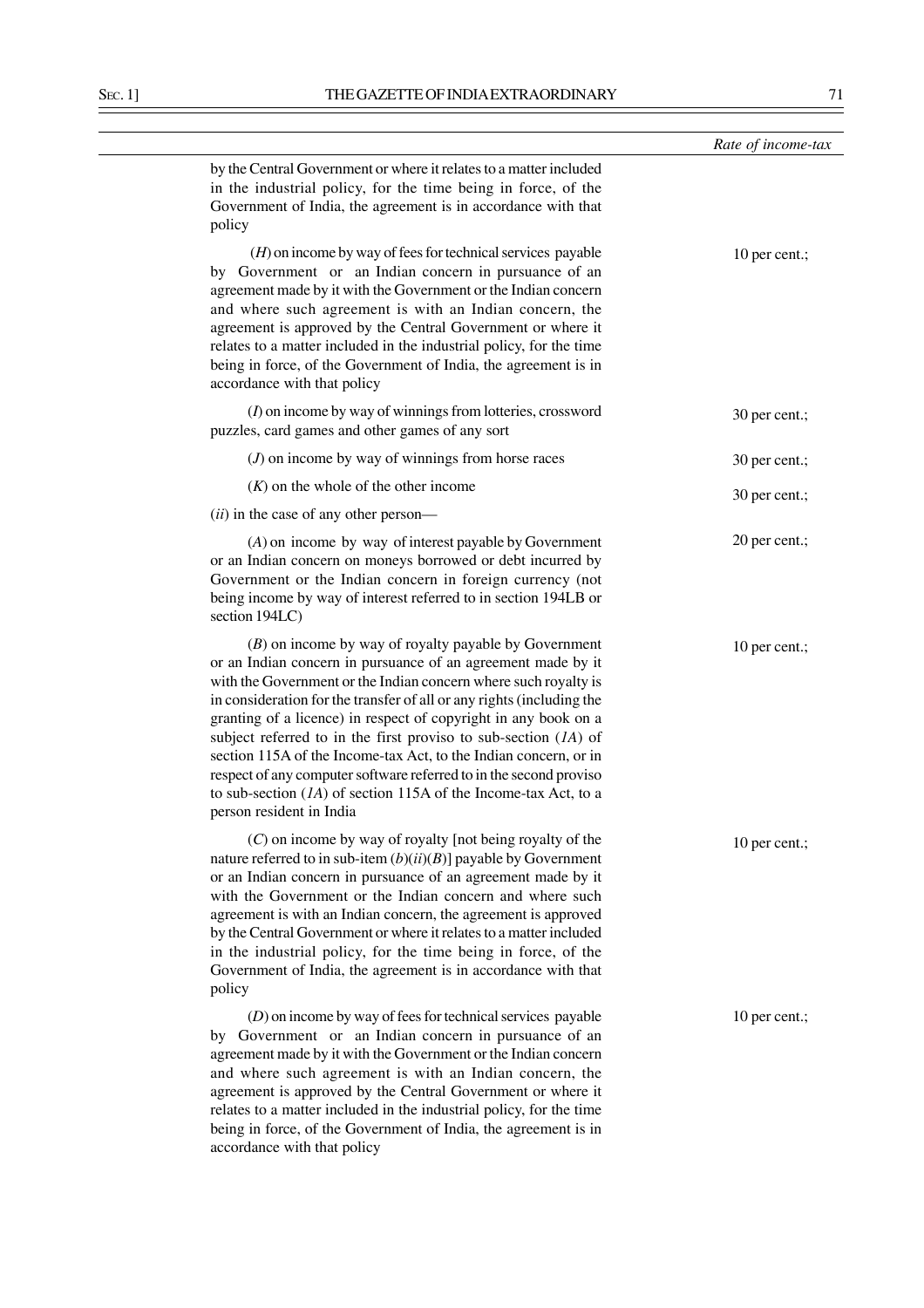|                                                                                                                                                                                                                                                                                                                                                                                                                                                                                                                                                                                                                                                                                           | Rate of income-tax |
|-------------------------------------------------------------------------------------------------------------------------------------------------------------------------------------------------------------------------------------------------------------------------------------------------------------------------------------------------------------------------------------------------------------------------------------------------------------------------------------------------------------------------------------------------------------------------------------------------------------------------------------------------------------------------------------------|--------------------|
| $(E)$ on income by way of winnings from lotteries, crossword<br>puzzles, card games and other games of any sort                                                                                                                                                                                                                                                                                                                                                                                                                                                                                                                                                                           | 30 per cent.;      |
| $(F)$ on income by way of winnings from horse races                                                                                                                                                                                                                                                                                                                                                                                                                                                                                                                                                                                                                                       | 30 per cent.;      |
| $(G)$ on income by way of short-term capital gains<br>referred to in section 111A                                                                                                                                                                                                                                                                                                                                                                                                                                                                                                                                                                                                         | 15 per cent.;      |
| $(H)$ on income by way of long-term capital gains referred<br>to in sub-clause (iii) of clause (c) of sub-section (1) of<br>section 112                                                                                                                                                                                                                                                                                                                                                                                                                                                                                                                                                   | 10 per cent.;      |
| $(I)$ on income by way of other long-term capital gains<br>[not being long-term capital gains referred to in clauses $(33)$ ,<br>$(36)$ and $(38)$ of section 10]                                                                                                                                                                                                                                                                                                                                                                                                                                                                                                                         | 20 per cent.;      |
| $(J)$ on the whole of the other income                                                                                                                                                                                                                                                                                                                                                                                                                                                                                                                                                                                                                                                    | 30 per cent.;      |
| 2. In the case of a company—                                                                                                                                                                                                                                                                                                                                                                                                                                                                                                                                                                                                                                                              |                    |
| ( <i>a</i> ) where the company is a domestic company—                                                                                                                                                                                                                                                                                                                                                                                                                                                                                                                                                                                                                                     |                    |
| $(i)$ on income by way of interest other than "Interest on securities"                                                                                                                                                                                                                                                                                                                                                                                                                                                                                                                                                                                                                    | 10 per cent.;      |
| (ii) on income by way of winnings from lotteries, crossword<br>puzzles, card games and other games of any sort                                                                                                                                                                                                                                                                                                                                                                                                                                                                                                                                                                            | 30 per cent.;      |
| (iii) on income by way of winnings from horse races                                                                                                                                                                                                                                                                                                                                                                                                                                                                                                                                                                                                                                       | 30 per cent.;      |
| $(iv)$ on any other income                                                                                                                                                                                                                                                                                                                                                                                                                                                                                                                                                                                                                                                                | 10 per cent.;      |
| $(b)$ where the company is not a domestic company—                                                                                                                                                                                                                                                                                                                                                                                                                                                                                                                                                                                                                                        |                    |
| $(i)$ on income by way of winnings from lotteries, crossword<br>puzzles, card games and other games of any sort                                                                                                                                                                                                                                                                                                                                                                                                                                                                                                                                                                           | 30 per cent.;      |
| (ii) on income by way of winnings from horse races                                                                                                                                                                                                                                                                                                                                                                                                                                                                                                                                                                                                                                        | 30 per cent.;      |
| (iii) on income by way of interest payable by Government or an<br>Indian concern on moneys borrowed or debt incurred by Government<br>or the Indian concern in foreign currency (not being income by way of<br>interest referred to in section 194LB or section 194LC)                                                                                                                                                                                                                                                                                                                                                                                                                    | 20 per cent.;      |
| $(iv)$ on income by way of royalty payable by Government or an<br>Indian concern in pursuance of an agreement made by it with the<br>Government or the Indian concern after the 31st day of March, 1976<br>where such royalty is in consideration for the transfer of all or any rights<br>(including the granting of a licence) in respect of copyright in any book<br>on a subject referred to in the first proviso to sub-section $(IA)$ of<br>section 115A of the Income-tax Act, to the Indian concern, or in respect<br>of any computer software referred to in the second proviso to<br>sub-section $(IA)$ of section 115A of the Income-tax Act, to a person<br>resident in India | 10 per cent.;      |

(*v*) on income by way of royalty [not being royalty of the nature referred to in sub-item (*b*)(*iv*)] payable by Government or an Indian concern in pursuance of an agreement made by it with the Government or the Indian concern and where such agreement is with an Indian concern, the agreement is approved by the Central Government or where it relates to a matter included in the industrial policy, for the time being in force, of the Government of India, the agreement is in accordance with that policy—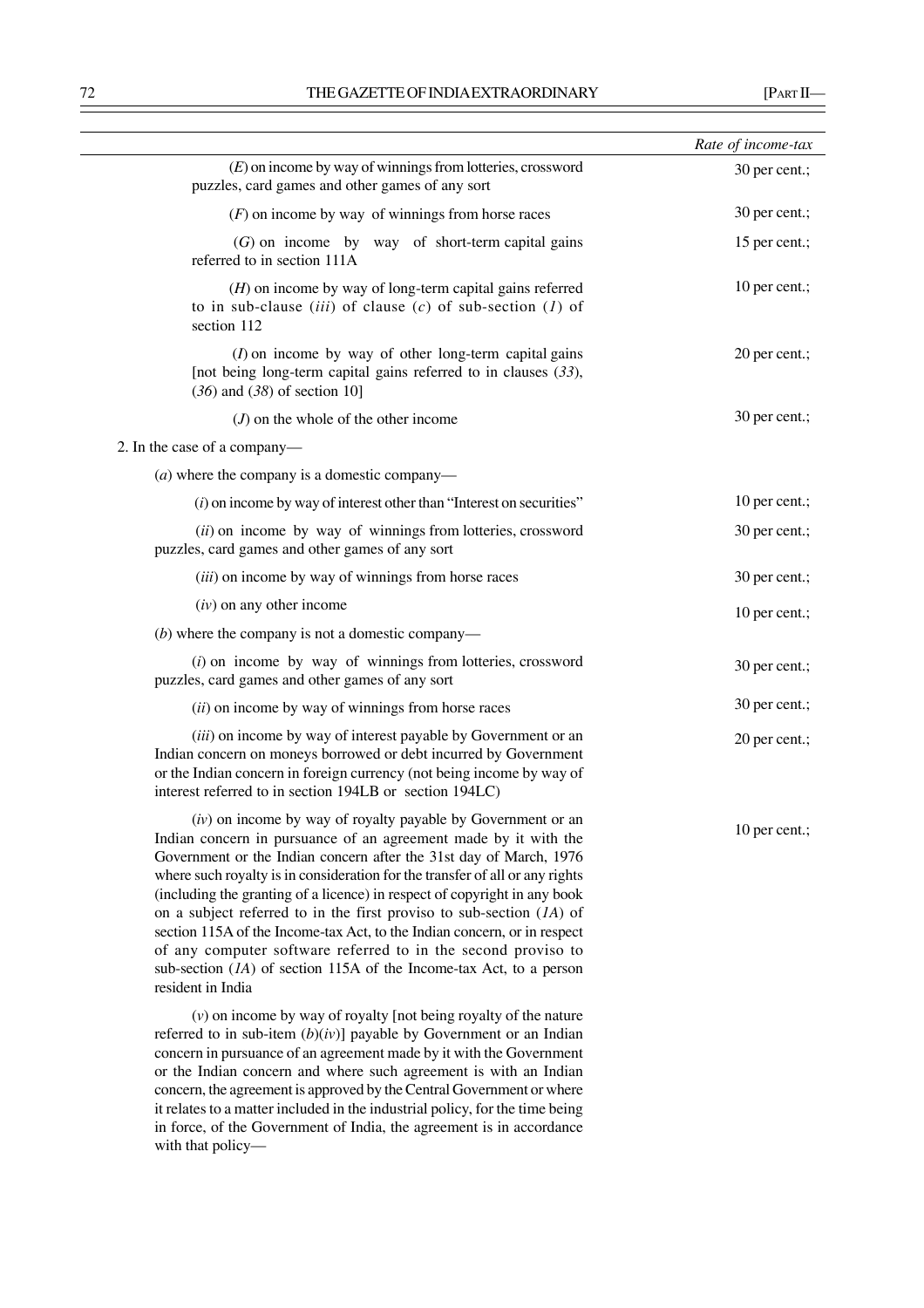|                                                                                                                                                                                                                                                                                                                                                                                                                                                                                                   | Rate of income-tax |
|---------------------------------------------------------------------------------------------------------------------------------------------------------------------------------------------------------------------------------------------------------------------------------------------------------------------------------------------------------------------------------------------------------------------------------------------------------------------------------------------------|--------------------|
| (A) where the agreement is made after the 31st day of March,<br>1961 but before the 1st day of April, 1976                                                                                                                                                                                                                                                                                                                                                                                        | 50 per cent.;      |
| $(B)$ where the agreement is made after the 31st day of March,<br>1976                                                                                                                                                                                                                                                                                                                                                                                                                            | 10 per cent.;      |
| ( <i>vi</i> ) on income by way of fees for technical services payable by<br>Government or an Indian concern in pursuance of an agreement made<br>by it with the Government or the Indian concern and where such<br>agreement is with an Indian concern, the agreement is approved by the<br>Central Government or where it relates to a matter included in the<br>industrial policy, for the time being in force, of the Government of<br>India, the agreement is in accordance with that policy— |                    |
| $(A)$ where the agreement is made after the 29th day of<br>February, 1964 but before the 1st day of April, 1976                                                                                                                                                                                                                                                                                                                                                                                   | 50 per cent.;      |
| $(B)$ where the agreement is made after the 31st day of<br>March, 1976                                                                                                                                                                                                                                                                                                                                                                                                                            | 10 per cent.;      |
| (vii) on income by way of short-term capital gains referred to<br>in section 111A                                                                                                                                                                                                                                                                                                                                                                                                                 | 15 per cent.;      |
| (viii) on income by way of long-term capital gains referred to in<br>sub-clause (iii) of clause (c) of sub-section (1) of section 112                                                                                                                                                                                                                                                                                                                                                             | 10 per cent.;      |
| $(ix)$ on income by way of other long-term capital gains [not being]<br>long-term capital gains referred to in clauses $(33)$ , $(36)$ and $(38)$ of<br>section 10]                                                                                                                                                                                                                                                                                                                               | 20 per cent.;      |
| $(x)$ on any other income                                                                                                                                                                                                                                                                                                                                                                                                                                                                         | 40 per cent.       |
|                                                                                                                                                                                                                                                                                                                                                                                                                                                                                                   |                    |

*Explanation*.— For the purposes of item  $1(b)(i)$  of this Part, "investment income" and "non-resident Indian" shall have the meanings assigned to them in Chapter XII-A of the Income-tax Act.

#### *Surcharge on income-tax*

The amount of income-tax deducted in accordance with the provisions of––

(*i*) item 1 of this Part, shall be increased by a surcharge, for the purposes of the Union,––

(*a*) in the case of every individual or Hindu undivided family or association of persons or body of individuals, whether incorporated or not, or every artificial juridical person referred to in sub-clause (*vii*) of clause (*31*) of section 2 of the Income-tax Act, being a non-resident, calculated,––

I. at the rate of ten per cent. of such tax, where the income or the aggregate of such incomes paid or likely to be paid and subject to the deduction exceeds fifty lakh rupees but does not exceed one crore rupees;

II. at the rate of fifteen per cent. of such tax, where the income or the aggregate of such incomes paid or likely to be paid and subject to the deduction exceeds one crore rupees; and

(*b*) in the case of every co-operative society or firm, being a non-resident, calculated at the rate of twelve per cent., where the income or the aggregate of such incomes paid or likely to be paid and subject to the deduction exceeds one crore rupees;

(*ii*) Item 2 of this Part shall be increased by a surcharge, for the purposes of the Union, in the case of every company other than a domestic company, calculated,––

(*a*) at the rate of two per cent. of such income-tax where the income or the aggregate of such incomes paid or likely to be paid and subject to the deduction exceeds one crore rupees but does not exceed ten crore rupees; and

(*b*) at the rate of five per cent. of such income-tax where the income or the aggregate of such incomes paid or likely to be paid and subject to the deduction exceeds ten crore rupees.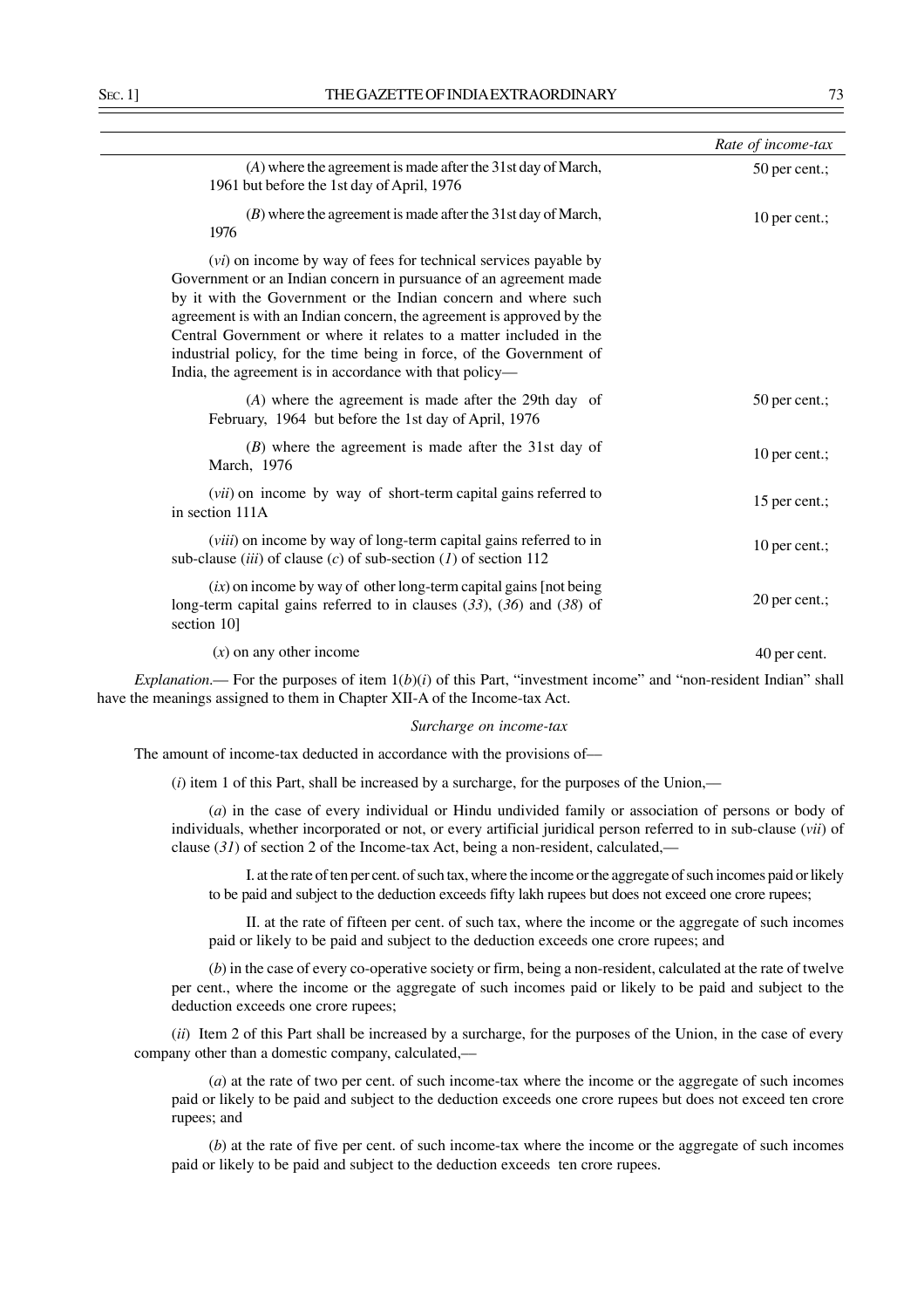#### **PART III**

RATES FOR CHARGING INCOME-TAX IN CERTAIN CASES, DEDUCTING INCOME-TAX FROM INCOME CHARGEABLE UNDER THE HEAD "SALARIES" AND COMPUTING "ADVANCE TAX"

In cases in which income-tax has to be charged under sub-section (*4*) of section 172 of the Income-tax Act or sub-section (2) of section 174 or section 174A or section 175 or sub-section (2) of section 176 of the said Act or deducted from, or paid on, from income chargeable under the head "Salaries" under section 192 of the said Act or in which the "advance tax" payable under Chapter XVII-C of the said Act has to be computed at the rate or rates in force, such income-tax or, as the case may be, "advance tax" [not being "advance tax" in respect of any income chargeable to tax under Chapter XII or Chapter XII-A or income chargeable to tax under section 115JB or section 115JC or Chapter XII-FA or Chapter XII-FB or sub-section (*1A*) of section 161 or section 164 or section 164A or section 167B of the Income-tax Act at the rates as specified in that Chapter or section or surcharge, wherever applicable, on such "advance tax" in respect of any income chargeable to tax under section 115A or section 115AB or section 115AC or section 115ACA or section 115AD or section 115B or section 115BA or section 115BB or section 115BBA or section 115BBC or section 115BBD or section 115BBDA or section 115BBE or section 115BBF or section 115BBG or section 115E or section 115JB or section 115JC] shall be charged, deducted or computed at the following rate or rates:—

#### *Paragraph A*

(*I*) In the case of every individual other than the individual referred to in items (II) and (III) of this Paragraph or Hindu undivided family or association of persons or body of individuals, whether incorporated or not, or every artificial juridical person referred to in sub-clause (*vii*) of clause (*31*) of section 2 of the Income-tax Act, not being a case to which any other Paragraph of this Part applies,—

#### *Rates of income-tax*

| $(1)$ where the total income does not exceed Rs. 2,50,000 | Nil: |  |
|-----------------------------------------------------------|------|--|
|                                                           |      |  |

| $(2)$ where the total income exceeds Rs. 2,50,000 but does<br>not exceed Rs. $5,00,000$ | 5 per c ent. of the amount by which the total income exceeds<br>Rs. 2,50,000;                           |
|-----------------------------------------------------------------------------------------|---------------------------------------------------------------------------------------------------------|
| $(3)$ where the total income exceeds Rs. 5,00,000 but does<br>not exceed Rs. 10,00,000  | Rs. 12,500 <i>plus</i> 20 per cent. of the amount by which the<br>total income exceeds Rs. 5,00,000;    |
| $(4)$ where the total income exceeds Rs. 10,00,000                                      | Rs. 1,12,500 <i>plus</i> 30 per cent. of the amount by which the<br>total income exceeds Rs. 10,00,000. |

(*II*) In the case of every individual, being a resident in India, who is of the age of sixty years or more but less than eighty years at any time during the previous year,—

#### *Rates of income-tax Nil*;

|     | $(1)$ where the total income does not exceed Rs. 3,00,000                              | Nil:                                                                                                 |
|-----|----------------------------------------------------------------------------------------|------------------------------------------------------------------------------------------------------|
| (2) | where the total income exceeds Rs. 3,00,000 but does<br>not exceed Rs. $5,00,000$      | 5 per cent. of the amount by which the total income exceeds<br>Rs. 3,00,000;                         |
|     | $(3)$ where the total income exceeds Rs. 5,00,000 but does<br>not exceed Rs. 10,00,000 | Rs. 10,000 <i>plus</i> 20 per cent. of the amount by which the<br>total income exceeds Rs. 5,00,000; |
|     | $(4)$ where the total income exceeds Rs. 10,00,000                                     | Rs. 1,10,000 plus 30 per cent. of the amount by which the<br>total income exceeds Rs. 10,00,000.     |
|     |                                                                                        |                                                                                                      |

(*III*) In the case of every individual, being a resident in India, who is of the age of eighty years or more at any time during the previous year,—

#### *Rates of income-tax*

| $(1)$ where the total income does not exceed Rs. 5,00,000                              | Nil:                                                                                               |
|----------------------------------------------------------------------------------------|----------------------------------------------------------------------------------------------------|
| $(2)$ where the total income exceeds Rs. 5,00,000 but does<br>not exceed Rs. 10,00,000 | 20 per cent. of the amount by which the total income exceeds<br>Rs. 5.00.000:                      |
| $(3)$ where the total income exceeds Rs. 10,00,000                                     | Rs. $1,00,000$ plus 30 per cent. of the amount by which the<br>total income exceeds Rs. 10,00,000. |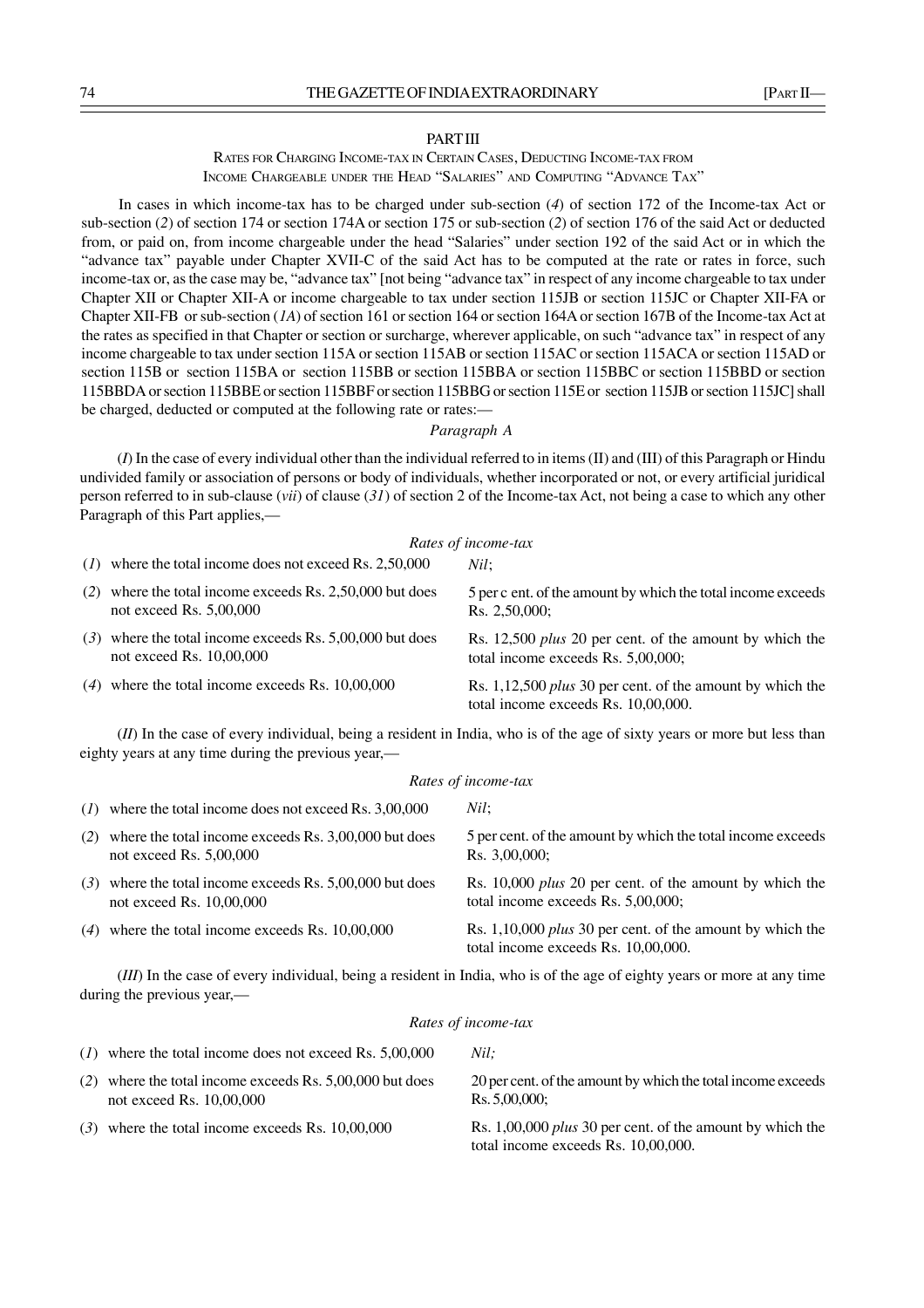#### *Surcharge on income-tax*

The amount of income-tax computed in accordance with the preceding provisions of this Paragraph, or the provisions of section 111A or section 112 of the Income-tax Act, shall be increased by a surcharge for the purposes of the Union, calculated, in the case of every individual or Hindu undivided family or association of persons or body of individuals, whether incorporated or not, or every artificial juridical person referred to in sub-clause (*vii*) of clause (*31*) of section 2 of the Income-tax Act,—

(*a*) having a total income exceeding fifty lakh rupees but not exceeding one crore rupees, at the rate of ten per cent. of such income-tax; and

(*b*) having a total income exceeding one crore rupees, at the rate of fifteen per cent. of such income-tax:

Provided that in the case of persons mentioned above having total income exceeding,—

(*a*) fifty lakh rupees but not exceeding one crore rupees, the total amount payable as income-tax and surcharge on such income shall not exceed the total amount payable as income-tax on a total income of fifty lakh rupees by more than the amount of income that exceeds fifty lakh rupees;

(*b*) one crore rupees, the total amount payable as income-tax and surcharge on such income shall not exceed the total amount payable as income-tax and surcharge on a total income of one crore rupees by more than the amount of income that exceeds one crore rupees.

*Paragraph B*

In the case of every co-operative society,—

### *Rates of income-tax*

| $(1)$ where the total income does not exceed Rs. 10,000                           | 10 per cent. of the total income:                                                                 |
|-----------------------------------------------------------------------------------|---------------------------------------------------------------------------------------------------|
| $(2)$ where the total income exceeds Rs. 10,000 but does<br>not exceed Rs. 20,000 | Rs. 1,000 <i>plus</i> 20 per cent. of the amount by which the total<br>income exceeds Rs. 10,000; |
| $(3)$ where the total income exceeds Rs. 20,000                                   | Rs. 3,000 <i>plus</i> 30 per cent. of the amount by which the total<br>income exceeds Rs. 20,000. |

#### *Surcharge on income-tax*

The amount of income-tax computed in accordance with the preceding provisions of this Paragraph, or the provisions of section 111A or section 112 of the Income-tax Act, shall, in the case of every co-operative society, having a total income exceeding one crore rupees, be increased by a surcharge for the purposes of the Union calculated at the rate of twelve per cent. of such income-tax:

Provided that in the case of every co-operative society mentioned above having total income exceeding one crore rupees, the total amount payable as income-tax and surcharge on such income shall not exceed the total amount payable as income-tax on a total income of one crore rupees by more than the amount of income that exceeds one crore rupees.

*Paragraph C*

In the case of every firm,—

*Rate of income-tax*

On the whole of the total income 30 per cent.

#### *Surcharge on income-tax*

The amount of income-tax computed in accordance with the preceding provisions of this Paragraph, or the provisions of section 111A or section 112 of the Income-tax Act, shall, in the case of every firm, having a total income exceeding one crore rupees, be increased by a surcharge for the purposes of the Union calculated at the rate of twelve per cent. of such income-tax:

Provided that in the case of every firm mentioned above having total income exceeding one crore rupees, the total amount payable as income-tax and surcharge on such income shall not exceed the total amount payable as income-tax on a total income of one crore rupees by more than the amount of income that exceeds one crore rupees.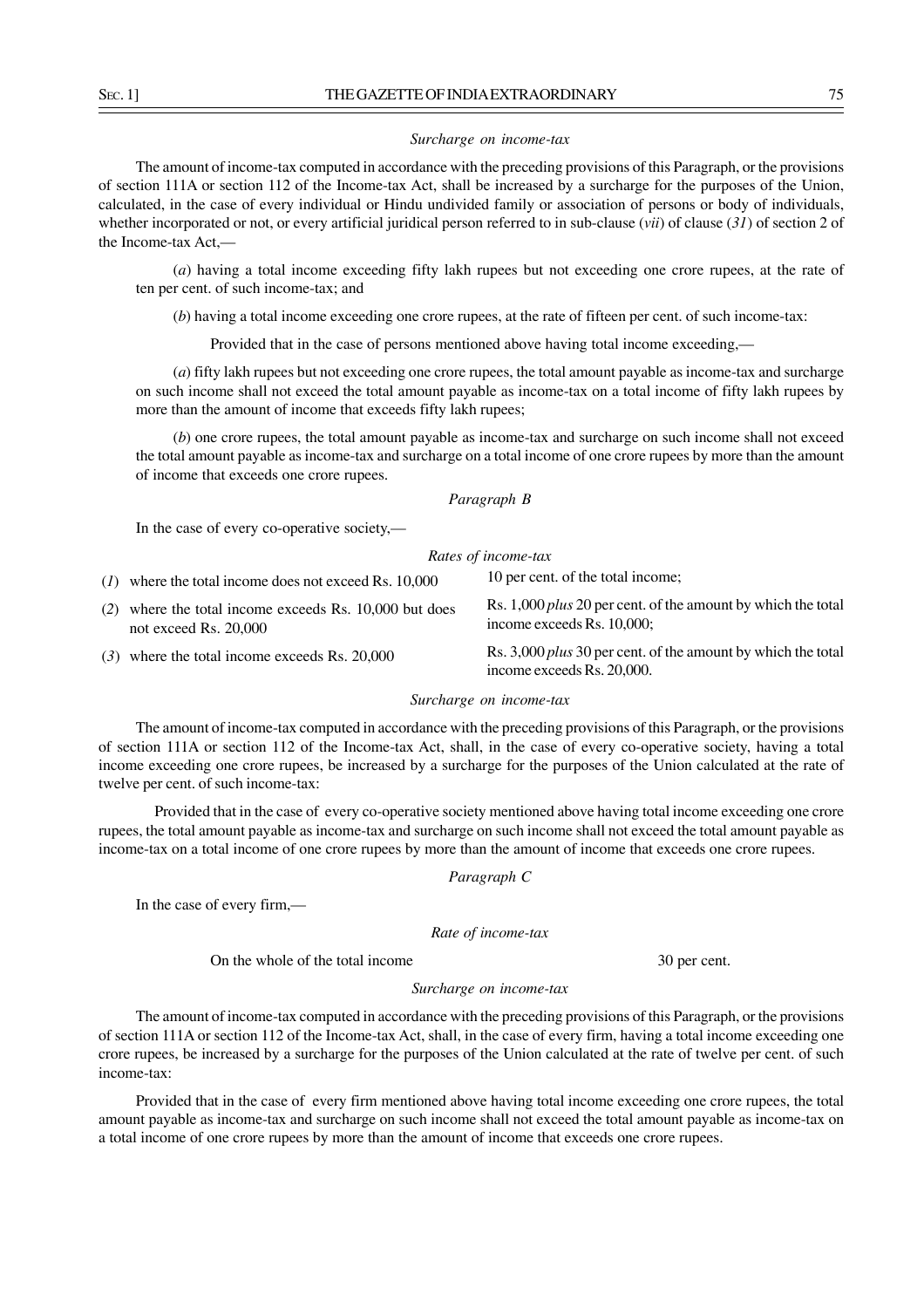#### *Paragraph D*

In the case of every local authority,—

*Rate of income-tax*

On the whole of the total income 30 per cent.;

*Surcharge on income-tax*

The amount of income-tax computed in accordance with the preceding provisions of this Paragraph, or the provisions of section 111A or section 112 of the Income-tax Act, shall, in the case of every local authority, having a total income exceeding one crore rupees, be increased by a surcharge for the purposes of the Union calculated at the rate of twelve per cent. of such income-tax:

Provided that in the case of every local authority mentioned above having total income exceeding one crore rupees, the total amount payable as income-tax and surcharge on such income shall not exceed the total amount payable as incometax on a total income of one crore rupees by more than the amount of income that exceeds one crore rupees.

*Paragraph E*

In the case of a company,—

#### *Rates of income-tax*

I. In the case of a domestic company,—

| (i) where its total turnover or the gross receipt in the previous | 25 per cent. of the total income.; |
|-------------------------------------------------------------------|------------------------------------|
| year 2015-16 does not exceed fifty crore rupees;                  |                                    |

(*ii*) other than that referred to in item (*i*)

II. In the case of a company other than a domestic company—

 $(i)$  on so much of the total income as consists of  $-$ 

(*a*) royalties received from Government or an Indian concern in pursuance of an agreement made by it with the Government or the Indian concern after the 31st day of March, 1961 but before the 1st day of April, 1976; or

(*b*) fees for rendering technical services received from Government or an Indian concern in pursuance of an agreement made by it with the Government or the Indian concern after the 29th day of February, 1964 but before the 1st day of April, 1976,

and where such agreement has, in either case, been approved by the Central Government 50 per cent.;

(*ii*) on the balance, if any, of the total income

#### *Surcharge on income-tax*

The amount of income-tax computed in accordance with the preceding provisions of this Paragraph, or the provisions of section 111A or section 112 of the Income-tax Act, shall, be increased by a surcharge for the purposes of the Union, calculated,––

(*i*) in the case of every domestic company,––

(*a*) having a total income exceeding one crore rupees but not exceeding ten crore rupees, at the rate of seven per cent. of such income-tax; and

(*b*) having a total income exceeding ten crore rupees, at the rate of twelve per cent. of such income-tax;

(*ii*) in the case of every company other than a domestic company,––

(*a*) having a total income exceeding one crore rupees but not exceeding ten crore rupees, at the rate of two per cent. of such income-tax; and

40 per cent.;

30 per cent. of the total income.;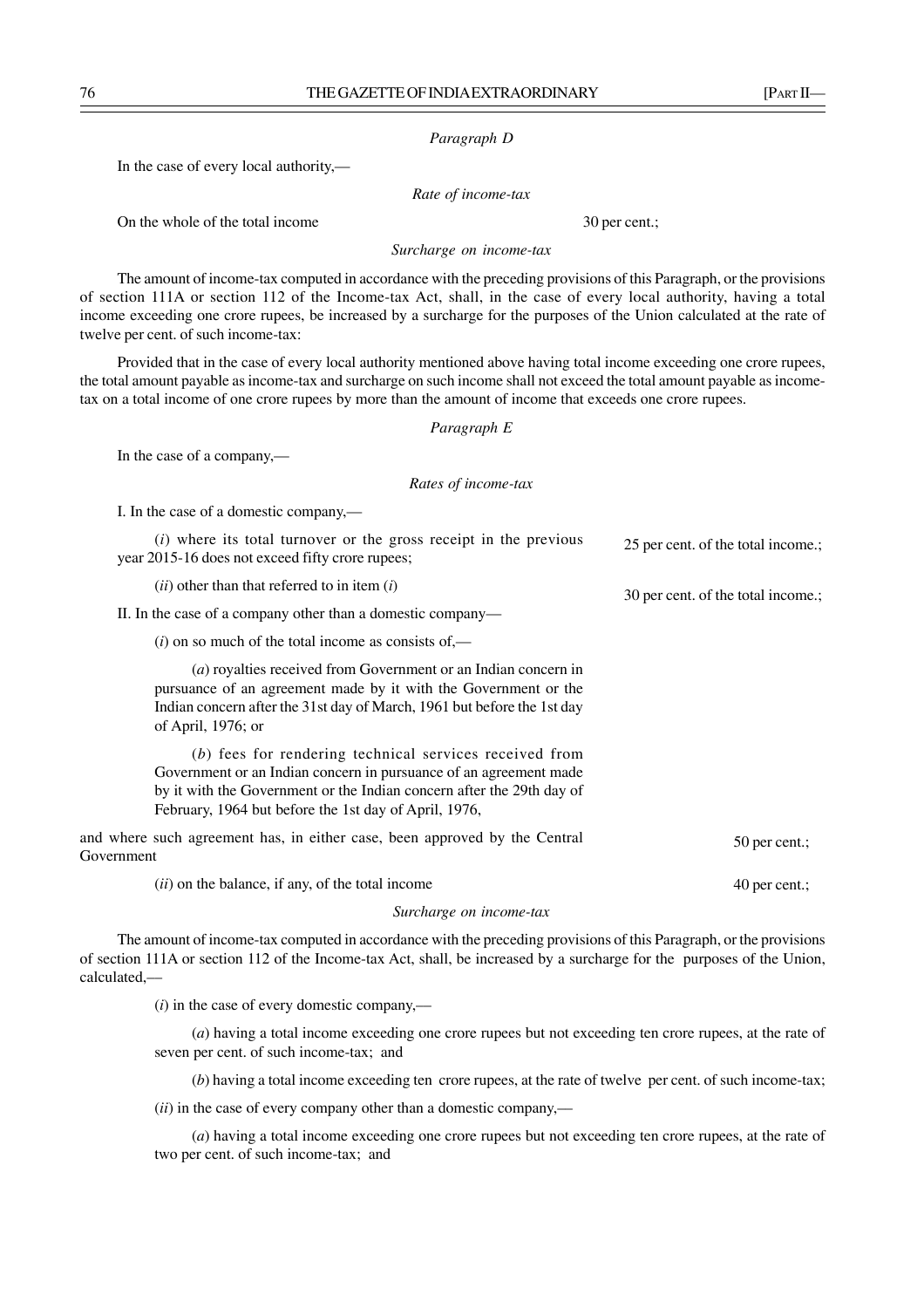(*b*) having a total income exceeding ten crore rupees, at the rate of five per cent. of such income-tax:

Provided that in the case of every company having a total income exceeding one crore rupees but not exceeding ten crore rupees, the total amount payable as income-tax and surcharge on such income shall not exceed the total amount payable as income-tax on a total income of one crore rupees by more than the amount of income that exceeds one crore rupees:

Provided further that in the case of every company having a total income exceeding ten crore rupees, the total amount payable as income-tax and surcharge on such income shall not exceed the total amount payable as income-tax and surcharge on a total income of ten crore rupees by more than the amount of income that exceeds ten crore rupees.

### **PART IV**

#### *[See* section 2 (*13*)(*c*)*]*

#### RULES FOR COMPUTATION OF NET AGRICULTURAL INCOME

*Rule* 1.—Agricultural income of the nature referred to in sub-clause (*a*) of clause (*1A*) of section 2 of the Income-tax Act shall be computed as if it were income chargeable to income-tax under that Act under the head "Income from other sources" and the provisions of sections 57 to 59 of that Act shall, so far as may be, apply accordingly:

Provided that sub-section (*2*) of section 58 shall apply subject to the modification that the reference to section 40A therein shall be construed as not including a reference to sub-sections (*3*), (*3A*) and (*4*) of section 40A.

*Rule* 2.—Agricultural income of the nature referred to in sub-clause (*b*) or sub-clause (*c*) of clause (*1A*) of section 2 of the Income-tax Act [other than income derived from any building required as a dwelling-house by the receiver of the rent or revenue of the cultivator or the receiver of rent-in-kind referred to in the said sub-clause (*c*)] shall be computed as if it were income chargeable to income-tax under that Act under the head "Profits and gains of business or profession" and the provisions of sections 30, 31, 32, 36, 37, 38, 40, 40A [other than sub-sections (*3*), (*3A*) and (*4*) thereof], 41, 43, 43A, 43B and 43C of the Income-tax Act shall, so far as may be, apply accordingly.

*Rule* 3.—Agricultural income of the nature referred to in sub-clause (*c*) of clause (*1A*) of section 2 of the Income-tax Act, being income derived from any building required as a dwelling-house by the receiver of the rent or revenue or the cultivator or the receiver of rent-in-kind referred to in the said sub-clause  $(c)$  shall be computed as if it were income chargeable to income-tax under that Act under the head "Income from house property" and the provisions of sections 23 to 27 of that Act shall, so far as may be, apply accordingly.

*Rule 4.*—Notwithstanding anything contained in any other provisions of these rules, in a case—

(*a*) where the assessee derives income from sale of tea grown and manufactured by him in India, such income shall be computed in accordance with rule 8 of the Income-tax Rules, 1962, and sixty per cent. of such income shall be regarded as the agricultural income of the assessee;

(*b*) where the assessee derives income from sale of centrifuged latex or cenex or latex based crepes (such as pale latex crepe) or brown crepes (such as estate brown crepe, re-milled crepe, smoked blanket crepe or flat bark crepe) or technically specified block rubbers manufactured or processed by him from rubber plants grown by him in India, such income shall be computed in accordance with rule 7A of the Income-tax Rules, 1962, and sixty-five per cent. of such income shall be regarded as the agricultural income of the assessee;

(*c*) where the assessee derives income from sale of coffee grown and manufactured by him in India, such income shall be computed in accordance with rule 7B of the Income-tax Rules, 1962, and sixty per cent. or seventy-five per cent., as the case may be, of such income shall be regarded as the agricultural income of the assessee.

*Rule* 5.—Where the assessee is a member of an association of persons or a body of individuals (other than a Hindu undivided family, a company or a firm) which in the previous year has either no income chargeable to tax under the Income-tax Act or has total income not exceeding the maximum amount not chargeable to tax in the case of an association of persons or a body of individuals (other than a Hindu undivided family, a company or a firm) but has any agricultural income then, the agricultural income or loss of the association or body shall be computed in accordance with these rules and the share of the assessee in the agricultural income or loss so computed shall be regarded as the agricultural income or loss of the assessee.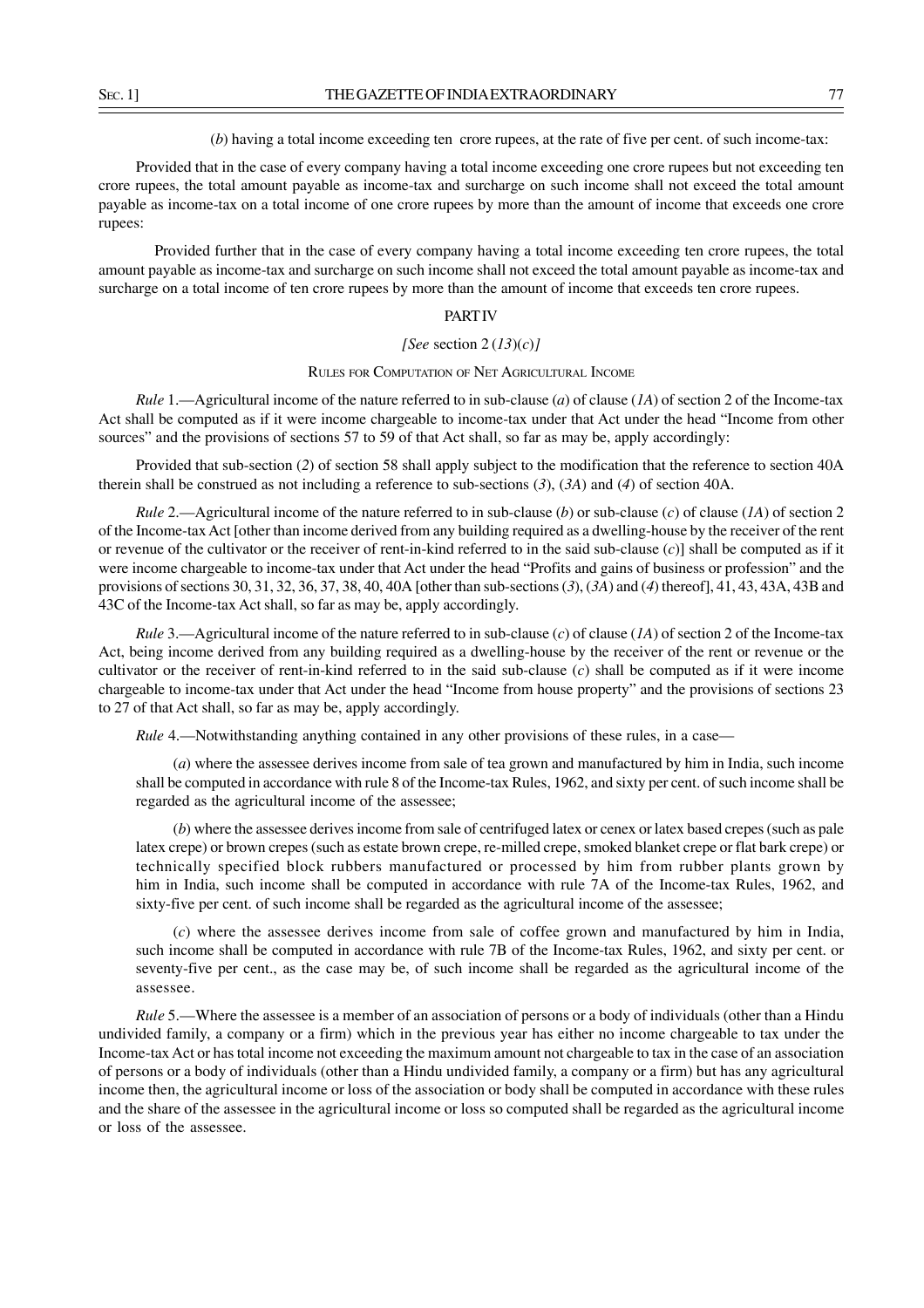*Rule* 6.—Where the result of the computation for the previous year in respect of any source of agricultural income is a loss, such loss shall be set off against the income of the assessee, if any, for that previous year from any other source of agricultural income:

Provided that where the assessee is a member of an association of persons or a body of individuals and the share of the assessee in the agricultural income of the association or body, as the case may be, is a loss, such loss shall not be set off against any income of the assessee from any other source of agricultural income.

*Rule* 7.—Any sum payable by the assessee on account of any tax levied by the State Government on the agricultural income shall be deducted in computing the agricultural income.

*Rule* 8.—(*1*) Where the assessee has, in the previous year relevant to the assessment year commencing on the 1st day of April, 2017, any agricultural income and the net result of the computation of the agricultural income of the assessee for any one or more of the previous years relevant to the assessment years commencing on the 1st day of April, 2009 or the 1st day of April, 2010 or the 1st day of April, 2011 or the 1st day of April, 2012 or the 1st day of April, 2013 or the 1st day of April, 2014 or the 1st day of April, 2015 or the 1st day of April, 2016, is a loss, then, for the purposes of sub-section (*2*) of section 2 of this Act.—

(*i*) the loss so computed for the previous year relevant to the assessment year commencing on the 1st day of April, 2009, to the extent, if any, such loss has not been set off against the agricultural income for the previous year relevant to the assessment year commencing on the 1st day of April, 2010 or the 1st day of April, 2011 or the 1st day of April, 2012 or the 1st day of April, 2013 or the 1st day of April, 2014 or the 1st day of April, 2015 or the 1st day of April, 2016,

(*ii*) the loss so computed for the previous year relevant to the assessment year commencing on the 1st day of April, 2010, to the extent, if any, such loss has not been set off against the agricultural income for the previous year relevant to the assessment year commencing on the 1st day of April, 2011 or the 1st day of April, 2012 or the 1st day of April, 2013 or the 1st day of April, 2014 or the 1st day of April, 2015 or the 1st day of April, 2016,

*(iii)* the loss so computed for the previous year relevant to the assessment year commencing on the 1st day of April, 2011, to the extent, if any, such loss has not been set off against the agricultural income for the previous year relevant to the assessment year commencing on the 1st day of April, 2012 or the 1st day of April, 2013 or the 1st day of April, 2014 or the 1st day of April, 2015 or the 1st day of April, 2016,

(*iv*) the loss so computed for the previous year relevant to the assessment year commencing on the 1st day of April, 2012, to the extent, if any, such loss has not been set off against the agricultural income for the previous year relevant to the assessment year commencing on the 1st day of April, 2013 or the 1st day of April, 2014 or the 1st day of April, 2015 or the 1st day of April, 2016,

(*v*) the loss so computed for the previous year relevant to the assessment year commencing on the 1st day of April, 2013, to the extent, if any, such loss has not been set off against the agricultural income for the previous year relevant to the assessment year commencing on the 1st day of April, 2014 or the 1st day of April, 2015 or the 1st day of April, 2016,

(*vi*) the loss so computed for the previous year relevant to the assessment year commencing on the 1st day of April, 2014, to the extent, if any, such loss has not been set off against the agricultural income for the previous year relevant to the assessment year commencing on the 1st day of April, 2015 or the 1st day of April, 2016,

(*vii*) the loss so computed for the previous year relevant to the assessment year commencing on the 1st day of April, 2015, to the extent, if any, such loss has not been set off against the agricultural income for the previous year relevant to the assessment year commencing on the 1st day of April, 2016,

(*viii*) the loss so computed for the previous year relevant to the assessment year commencing on the 1st day of April, 2016,

shall be set off against the agricultural income of the assessee for the previous year relevant to the assessment year commencing on the 1st day of April, 2017.

(*2*) Where the assessee has, in the previous year relevant to the assessment year commencing on the 1st day of April, 2018, or, if by virtue of any provision of the Income-tax Act, income-tax is to be charged in respect of the income of a period other than the previous year, in such other period, any agricultural income and the net result of the computation of the agricultural income of the assessee for any one or more of the previous years relevant to the assessment years commencing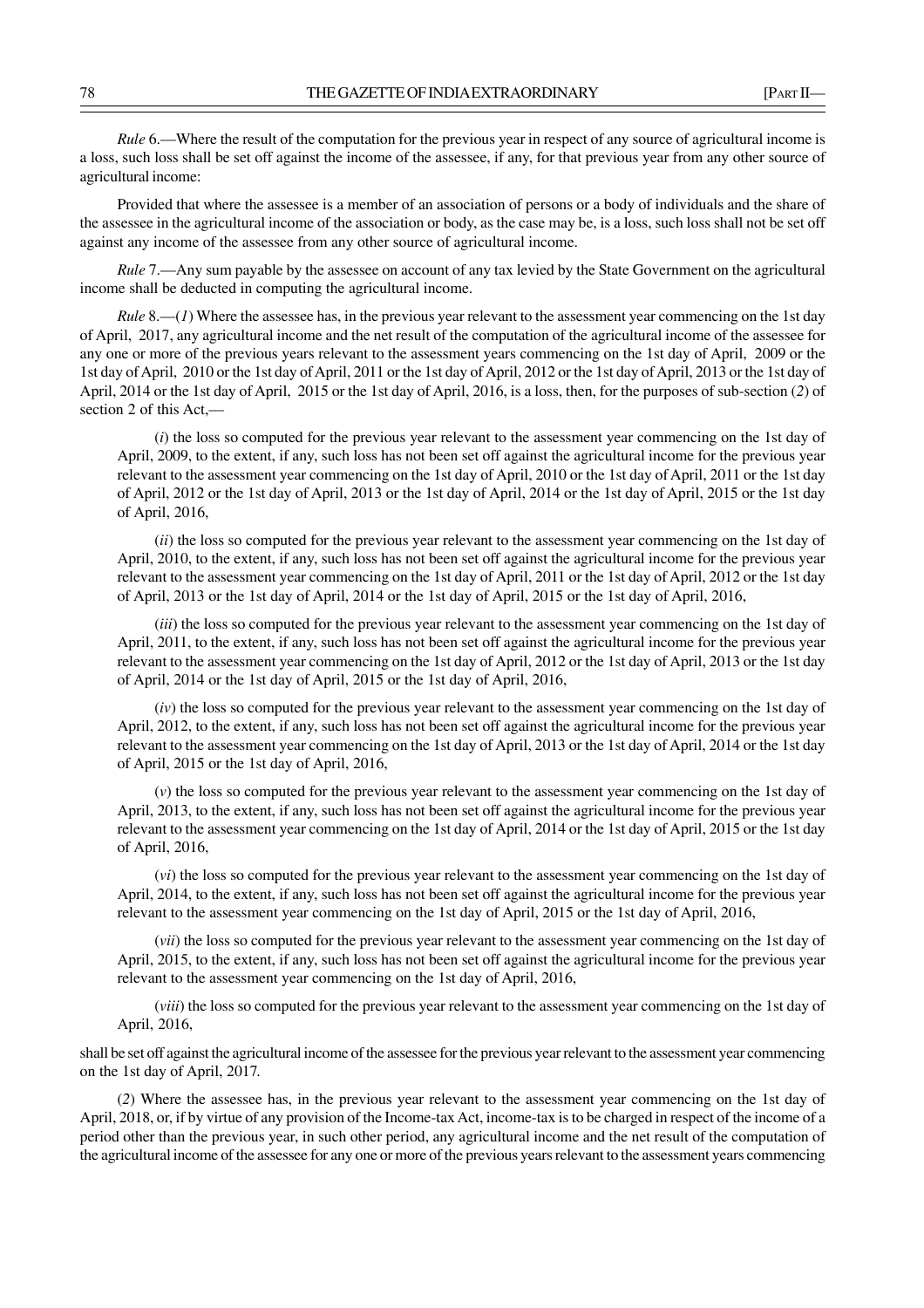on the 1st day of April, 2010 or the 1st day of April, 2011 or the 1st day of April, 2012 or the 1st day of April, 2013 or the 1st day of April, 2014 or the 1st day of April, 2015 or the 1st day of April, 2016 or the 1st day of April, 2017, is a loss, then, for the purposes of sub-section (*10*) of section 2 of this Act,––

(*i*) the loss so computed for the previous year relevant to the assessment year commencing on the 1st day of April, 2010, to the extent, if any, such loss has not been set off against the agricultural income for the previous year relevant to the assessment year commencing on the 1st day of April, 2011 or the 1st day of April, 2012 or the 1st day of April, 2013 or the 1st day of April, 2014 or the 1st day of April, 2015 or the 1st day of April, 2016 or the 1st day of April, 2017,

(*ii*) the loss so computed for the previous year relevant to the assessment year commencing on the 1st day of April, 2011, to the extent, if any, such loss has not been set off against the agricultural income for the previous year relevant to the assessment year commencing on the 1st day of April, 2012 or the 1st day of April, 2013 or the 1st day of April, 2014 or the 1st day of April, 2015 or the 1st day of April, 2016 or the 1st day of April, 2017,

(*iii*) the loss so computed for the previous year relevant to the assessment year commencing on the 1st day of April, 2012, to the extent, if any, such loss has not been set off against the agricultural income for the previous year relevant to the assessment year commencing on the 1st day of April, 2013 or the 1st day of April, 2014 or the 1st day of April, 2015 or the 1st day of April, 2016 or the 1st day of April, 2017,

(*iv*) the loss so computed for the previous year relevant to the assessment year commencing on the 1st day of April, 2013, to the extent, if any, such loss has not been set off against the agricultural income for the previous year relevant to the assessment year commencing on the 1st day of April, 2014 or the 1st day of April, 2015 or the 1st day of April, 2016 or the 1st day of April, 2017,

(*v*) the loss so computed for the previous year relevant to the assessment year commencing on the 1st day of April, 2014, to the extent, if any, such loss has not been set off against the agricultural income for the previous year relevant to the assessment year commencing on the 1st day of April, 2015 or the 1st day of April, 2016 or the 1st day of April, 2017,

(*vi*) the loss so computed for the previous year relevant to the assessment year commencing on the 1st day of April, 2015, to the extent, if any, such loss has not been set off against the agricultural income for the previous year relevant to the assessment year commencing on the 1st day of April, 2016 or the 1st day of April, 2017,

(*vii*) the loss so computed for the previous year relevant to the assessment year commencing on the 1st day of April, 2016, to the extent, if any, such loss has not been set off against the agricultural income for the previous year relevant to the assessment year commencing on the 1st day of April, 2017,

(*viii*) the loss so computed for the previous year relevant to the assessment year commencing on the 1st day of April, 2017,

shall be set off against the agricultural income of the assessee for the previous year relevant to the assessment year commencing on the 1st day of April, 2018.

(*3*) Where any person deriving any agricultural income from any source has been succeeded in such capacity by another person, otherwise than by inheritance, nothing in sub-rule (*1*) or sub-rule (*2*) shall entitle any person, other than the person incurring the loss, to have it set off under sub-rule (*1*) or, as the case may be, sub-rule (*2*).

(*4*) Notwithstanding anything contained in this rule, no loss which has not been determined by the Assessing Officer under the provisions of these rules or the rules contained in the First Schedule to the Finance (No. 2) Act, 2009 (33 of 2009) or the First Schedule to the Finance Act, 2010 (14 of 2010) or the First Schedule to the Finance Act, 2011 (8 of 2011) or the First Schedule to the Finance Act, 2012 (23 of 2012) or the First Schedule to the Finance Act, 2013 (17 of 2013) or the First Schedule to the Finance (No. 2) Act, 2014 (25 of 2014) or the First Schedule to the Finance Act, 2015 (20 of 2015) or the First Schedule to the Finance Act, 2016 (28 of 2016) shall be set off under sub-rule (*1*) or, as the case may be, sub-rule (*2*).

*Rule* 9.—Where the net result of the computation made in accordance with these rules is a loss, the loss so computed shall be ignored and the net agricultural income shall be deemed to be *nil.*

*Rule* 10.—The provisions of the Income-tax Act relating to procedure for assessment (including the provisions of section 288A relating to rounding off of income) shall, with the necessary modifications, apply in relation to the computation of the net agricultural income of the assessee as they apply in relation to the assessment of the total income.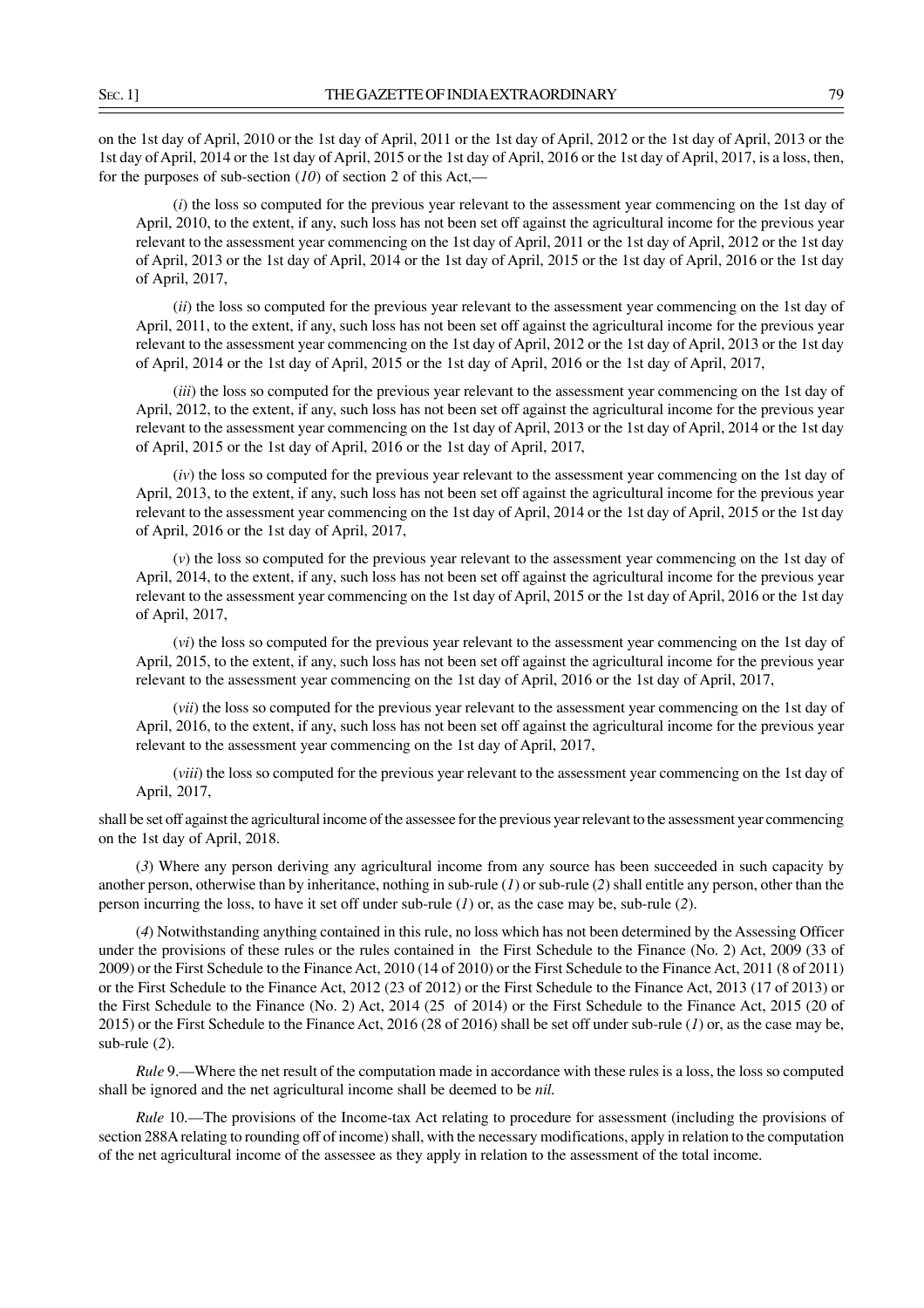*Rule* 11.—For the purposes of computing the net agricultural income of the assessee, the Assessing Officer shall have the same powers as he has under the Income-tax Act for the purposes of assessment of the total income.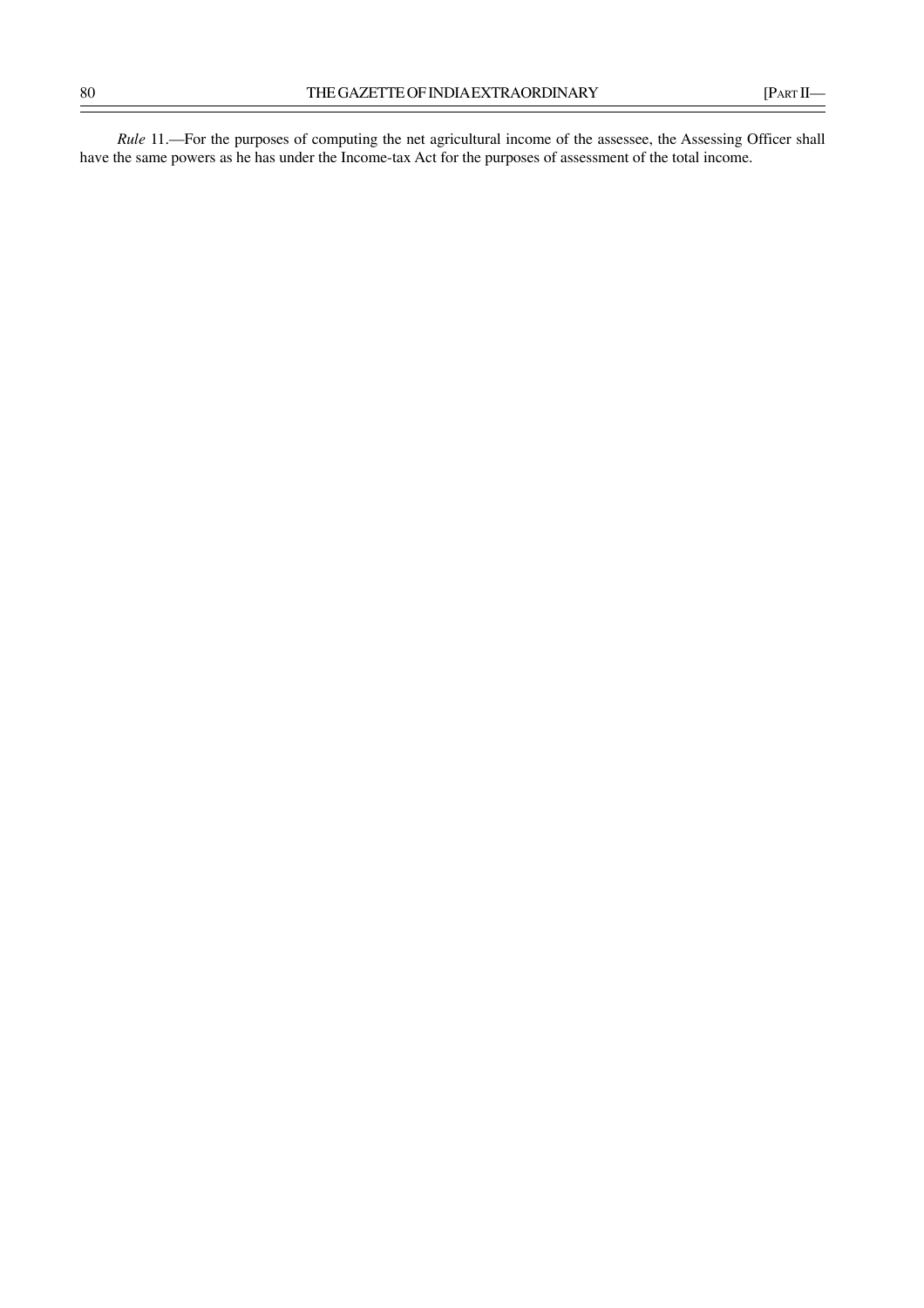## THE SECOND SCHEDULE

[*See* section 110 (*a*)]

In the First Schedule to the Customs Tariff Act,-

(*a*) in Chapter 20, for the entry in column (4) occurring against tariff item 2008 19 10, the entry "45%" shall be substituted;

(*b*) in Chapter 84, for the entry in column (4) occurring against tariff item 8421 99 00, the entry "10%" shall be substituted.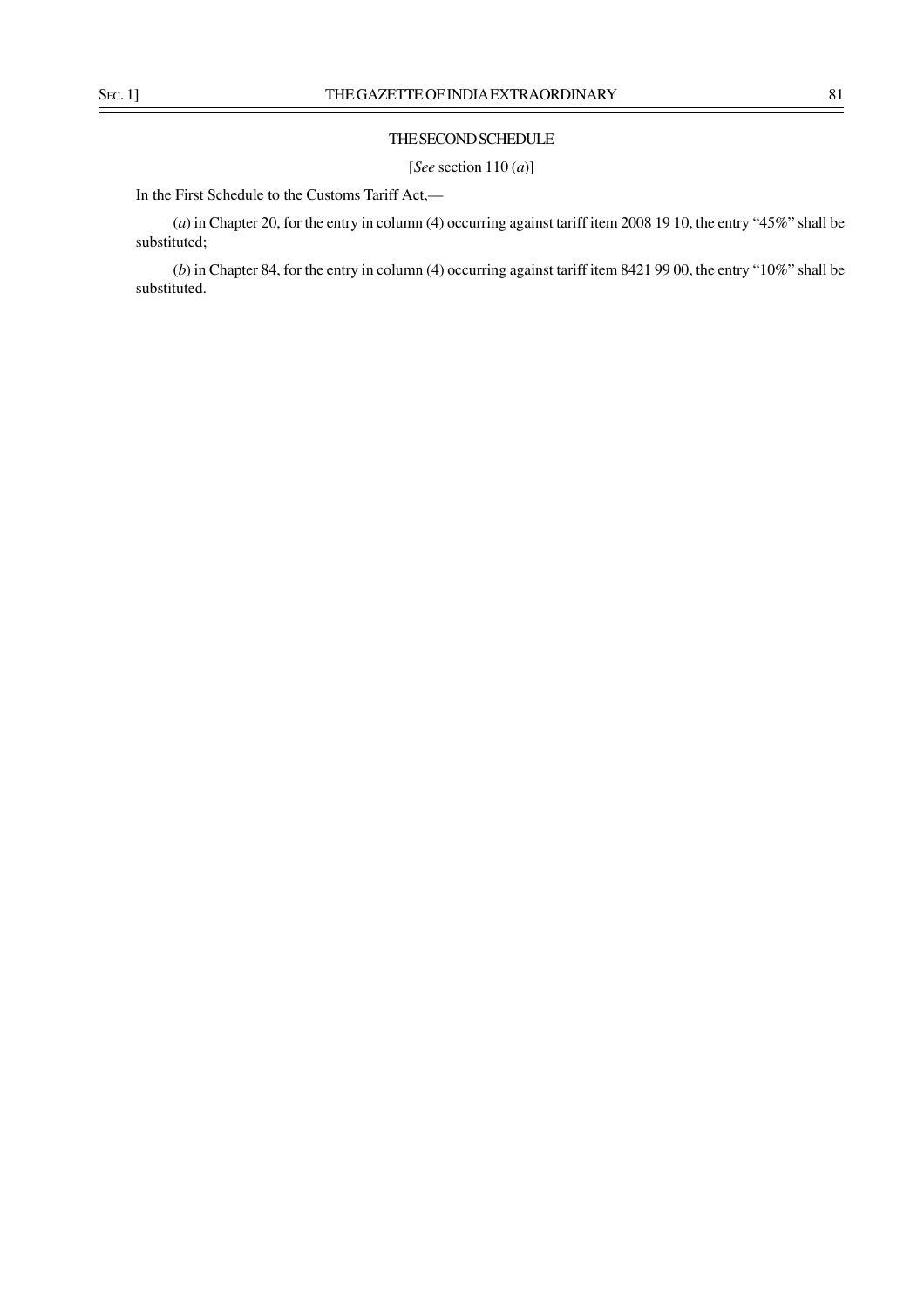### THE THIRD SCHEDULE

#### [*See* section 110(*b*)]

In the First Schedule to the Customs Tariff Act,––

| Tariff item | Description of goods                                                                                                                                                                       |  |  | Unit | Standard | Rate of Duty Preferential |
|-------------|--------------------------------------------------------------------------------------------------------------------------------------------------------------------------------------------|--|--|------|----------|---------------------------|
|             |                                                                                                                                                                                            |  |  | (3   | (4)      | (5)                       |
|             | $\mathcal{A} \setminus \{ \mathbf{A} \mid \mathbf{A} \}$ and the set of $\mathbf{A}$ and $\mathbf{A}$ and $\mathbf{A}$ and $\mathbf{A}$ and $\mathbf{A}$ and $\mathbf{A}$ and $\mathbf{A}$ |  |  |      |          |                           |

(1) in Chapter 11, for tariff item 1106 10 00 and the entries relating thereto, the following shall be substituted, namely:—

| "110610"  | - Of the dried leguminous vegetables of heading 0713 |     |     |                          |
|-----------|------------------------------------------------------|-----|-----|--------------------------|
| 106 10 10 | --- Guar Meal                                        | kg. | 30% | $\overline{\phantom{a}}$ |
| 106 10 90 | --- Others                                           | kg. | 30% | $\cdot$ $\cdot$          |
|           |                                                      |     |     |                          |

(2) in Chapter 13, tariff items 1302 32 10 and 1302 32 20 and the entries relating thereto shall be omitted;

(3) in Chapter 15, after tariff item 1511 90 20 and the entries relating thereto, the following tariff item and entries shall be inserted, namely:––

| $^{\circ}15119030$ | — Refined bleached deodorised palm stearin | kg. | 100% | $90\%$ "; |
|--------------------|--------------------------------------------|-----|------|-----------|
|                    |                                            |     |      |           |

(4) in Chapter 38,––

(*a*) in heading 3823, for sub-heading 3823 11 and tariff items 3823 11 11 to 3823 11 90 and the entries relating thereto, the following shall be substituted, namely:-

| 0 <sup>0</sup><br>.,<br>ነአ | асни<br><b>110</b> | ΛZ | ነበ%<br>$^{\prime\prime}$ | $\overline{\phantom{a}}$ |
|----------------------------|--------------------|----|--------------------------|--------------------------|
|                            |                    |    |                          |                          |

(*b*) in heading 3824, against tariff item 3824 88 00, in column (2), for the words "hexa-hepta-", the words "hexa-, hepta-" shall be substituted;

(5) in Chapter 39, in heading 3904, for sub-heading 3904 00 and tariff items 3904 10 10 and 3904 10 90, sub-heading 3904 21, tariff items 3904 21 10 and 3904 21 90 and sub-heading 3904 22, tariff items 3904 22 10 and 3904 22 90 and the entries relating thereto, the following shall be substituted, namely:—

|                                                           | $\cdot$ 3904 10 | - Poly (vinyl chloride), not mixed with any other substances:           |     |     |           |
|-----------------------------------------------------------|-----------------|-------------------------------------------------------------------------|-----|-----|-----------|
|                                                           | 3904 10 10      | --- Emulsion grade PVC resin / PVC Paste resin/ PVC<br>dispersion resin | kg. | 10% |           |
|                                                           | 3904 10 20      | --- Suspension grade PVC resin                                          | kg. | 10% |           |
|                                                           | 3904 1090       | $---$ Other                                                             | kg. | 10% |           |
| Other poly (vinyl chloride), mixed with other substances: |                 |                                                                         |     |     |           |
|                                                           | 3904 21 00      | — Non-plasticised                                                       | kg. | 10% |           |
|                                                           | 3904 2200       | — Plasticised                                                           | kg. | 10% | ".<br>$-$ |

(6) in Chapter 44, against tariff item 4401 22 00, in column (2), for the words "agglomerated, in logs", the words "agglomerated in logs" shall be substituted;

(7) in Chapter 48, in Note 4, for the word "apply", the word "applies" shall be substituted;

(8) in Chapter 54, tariff items 5402 59 10 and 5402 69 30 and the entries relating thereto shall be omitted;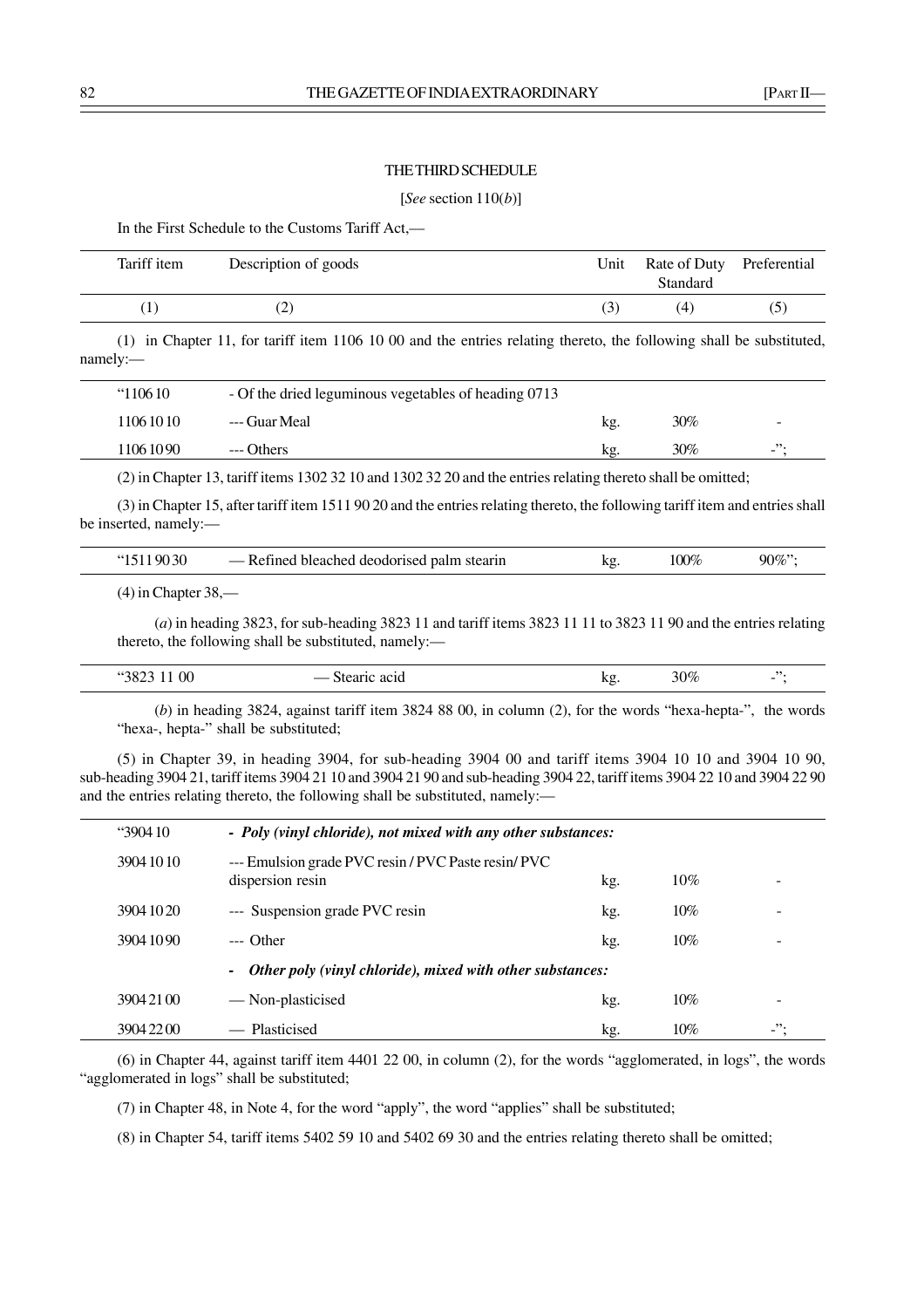(9) in Chapter 63, in sub-heading Note, for the words "from fabrics", the words "from warp knit fabrics" shall be substituted;

(10) in Chapter 98,––

(*i*) in Chapter Note 4, for clauses (*b*) and (*c*), the following clauses shall be substituted, namely:––

"(*b*) alcoholic beverages; and

(*c*) tobacco and manufactured products thereof.";

(*ii*) for the entry in column (2) occurring against heading 9804, the entry "All dutiable goods imported for personal use" shall be substituted.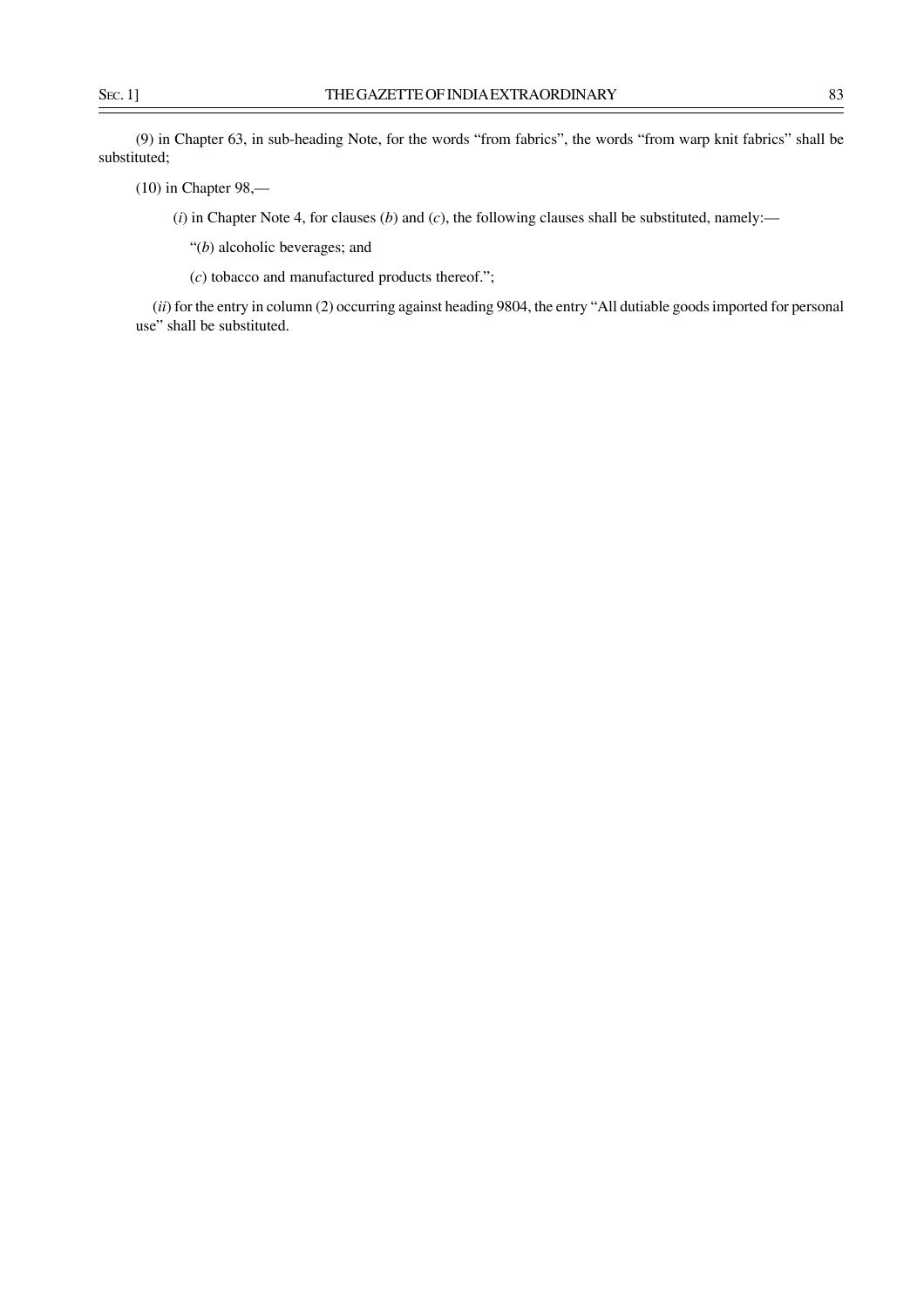### THE FOURTH SCHEDULE

(*See* section 111)

In the Second Schedule to the Customs Tariff Act, after Sl. No. 23B and the entries relating thereto, the following Sl. No. and entries shall be inserted, namely:—

|               | . <u>.</u> | ັ                                     | . .  |
|---------------|------------|---------------------------------------|------|
| 5000<br>بالبط | 2606 00 90 | Other aluminium ores and concentrates | 30%" |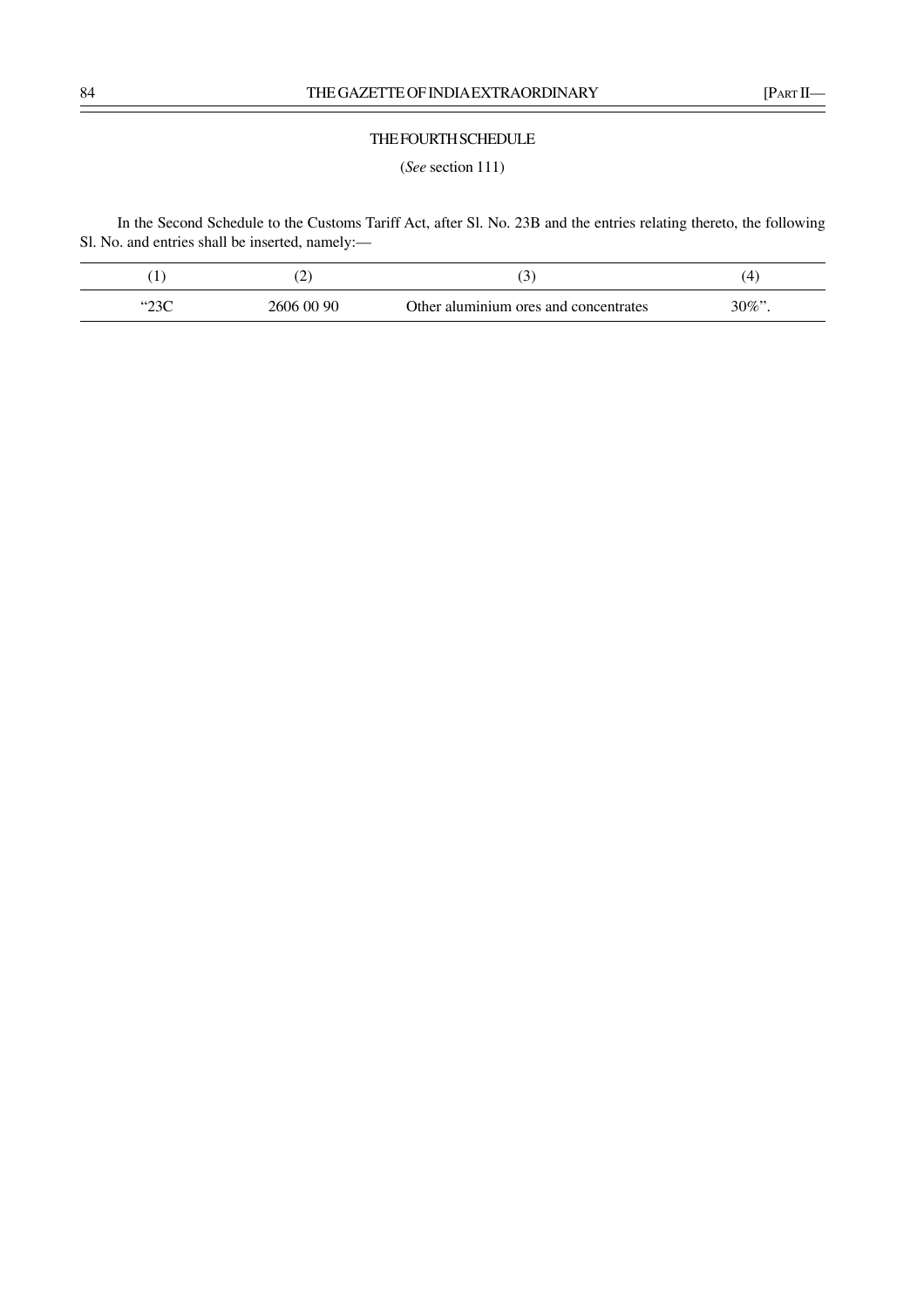### THE FIFTH SCHEDULE

(*See* section 119)

In the First Schedule to the Central Excise Tariff Act, in Chapter 24,––

(*a*) for the entry in column (4) occurring against tariff items 2402 10 10 and 2402 10 20, the entry "12.5% or Rs.4006 per thousand, whichever is higher" shall be substituted;

(*b*) for the entry in column (4) occurring against tariff item 2402 90 10, the entry "Rs.4006 per thousand" shall be substituted;

(*c*) for the entry in column (4) occurring against tariff items 2402 90 20 and 2402 90 90, the entry "12.5% or Rs.4006 per thousand, whichever is higher" shall be substituted.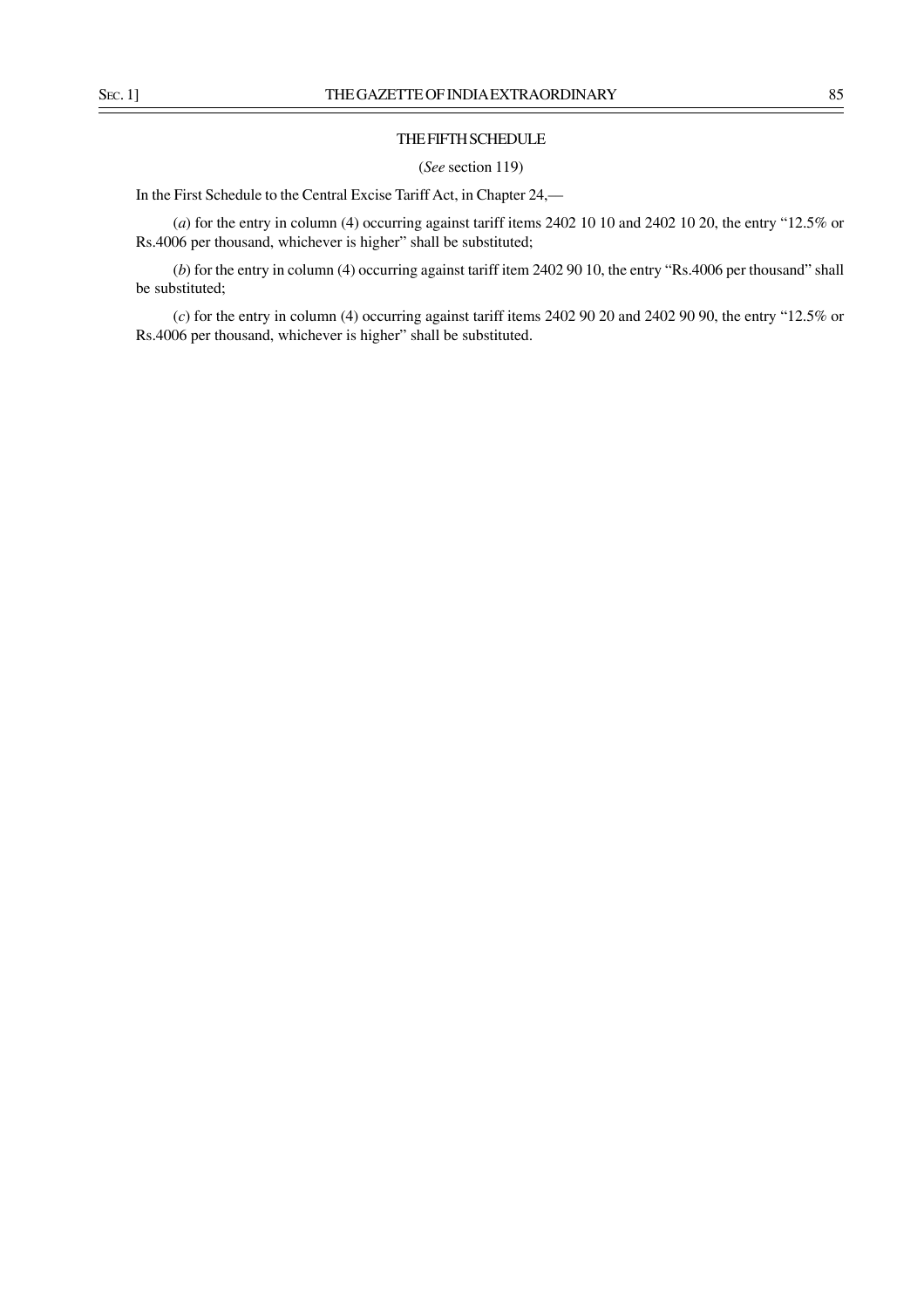## THE SIXTH SCHEDULE

# (*See* section 129)

| Sl. No. | Provisions of the<br>Service Tax<br>(Determination of<br>Value) Rules, 2006<br>to be amended   | Amendment                                                                                                                                                                                                                                                                                                                                                      | Period of effect of<br>amendment                                             |
|---------|------------------------------------------------------------------------------------------------|----------------------------------------------------------------------------------------------------------------------------------------------------------------------------------------------------------------------------------------------------------------------------------------------------------------------------------------------------------------|------------------------------------------------------------------------------|
| (1)     | (2)                                                                                            | (3)                                                                                                                                                                                                                                                                                                                                                            | (4)                                                                          |
| 1.      | Rule 2A as inserted by<br>notification number G.S.R.                                           | In the Service Tax (Determination of Value)<br>Rules, 2006, in rule $2A$ ,—                                                                                                                                                                                                                                                                                    |                                                                              |
|         | $375(E)$ , dated the 22nd May,<br>2007 [29/2007- Service<br>Tax, dated the 22nd May,<br>2007]. | (I) in sub-rule $(l)$ , in clause $(i)$ , after the<br>words "value of transfer of property in goods",<br>the words "or in goods and land or undivided<br>share of land, as the case may be," shall be<br>inserted;                                                                                                                                            | 1st day of July, 2010 to<br>30th day of June, 2012 (both<br>days inclusive). |
|         |                                                                                                | (II) after sub-rule $(l)$ , the following sub-<br>rule shall be inserted, namely:-                                                                                                                                                                                                                                                                             | 1st day of July, 2010 to<br>30th day of June, 2012 (both                     |
|         |                                                                                                | $\lq(2)$ Where the value has not been<br>determined under sub-rule $(l)$ and the<br>gross amount charged includes the value<br>of goods as well as land or undivided<br>share of land, the service tax shall be<br>payable on twenty-five per cent. of the<br>gross amount charged for the works<br>contract, subject to the following<br>conditions, namely:- | days inclusive).                                                             |
|         |                                                                                                | $(i)$ the CENVAT Credit of<br>duty paid on inputs or capital<br>goods or the CENVAT Credit of<br>service tax on input services, used<br>for providing such taxable<br>service, has not been taken under<br>the provisions of the CENVAT<br>Credit Rules, 2004;                                                                                                 |                                                                              |
|         |                                                                                                | (ii) the service provider has<br>not availed the benefit under the<br>notification of the Government of<br>India in the Ministry of Finance<br>(Department of Revenue), No. 12/<br>2003-Service Tax, dated the 20th<br>June, 2003 [G.S.R. 503(E), dated<br>the 20th June, 2003].                                                                               |                                                                              |
|         |                                                                                                | Explanation.-For the<br>purposes of this sub-rule, the<br>gross amount charged shall<br>include the value of goods and<br>materials supplied or provided or<br>used for providing the taxable<br>service by the service provider.".                                                                                                                            |                                                                              |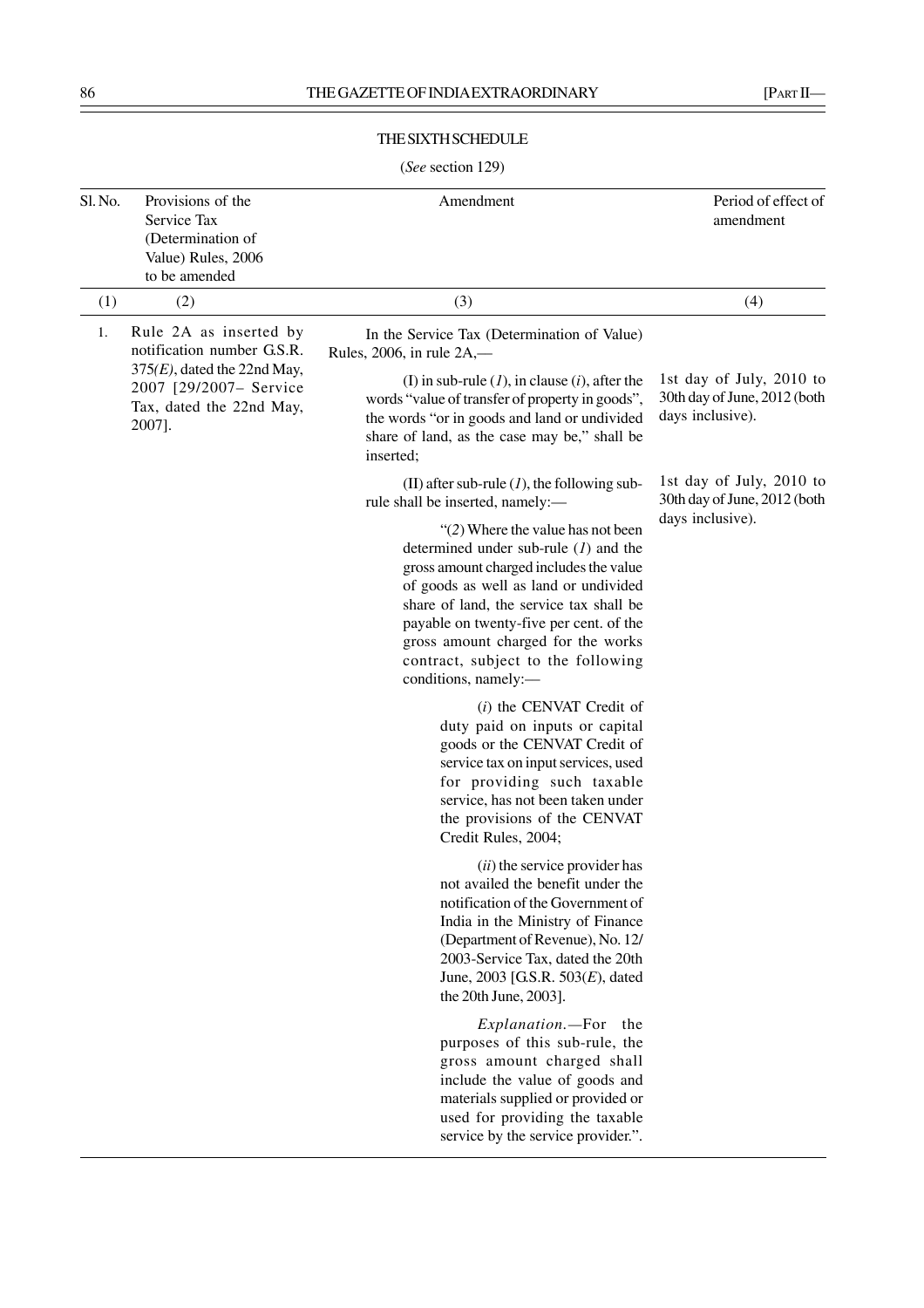| ۰.                 | . . |
|--------------------|-----|
| ×                  |     |
| ۰.<br>×<br>×<br>۰. |     |

| (1) | (2)                                                                                                                                                     | (3)                                                                                                                                                                                                                                                                                                                                                                                                                                                                                                                   | (4)                                                                          |
|-----|---------------------------------------------------------------------------------------------------------------------------------------------------------|-----------------------------------------------------------------------------------------------------------------------------------------------------------------------------------------------------------------------------------------------------------------------------------------------------------------------------------------------------------------------------------------------------------------------------------------------------------------------------------------------------------------------|------------------------------------------------------------------------------|
| 2.  | Rule 2A as substituted by<br>notification number G.S.R.<br>$431(E)$ , dated the 6th June,<br>2012. [24/2012– Service Tax,<br>dated the 6th June, 2012]. | In the Service Tax (Determination of Value)<br>Rules, 2006, in rule $2A$ ,—                                                                                                                                                                                                                                                                                                                                                                                                                                           |                                                                              |
|     |                                                                                                                                                         | (I) in clause $(i)$ , after the words "value"<br>of property in goods", the words "or in goods<br>and land or undivided share of land, as the case<br>may be," shall be inserted;                                                                                                                                                                                                                                                                                                                                     | 1st day of July, 2012<br>onwards.                                            |
|     |                                                                                                                                                         | (II) in clause $(ii)$ , in sub-clause $(A)$ ,—                                                                                                                                                                                                                                                                                                                                                                                                                                                                        | 1st day of July, 2012 to                                                     |
|     |                                                                                                                                                         | $(a)$ the following proviso shall be<br>inserted, namely:-                                                                                                                                                                                                                                                                                                                                                                                                                                                            | 28th day of February,<br>2013<br>(both<br>days<br>inclusive).                |
|     |                                                                                                                                                         | "Provided that where the<br>amount charged for works contract<br>includes the value of goods as well<br>as land or undivided share of land,<br>the service tax shall be payable on<br>twenty-five per cent. of the total<br>amount charged for the works<br>contract.";                                                                                                                                                                                                                                               |                                                                              |
|     |                                                                                                                                                         | $(b)$ for the proviso, the following<br>provisos shall be substituted, namely:-                                                                                                                                                                                                                                                                                                                                                                                                                                       | 1st day of March, 2013<br>to 7th day of May, 2013                            |
|     |                                                                                                                                                         | "Provided that where the<br>amount charged for works contract<br>includes the value of goods as well<br>as land or undivided share of land,<br>the service tax shall be payable on<br>thirty per cent. of the total amount<br>charged for the works contract:                                                                                                                                                                                                                                                         | (both days inclusive).                                                       |
|     |                                                                                                                                                         | Provided further that in case<br>of works contract for construction<br>of residential units having carpet<br>area up to 2000 square feet or<br>where the amount charged per<br>residential unit from service<br>recipient is less than rupees one<br>crore and the amount charged for<br>the works contract includes the<br>value of goods as well as land or<br>undivided share of land, the<br>service tax shall be payable on<br>twenty-five per cent. of the total<br>amount charged for the works<br>contract."; |                                                                              |
|     |                                                                                                                                                         | $(c)$ for the provisos, the following<br>provisos shall be substituted, namely:-                                                                                                                                                                                                                                                                                                                                                                                                                                      | 8th day of May, 2013 to<br>31st day of March, 2016<br>(both days inclusive). |
|     |                                                                                                                                                         | "Provided that where the<br>amount charged for works contract<br>includes the value of goods as well<br>as land or undivided share of land,<br>the service tax shall be payable on                                                                                                                                                                                                                                                                                                                                    |                                                                              |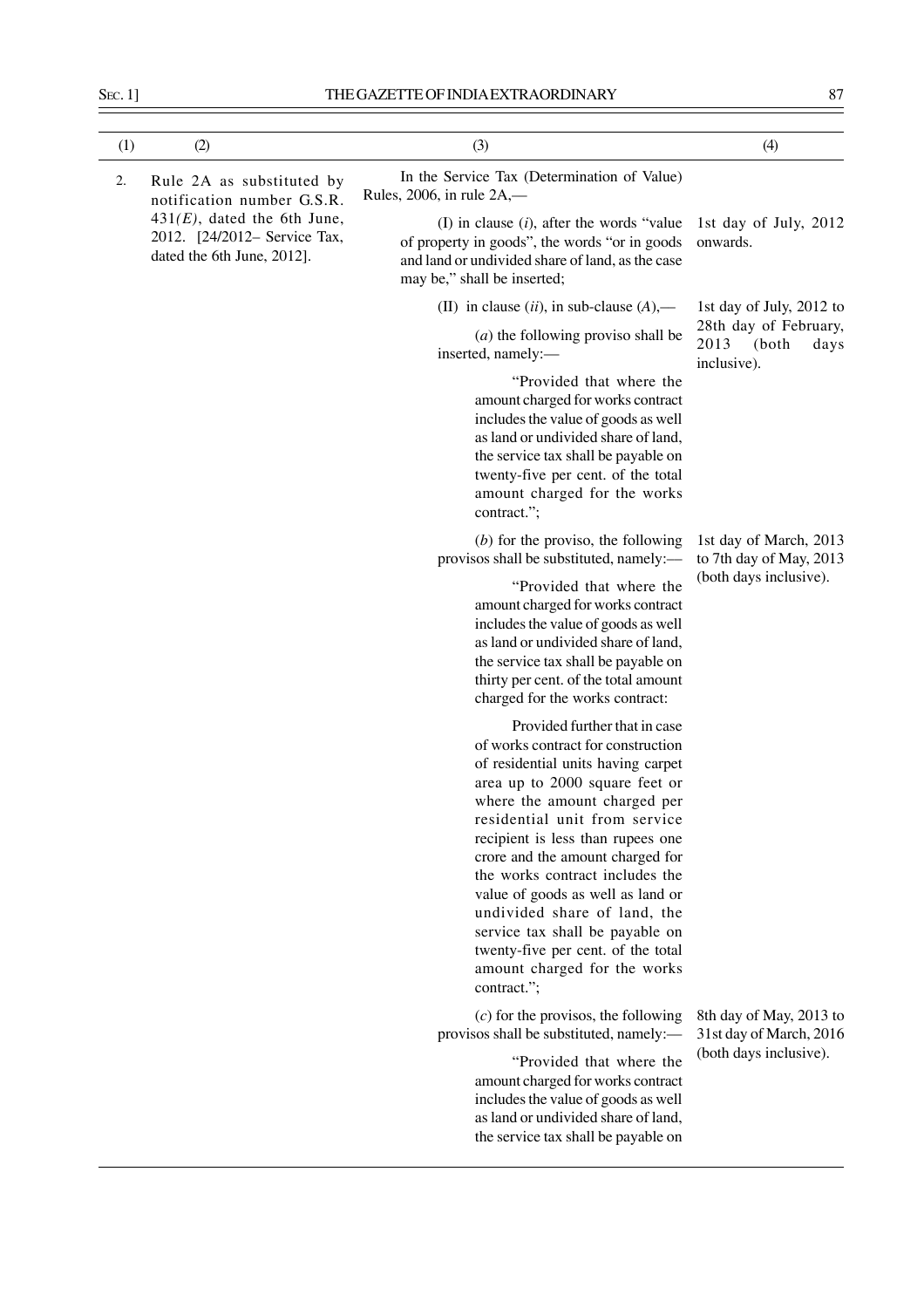| (1) | (2) | (3)                                                                                                                                                                                                                                                                                                                                                                                                                                                                                                        | (4)                                |
|-----|-----|------------------------------------------------------------------------------------------------------------------------------------------------------------------------------------------------------------------------------------------------------------------------------------------------------------------------------------------------------------------------------------------------------------------------------------------------------------------------------------------------------------|------------------------------------|
|     |     | thirty per cent. of the total amount charged<br>for the works contract:                                                                                                                                                                                                                                                                                                                                                                                                                                    |                                    |
|     |     | Provided further that in case of works<br>contract for construction of residential units<br>having carpet area up to 2000 square feet<br>and where the amount charged per<br>residential unit from service recipient is less<br>than rupees one crore and the amount<br>charged for the works contract includes the<br>value of goods as well as land or undivided<br>share of land, the service tax shall be<br>payable on twenty-five per cent. of the total<br>amount charged for the works contract."; |                                    |
|     |     | ( $d$ ) for the provisos, the following proviso<br>shall be substituted, namely:-                                                                                                                                                                                                                                                                                                                                                                                                                          | 1st day of April, 2016<br>onwards. |
|     |     | "Provided that where the amount"<br>charged for works contract includes the<br>value of goods as well as land or undivided<br>share of land, the service tax shall be<br>payable on thirty per cent. of the total                                                                                                                                                                                                                                                                                          |                                    |

amount charged for the works contract.".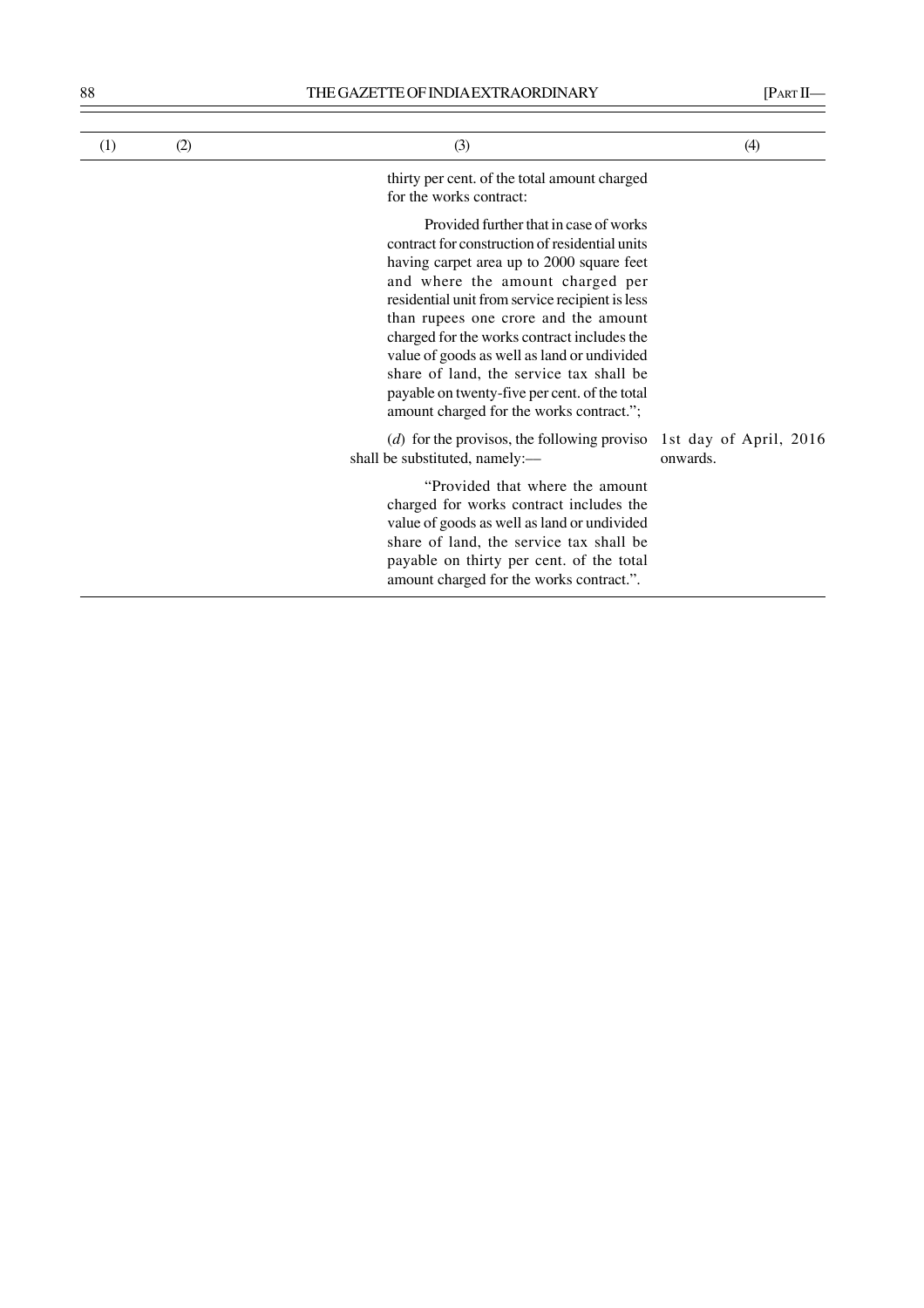### THE SEVENTH SCHEDULE

(*See* section 150)

In the Seventh Schedule to the Finance Act, 2005,––

(*a*) for the entry in column (4) occurring against tariff item 2402 20 10, the entry "Rs. 311 per thousand" shall be substituted;

(*b*) for the entry in column (4) occurring against tariff item 2402 20 20, the entry "Rs. 541 per thousand" shall be substituted;

(*c*) for the entry in column (4) occurring against tariff item 2402 20 30, the entry "Rs. 311 per thousand" shall be substituted;

(*d*) for the entry in column (4) occurring against tariff item 2402 20 40, the entry "Rs. 386 per thousand" shall be substituted;

(*e*) for the entry in column (4) occurring against tariff item 2402 20 50, the entry "Rs. 541 per thousand" shall be substituted;

(*f*) for the entry in column (4) occurring against tariff item 2402 20 90, the entry "Rs. 811 per thousand" shall be substituted;

(*g*) for the entry in column (4) occurring against tariff items 2403 99 10, 2403 99 30 and 2403 99 90, the entry "12%" shall be substituted.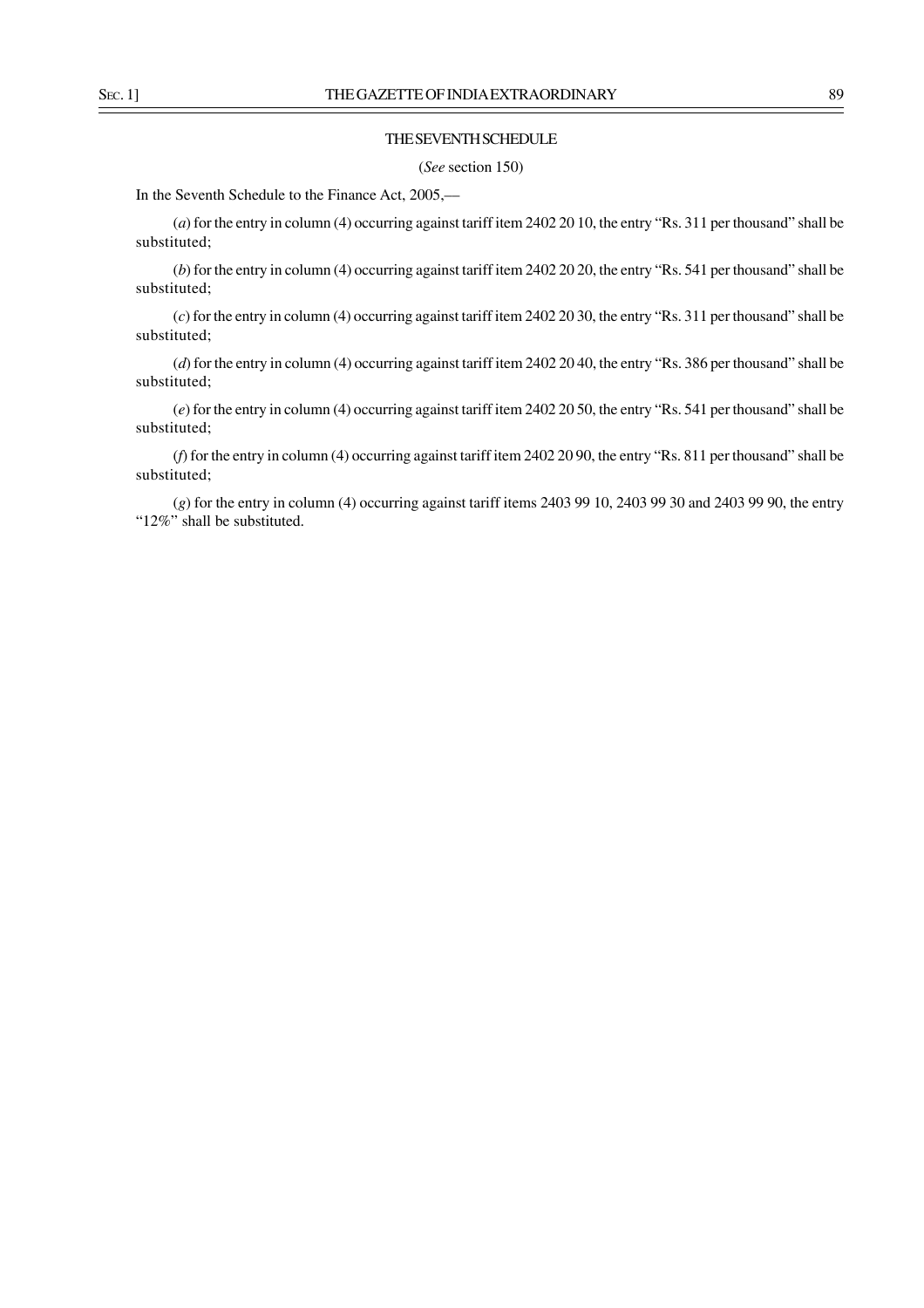# THE EIGHTH SCHEDULE

# [*See* sections 183 and 184]

| S.No.          | Tribunal/Appellate Tribunal/Board/Authority                | Acts                                                                                                        |
|----------------|------------------------------------------------------------|-------------------------------------------------------------------------------------------------------------|
| (1)            | (2)                                                        | (3)                                                                                                         |
| 1.             | Industrial Tribunal constituted by the Central Government. | The Industrial Disputes<br>Act, 1947 (14 of 1947)                                                           |
| $\overline{2}$ | Income-Tax Appellate Tribunal                              | The Income - Tax Act, 1961<br>(43 of 1961)                                                                  |
| 3.             | Customs, Excise and Service Tax Appellate Tribunal         | The Customs Act, 1962<br>(52 of 1962)                                                                       |
| 4.             | Appellate Tribunal.                                        | The Smugglers and<br>Foreign Exchange<br>Manipulators (Forfeiture<br>of Property) Act, 1976<br>(13 of 1976) |
| 5.             | Central Administrative Tribunal                            | The Administrative<br>Tribunals Act, 1985<br>(13 of 1985)                                                   |
| 6.             | Railway Claims Tribunal                                    | The Railway Claims<br>Tribunal Act, 1987<br>(54 of 1987)                                                    |
| 7.             | Securities Appellate Tribunal                              | The Securities and<br>Exchange Board of India<br>Act, 1992 (15 of 1992)                                     |
| 8.             | Debts Recovery Tribunal                                    | The Recovery of Debts<br>due to Banks and<br><b>Financial Institutions</b><br>Act, 1993 (51 of 1993)        |
| 9.             | Debts Recovery Appellate Tribunal                          | The Recovery of Debts<br>due to Banks and<br><b>Financial Institutions</b><br>Act, 1993 (51 of 1993)        |
| 10.            | <b>Airport Appellate Tribunal</b>                          | The Airport Authority<br>of India Act, 1994<br>$(55$ of 1994)                                               |
| 11.            | Telecom Disputes Settlement and Appellate Tribunal         | The Telecom Regulatory<br>Authority of India<br>Act, 1997 (24 of 1997)                                      |
| 12.            | Appellate Board                                            | The Trade Marks<br>Act, 1999 (47 of 1999)                                                                   |
| 13.            | National Company Law Appellate Tribunal                    | The Companies<br>Act, 2013 (18 of 2013)                                                                     |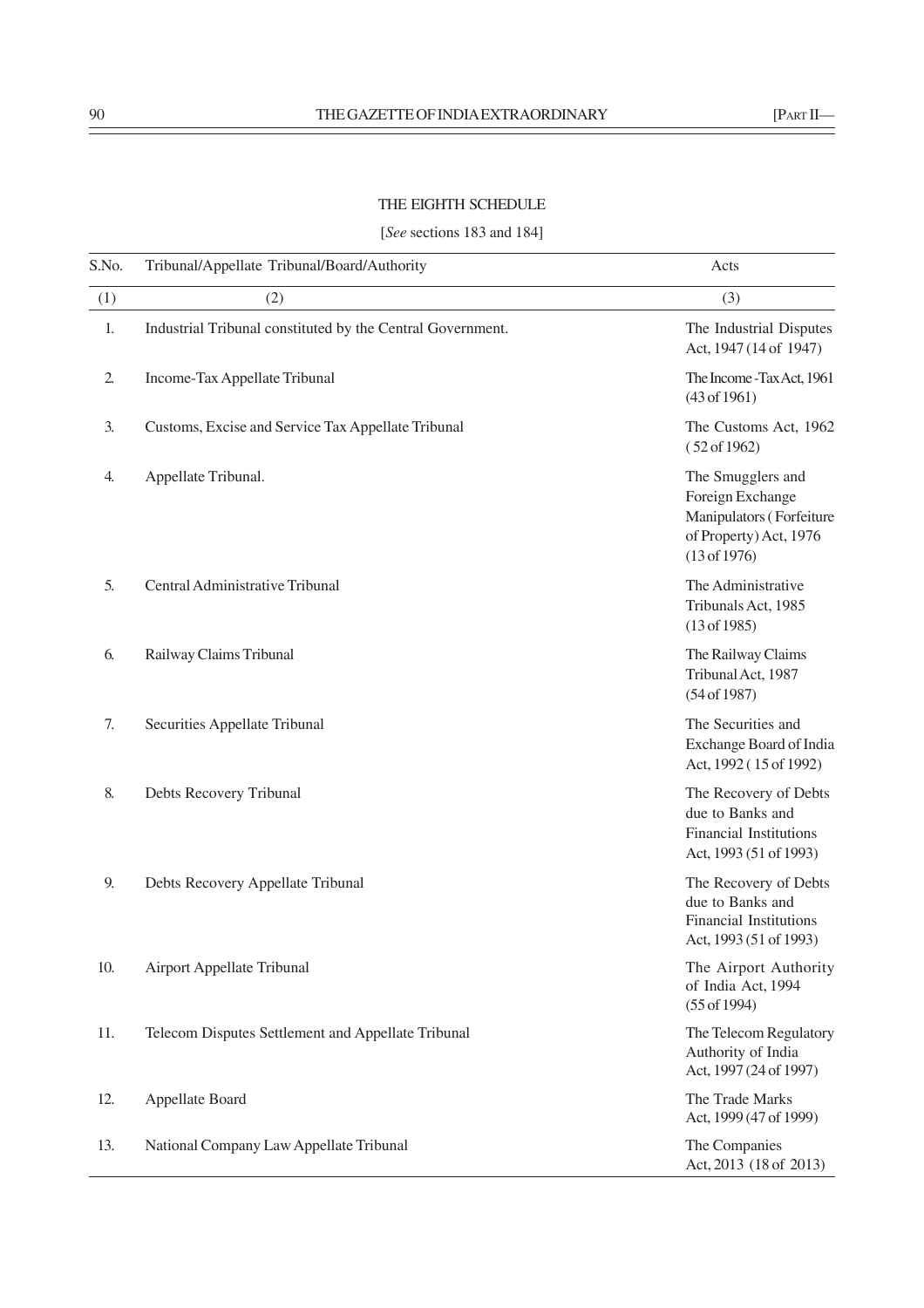| ٧ |
|---|
|   |

| $S_{EC}.1$ ] | THE GAZETTE OF INDIA EXTRAORDINARY              | 91                                                        |
|--------------|-------------------------------------------------|-----------------------------------------------------------|
| (1)          | (2)                                             | (3)                                                       |
| 14.          | <b>Authority for Advance Ruling</b>             | The Income Tax<br>Act, 1961 (43 of 1961)                  |
| 15.          | Film Certification Appellate Tribunal           | The Cinematograph<br>Act, 1952 (37 of 1952)               |
| 16.          | National Consumer Disputes Redressal Commission | The Consumer<br>Protection Act, 1986<br>(68 of 1986)      |
| 17.          | <b>Appellate Tribunal for Electricity</b>       | The Electricity Act, 2003<br>(36 of 2003)                 |
| 18           | <b>Armed Forces Tribunal</b>                    | The Armed Forces<br>Act, $2007(55 \text{ of } 2007)$      |
| 19.          | National Green Tribunal                         | The National Green<br>Tribunal Act, 2010<br>(19 of 2010). |